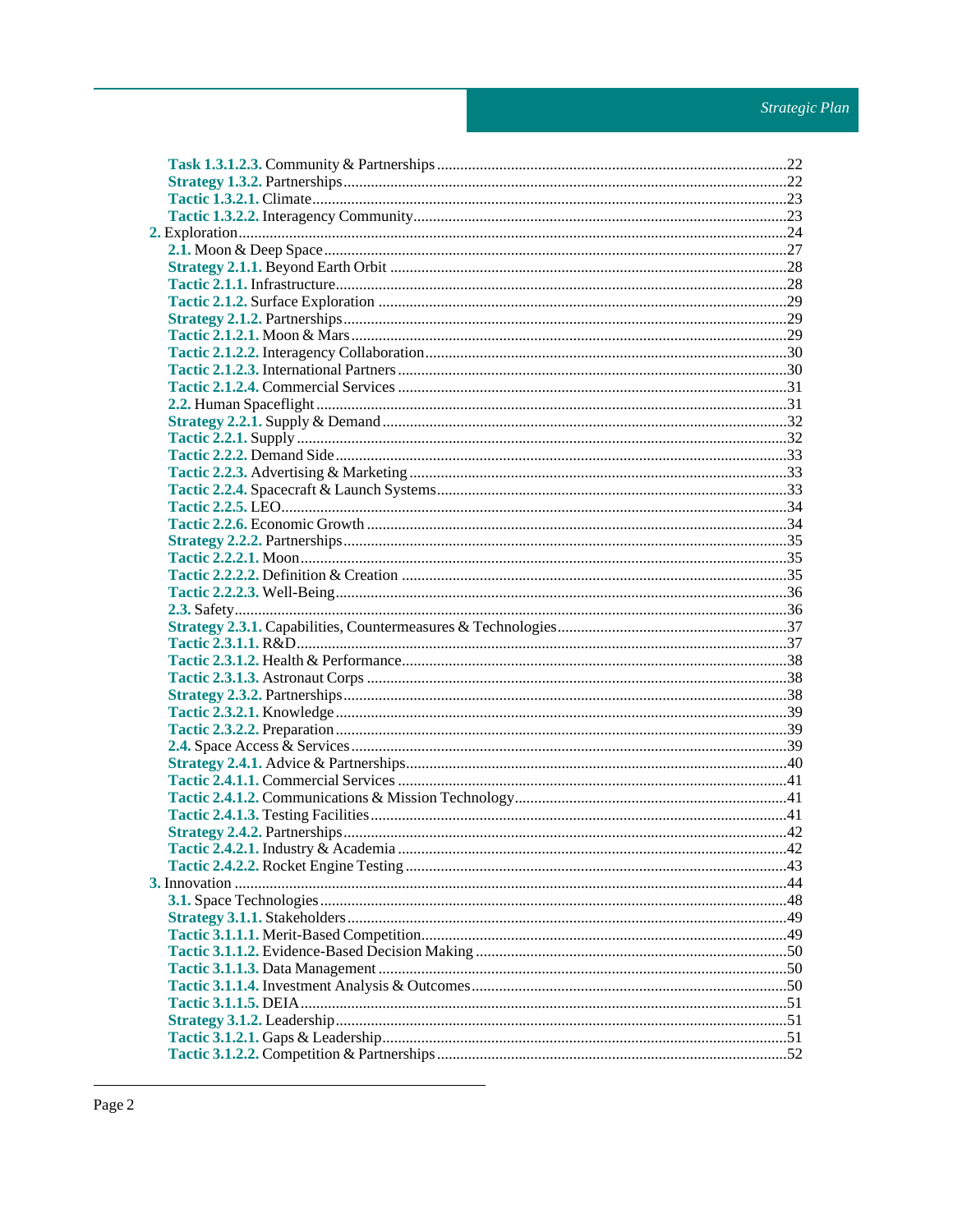## Strategic Plan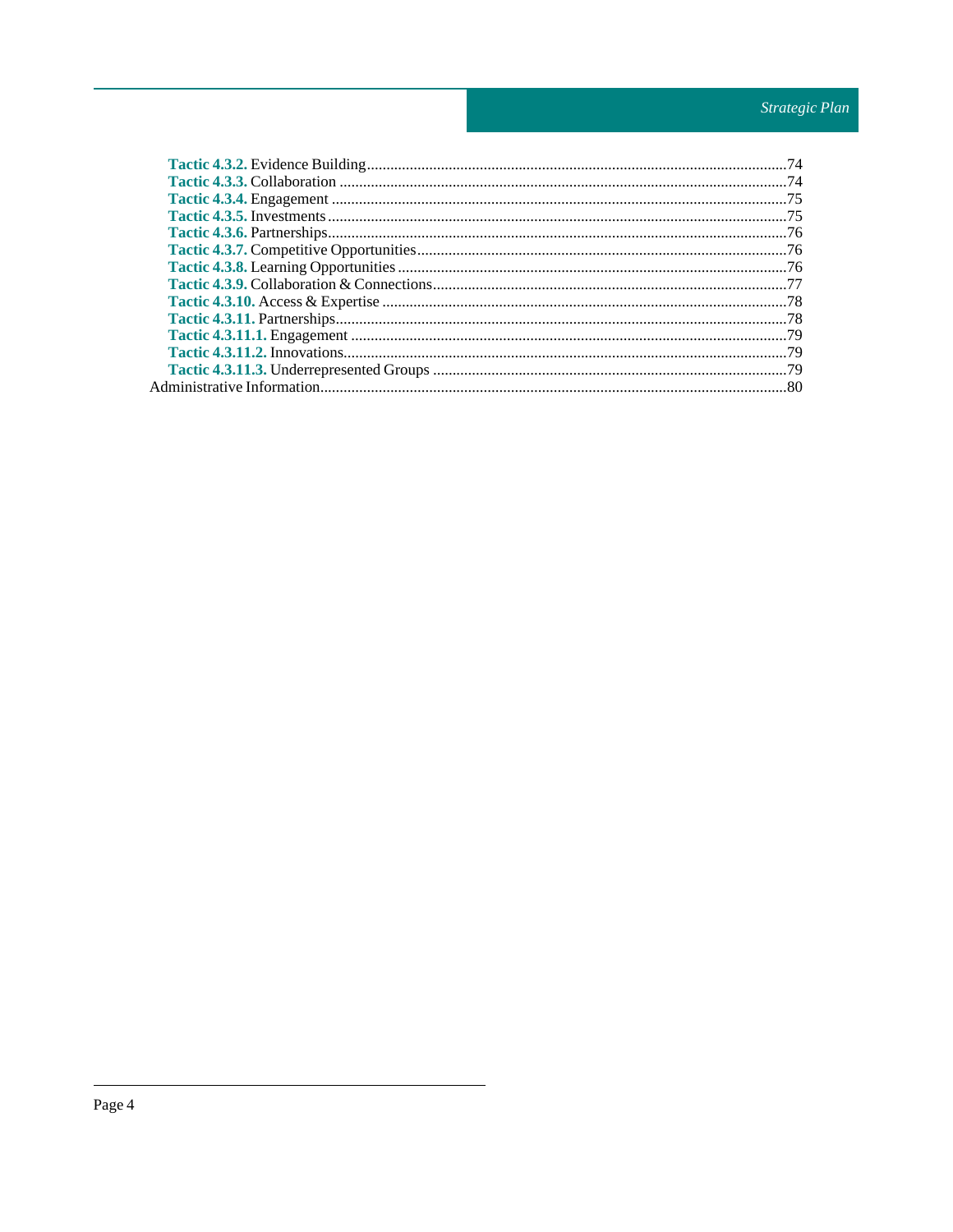

# **National Aeronautics and Space Administration (NASA)**

### **Stakeholder(s):**

**Bill Nelson** *Role:* NASA Administrator

## **Aeronautics Research Mission Directorate**

*Role:* Research

The Aeronautics Research Mission Directorate (ARMD) conducts research to advance the safety, capacity, and efficiency of the air transportation system, reduce emissions, and sustain U.S. technological leadership in the aviation industry.

## **Space Technology Mission Directorate**

*Role:* Transformational Technology Investment The Space Technology Mission Directorate (STMD) invests in transformational technologies that help offset future mission risk, reduce cost, advance capabilities that enable NASA's missions, and support space industry growth and high-quality job creation. STMD identifies and promotes research and technology development, demonstrates applicability, and supports the infusion of these technologies into NASA's exploration and science missions as well as commercial space activities.

## **Science Mission Directorate**

## *Role:*Scientific Exploration

The Science Mission Directorate (SMD) conducts scientific exploration enabled by observatories that view Earth from space, observe, and visit other bodies in the solar system, and gaze out into the galaxy and beyond. NASA's science programs focus on three interdisciplinary objectives: discovering the secrets of the universe, searching for life in the solar system and beyond, and safeguarding and improving life on Earth.

## <span id="page-4-0"></span>Vision

Exploring the secrets of the universe for the benefit of all.

## <span id="page-4-1"></span>Mission

To explore the unknown in air and space, innovates for the benefit of humanity, and inspires the world through discovery.

## <span id="page-4-2"></span>Values

**Safety**: NASA's constant attention to safety is the cornerstone upon which we build mission success.

## **Exploration Systems Development Mission Directorate**

*Role:*Systems Development

The Exploration Systems Development Mission Directorate (ESDMD) defines and manages the systems development for programs critical to the Artemis lunar exploration initiatives. ESDMD is responsible for developing the Space Launch System, the Orion spacecraft, and Exploration Ground Systems. ESDMD also is responsible for developing technologies and capabilities to support sustainable human deep space exploration.

## **Space Operations Mission Directorate**

*Role:* Launch & Space Operations

The Space Operations Mission Directorate (SOMD) focuses on launch and space operations, including launch services, space communications and navigation, and eventually, sustaining operations on and around the Moon. SOMD also manages the International Space Station (ISS) and commercial space capability development and on-going operations, such as commercial crew and cargo flights and the program to develop the commercial space stations that will replace the ISS.

## **Mission Support Directorate**

#### *Role:* Management

The Mission Support Directorate (MSD) enables the Agency's missions by managing institutional services, capabilities, and critical mission support resources. MSD is actively reducing institutional risk to NASA's current and future missions by improving processes, stimulating efficiency, and providing consistency and uniformity across institutional standards and practices.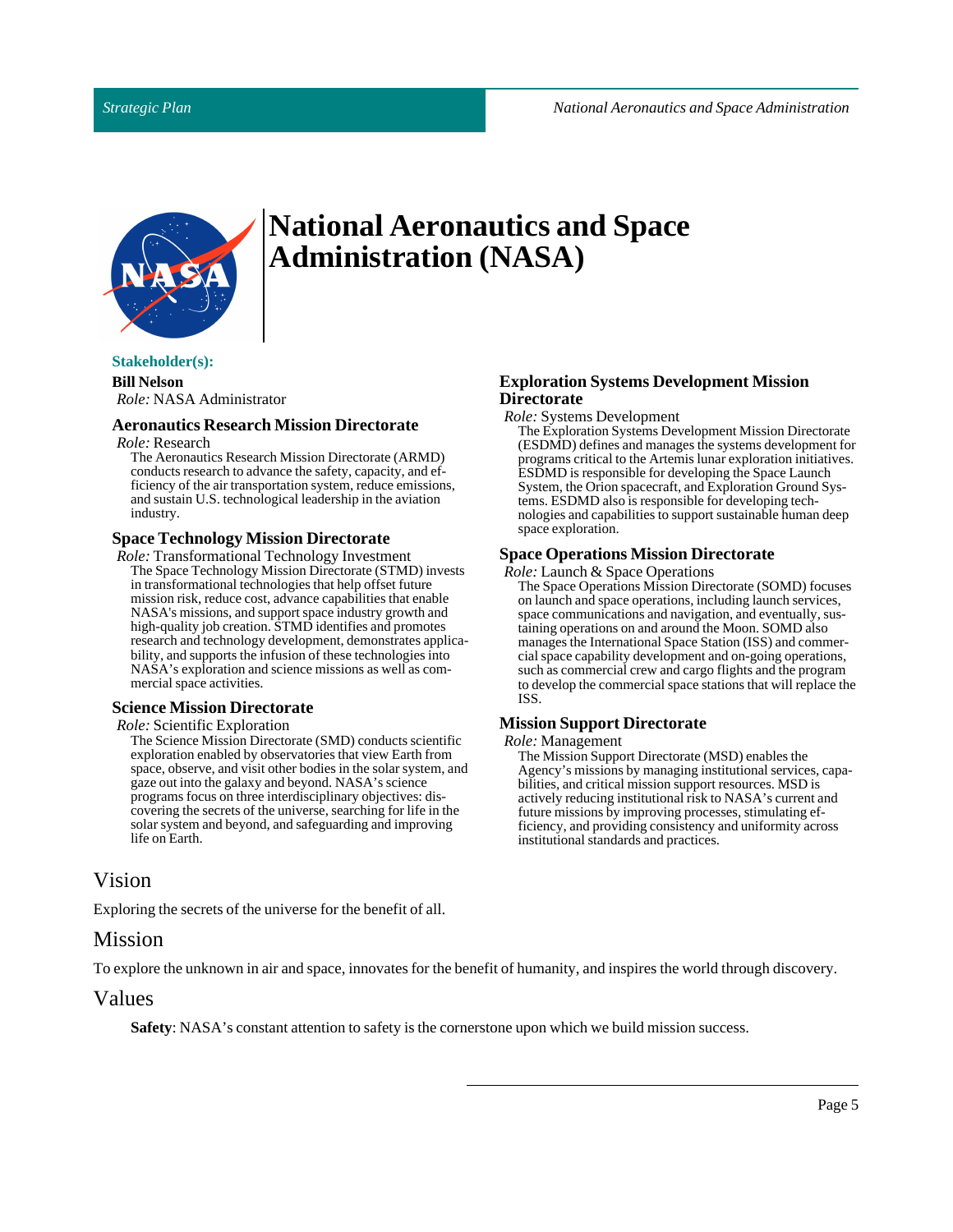**Integrity**: NASA is committed to maintaining an environment of trust, built upon honesty, ethical behavior, respect, and candor.

**Inclusion**: NASA is committed to a culture of diversity, inclusion, and equity, where all employees feel welcome, respected, and engaged.

**Teamwork**: NASA's most powerful asset for achieving mission success is a multidisciplinary team of diverse, talented people across all NASA Centers.

**Excellence**: To achieve the highest standards in engineering, research, operations, and management in support of mission success, NASA is committed to nurturing an organizational culture in which individuals make full use of their time, talent, and opportunities to pursue excellence in conducting all Agency efforts.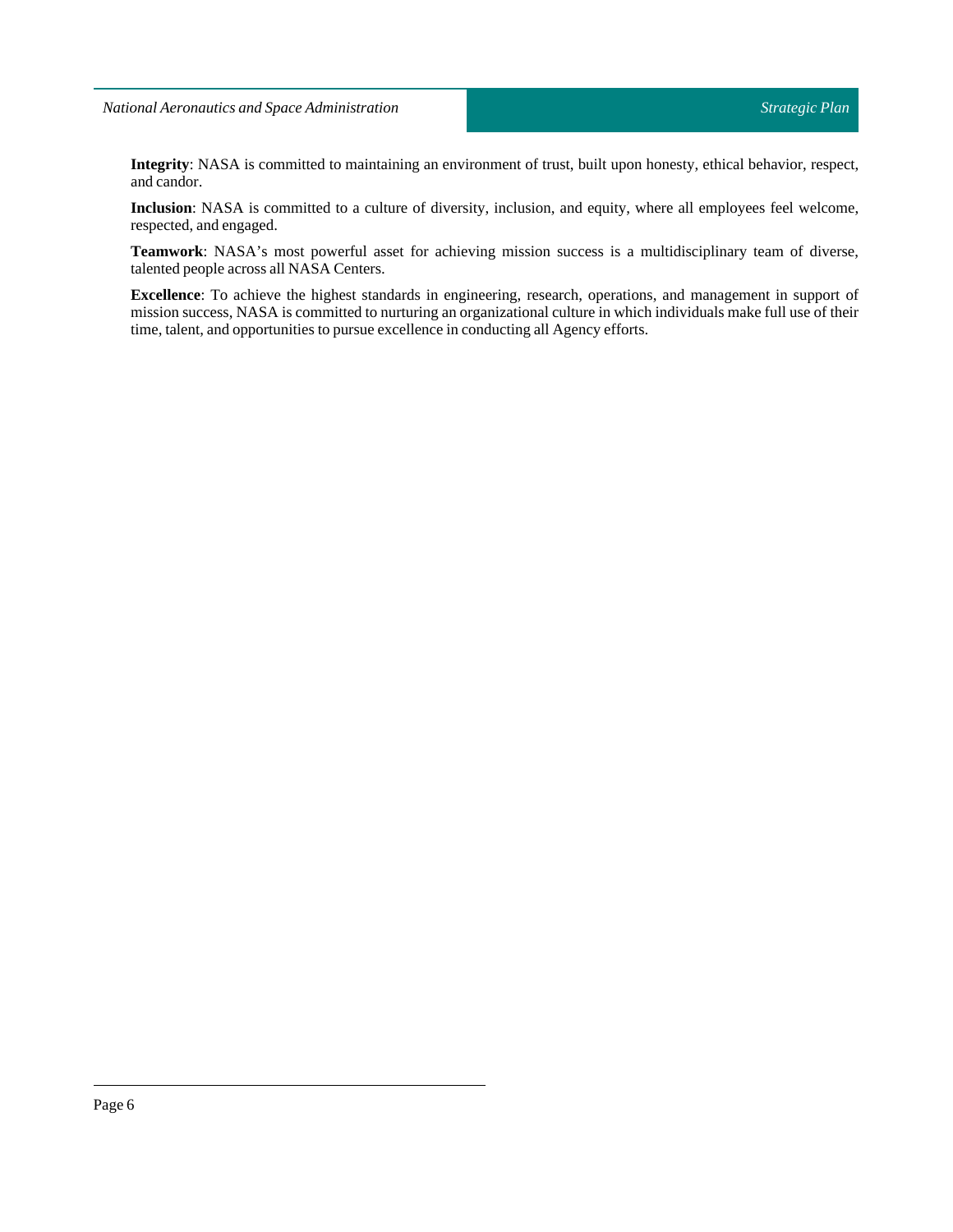## <span id="page-6-0"></span>**1. Discovery**

*Expand human knowledge through new scientific discoveries*

#### **Stakeholder(s)**

## **Armstrong Flight Research Center (AFRC)**

*Role:* Aircraft & Capabilities

AFRC provides specialized aircraft and capabilities to observe Earth's physical processes, test new observing technologies, and calibrate and validate Earth-observing satellites worldwide. AFRC enables improved understanding of our planet and ensures the success of the Science Mission Directorate's (SMD's) Earth Science research—particularly for its Airborne Science Program.

#### **Ames Research Center (ARC)**

#### *Role:* R&D

ARC conducts research and technology development in aeronautics, astrobiology, astrophysics, and planetary, biological, and Earth sciences.

*Role:* Mars, Earth, Life & Biosciences

ARC hosts the NASA's Mars Climate Modeling Center, the NASA Earth Exchange, the Center for Life Detection, and the Space Biosciences Collaborative.

#### *Role:* Aeronautics & Science Activity

ARC also leads a combined aeronautics and science activity focusing on research, detection, prediction, and mitigation of wildfires.

#### *Role:* Autonomy & Robotics

ARC's core expertise in autonomy and robotics plays an integral role in the exploration of planetary bodies.

*Role:* Volatiles Investigating Polar Exploration Rover ARC leads the development of the Volatiles Investigating Polar Exploration Rover, which will prospect for resources in the lunar South Pole region.

#### *Role:* Vertical Lift Aircraft

ARC develops and tests vertical lift aircraft concepts, such as the Mars helicopter carried on the Mars 2020 Perseverance Rover mission, for operation in different planetary atmospheres.

### *Role:* Small Spacecraft & Earth Science

ARC also manages the Small Spacecraft Technology Program and the Earth Science Project Office for airborne science investigations.

#### *Role:* Biological Systems

ARC develops, builds, and flies space missions and payloads to study the effects of the space environment on biological systems.

#### *Role:* Imaging

The Center has further expertise in infrared, ultraviolet, and visible imaging, neutron spectrometers, X-ray diffraction and fluorescence instruments, biofluidic systems, exoplanet imaging technologies, airborne Earth science instruments, and environmental life support systems.

#### *Role:*Supercomputing

ARC hosts the Agency's advanced supercomputing capability and systems, including leading disruptive tech- *— continued next page*

nologies and data mining systems, with many scientific applications.

- *Role:* Planetary Scientific Discovery
	- ARC enables planetary scientific discovery through its aerothermodynamics, thermal protection materials, and arc jet testing capabilities.

#### **Glenn Research Center (GRC)**

- *Role:* Power, Propulsion, Materials & Structures GRC's contributions to power and propulsion systems, materials and structures, and space environment research ensure that NASA maximizes the scientific knowledge gained from robotic missions and advances new capabilities for future exploration.
- *Role:* Radioisotope Power & Electric Propulsion GRC provides radioisotope power and electric propulsion systems, including the development of a next-generation radioisotope thermal generator, to ensure the success of current and future robotic planetary science missions.

#### *Role:* Materials & Structures

The Center's expertise in materials and structures, as well as unique space environment test facilities, are applied to develop and test electronics, scientific instruments, and other payloads for operation in the extreme environments of space.

#### *Role:* Microgravity Research

As a global leader in microgravity research, GRC collaborates with academia, other Government agencies, and industry to drive research in microgravity combustion, fluid physics, and soft matter dynamics. This research spans new concepts, testing in unique environmental test facilities, and conducting experiments on the ISS.

#### **GoddardSpace Flight Center (GSFC)**

#### *Role:*Science Research

GSFC enables and conducts science research from space. The Center's measurements, modeling, and theoretical investigations in the areas of Earth science, planetary and lunar science, heliophysics, and astrophysics expand knowledge, national capability, and opportunities for collaboration on a variety of flight missions and field campaigns.

#### *Role:* Instruments

GSFC teams work with other NASA Centers, academia, and industry to conceptualize, design, build, test, integrate, and operate space-based, airborne, and ground-based missions, spacecraft, and state-of-the-art instruments.

#### *Role:* Requirements

The Center's renowned, in-house space and Earth scientists work closely with the engineers, project managers, and safety and mission assurance professionals to develop and refine scientific requirements for missions; provide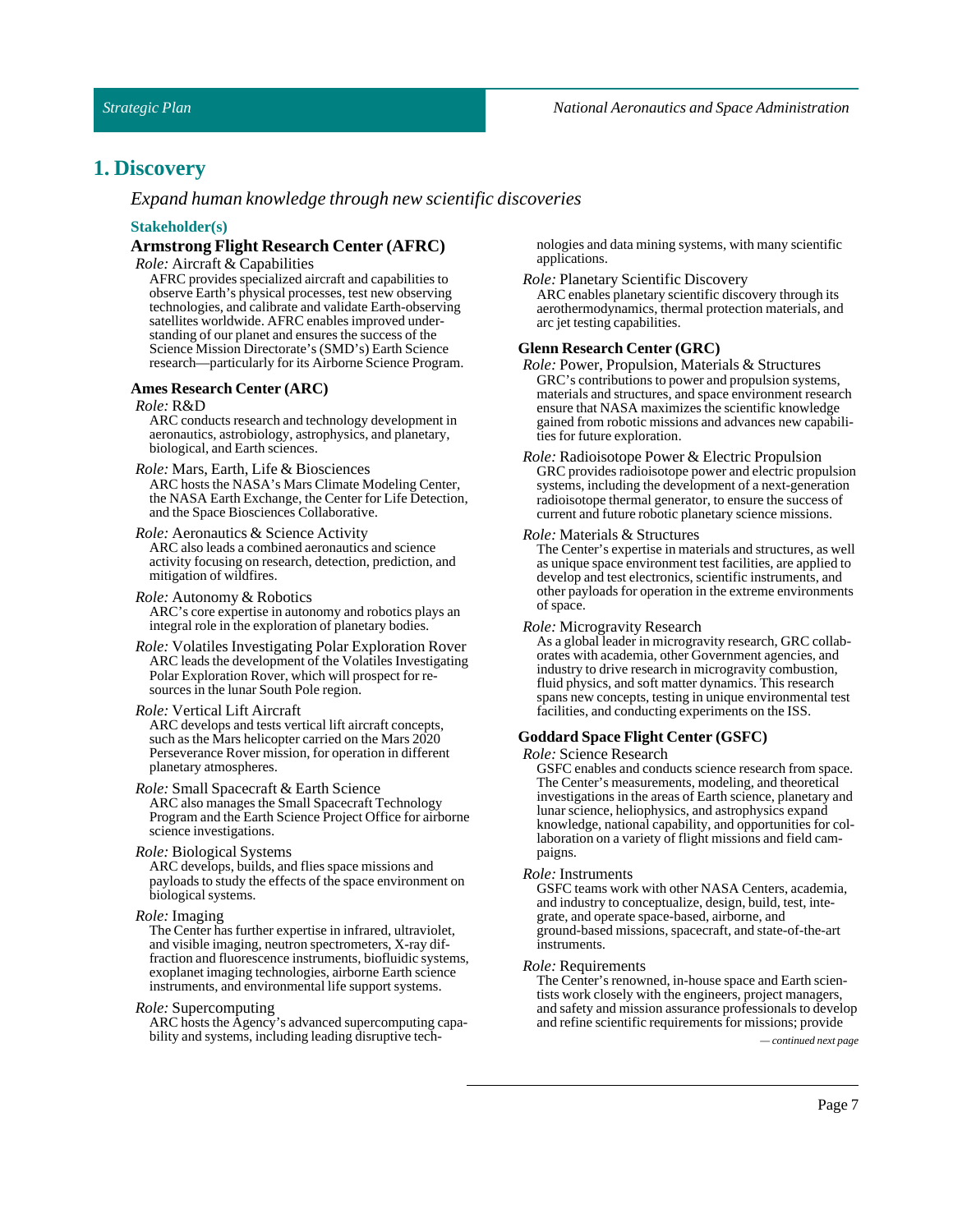operations for those missions; and collect and disseminate mission data to partners and the public.

#### *Role:* Models

Using data from Center-led and partner missions, GSFC creates and hosts authoritative models of Earth and space phenomena used by scientists worldwide for analysis and advancement of the understanding of Earth and space science phenomena, including climate, weather, space weather, and star and galaxy formation.

#### **Jet Propulsion Laboratory (JPL)**

#### *Role:* Robotic Missions

Scientific discovery is a driving force for humankind. JPL develops and operates robotic missions that contribute to the scope of human knowledge and improve the human condition.

#### *Role:* Industries & Connections

JPL enhances technology, creates new industries, and fosters peaceful connections with other nations.

#### *Role:*Scientific Knowledge

JPL continues to create opportunities and missions that contribute to the expansion of scientific knowledge.

#### *Role:* Climate

Earth science missions, built by JPL for NASA, reveal the dynamic interactions between natural and human components to manage Earth's changing climate.

#### *Role:* Earth Science Observatory

JPL supports implementation of the Earth Science Observatory.

#### *Role:* Datasets

JPL collaborates with Federal, state, and commercial organizations to convert datasets into applications to care for our planet. JPL plans to increase access and use of datasets by embracing data technologies, including artificial intelligence, to better enable data-driven science with an increasing emphasis on climate change.

#### *Role:* MarsSamples

Beyond Earth, NASA's Perseverance rover caches samples from Mars as the first step of a future Mars Sample Return mission.

#### *Role:* Venus

Europa Clipper will begin a new era of exploration through NASA's Ocean Worlds program, while the VE-RITAS mission (which stands for Venus Emissivity, Radio Science, InSAR [Interferometric Synthetic Aperture Radar], Topography, and Spectroscopy) (VERITAS) mission will unveil Venus to pinpoint future missions to our sister planet.

#### *Role:* Exoplanets

JPL is building the coronagraph technology demonstration for the Roman Space Telescope, which will image nearby exoplanets that are a billion times fainter than their stars.

#### *Role:* DeepSpace Network

Public access to JPL's mission data begins by providing seamless transfer from spacecraft with NASA's Deep Space Network through NASA's Advanced *— continued next page*

Multi-Mission Operations System to NASA's Planetary Data System.

#### *Role:* Archives

JPL also operates multiple mission and science archives to make data accessible and enable new discoveries by researchers.

## **JohnsonSpace Center (JSC)**

### *Role:* ISS

JSC manages the ISS, which provides long-duration microgravity for continuous and interactive research while revolutionizing technologies and capabilities that will reveal the universe. The ISS is a unique platform for scientists and researchers to monitor climate change, map natural resources, predict and assess natural disasters, monitor urban growth, and support agriculture and wildlife management.

#### *Role:* Extraterrestrial Samples

JSC curates all extraterrestrial sample collections, ensuring astromaterials sample integrity and planetary protection.

#### *Role:* Orbital Debris

The Center applies orbital debris modeling and risk analysis for human spacecraft systems and robotic satellites.

#### *Role:* Lunar Surface

JSC leads NASA's initiative to deliver science and technology to the lunar surface through CLPS, where companies of varying sizes bid on delivering payloads for NASA including integration and operations, launching from Earth and landing on the surface of the Moon.

#### **KennedySpace Center (KSC)**

*Role:* Commercial Launch Services KSC procures commercial launch services for NASA's science and robotic missions, ranging from Venture Class for the smallest and lightest CubeSat satellites to Heavy Class for the largest and most massive space telescopes.

#### *Role:*Plant Research

The Center also leads plant research and production in a microgravity environment and ...

#### *Role:* Biological Sciences

supports biological sciences for NASA's Biological and Physical Sciences Program.

#### **Langley Research Center (LaRC)**

*Role:* Air, Radiation, Climate & Atmosphere Researchers at LaRC work to understand air quality, radiation and climate, and atmospheric composition.

#### *Role:* Remote Sensing

They also develop active remote sensing techniques to boost the quality of atmospheric data. This research balances advanced instrument development, field and space-borne experiments, and data retrieval, analysis, and archival.

#### *Role:* Atmospheric Data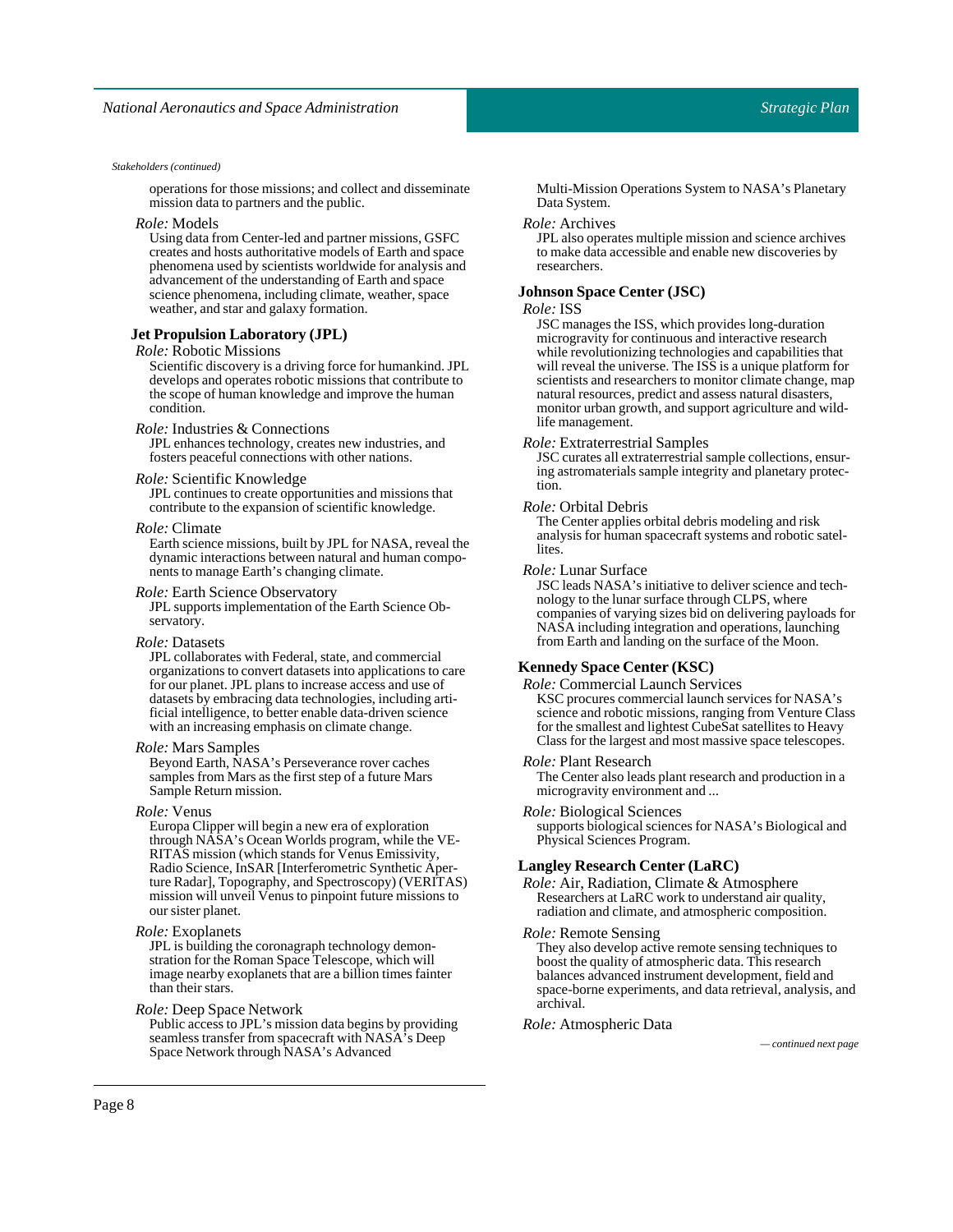LaRC houses the world's most comprehensive collection of atmospheric data in its Atmospheric Science Data Center and provides this data to the global public.

#### *Role:* Environmental & Public Policy Issues Additionally, LaRC hosts the National DEVELOP program that addresses environmental and public policy issues through collaborative research projects connecting NASA data to regional concerns around the globe.

#### **MarshallSpace Flight Center (MSFC)**

#### *Role:*Science & Instruments

MSFC leverages expertise in science, engineering, and project management to conduct scientific missions and develop instruments, leading transformative discovery in core science and technology areas.

#### *Role:* Applications & Data Informatics

MSFC's expertise in developing applications and utilizing data informatics from space-based Earth-observing instruments delivers responsive disaster analysis, lightning imaging, and weather forecasting products across the United States, as well as global human benefit through the SERVIR program.

#### *Role:*Sun

MSFC scientists study the Sun's dynamics to improve forecasts and study the "X-ray universe" of hot gases and X-rays emitted from objects like black holes with the

Chandra and Imaging X-ray Polarimetry Explorer (IXPE) observatories, along with other high-energy instruments.

#### *Role:* Optics

MSFC develops state-of-the-art optics and instruments to understand the origins of our universe.

#### *Role:* Moon

MSFC planetary scientists support the development of lunar surface processes and the understanding of lunar habitability, as well as developing payloads and instruments for NASA's CLPS program.

#### *Role:* Robotic Missions

The Planetary Missions Program Office manages a portfolio of robotic missions canvassing our solar system, from the continuing Lunar Reconnaissance Orbiter to larger missions like Europa Clipper that will help us explore the possibility of life.

#### **StennisSpace Center (SSC)**

*Role:* Remote Sensing

SSC created and continues to enhance the Remote Sensing Toolkit, applying knowledge of remote sensing applications and digital transformation to lower barriers to access NASA's Earth science data and the tools to apply that data to benefit society.

NASA's enduring purpose is scientific discovery and exploration for the benefit of the United States and all of humanity. NASA seeks to discover the secrets of the universe, search for life elsewhere, and protect and improve life on Earth and in space. Finding answers to these profound science questions requires support for national priorities in science and exploration, enhancing new opportunities for cross-disciplinary science, and expanding the societal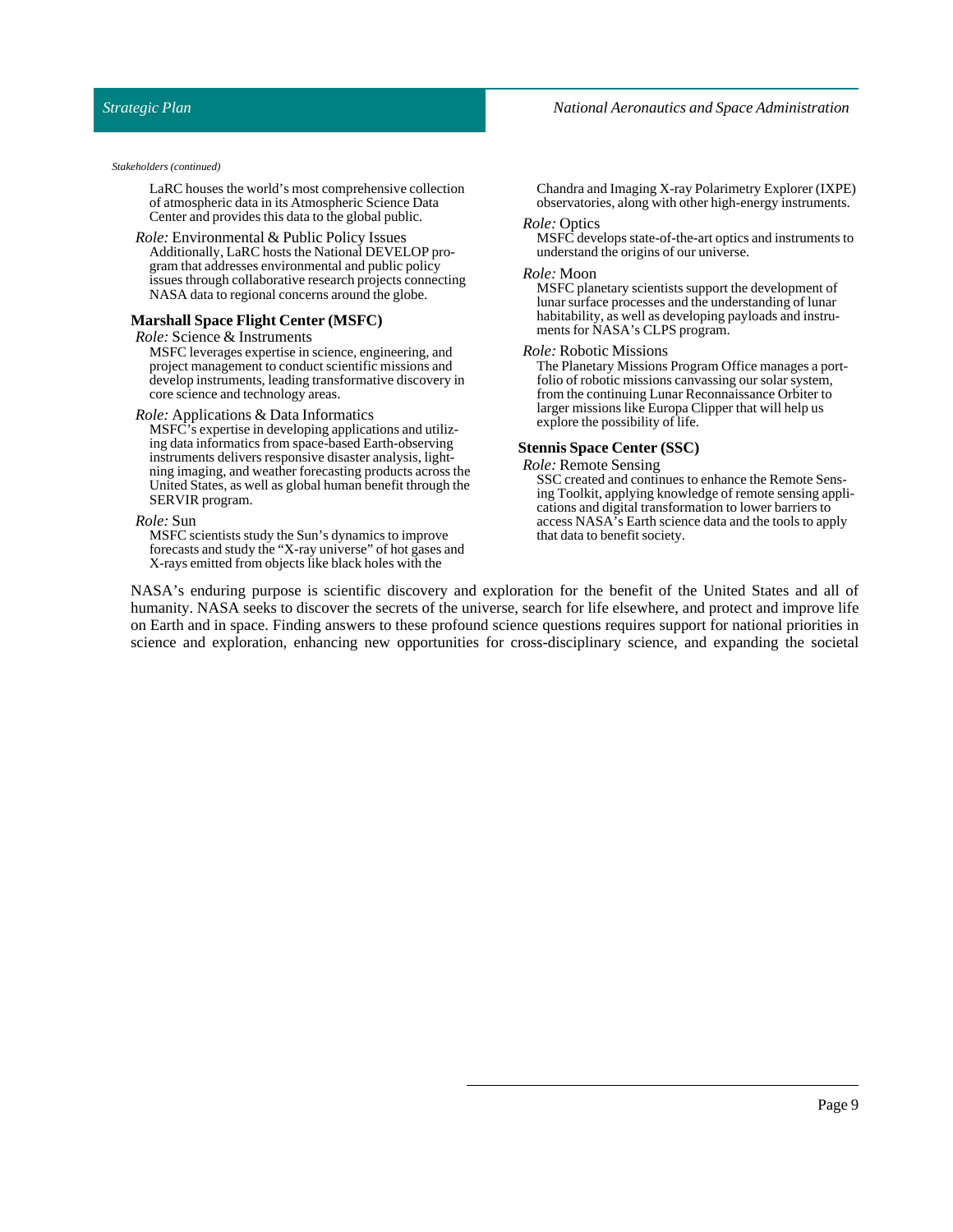<span id="page-9-0"></span>benefits of our science programs. It also requires continued progress on the scientific priorities, including those identified by the National Academies of Sciences, Engineering, and Medicine through their decadal surveys.

## **1.1.** Earth & Climate

## *Understand the Earth system and its climate*

Integrate and advance knowledge of Earth as a system to meet the challenges of environmental change, strengthen our Nation, and improve life for all people. | Earth's changing environment impacts every aspect of life on our planet and has profound implications on society and our Nation's well-being. Studying Earth as an integrated, complex system is essential to understanding the causes and consequences of climate change and other global environmental concerns. Based on the increasing body of Earth observation data and corresponding research, we know now that our planet and its climate are profoundly changing. While much remains to be understood about the natural and human-induced processes and the complex coupling at the heart of these changes, one thing is clear: NASA's measurements are critical to their understanding. Climate adaptation and mitigation efforts cannot succeed without these robust climate observations and research. As the impacts of global climate change become more numerous and acute, the demand for accurate, timely, and actionable knowledge about the Earth system is more pressing than ever. NASA is a world leader in the production of data necessary to understand, model, monitor, and ultimately predict climate and environmental change. NASA is the only organization in the world with an integrated end-to-end program in Earth-observing mission development, launch, operations, technology, research, data systems, and applications.

### **Stakeholder(s):**

### **Science Mission Directorate (SMD)** :

*Lead Office | Implementation is achieved through a balanced portfolio of programs as articulated in the SMD's Science Strategy, and engages various commercial, interagency, and international partnerships.*

### **Contributing Programs and/or Program Activities**

### **Earth Science Research**

*Role:*ScienceProjects

NASA Earth Science projects explore our rapidly changing world, where natural and human factors interact, following an interdisciplinary, Earth systems approach that examines the interplay among the atmospheric, ocean, land, and ice systems. Using the recommendations of the National Academies' 2017-2027 decadal survey for Earth science and applications from Space1 as a compass, and informed by Government-wide priorities, NASA Earth Science is developing the observing systems that will answer the most important science and application questions of the next decade across the following focus areas: ■ Atmospheric Composition ■ Weather and Atmospheric Dynamics ■ Climate Variability and Change ■ Water and Energy Cycle ■ Carbon Cycle and Ecosystems ■ Earth Surface and interior

## **Earth Science Technology**

### **Earth System Explorers**

#### **Earth System Science Pathfinder**

### **Earth Systematic Missions**

#### **Decision Makers**:

*NASA's measurements and predictive models provide information for decision makers and organizations that work with communities affected by the impacts of changing climate, including information regarding the efficacy of policies and decisions that help the United States and others adapt and thrive on our changing planet.*

#### **International Partners**:

*NASA also works with international partner satellites; data from airborne, ship-based, and ground network instrumentation; and outputs from operational weather models from National Oceanic and Atmospheric Administration (NOAA) and other meteorological agencies.*

### **Meteorological Agencies**

### **National Oceanic and Atmospheric Administration (NOAA)**

#### **Scientists** :

*NASA integrates and harnesses these disparate data sources, enabling scientists to investigate and solve large questions that cannot be addressed using data from only a single mission or spaceborne instrument.*

*Role:* Investigations & Solutions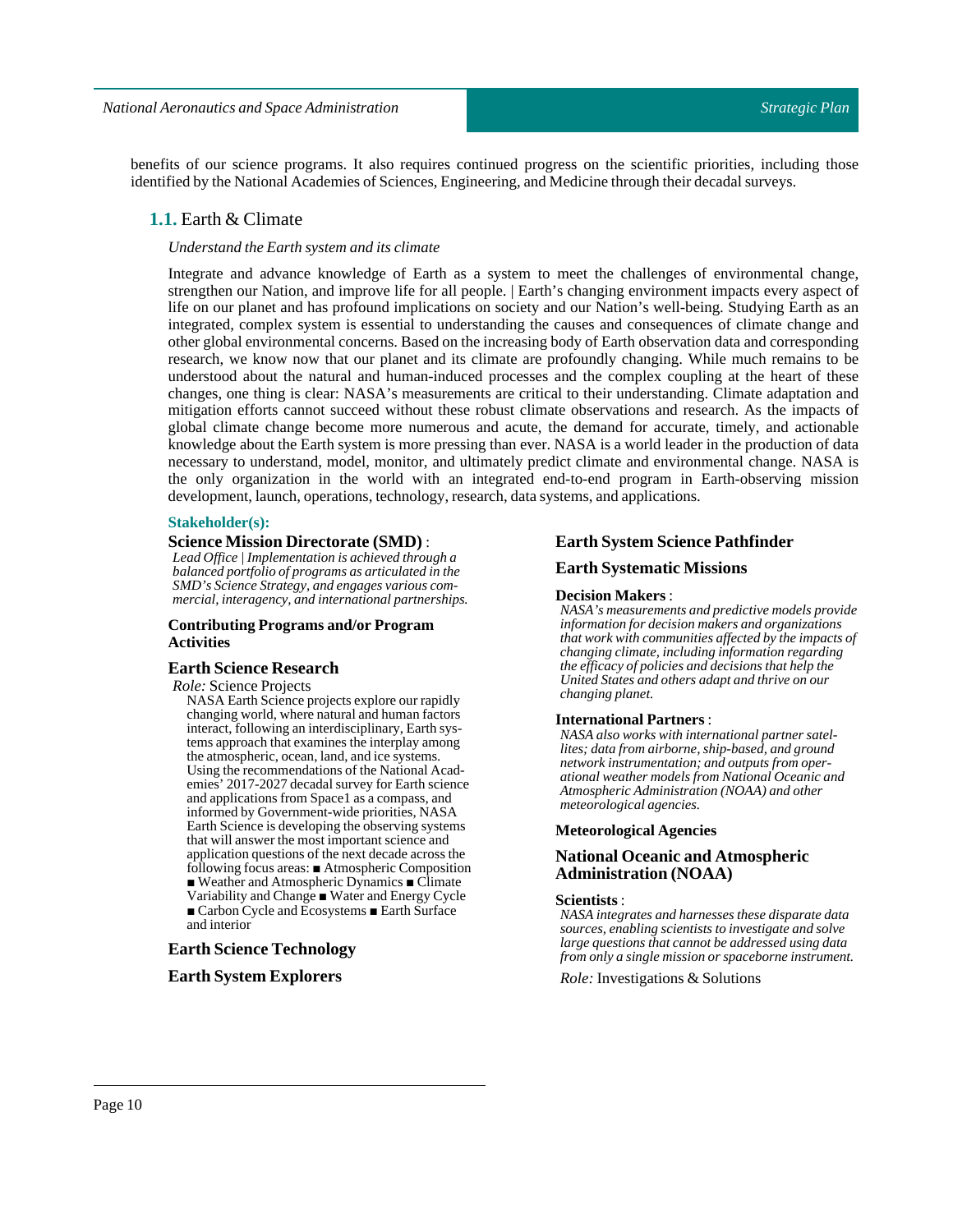| <b>Description</b> | <b>Type</b> | <b>Start Date</b> | <b>End Date</b> |
|--------------------|-------------|-------------------|-----------------|
|                    | Target      |                   |                 |
| [To be determined] | Actual      |                   |                 |

## <span id="page-10-0"></span>**Strategy 1.1.1.** Earth

#### *Advance scientific understanding ofthe Earth*

NASA's Earth science activities utilize observations from the vantage points of space, air, and in-situ to advance our scientific understanding of the Earth in service to the United States and the world. We lead the world in the production of data necessary to understand, model, monitor, and ultimately predict climate change, and we are expanding our efforts in the years ahead. In May 2021, NASA announced the implementation of the Earth System Observatory in response to the 2017-2027 Decadal Survey, consisting of a new set of Earth-focused missions to provide key information to understand the Earth's systems and processes, as well as interactions between the processes on the land, ocean, and in the atmosphere. We use our understanding of natural processes and their interactions to provide objective information on changes happening now, as well as estimates of how our environment might evolve in the future.

### **Performance Indicators**

| Description        | Type   | <b>Start Date</b> | <b>End Date</b> |
|--------------------|--------|-------------------|-----------------|
|                    | Target |                   |                 |
| [To be determined] | Actual |                   |                 |

## <span id="page-10-1"></span>**Tactic 1.1.1.1.** Data

### $Collect data from all parts of the planet$

Our pursuit of answers to fundamental science questions about the Earth system benefits humanity in many ways. NASA's unique ability to view Earth from the perspective of space allows for the collection of broad, high-quality data from all parts of the planet. Only from space can we make the observations of the complex Earth system that can illuminate connections between short and long time scales, fine and global spatial scales, and chemical, physical, and biological processes.

### **Stakeholder(s):**

#### **Global Community** :

*NASA shares this unique knowledge and data freely and openly with the global community, including members of the Government, commercial, and academic communities.*

#### **Government Agencies**

**Commercial Entities**

### Agriculture Sector :

*For example, in the agriculture sector alone, NASA's Earth science observations have proven helpful with crop area estimates, productivity assessments, and yield models across a range of time scales, water planning, and irrigation management. Likewise, NASA observations and models serve many other economic sectors and industries, disaster management, and community planning.*

#### **Academic Community**

| <b>Description</b> | <b>Vpe</b> | <b>Start Date</b> | <b>End Date</b> |
|--------------------|------------|-------------------|-----------------|
|                    | Target     |                   |                 |
| [To be determined] | Actual     |                   |                 |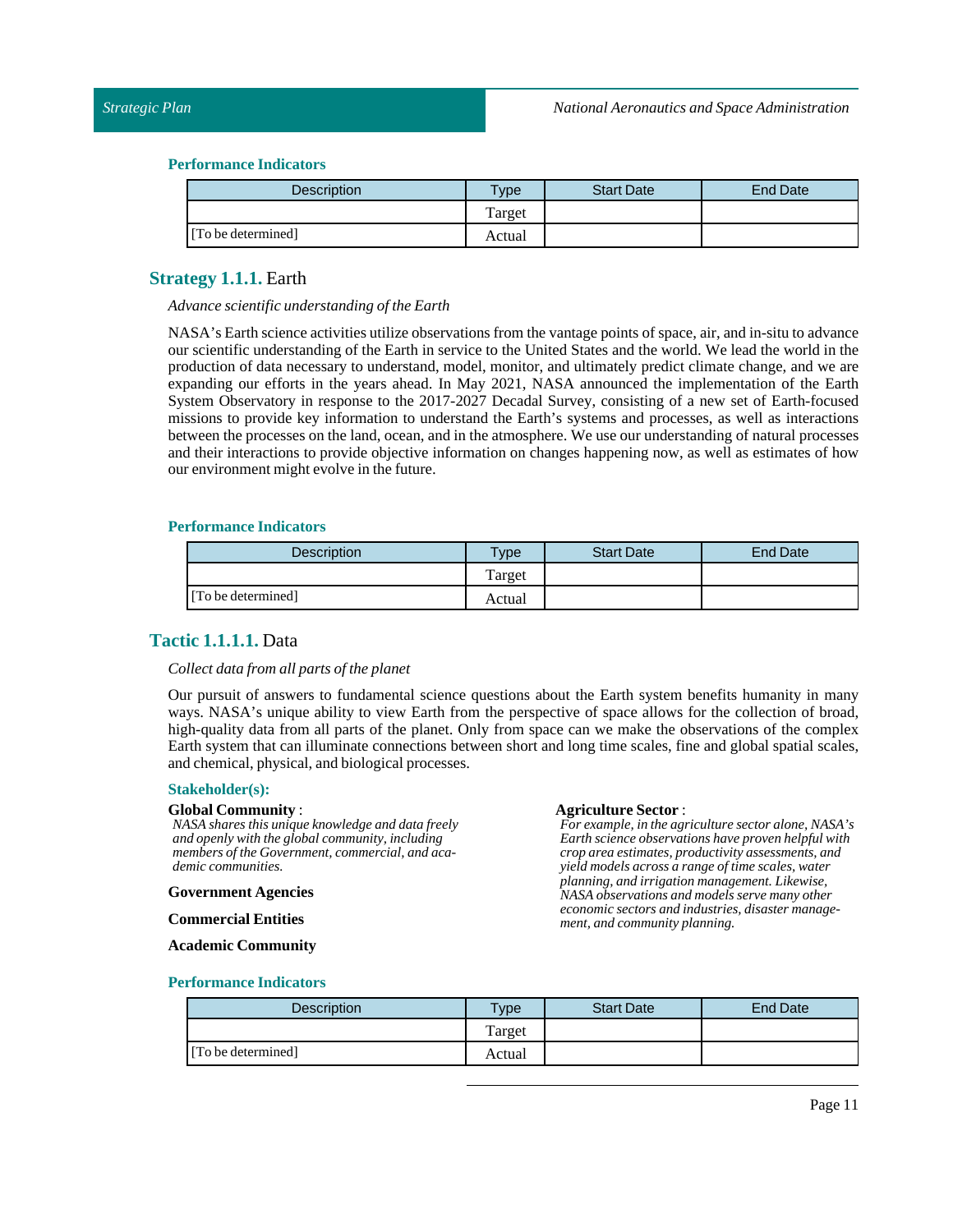## <span id="page-11-0"></span>**Tactic 1.1.1.2.** Portfolio Management

*Manage a diverse portfolio while balancing innovation with successful program execution*

To complete innovative Earth science missions, NASA will effectively manage a diverse portfolio while balancing innovation with successful program execution. Specifically, NASA will:

## **Performance Indicators**

| <b>Description</b> | vpe    | <b>Start Date</b> | <b>End Date</b> |
|--------------------|--------|-------------------|-----------------|
|                    | Target |                   |                 |
| [To be determined] | Actual |                   |                 |

## <span id="page-11-1"></span>**Task 1.1.1.2.1.** Metrics

*Measure mission success against clearly written top-level measurement requirements*

#### **Stakeholder(s):**

**Commercial Smallsat Data Acquisition (CSDA) Program** :

*As an example, NASA's Commercial Smallsat Data Acquisition (CSDA) program evaluates and procures* *data from commercial vendors that complement NASA's measurements and help advance NASA's Earth science research and applications activities.*

## **Performance Indicators**

| Description        | <b>Type</b> | <b>Start Date</b> | <b>End Date</b> |
|--------------------|-------------|-------------------|-----------------|
|                    | Target      |                   |                 |
| [To be determined] | Actual      |                   |                 |

## <span id="page-11-2"></span>**Task 1.1.1.2.2.** Criteria

*Develop objective criteria to enable unequivocal measurement of success or failure in meeting each requirement*

## **Performance Indicators**

| <b>Description</b> | $T$ <sub>ype</sub> | <b>Start Date</b> | <b>End Date</b> |
|--------------------|--------------------|-------------------|-----------------|
|                    | Target             |                   |                 |
| [To be determined] | Actual             |                   |                 |

## <span id="page-11-3"></span>**Task 1.1.1.2.3.** Budget

Establish a budget for each new mission that funds the mission's complete lifecycle cost, based on detailed *engineering studies and independent cost estimates*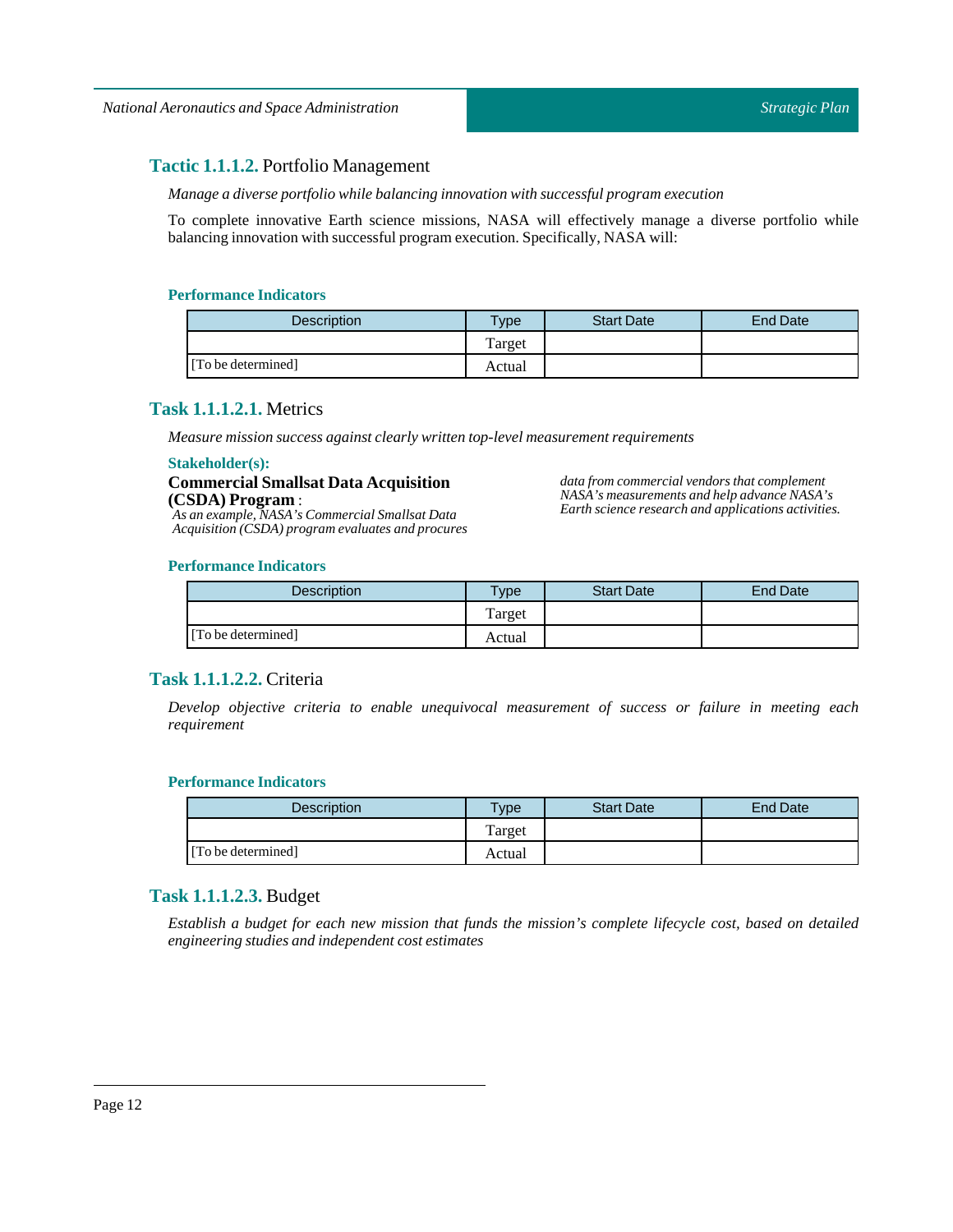| <b>Description</b> | $T$ <sub>ype</sub> | <b>Start Date</b> | End Date |
|--------------------|--------------------|-------------------|----------|
|                    | Target             |                   |          |
| [To be determined] | Actual             |                   |          |

## <span id="page-12-0"></span>**Task 1.1.1.2.4.** Advice

*Obtain tactical-level community advice on portfolio adjustments via the NASA Advisory Council, Science Committee, and the science advisory committees*

## **Stakeholder(s):**

**NASA Advisory Council**

### **Science Advisory Committees**

**Science Committee**

### **Performance Indicators**

| Description        | $T$ ype | <b>Start Date</b> | <b>End Date</b> |
|--------------------|---------|-------------------|-----------------|
|                    | Target  |                   |                 |
| [To be determined] | Actual  |                   |                 |

## <span id="page-12-1"></span>**Task 1.1.1.2.5.** Partnerships

*Implement effective partnerships—commercial, international, interagency, academic, and others—that leverage NASA resources and extend scientific results*

## **Performance Indicators**

| <b>Description</b> | $T$ <sub>V</sub> $pe$ | <b>Start Date</b> | <b>End Date</b> |
|--------------------|-----------------------|-------------------|-----------------|
|                    | Target                |                   |                 |
| [To be determined] | Actual                |                   |                 |

## <span id="page-12-2"></span>**Tactic 1.1.1.3.**Justice

## *Inform* the just treatment and meaningful involvement of all people

NASA's commitment to equity is based on the understanding that the use of NASA data, products, and personnel can and should inform the just treatment and meaningful involvement of all people—regardless of race, color, national origin, income, or ability—with respect to development, implementation, and evaluation of programs, practices, and activities that affect human health and the environment.

| Description        | <b>Type</b> | <b>Start Date</b> | <b>End Date</b> |
|--------------------|-------------|-------------------|-----------------|
|                    | Target      |                   |                 |
| [To be determined] | Actual      |                   |                 |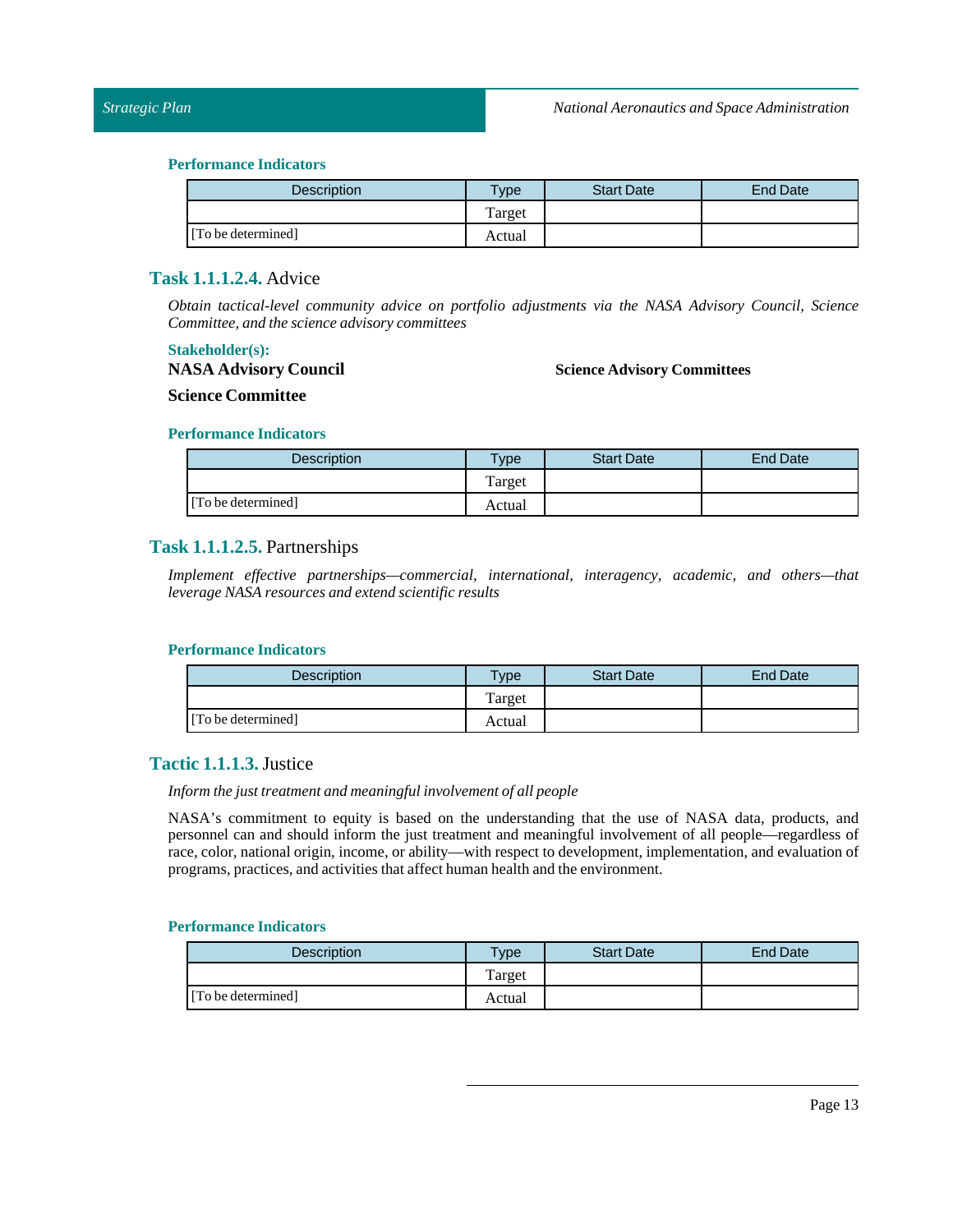## <span id="page-13-0"></span>**Strategy 1.1.2.** Partnerships

*Engage and works with partners*

How NASA Engages and Works with Partners

## **Performance Indicators**

| <b>Description</b> | $T$ <sub>ype</sub> | <b>Start Date</b> | <b>End Date</b> |
|--------------------|--------------------|-------------------|-----------------|
|                    | Target             |                   |                 |
| [To be determined] | Actual             |                   |                 |

## <span id="page-13-1"></span>**Tactic 1.1.2.1.** Forecasting & Decision Support

*Improve national capabilities to predict climate, weather, and natural hazards, to manage resources, and to develop environmental policy*

NASA improves national capabilities to predict climate, weather, and natural hazards, to manage resources, and to develop environmental policy by leveraging our partnerships with other agencies that maintain forecast and decision support systems, such as NOAA, USGS and EPA. Most notably, NASA develops, builds, tests, and launches weather satellites that are operated by NOAA, as well as Earth observation satellites operated by USGS.

## **Stakeholder(s):**

| .    |  |
|------|--|
| NOAA |  |
| USGS |  |

**EPA**

## **Performance Indicators**

| <b>Description</b> | Type   | <b>Start Date</b> | End Date |
|--------------------|--------|-------------------|----------|
|                    | Target |                   |          |
| [To be determined] | Actual |                   |          |

## <span id="page-13-2"></span>**Tactic 1.1.2.2.** Earth Observation

*Jointly develop or coordinate our Earth observation activities*

NASA also works with our international partners to jointly develop or coordinate our Earth observation activities.

## **Stakeholder(s):**

## **European Space Agency (ESA)** :

*NASA and the European Space Agency (ESA) have a long and successful history working together to understand our changing planet.*

## **NOAA** :

*For example, in 2020, NASA, NOAA, and our European partners, launched the Sentinel-6 Michael Frei-* *lich satellite, which is collecting the most accurate data yet on global sea level rise. The mission also measures atmospheric temperature and humidity that will help improve climate models and weather forecasts.*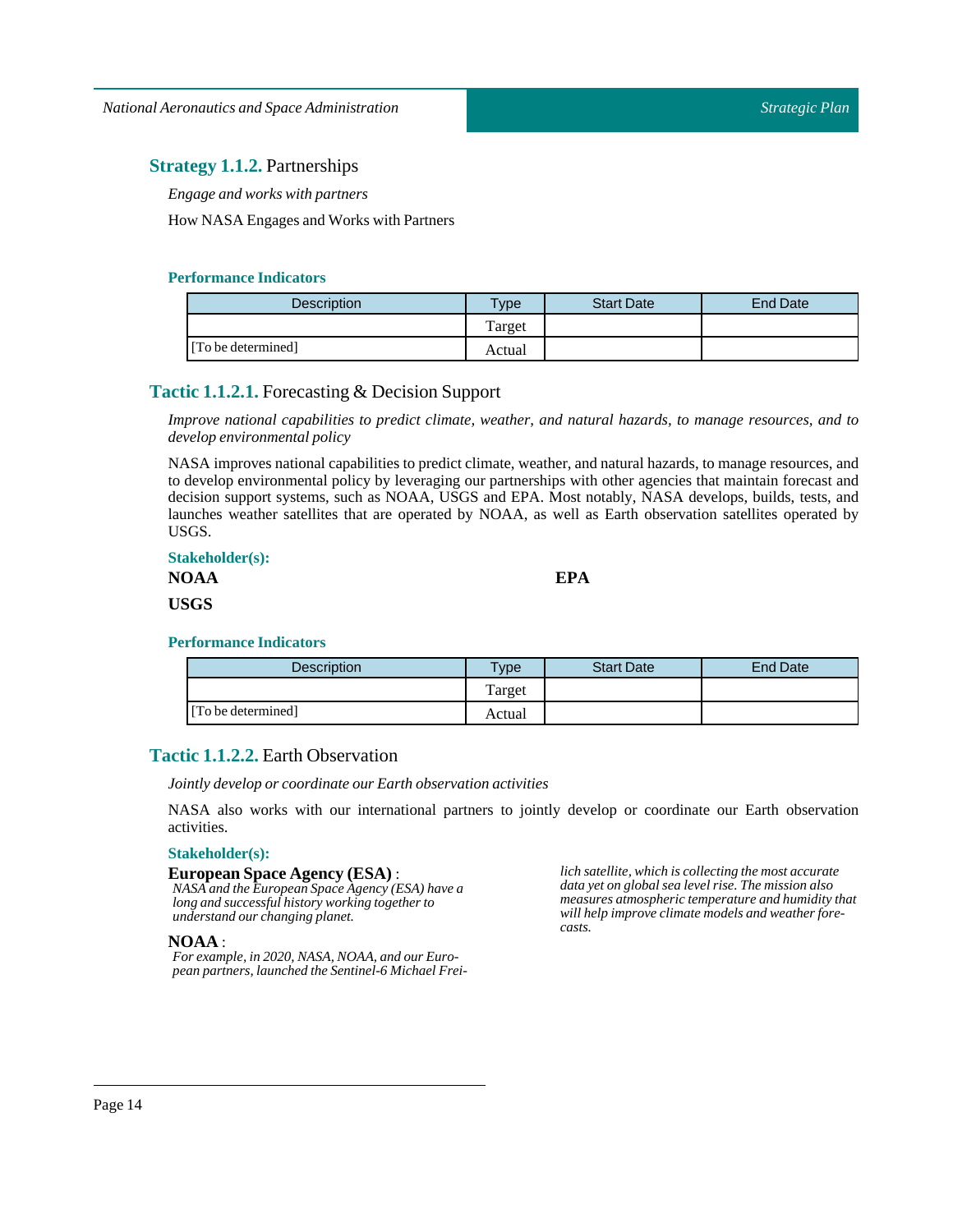| <b>Description</b> | <b>Type</b> | <b>Start Date</b> | <b>End Date</b> |
|--------------------|-------------|-------------------|-----------------|
|                    | Target      |                   |                 |
| [To be determined] | Actual      |                   |                 |

## <span id="page-14-0"></span>**Tactic 1.1.2.3.** Climate

### *Observe Earth and its changing environment*

Most recently, NASA and ESA have formed a first-of-its-kind strategic partnership to observe Earth and its changing environment. Recognizing that climate change is an urgent global challenge, the timing is right for NASA and ESA, as partners in space, to join forces to lead and support a global response to climate change. The partnership is an effort to help address and mitigate climate change through monitoring Earth with combined efforts of both agencies in Earth science observations, research, and applications. This partnership was formalized through a joint statement of intent, signed in July 2021, which outlines how the agencies will collaborate to ensure continuity of Earth observations; advance understanding of the Earth system, climate change and application of that knowledge; and collaborate on an open data policy that promotes open sharing of data, information, and knowledge within the scientific community and the wider public.

## **Stakeholder(s): ESA**

## **Performance Indicators**

| Description        | $T$ <sub>V</sub> $pe$ | <b>Start Date</b> | <b>End Date</b> |
|--------------------|-----------------------|-------------------|-----------------|
|                    | Target                |                   |                 |
| [To be determined] | Actual                |                   |                 |

## <span id="page-14-1"></span>**1.2.** Sun, Solar System & Universe

## *Understand the Sun, solar system, and universe*

Conduct scientific studies of theSun and solar system, use space as a laboratory, peer out into the vast reaches of the universe, and play a catalyzing role in lunar robotic exploration. These efforts are guided by National priorities and recommendations from the National Academies' decadal surveys and implemented through a balanced portfolio of programs.

| <b>Stakeholder(s):</b>                                           |                                        |
|------------------------------------------------------------------|----------------------------------------|
| <b>Science Mission Directorate (SMD):</b>                        | <b>Heliophysics Research</b>           |
| Lead Office                                                      | <b>Heliophysics Technology</b>         |
| <b>Contributing Programs and/or Program</b><br><b>Activities</b> | Living with a Star                     |
| <b>Astrophysics Explorer</b>                                     | <b>Solar Terrestrial Probes</b>        |
| <b>Astrophysics Research</b>                                     | <b>Discovery</b>                       |
| <b>Cosmic Origins</b>                                            | <b>Lunar Discovery and Exploration</b> |
| <b>Exoplanet Exploration</b>                                     | <b>Mars Exploration</b>                |
| <b>Physics of the Cosmos</b>                                     | <b>Mars Sample Return</b>              |
| <b>Biological and Physical Sciences</b>                          | <b>New Frontiers</b>                   |
| <b>Heliophysics Explorer Program</b>                             | $-$ continued next page                |
|                                                                  |                                        |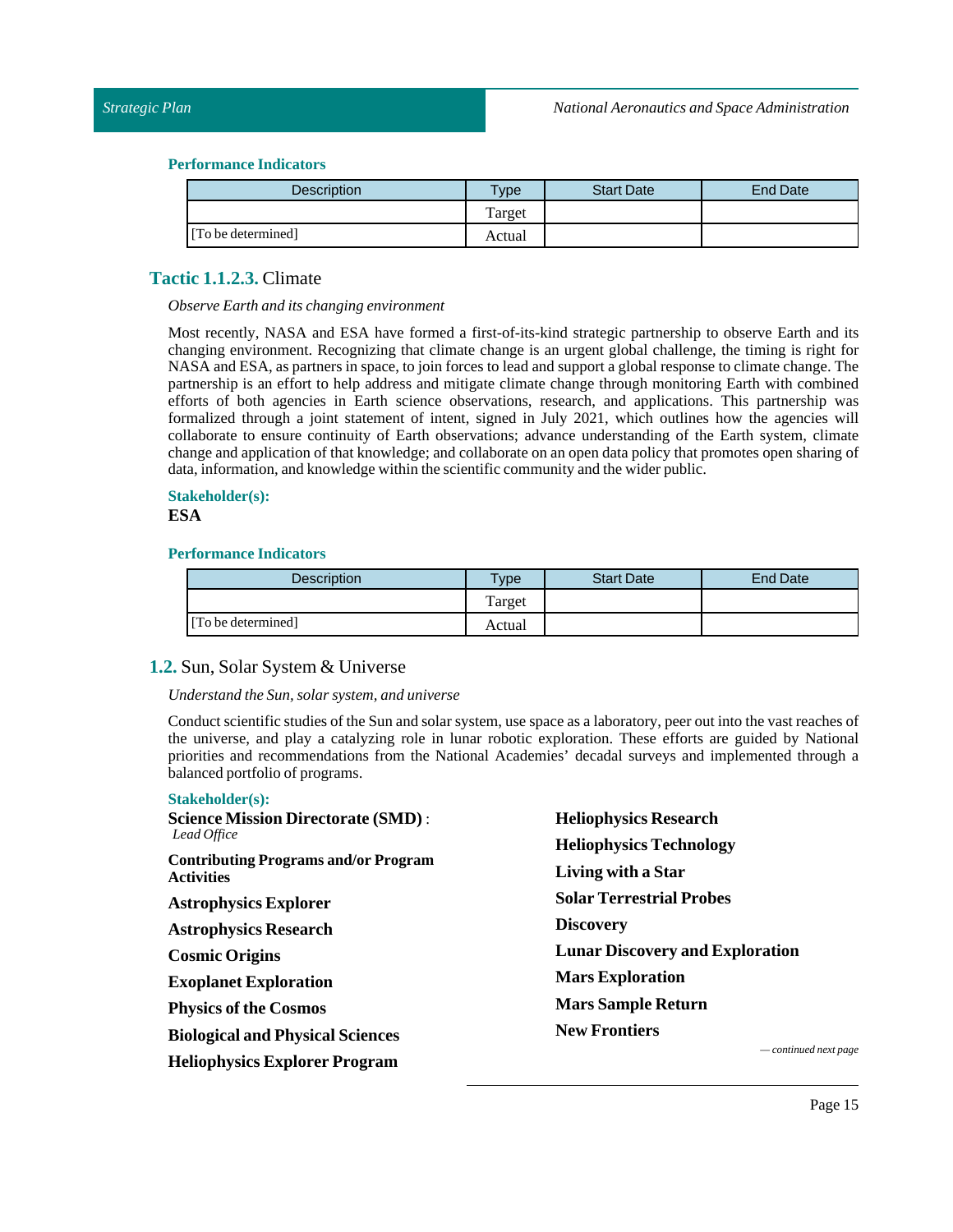*National Aeronautics and Space Administration*

*Stakeholders (continued)*

| <b>Outer Planets and Ocean Worlds</b> | <b>Radioisotope Power</b> |
|---------------------------------------|---------------------------|
| <b>Planetary Defense</b>              | <b>Space Weather</b>      |
| <b>Planetary Science Research</b>     | <b>National Academies</b> |

## **Performance Indicators**

| Description        | <b>Type</b> | <b>Start Date</b> | End Date |
|--------------------|-------------|-------------------|----------|
|                    | Target      |                   |          |
| [To be determined] | Actual      |                   |          |

## <span id="page-15-0"></span>**Strategy 1.2.1.** Portfolio Management

## *Effectively manage a diverse portfolio while balancing innovation with successful program execution*

NASA's success in science discovery across these core contexts is based on a balanced program that involves a number of critical and enabling elements: laying the scientific and technical foundation for space-based missions through Research and Development; inventing and using new space-based observing and sampling capabilities; creating the context and capabilities to interpret the resulting data; and maximizing the return on investment in the acquisition of data. SMD's suborbital and ground-based programs are conducted to enable or complement space-based observations and train future mission scientists and engineers. To complete innovative space missions NASA will effectively manage a diverse portfolio while balancing innovation with successful program execution. Like our approach in Strategic Objective 1.1, NASA will [apply the following tactics]. NASA will implement missions only after focused development has matured required technologies. A balanced science program proactively identifies potential technologies required to meet future mission requirements, conduct trade studies, assess development risks, and invest in new technologies well in advance of mission implementation.

## **Performance Indicators**

| <b>Description</b> | <b>Type</b> | <b>Start Date</b> | <b>End Date</b> |
|--------------------|-------------|-------------------|-----------------|
|                    | Target      |                   |                 |
| [To be determined] | Actual      |                   |                 |

## <span id="page-15-1"></span>**Tactic 1.2.1.1.** Metrics

*Measure mission success against clearly written top-level measurement requirements*

## **Performance Indicators**

| <b>Description</b> | $T$ ype | <b>Start Date</b> | <b>End Date</b> |
|--------------------|---------|-------------------|-----------------|
|                    | Target  |                   |                 |
| [To be determined] | Actual  |                   |                 |

## <span id="page-15-2"></span>**Tactic 1.2.1.2.** Criteria

*Develop objective criteria to enable unequivocal measurement of success or failure in meeting each requirement*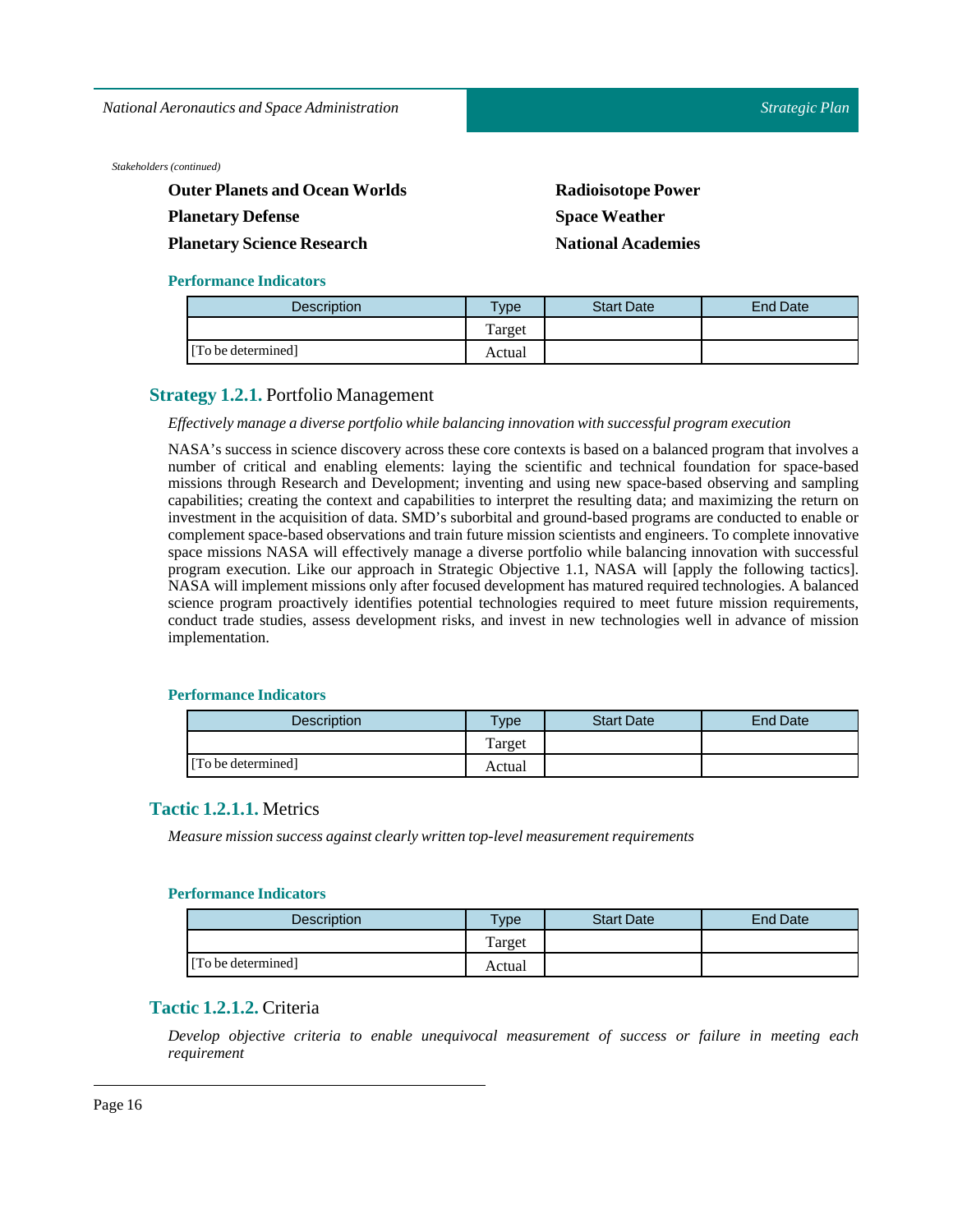| <b>Description</b> | $T$ <sub>ype</sub> | <b>Start Date</b> | End Date |
|--------------------|--------------------|-------------------|----------|
|                    | Target             |                   |          |
| [To be determined] | Actual             |                   |          |

## <span id="page-16-0"></span>**Tactic 1.2.1.3.** Budget

Establish a budget for each new mission that funds the mission's complete life-cycle cost, based on detailed *engineering studies and independent cost estimates*

## **Performance Indicators**

| Description        | <b>Vpe</b> | <b>Start Date</b> | End Date |
|--------------------|------------|-------------------|----------|
|                    | Target     |                   |          |
| [To be determined] | Actual     |                   |          |

## <span id="page-16-1"></span>**Tactic 1.2.1.4.** Advice

*Obtain tactical-level community advice on portfolio adjustments via the NASA Advisory Council, Science Committee, and the science advisory committees*

## **Stakeholder(s):**

## **NASA Advisory Council**

## **Science Committee**

## **Science Advisory Committees** :

*NASA engages the science advisory committees annually to rate scientific progress.*

### **National Academy of Sciences**:

*In addition, the National Aeronautics and Space Administration Authorization Act of 2005 directed that the performance of each science division shall be reviewed and assessed by the National Academy of Sciences at five-year intervals.*

## **Performance Indicators**

| <b>Description</b> | $T$ ype | <b>Start Date</b> | <b>End Date</b> |
|--------------------|---------|-------------------|-----------------|
|                    | Target  |                   |                 |
| [To be determined] | Actual  |                   |                 |

## <span id="page-16-2"></span>**Tactic 1.2.1.5.** Partnerships

*Implement effective partnerships— commercial, international, interagency, academic, and others—that leverage NASA resources and extend scientific results*

| <b>Description</b> | <b>Vpe</b> | <b>Start Date</b> | <b>End Date</b> |
|--------------------|------------|-------------------|-----------------|
|                    | Target     |                   |                 |
| [To be determined] | Actual     |                   |                 |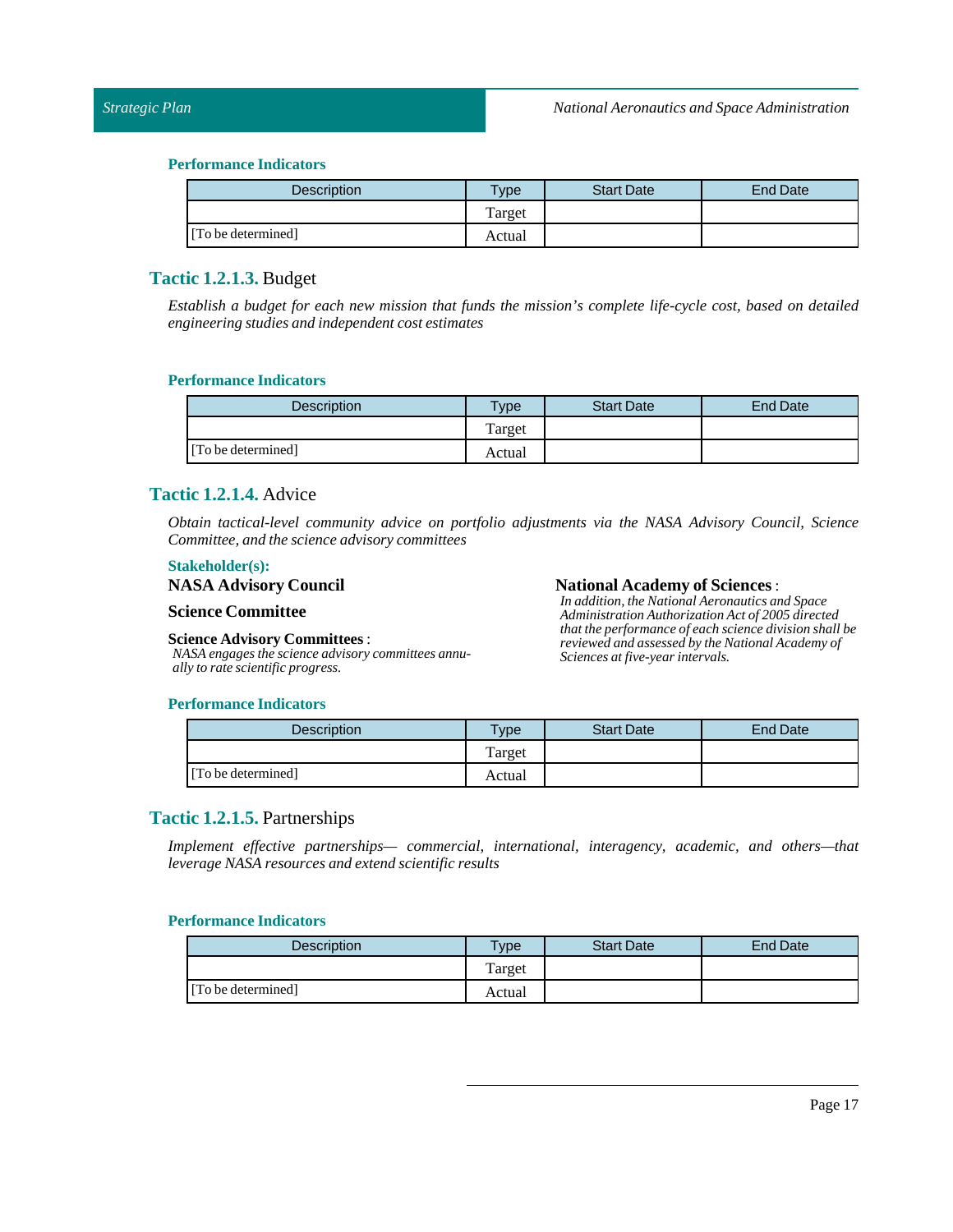## <span id="page-17-0"></span>**Tactic 1.2.1.6.** CubeSats & SmallSats

*Expand the use oflower-cost CubeSats and SmallSats*

NASA is also expanding the use of lower-cost CubeSats and SmallSats to accomplish our science goals.

## **Performance Indicators**

| Description        | $T$ <sub>V</sub> pe | <b>Start Date</b> | End Date |
|--------------------|---------------------|-------------------|----------|
|                    | Target              |                   |          |
| [To be determined] | Actual              |                   |          |

## <span id="page-17-1"></span>**Strategy 1.2.2.** Life

*Search for life elsewhere*

Searching for Life Elsewhere ~ The search for life in the solar system and beyond is guided by the ability to understand how life originated on Earth and by the questto find habitable environments outside of Earth.

## **Performance Indicators**

| <b>Description</b> | Type   | <b>Start Date</b> | <b>End Date</b> |
|--------------------|--------|-------------------|-----------------|
|                    | Target |                   |                 |
| [To be determined] | Actual |                   |                 |

## <span id="page-17-2"></span>**Tactic 1.2.2.1.** Detection

*Develop tools for detecting life*

To improve the knowledge of environmental requirements for habitability, NASA will develop tools for detecting life, develop tools for determining the relative habitability of present or ancient environments, and explore analog environments on Earth.

## **Performance Indicators**

| <b>Description</b> | <b>Type</b> | <b>Start Date</b> | End Date |
|--------------------|-------------|-------------------|----------|
|                    | Target      |                   |          |
| [To be determined] | Actual      |                   |          |

## <span id="page-17-3"></span>**Tactic 1.2.2.2.** Habitability

*Develop tools for determining the relative habitability of present or ancient environments*

| <b>Description</b> | <b>Type</b> | <b>Start Date</b> | End Date |
|--------------------|-------------|-------------------|----------|
|                    | Target      |                   |          |
| [To be determined] | Actual      |                   |          |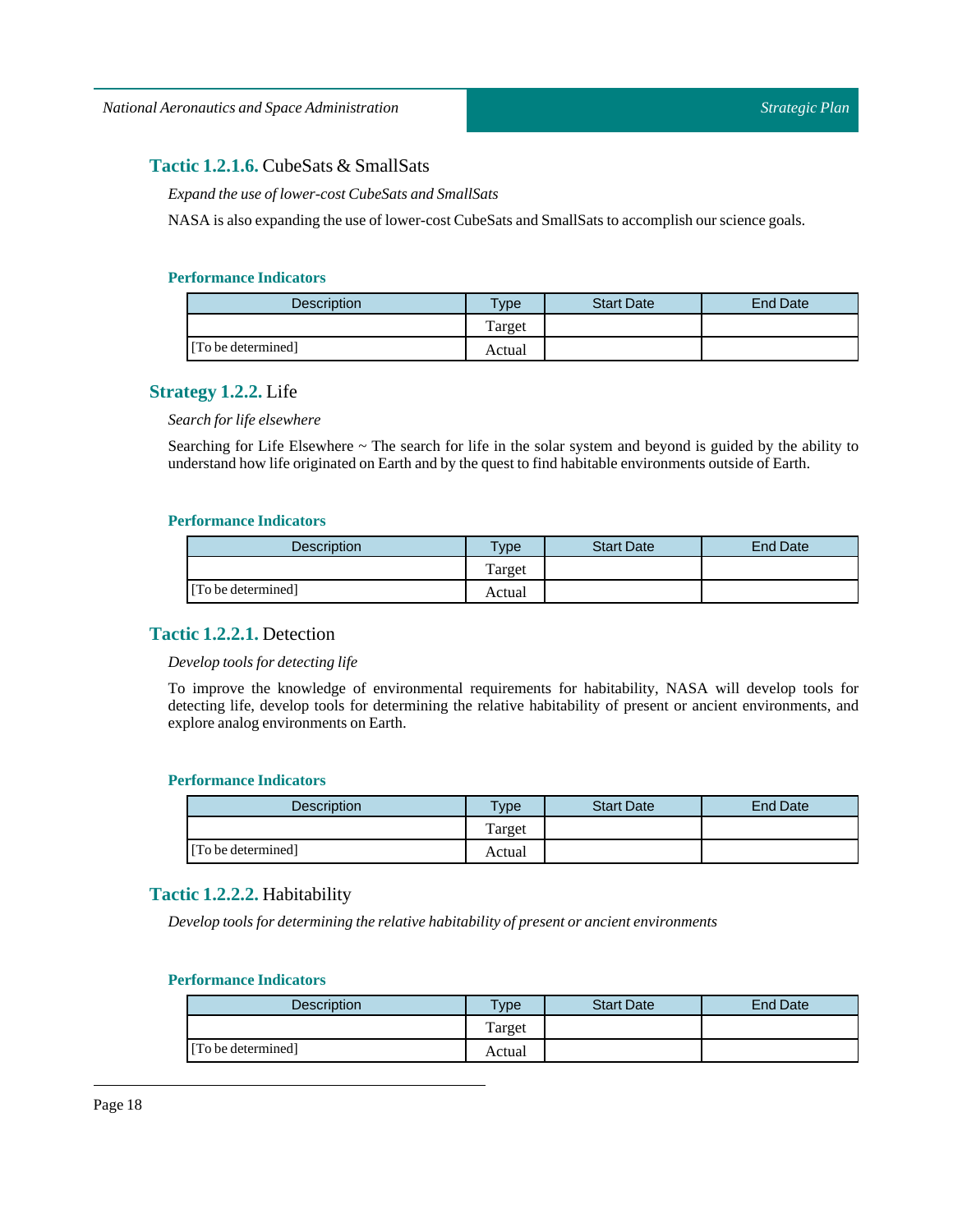## <span id="page-18-0"></span>**Tactic 1.2.2.3.** Analog Environments

### *Explore analog environments on Earth*

This will facilitate target selection for further robotic, and ultimately human, exploration. Observations from SMD's astrophysics missions have made it clear that habitable planets exist around stars other than the Sun and that such planets are plentiful. Improving techniques and ideas for discovering and characterizing habitable and/ or inhabited environments on these planets, coupled with an understanding of the potential false positives for habitability or life, will enable prioritization of exoplanets for targeted follow-up observations. In the coming decades, this will help to push frontiers of discovery and enable the search for signs of life on worlds that may be capable of harboring life, both within our own solar system and within the galaxy.

### **Performance Indicators**

| Description        | <b>Vpe</b> | <b>Start Date</b> | End Date |
|--------------------|------------|-------------------|----------|
|                    | Target     |                   |          |
| [To be determined] | Actual     |                   |          |

## <span id="page-18-1"></span>**Tactic 1.2.2.4.** Lessons Learned

Apply the lessons learned about the origin, evolution, and distribution of life on Earth to other bodies in our *solar system and beyond*

NASA's strategy relies on applying the lessons learned about the origin, evolution, and distribution of life on Earth to other bodies in our solar system and beyond. There is no single measurement or experiment that will definitively reveal the presence of extant or past life on a body in our solar system or a planet around another star. NASA will utilize many measurement results in a "Ladder of Life Detection" that will inform any certainty of the discovery of past or present life elsewhere.

### **Performance Indicators**

| <b>Description</b> | $T$ ype | <b>Start Date</b> | End Date |
|--------------------|---------|-------------------|----------|
|                    | Target  |                   |          |
| [To be determined] | Actual  |                   |          |

## <span id="page-18-2"></span>**Strategy 1.2.3.** Partnerships

*Engage and work with partners*

How NASA Engages and Works with Partners

| Description        | Type   | <b>Start Date</b> | End Date |
|--------------------|--------|-------------------|----------|
|                    | Target |                   |          |
| [To be determined] | Actual |                   |          |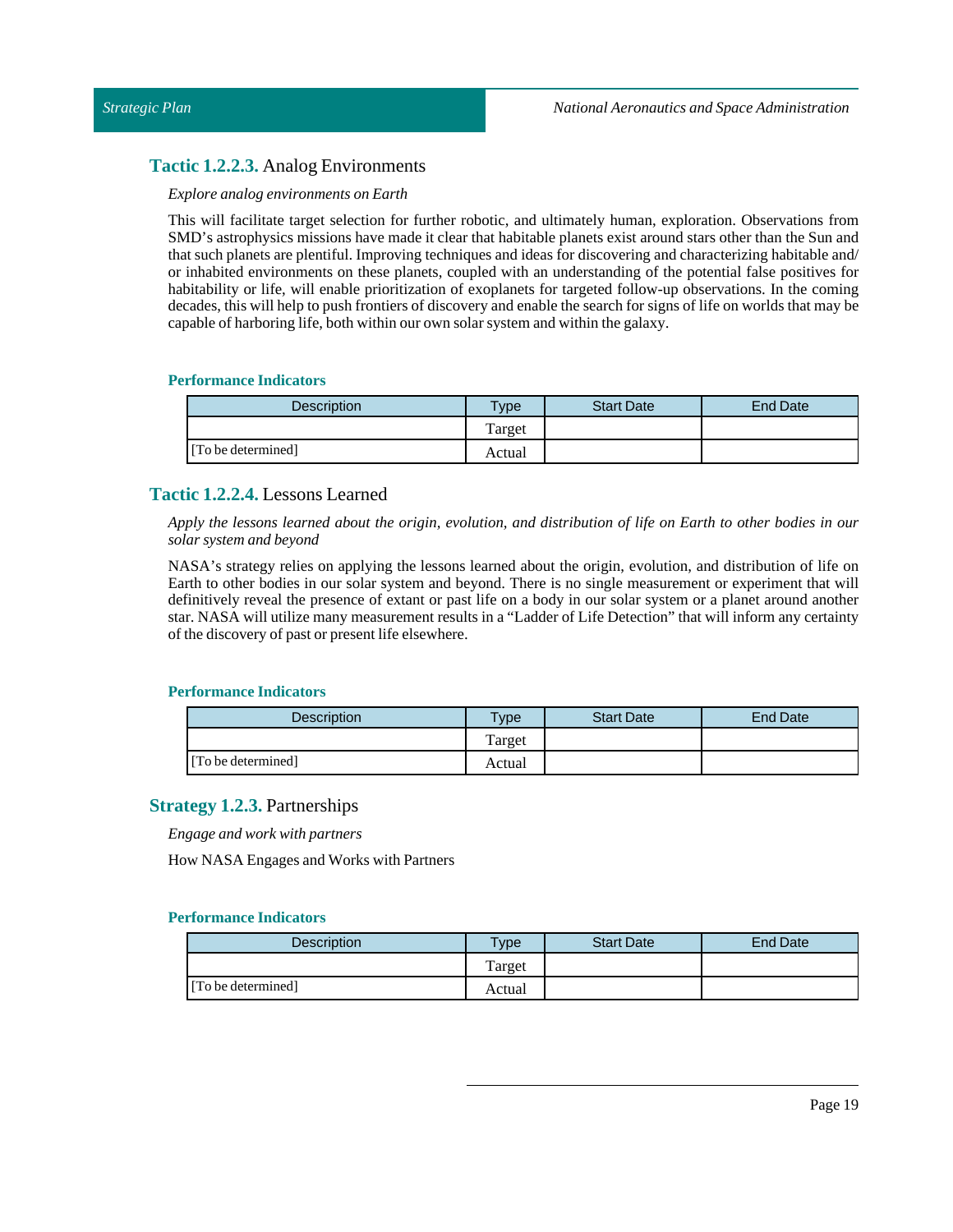## <span id="page-19-0"></span>**Tactic 1.2.3.1.** Extension

## *Extend partnerships domestically and internationally*

NASA will extend partnerships domestically and internationally. Science is a broad national and international enterprise and SMD partners with U.S. Federal agencies and more than 60 nations and international research organizations to leverage ideas, capabilities, and resources. NASA's constellation of Sun, Earth, solar system, and distant universe spacecraft and observatories are models of international and interagency cooperation and serve to further common scientific interests; about two-thirds of all of NASA's science missions have at least one international partner, and many missions have multiple interagency or international partners.

## **Performance Indicators**

| Description        | $T$ ype | <b>Start Date</b> | End Date |
|--------------------|---------|-------------------|----------|
|                    | Target  |                   |          |
| [To be determined] | Actual  |                   |          |

## <span id="page-19-1"></span>**Tactic 1.2.3.2.** Content & Expertise

### *Transfer content and expertise*

NASA's science is uniquely positioned among Federal agencies to transfer content and expertise to an informative environment to support learning across all age groups. Data are accessible through multiple channels, which allows NASA to benefit from partners actively engaged in learning communities and emerging citizen-based science.

#### **Performance Indicators**

| <b>Description</b> | $T$ vpe | <b>Start Date</b> | <b>End Date</b> |
|--------------------|---------|-------------------|-----------------|
|                    | Target  |                   |                 |
| [To be determined] | Actual  |                   |                 |

## <span id="page-19-2"></span>**1.3.** Science Data

### *Ensure NASA's science data are accessible to all and produce practical benefits to society*

In order to ensure NASA's science data are accessible to all and produce practical benefits to society, SMD plans to undertake investments and initiatives that will accelerate the accessibility and use of SMD data by its user community by investing in the following: 1) capabilities to enable open-source science; 2) continuous evolution of data and computing systems; and 3) community and strategic partnerships for innovation.

#### **Stakeholder(s):**

**Science Mission Directorate (SMD)** : *Lead Office*

## **Earth Science Data Systems Applied Sciences**

**Contributing Programs and/or Program Activities**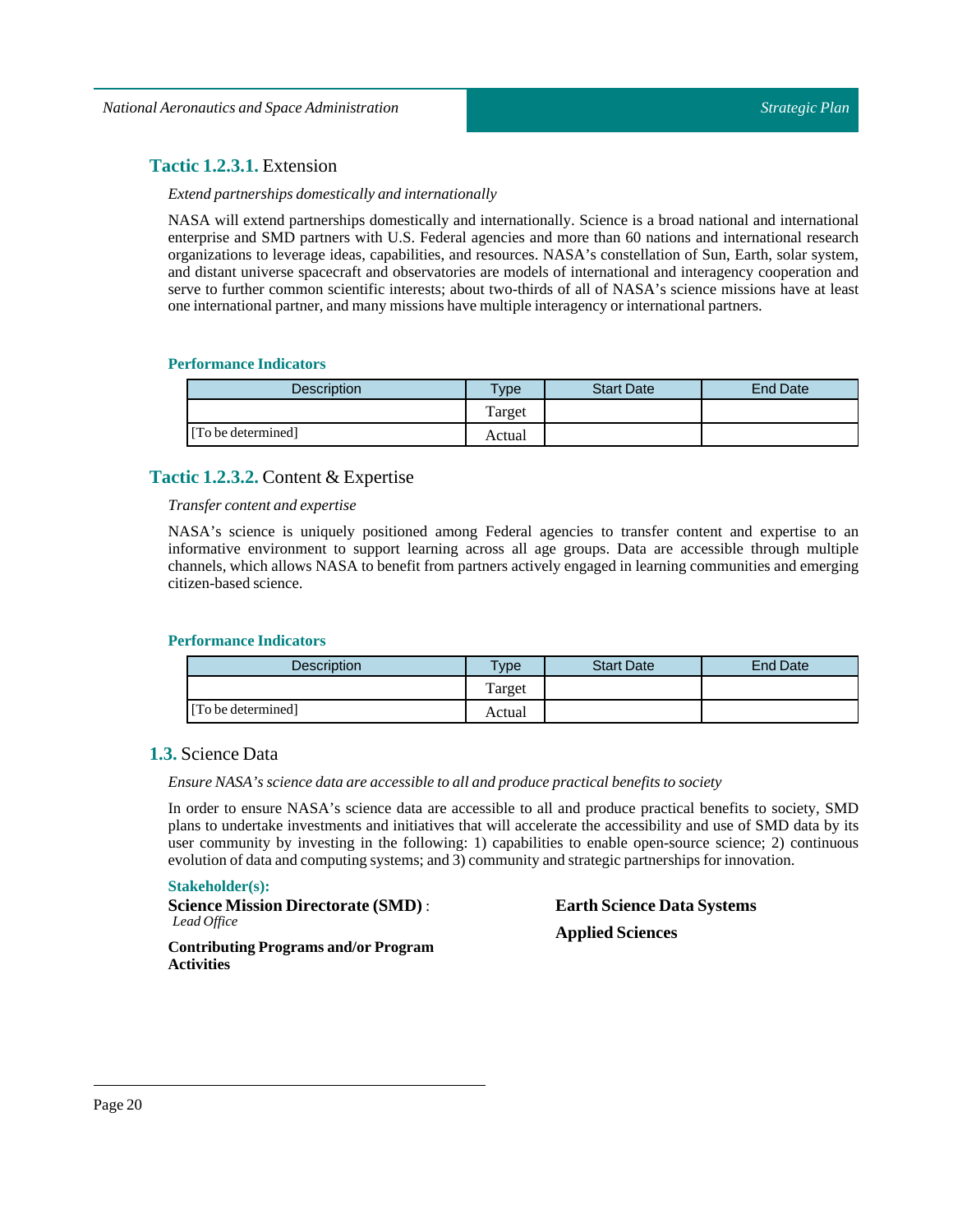### *Strategic Plan*

### **Performance Indicators**

| Description        | Type   | <b>Start Date</b> | <b>End Date</b> |
|--------------------|--------|-------------------|-----------------|
|                    | Target |                   |                 |
| [To be determined] | Actual |                   |                 |

## <span id="page-20-0"></span>**Strategy 1.3.1.** Data & Information

*Collect, store, manage, analyze, and distribute data and information*

SMD's missions and research activities inspire curiosity and increase the understanding of our planet, the solar system, and the universe. One of our core capabilities is the ability to collect, store, manage, analyze, and distribute data and information for scientists, international partners, learners of all ages, decision-makers, and industry to further science, improve modeling, increase knowledge, and spur economic innovation.

## **Stakeholder(s):**

#### **Scientists**

## **Decision-Makers**

**International Partners**

**Industry**

**Learners**: *of all ages*

### **Performance Indicators**

| <b>Description</b> | $T$ <sub>ype</sub> | <b>Start Date</b> | <b>End Date</b> |
|--------------------|--------------------|-------------------|-----------------|
|                    | Target             |                   |                 |
| [To be determined] | Actual             |                   |                 |

## <span id="page-20-1"></span>**Tactic 1.3.1.1.** Archives

*Increase the size of data archives*

#### **Stakeholder(s):**

#### **SMD Science Divisions**:

*The science divisions within SMD generate, analyze, activate, and archive large amounts of data to support science objectives and deliver data and scientific results to users around the world. Over the next 5 years, SMD divisions will substantially increase the size of data archives as the volume of data generated by new missions increases from approximately 10*

#### *petabytes per year today to over 100 petabytes per year in 2026. This growth of NASA's science archives presents unique opportunities for new scientific discovery and partnerships, as well as significant challenges for data management, curation, access, analysis, computing, and computational modeling.*

#### **Performance Indicators**

| <b>Description</b> | Type   | <b>Start Date</b> | End Date |
|--------------------|--------|-------------------|----------|
|                    | Target |                   |          |
| [To be determined] | Actual |                   |          |

## <span id="page-20-2"></span>**Tactic 1.3.1.2.** Investments & Initiatives

*Undertake investments and initiatives that will accelerate the accessibility and use of SMD data*

As part of this effort, we plan to undertake investments and initiatives that will accelerate the accessibility and use of SMD data by its existing and new user communities. NASA's data initiatives are focused on making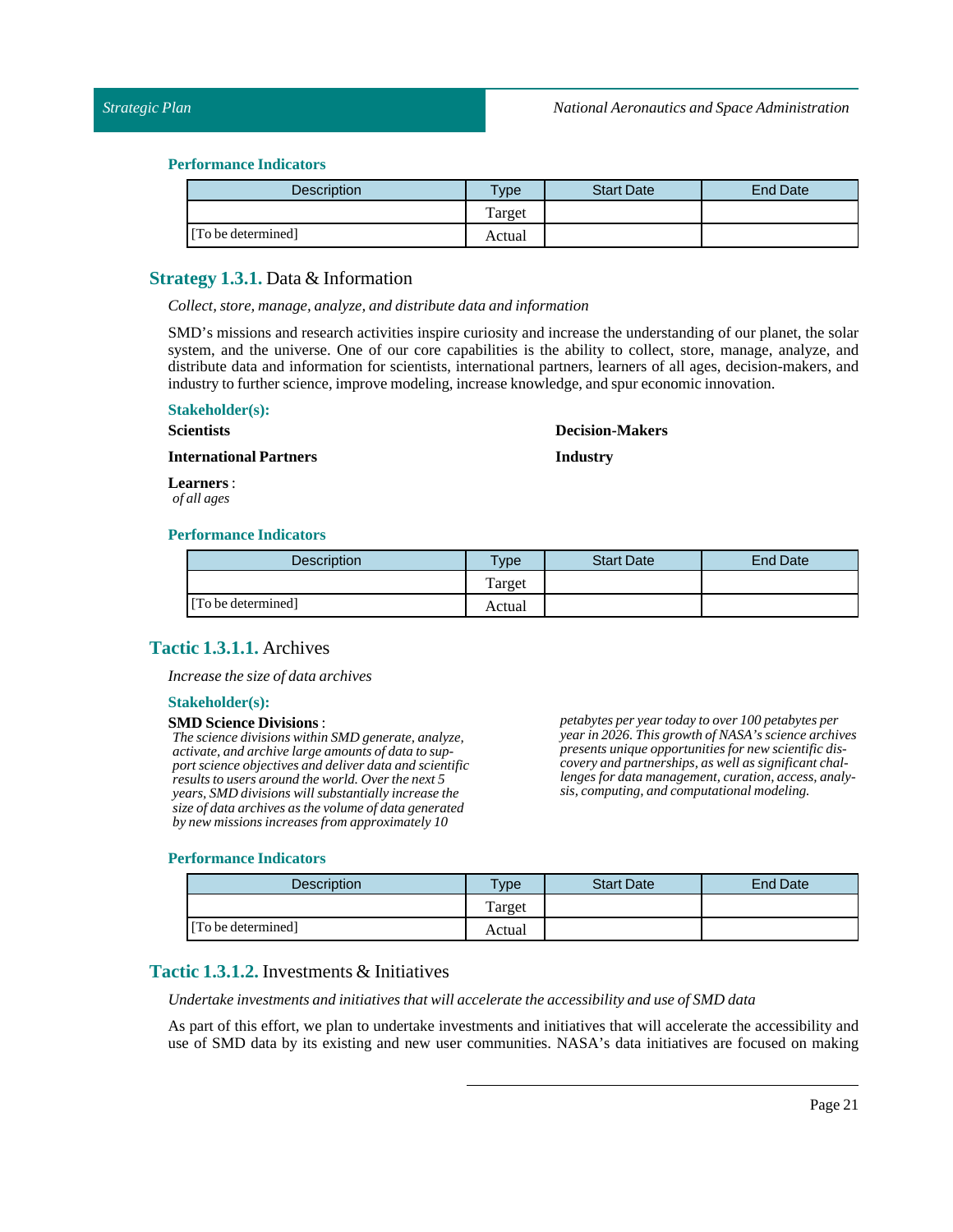actionable data accessible to other Federal agencies, relevant decision-makers, stakeholders, and the public. This will be done by investments in three key areas:

### **Performance Indicators**

| <b>Description</b> | $v_{\rm p}$ | <b>Start Date</b> | <b>End Date</b> |
|--------------------|-------------|-------------------|-----------------|
|                    | Target      |                   |                 |
| [To be determined] | Actual      |                   |                 |

## <span id="page-21-0"></span>**Task 1.3.1.2.1.** Open-Source Science

*Investin capabilities to enable open-source science*

## **Performance Indicators**

| <b>Description</b> | vpe    | <b>Start Date</b> | <b>End Date</b> |
|--------------------|--------|-------------------|-----------------|
|                    | Target |                   |                 |
| [To be determined] | Actual |                   |                 |

## <span id="page-21-1"></span>**Task 1.3.1.2.2.** Data & Computing Systems

*Investin continuous evolution of data and computing systems*

## **Performance Indicators**

| <b>Description</b> | <b>Type</b> | <b>Start Date</b> | <b>End Date</b> |
|--------------------|-------------|-------------------|-----------------|
|                    | l'arget     |                   |                 |
| [To be determined] | Actual      |                   |                 |

## <span id="page-21-2"></span>**Task 1.3.1.2.3.** Community & Partnerships

*Investin community and strategic partnerships for innovation*

## **Performance Indicators**

| <b>Description</b> | $T$ <sub>V</sub> $pe$ | <b>Start Date</b> | End Date |
|--------------------|-----------------------|-------------------|----------|
|                    | Target                |                   |          |
| [To be determined] | Actual                |                   |          |

## <span id="page-21-3"></span>**Strategy 1.3.2.** Partnerships

*Engage and work with partners*

How NASA Engages and Works with Partners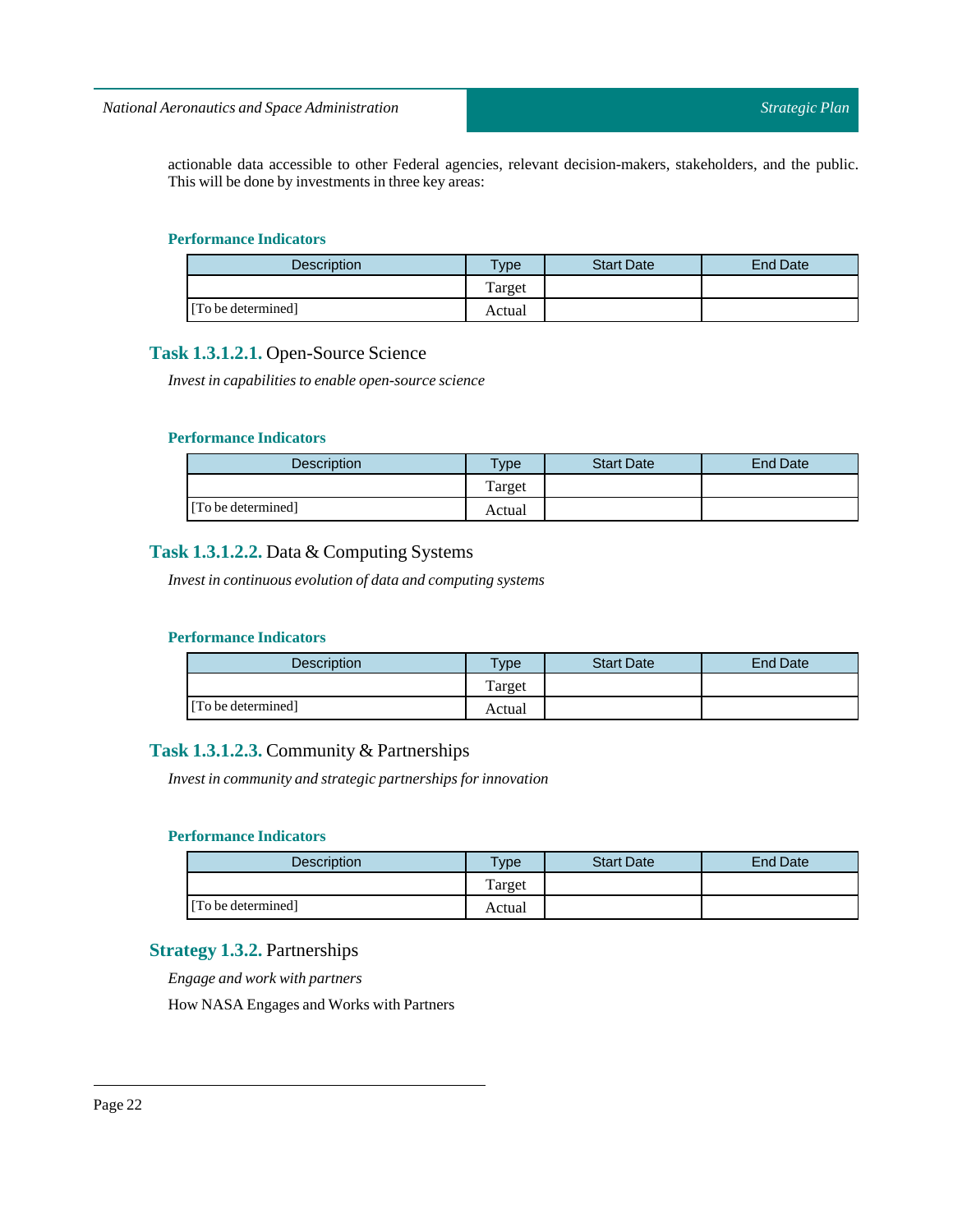| Description        | Type   | <b>Start Date</b> | <b>End Date</b> |
|--------------------|--------|-------------------|-----------------|
|                    | Target |                   |                 |
| [To be determined] | Actual |                   |                 |

## <span id="page-22-0"></span>**Tactic 1.3.2.1.** Climate

### *Further understanding of climate and its impacts*

NASA works with a broad range of users and stakeholders in furthering our understanding of climate and its impacts through the collected data, analysis, and modeling; these communities include all levels of government (Federal, state, and local), international governments, domestic and international consortia, think tanks and philanthropies, academia, and industry. Using Earth observation data, we work with a number of state and local agencies in responses to disasters from wildfires to hurricanes. NASA has also partnered with local government entities to help plan for climate change and sea level rise in urban environments.

### **Performance Indicators**

| <b>Description</b> | <b>Type</b> | <b>Start Date</b> | <b>End Date</b> |
|--------------------|-------------|-------------------|-----------------|
|                    | Target      |                   |                 |
| [To be determined] | Actual      |                   |                 |

## <span id="page-22-1"></span>**Tactic 1.3.2.2.** Interagency Community

### *Partner* with *members* of the *interagency community*

NASA also partners with members of the interagency community, through agreements with specific agencies, as well as interagency working groups, to further the use of relevant data. Internationally, NASA partners with space agencies across the world to develop, build, launch, and maintain platforms and instruments for long-term climate data, including satellite altimetry. Likewise, NASA partners with organizations around the world to provide data to support sustainable, climate-resilient decision-making.

| <b>Description</b> | $T$ <sub>V</sub> pe | <b>Start Date</b> | End Date |
|--------------------|---------------------|-------------------|----------|
|                    | Target              |                   |          |
| [To be determined] | Actual              |                   |          |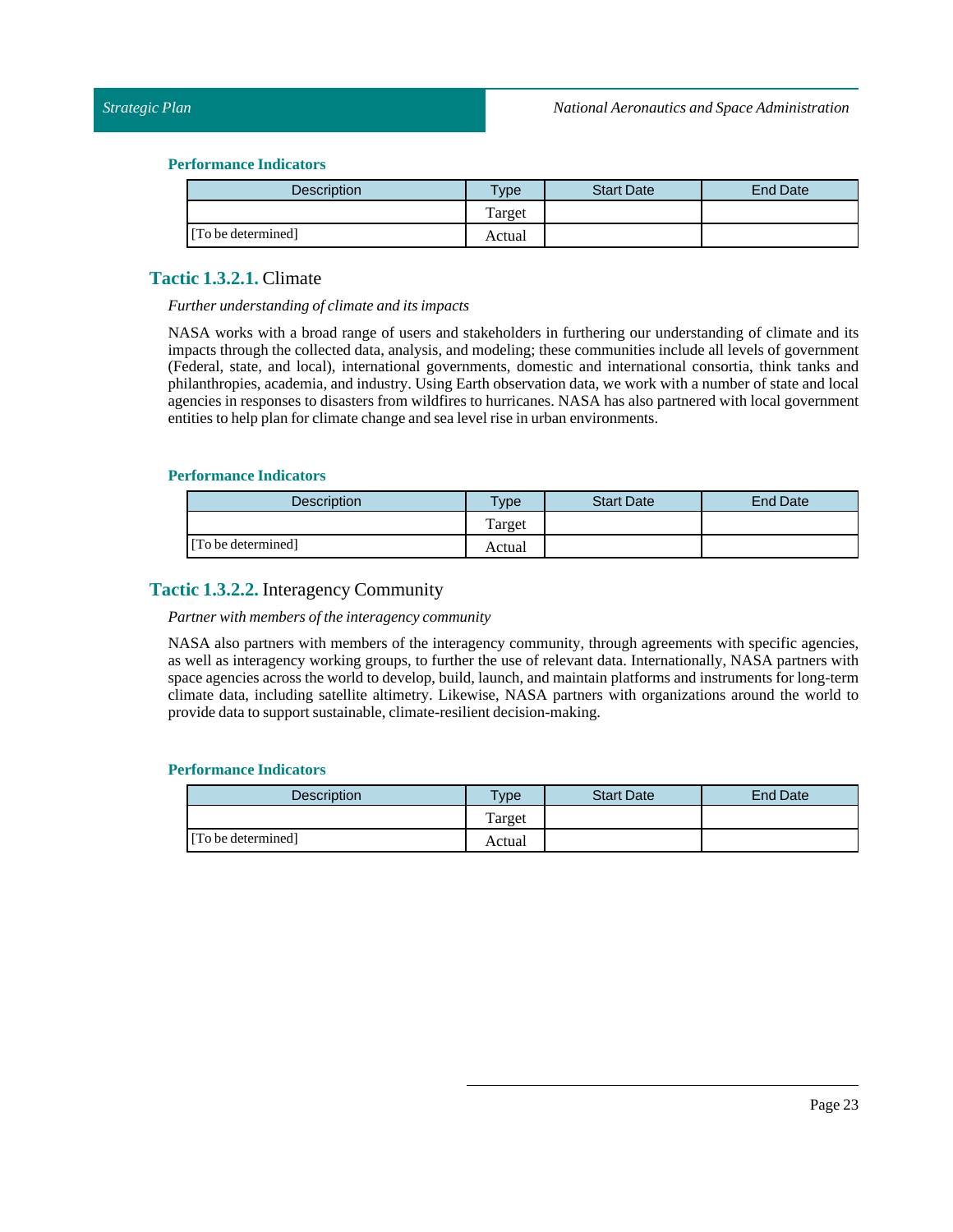## <span id="page-23-0"></span>2. **Exploration**

*Extend human presence to the Moon and on towards Mars for sustainable long-term exploration, development, and utilization*

## **Stakeholder(s)**

### **Armstrong Flight Research Center (AFRC)**

*Role:* Risk Management

AFRC tailors its risk-based integration, test, airworthiness, and flight safety processes to developmental space exploration projects for NASA in partnership with other Government agencies and industry.

#### *Role:* Commercial Crews

Using this process to assess, accept, and communicate the residual risk associated with atmospheric flight research, AFRC is participating in an assessment of suborbital flight providers for the Commercial Crew program.

#### *Role:* CST-100Starliner

AFRC is also working on landing support of the CST-100 Starliner.

#### *Role:* Human Landing Systems

AFRC participated in the Human Landing System (HLS) commercial source selection and supports the NASA Crew Office evaluation of HLS training requirements.

#### **Ames Research Center (ARC)**

### *Role:* Moon & Mars

ARC's work in life, lunar, and planetary sciences, entry systems technologies, and robotic prospecting missions is crucial to NASA's effort to send humans back to the Moon and on towards Mars.

#### *Role:* Microbiological Science

ARC incorporates microbiological science with spaceflight engineering for SmallSats and other missions to the International Space Station (ISS) and beyond.

#### *Role:*Space Travel & Presence

ARC supports life away from Earth and develops technologies to sustain astronauts on long-duration space travel and presence on the Moon or Mars.

#### *Role:*SolarSystem

ARC hosts NASA's Solar System Exploration Research Virtual Institute, which engages the scientific community in studying the Moon and other potential destinations.

#### *Role:* Heatshields & Spacecraft

ARC operates the NASA Arc Jet Complex, the largest and primary facility to test heatshield materials and spacecraft structures in hypervelocity flight conditions, supporting the safety of astronauts in flight.

#### *Role:* Vertical Motion Simulation

ARC operates the world's largest human-in-the loop motion simulator, the Vertical Motion Simulator, to evaluate handling quality and development of human landing systems.

### *Role:* Data Integration & Mission Planning

ARC leads Data Systems Integration for Artemis and delivers mission planning systems for current and next-generation Mars surface missions.

*Role:* Robotics Software

ARC provides testbeds for developing and validating robotics software that enables increasingly autonomous capabilities for crew support and uncrewed station-keeping and maintenance.

#### *Role:*Fault Detection & Recovery

ARC fault detection and recovery technologies should help improve the safety of the Space Launch System and Orion.

#### **Glenn Research Center (GRC)**

*Role:* Electric Propulsion & Power GRC leads the development of electric propulsion and power systems technology for exploration of the Moon and on towards Mars, including the Power and Propulsion Element, a key component of the Gateway, which will serve as a multi-purpose outpost for Lunar exploration.

#### *Role:* European Service Module

GRC is also leading the integration of the European Service Module, the primary power and propulsion component for the Orion crew vehicle, to ensure the success of Artemis missions.

#### *Role:*Sustained Exploration

GRC is also developing technologies that will enable sustained exploration of the Lunar surface, human missions to Mars, and other deep space destinations.

#### *Role:* Nuclear Power

Space nuclear power is one essential capability, including nuclear electric propulsion for in-space transportation, and fission surface power technology for operation on the surface of the Moon and Mars.

#### *Role:*Satellite Communications

The Center is also leading NASA efforts to evaluate and integrate commercially provided satellite communications capabilities for future missions in low Earth orbit and beyond.

#### *Role:* Commercialization

To support the growing commercial space economy, GRC collaborates with industry, academia, and other Government agencies to commercialize NASA technology and form public-private partnerships for mutual benefit.

#### *Role:*Systems Development

Unique, full-scale space environment test facilities at Lewis Field and Armstrong Test Facility are supporting both Government and commercial systems development.

#### **GoddardSpace Flight Center (GSFC)**

#### *Role:* Space Presence

GSFC supports NASA's goal of extending humanity's presence in space in several ways.

#### *Role:* Communications

*— continued next page*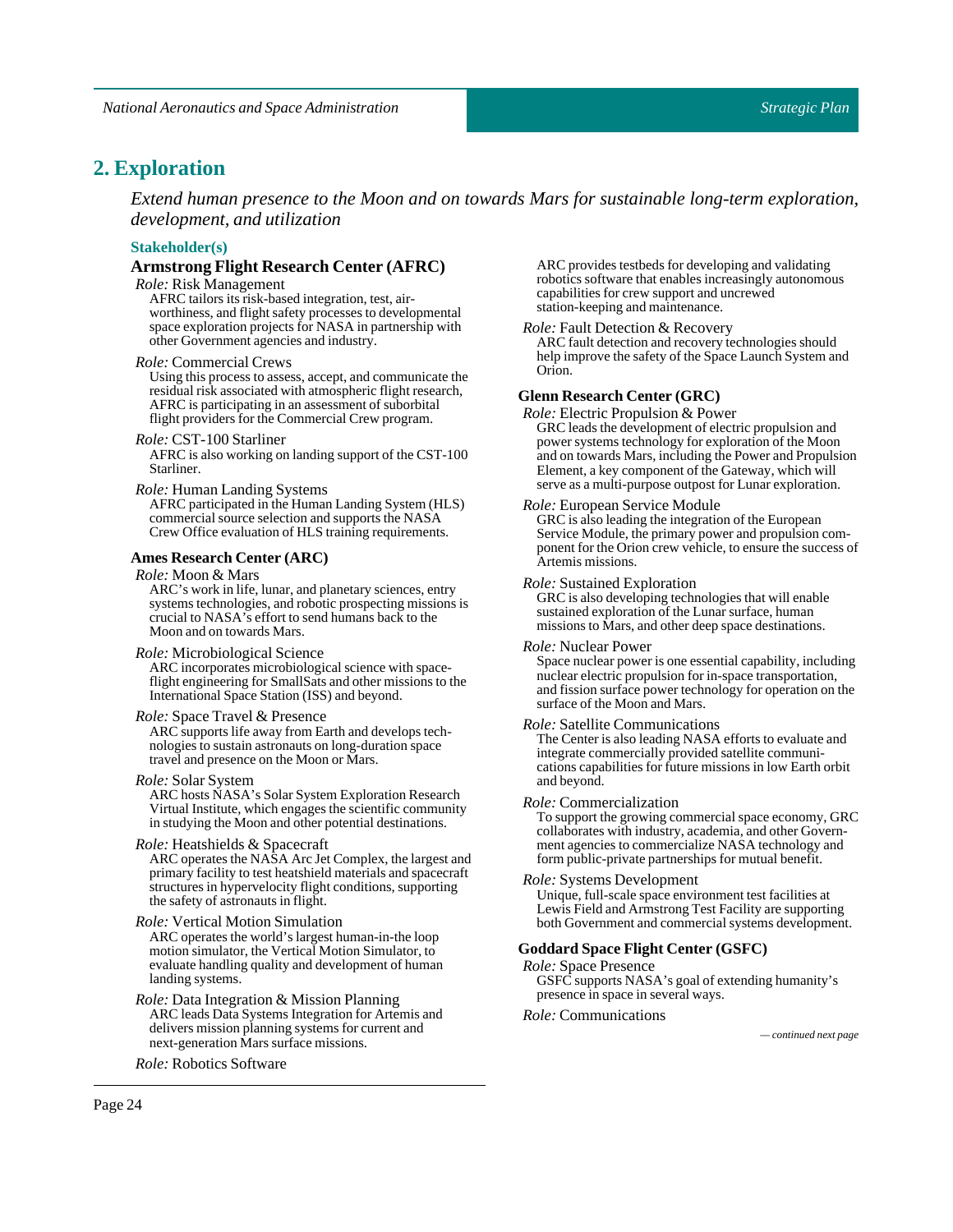The GSFC-managed Space and Near-Earth Networks provide space communications for all human spaceflight programs as well as other Agency programs.

#### *Role:* ISS Resupply

The Center's launch range, vehicle processing, and payload processing capabilities at Wallops Flight Facility resupplies the ISS with experiments and life support.

#### *Role:*Safety

GSFC also develops technology that improves crew safety today and enables the exploration concepts of tomorrow, such as advanced robotic and in-space assembly systems.

#### *Role:* Exploration

The Center enhances exploration by identifying and guiding scientifically significant research activities, training explorers in scientific techniques, developing models of observed phenomena, and conducting research that characterizes the exploration locales, identifying threats to explorers and their support systems.

#### **Jet Propulsion Laboratory (JPL)**

### *Role:* Moon

JPL advances technologies for communications, navigation, and surface operations at and around the Moon designed to ensure robust operations in cislunar space. To prepare for future landed exploration, Lunar Trailblazer will investigate water on the Moon and characterize resources. In addition, the Farside Seismic Suite, which will receive a ride to the lunar surface as part of the Commercial Lunar Payload Services (CLPS) initiative, will reveal the interior structure of the Moon and demonstrate the capability to survive the night for long-term operations.

#### *Role:* DeepSpace

JPL also develops capabilities for advanced commercial deep space communication and navigation.

#### *Role:* Innovators & Startups

JPL works directly with a range of startup and innovative small businesses to guide their development, supplying direction and objectives for NASA needs. These businesses will be well positioned to contribute to the emerging space economy as suppliers of unique, innovative, and cost-effective products that serve NASA and the broader community.

*Role:* Navigation, Communication & Security JPL enables enhanced access to space by providing and developing advanced navigation, communication, and security capabilities to ensure that crewed spacecraft, and their robotic precursors, can reach their exploration targets and robustly communicate with Earth.

#### **JohnsonSpace Center (JSC)**

#### *Role:* Crewed Missions

JSC leads mission design, development, and execution for crewed exploration missions, sending humans into the solar system faster and farther. The ISS provides innovative ways to fly and test hardware that will be required for deep space exploration, including advanced environmental control and life support systems that will be tested

using streamlined processes for flight hardware development.

#### *Role:* Technology Experiments

JSC's advanced technology experiments on the ISS, such as the sensing of hurricanes, advanced medical diagnostic techniques, and pharmaceutical investigations, improve life on Earth.

#### *Role:* Partnerships

JSC expands partnerships with entities outside the aerospace sector to increase space flight expertise and innovation capabilities.

#### *Role:* Gateway

JSC leads development of Gateway, a crew-tended spaceport in lunar orbit that will serve as a multipurpose outpost orbiting the Moon and a staging area for deep space exploration.

#### *Role:* Extravehicular Activities

JSC is standing up the extravehicular activities (EVA) and Human Surface Mobility Program that includes ISS EVA support, exploration EVA development, and the Lunar Terrain Vehicle.

#### *Role:* Architecture & Mission Planning

The Center also maintains architecture and mission planning capabilities.

#### *Role:* Human Research

JSC is the home to the Human Research Program, which develops advanced life science capabilities to protect the health, safety, and performance of astronauts as well as provide benefits to medical science on Earth.

#### *Role:* Orion

Orion is equipped with advanced technologies and backup capabilities to ensure its mission performance is safe, reliable, and successful. JSC expands frontiers by leading development of future deep space missions on Orion. This crew vehicle will support deep space missions to the Moon and eventually towards Mars.

*Role:* Hazardous Materials & Rocket Propulsion White Sands Test Facility, managed by JSC, serves as a preeminent resource for testing and evaluating hazardous materials and rocket propulsion systems.

#### *Role:* Humanity & Productivity

JSC continues to explore space to benefit humanity and maintains a focus on solving challenges that both advance human productivity in space and unite the Center with partners from other agencies, industry, and academia to complete bold missions.

#### **KennedySpace Center (KSC)**

*Role:*Program & Project Management KSC provides program and project management support for NASA's exploration missions in several ways.

*Role:* Payload & Flight Science Experiments The Center leads processing, assembly, integration, and test of payload and flight science experiments bound for the ISS and low Earth orbit.

*Role:* Commercial Crews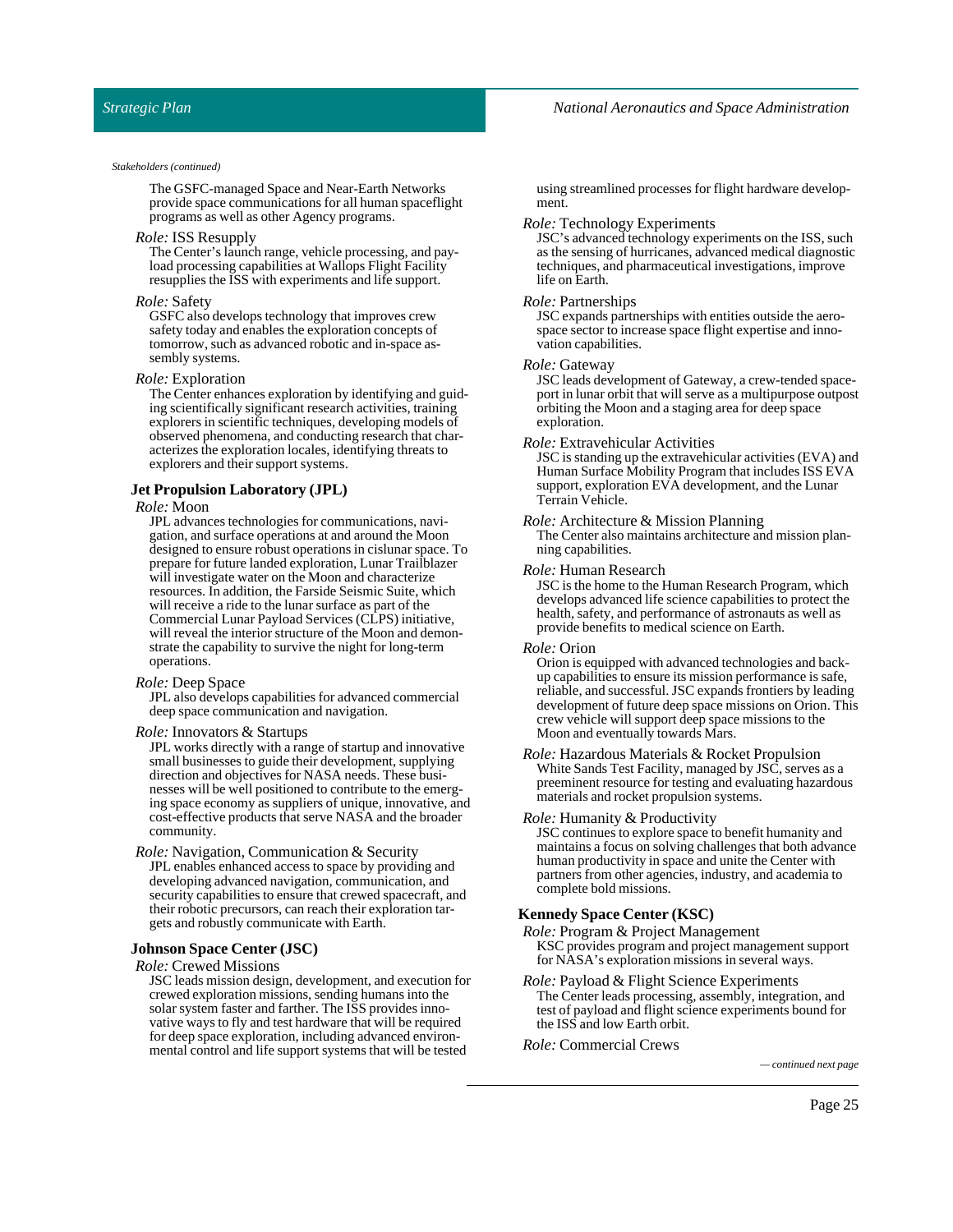KSC's Commercial Crew Program acquires and manages commercial transportation services, including development and human certification of integrated commercial crew systems and flight certification for each crew transportation mission to and from the ISS.

#### *Role:* Launch Services

KSC's Launch Services Program acquires and manages commercial launch services, including certification and technical insight and approval on commercial launch vehicles for NASA's science and robotic small, medium, and large class missions.

#### *Role:* Flight Systems

The Center designs, develops, operates, sustains, integrates, and tests flight systems and ground systems, and support infrastructure, including lander ground operations.

#### *Role:* Ground Systems

KSC's Exploration Ground Systems Program leads launch processing for the integrated launch vehicle and spacecraft to advance human exploration. This includes vehicle and spacecraft processing, servicing, maintenance, command, control, and telemetry; launch, landing and recovery; and crew support. KSC's Deep Space Logistics provides the logistics services capabilities for NASA's deep space exploration plan supporting the Space Launch System (SLS), HLS, and Orion.

#### *Role:*Partnership Development

KSC leads partnership development strategies and operations for the Nation's pre-eminent multi-user spaceport, supporting Government and commercial operations.

#### *Role:* Commercial Services

KSC offers commercial services for ground operations and services that can accommodate different vehicles, systems, and commercial launch providers.

#### *Role:*Spaceport

It operates and maintains a multiuser spaceport with infrastructure, systems, and processes to support flight and ground hardware for crewed and uncrewed launch vehicles and payloads.

*Role:* Capabilities & Affordability

KSC enables NASA mission success and makes the space enterprises of NASA, other Government agencies, and the commercial sector more capable and affordable.

#### **Langley Research Center (LaRC)** :

*Role:* Human Presence in Space

LaRC develops concepts and tools to extend human presence in space, particularly innovations needed to safely live and work on the Moon and Mars. LaRC designs architecture solutions for humans and equipment to reach the Moon and Mars; leads development of new high-mass entry, descent, and landing (EDL) technologies to allow precision landing of needed equipment and vehicles; and develops tools and innovations for the autonomous construction, assembly, deployment, and manufacturing of structures need for long duration space missions.

*Role:* Human LandingSystems *— continued next page*

LaRC is committed to supporting partners with EDL technologies for Human Landing Systems, such as Navigational Doppler Lidar.

#### *Role:*SpaceStructures

Partnering with MSFC and GSFC, LaRC provides assembly expertise for the Agency's initiatives, which will lead to precision-assembled space structures.

#### *Role:* Lunar Surface Construction

After arriving on the Moon, LaRC will contribute to lunar surface construction efforts with insights on landing pads and advanced berms, vertical solar arrays, lunar surface manipulator systems, and safe-haven habitats.

#### **MarshallSpace Flight Center (MSFC)**

*Role:* Manufacturing & Space Transportation MSFC serves as the space transportation design, development, and manufacturing leader for NASA.

#### *Role:* Moon & Mars

MSFC leverages its expertise with large-scale, complex systems to develop the vital capabilities that will enable humanity to return to the Moon to stay and explore on toward Mars.

#### *Role:* Engineering & Integration

MSFC's systems engineering and integration expertise plays an important role in bringing together the work of the Agency and industry.

#### *Role:*SLS

MSFC is responsible for the SLS and its continued evolution to serve as a cornerstone for human deep space exploration for decades to come.

*Role:* Landing Transportation Systems MSFC also manages NASA's human and large cargo landing transportation systems, working with commercial partners to provide sustained access to the lunar surface.

#### *Role:* Life Support & Research Hardware Additionally, MSFC deploys new technologies on the ISS that will inform next-generation life support and research hardware for Artemis.

#### *Role:* Lunar Habitat

MSFC also partners with industry to develop concepts for the lunar habitat for a sustained human presence on the Moon's surface and a transit habitat for the journey to Mars.

#### *Role:* Communication & Coordination

MSFC's Payload Operations Center coordinates all U.S., European, Japanese, and Canadian scientific and commercial experiments aboard the ISS, synchronizes payload activities of international partners, and directs communications between crew members and researchers from around the world who have onboard experiments.

#### *Role:*Payload & Mission Operations

Drawing on more than two decades of experience serving as "Science Central" for the ISS, MSFC will provide payload and mission operations support for a new generation of human spaceflight and scientific exploration at the Moon and beyond.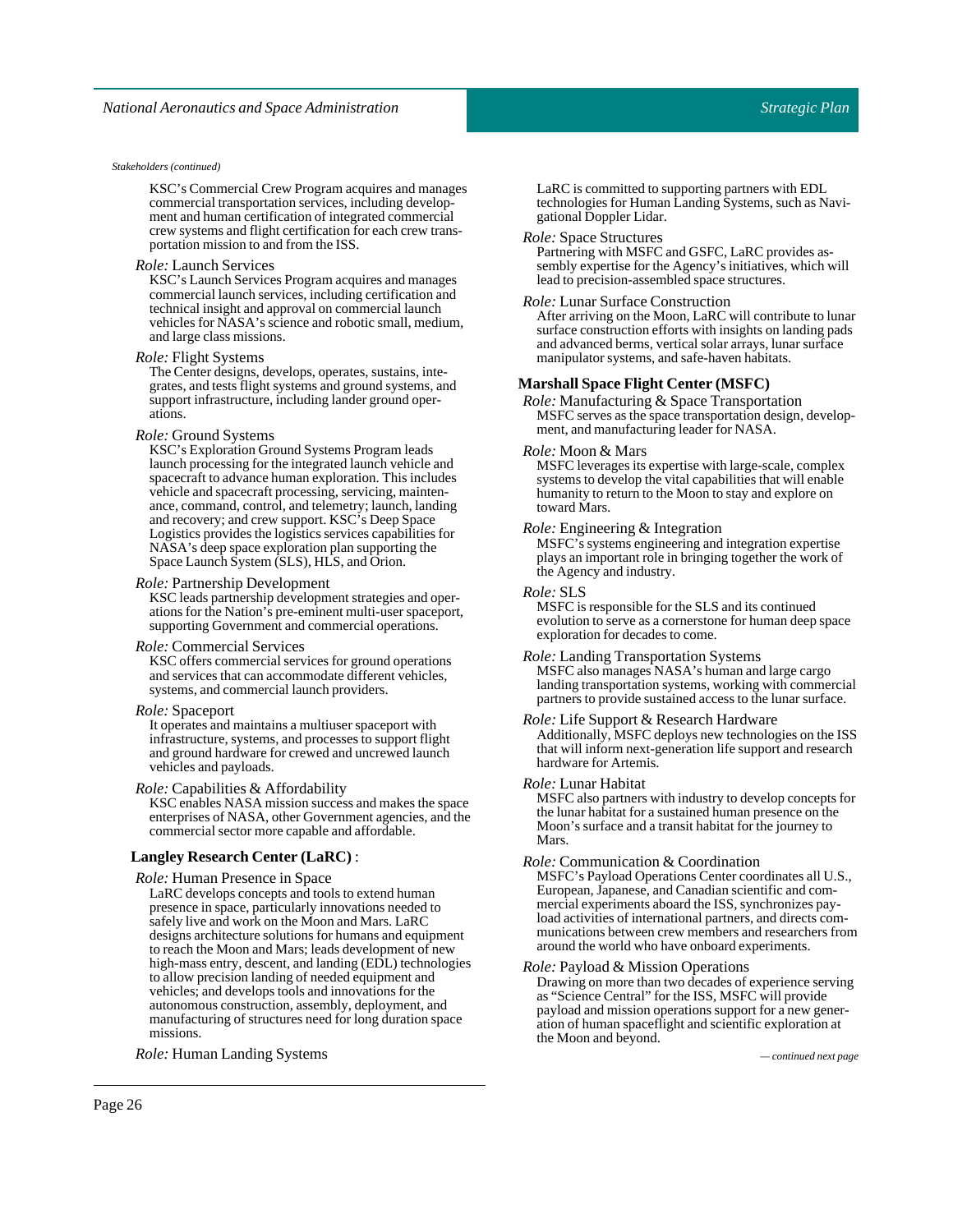#### **StennisSpace Center (SSC)**

#### *Role:* Complex Systems

SSC leverages expertise in the design, development, operation, and sustainment of large-scale, complex systems to provide unique facilities and expertise that enable research and development of current and emerging propulsion systems and launch vehicles.

#### *Role:* Testing

SSC tests the RS-25 engine and SLS Exploration Upper Stage for NASA, as well as propulsion system components, engines, and stages for industry, to enable the exploration and commercialization of space.

*Role:* Deep-Space & Ground Operations SSC develops innovative and transformational technologies that enable efficient, safe, deep-space exploration and ground operations, and adapts commercial technology to enhance propulsion testing.

#### *Role:* Autonomous Systems

SSC creates intelligent, autonomous systems supporting the development of Gateway, lunar surface systems, in-situ resource utilization, space suits, and small satellites.

NASA's rich history of human spaceflight provides the foundation for today's exploration vision: to maintain U.S. leadership in space, establish a lasting presence on and around the Moon, and pave the way forward to Mars and beyond. This strategy begins with the Artemis, a series of missions that will land the first woman and the first person of color on the lunar surface, marking the firsttime in nearly 50 years that humans have landed on the Moon. Along the way, we will develop and inspire a diverse national science, technology, engineering, and mathematics (STEM) workforce, and inspire new generations to join our ranks.

## <span id="page-26-0"></span>**2.1.** Moon & Deep Space

### *Explore the surface ofthe Moon and deep space*

Extend human presence into cis-lunar space to allow for sustained operations on the lunar surface and then on towards Mars to unlock mysteries of the universe.

### **Stakeholder(s):**

**Exploration Systems Development Mission Directorate (ESDMD)** : *Lead Office*

#### **Contributing Programs and/or Program Activities**

### **Exploration Capabilities**

#### **Exploration Operations**:

*NASA's Exploration Ground Systems team develops and operates the systems and facilities needed to process and launch rockets and spacecraft during assembly transport and launch.*

#### **Space Launch System (SLS)** :

*The Space Launch System will send crew via Orion, as well as supplies to the Gateway space station around the Moon.*

#### **Orion** :

*The Orion spacecraft will carry humans beyond low Earth orbit, provide emergency capability, sustain the crew in transit, and provide safe re-entry from deep space.*

### **Orion Production & Sustainment**

**Exploration Ground Systems (EGS)**

**Advanced Cislunar and Surface Capabilities(ACSC)** *— continued next page*

#### **Gateway**

## **Human Landing System (HLS)** :

*The Human Landing System (HLS) will be the first commercially developed vehicle to transport humans to and from the surface of the Moon. NASA is encouraging innovation through competition to find the best possible systems for taking astronauts to the Moon on increasingly frequent and longer duration missions.*

### **xEVA and Human Surface Mobility Program**

### **Moon & Mars Architecture**

#### **Artemis Missions**:

*Artemis missions, and future human exploration of Mars, will expand opportunities for Americans, increase our global standing, and inspire the next generation of leaders in STEM.*

*NASA will develop an Artemis Base Camp near the Moon's South Pole. The base camp is envisioned to include an unpressurized rover, a pressurized rover, a fixed surface habitat and a surface power system to keep the elements powered during the lunar night and dormant periods.*

*Artemis missions will be driven by scientific objectives like collecting new information on planetary processes and the character and origin of volatiles.*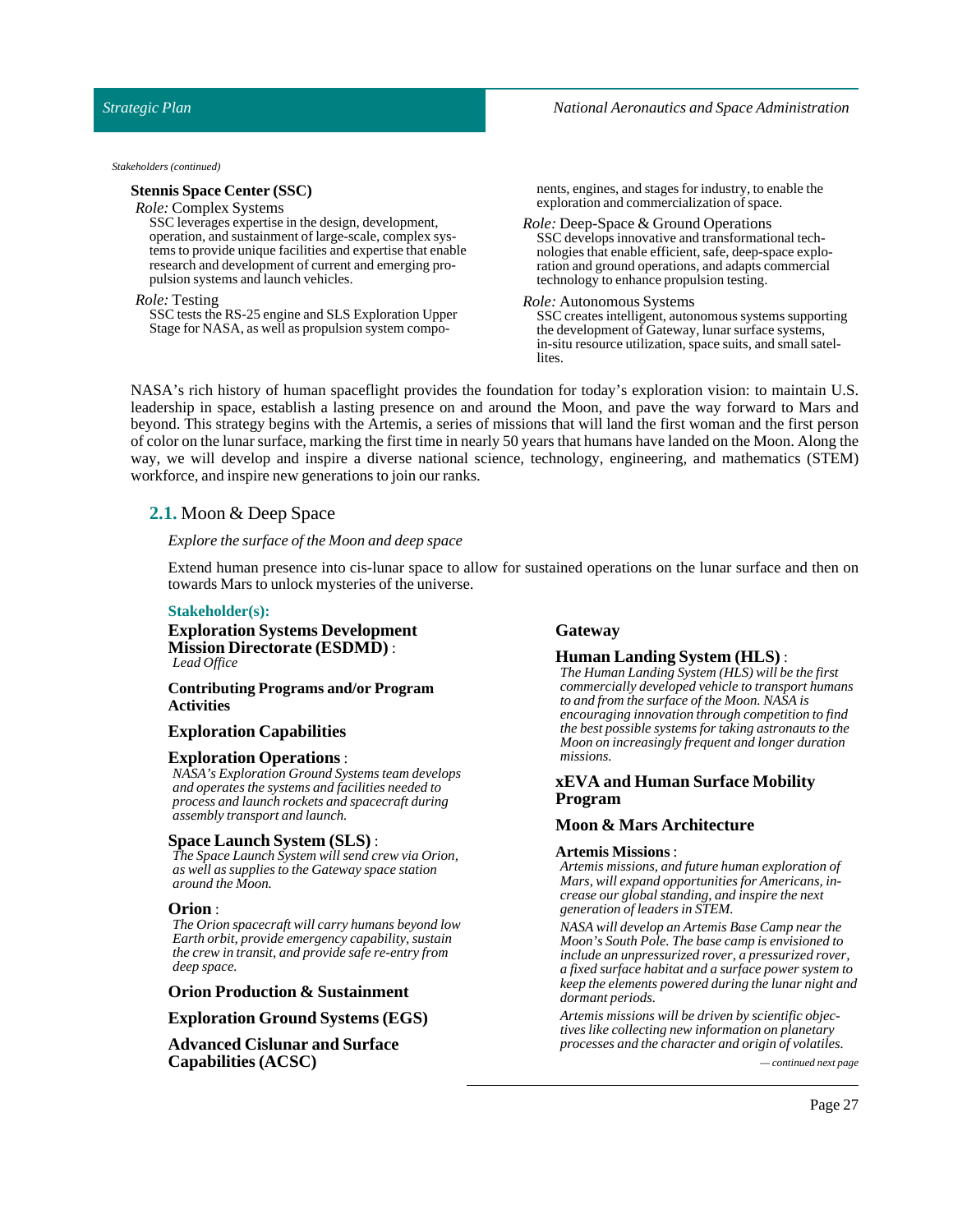*NASA will uncover the history of our Earth-Moon system and new information about our Sun. The human data collected as mission durations increase will make future work in deep space safer and more efficient. What we learn will also help us protect our home planet and improve daily life for people around the world.*

#### **International Partners**:

*NASA will work closely with international partners to achieve Artemis objectives and grow the global space economy. These relationships will reinforce America's position as the global leader in space exploration and provide new avenues for partnership with nations around the world. NASA's deep space explo-* *ration efforts will continue to act as a beacon of peace and scientific partnership around the globe.*

#### **STEM Leaders**:

*Long-term exploration and scientific utilization present unique opportunities for major discoveries impacting critical fields like medicine, energy, and manufacturing that will benefit society worldwide.*

#### **Medical Sector**

**Energy Sector** 

**ManufacturingSector**

### **Performance Indicators**

| <b>Description</b> | Type   | <b>Start Date</b> | End Date |
|--------------------|--------|-------------------|----------|
|                    | Target |                   |          |
| [To be determined] | Actual |                   |          |

## <span id="page-27-0"></span>**Strategy 2.1.1.** Beyond Earth Orbit

#### *Explore beyond low Earth orbit*

Exploring beyond low Earth orbit requires a space transportation system that can safely transport crew and cargo to deep space. Artemis includes a crew vehicle, heavy-lift launch vehicle, the Gateway in lunar orbit with logistics resupply, Human Landing Systems, and lunar surface systems to support astronaut expeditions, as well as supporting Earth-based ground facilities and systems.

### **Performance Indicators**

| <b>Description</b> | <b>Type</b> | <b>Start Date</b> | End Date |
|--------------------|-------------|-------------------|----------|
|                    | Target      |                   |          |
| [To be determined] | Actual      |                   |          |

## <span id="page-27-1"></span>**Tactic 2.1.1.** Infrastructure

#### $Establishes$  *infrastructure at the Moon*

As NASA establishes infrastructure at the Moon, a long-term orbiting platform will be necessary to support increasingly lengthy surface expeditions. The Gateway will also host some science experiments and provide additional data on the impacts of deep space flights on humans and systems. NASA and its partners are preparing for a robust human return to the Moon, with an incremental buildup of capabilities in orbit and on the surface that will help prepare for the first human missions to Mars. Viewed as a deep space planetary laboratory, the Moon offers many opportunities to unlock new discoveries about the Earth-Moon system origins and the deep history of our solar system. Artemis systems have dual purposes, to explore the Moon and to demonstrate key capabilities for Mars.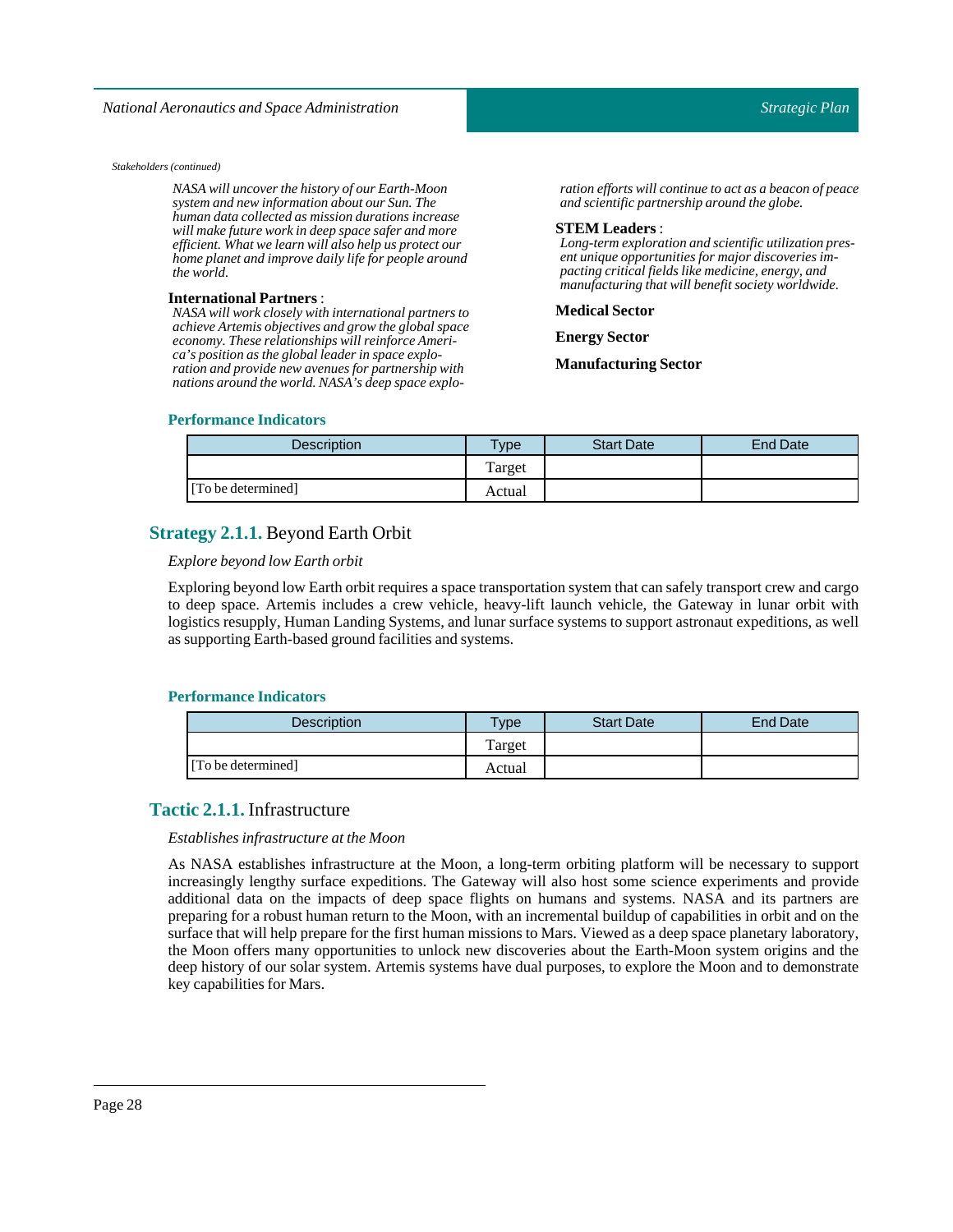| Description        | Type   | <b>Start Date</b> | <b>End Date</b> |
|--------------------|--------|-------------------|-----------------|
|                    | Target |                   |                 |
| [To be determined] | Actual |                   |                 |

## <span id="page-28-0"></span>**Tactic 2.1.2.** Surface Exploration

#### *Make surface exploration safer and more effective*

The rovers and power systems on the surface, HLS hazard avoidance and navigation systems, and even ascent capabilities could have direct applications to human missions to Mars. The orbit-to-surface operations involving astronauts ferrying between gravity fields will explore new challenges and techniques to mitigate them. Increasing surface duration stays and extravehicular activities on a planetary surface will provide crucial data in making surface exploration safer and more effective.

#### **Performance Indicators**

| Description        | $T$ ype | <b>Start Date</b> | End Date |
|--------------------|---------|-------------------|----------|
|                    | Target  |                   |          |
| [To be determined] | Actual  |                   |          |

## <span id="page-28-1"></span>**Strategy 2.1.2.** Partnerships

*Engage and work with partners*

How NASA Engages and Works with Partners

## **Performance Indicators**

| <b>Description</b> | $T$ vpe | <b>Start Date</b> | End Date |
|--------------------|---------|-------------------|----------|
|                    | Target  |                   |          |
| [To be determined] | Actual  |                   |          |

## <span id="page-28-2"></span>**Tactic 2.1.2.1.** Moon & Mars

*Establish human presence on the Moon and conduct a human mission to the surface of Mars*

Establishing a sustained human presence on the Moon and conducting the first human mission to the surface of Mars will be among the most challenging endeavors in human history.

| <b>Description</b> | <b>Type</b> | <b>Start Date</b> | End Date |
|--------------------|-------------|-------------------|----------|
|                    | Target      |                   |          |
| [To be determined] | Actual      |                   |          |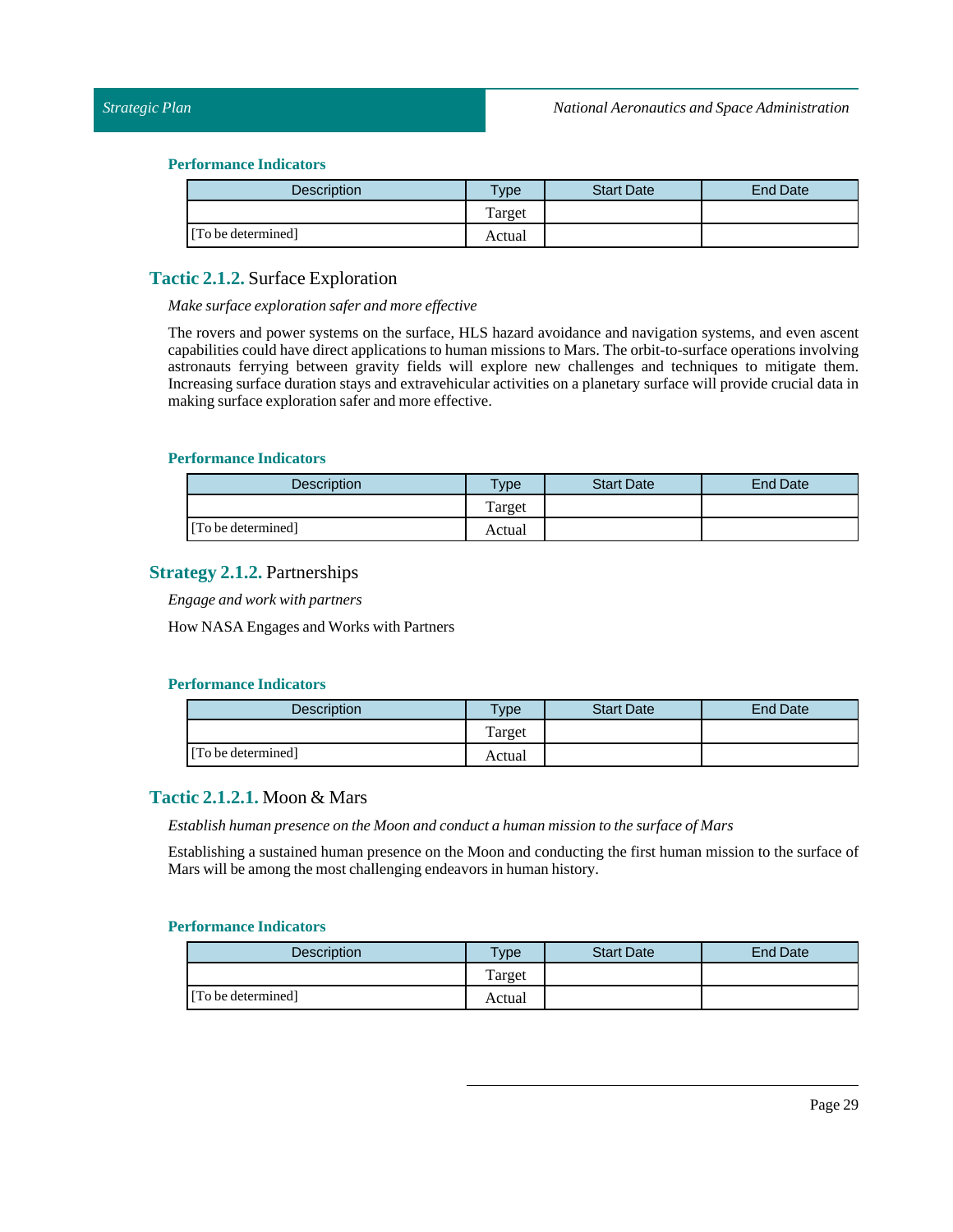## <span id="page-29-0"></span>**Tactic 2.1.2.2.** Interagency Collaboration

*Engage with other Government agencies for collaborative efforts*

| <b>Stakeholder(s):</b>                                                                                    |                                        |
|-----------------------------------------------------------------------------------------------------------|----------------------------------------|
| <b>Government Agencies :</b>                                                                              | <b>Department of Commerce</b>          |
| NASA will engage with other Government agencies<br>for collaborative efforts (e.g., Department of Energy, | <b>National Science Foundation</b>     |
| Department of Commerce, National Science Foun-<br>dation, United States Geological Survey), and to        | <b>United States Geological Survey</b> |
| ensure compliance with national and international<br>policies and obligations (e.g., Federal Aviation Ad- | <b>Federal Aviation Administration</b> |
| ministration, Department of State).                                                                       | <b>Department of State</b>             |
|                                                                                                           |                                        |

## **Department of Energy**

## **Performance Indicators**

| Description        | <b>Type</b> | <b>Start Date</b> | <b>End Date</b> |
|--------------------|-------------|-------------------|-----------------|
|                    | Target      |                   |                 |
| [To be determined] | Actual      |                   |                 |

## <span id="page-29-1"></span>**Tactic 2.1.2.3.** International Partners

## *Collaborate with international partners*

International partners are critical to Artemis and the Moon towards Mars plan. The Artemis Accords established in 2020 set common principles for the peaceful exploration and use of outer space. The Accords are grounded in the Outer Space Treaty of 1967. To date, more than a dozen countries have signed the Artemis Accords, including both established and new partners, and NASA anticipates many more to join in the months and years ahead. The NASA-led Gateway, that will be located in lunar orbit, is a multinational collaboration with many of our established partners in low Earth orbit.

## **Stakeholder(s):**

## **International Partners**:

*We have already signed agreements with three partners to provide modules and critical capabilities ... ESA and JAXA will also contribute early Gateway science instrument suites that will study the deep space radiation environment.*

**Canadian Space Agency (CSA) European Space Agency (ESA)**

**Japan Aerospace Exploration Agency (JAXA)**

| <b>Description</b> | Type <sub>o</sub> | <b>Start Date</b> | End Date |
|--------------------|-------------------|-------------------|----------|
|                    | Target            |                   |          |
| [To be determined] | Actual            |                   |          |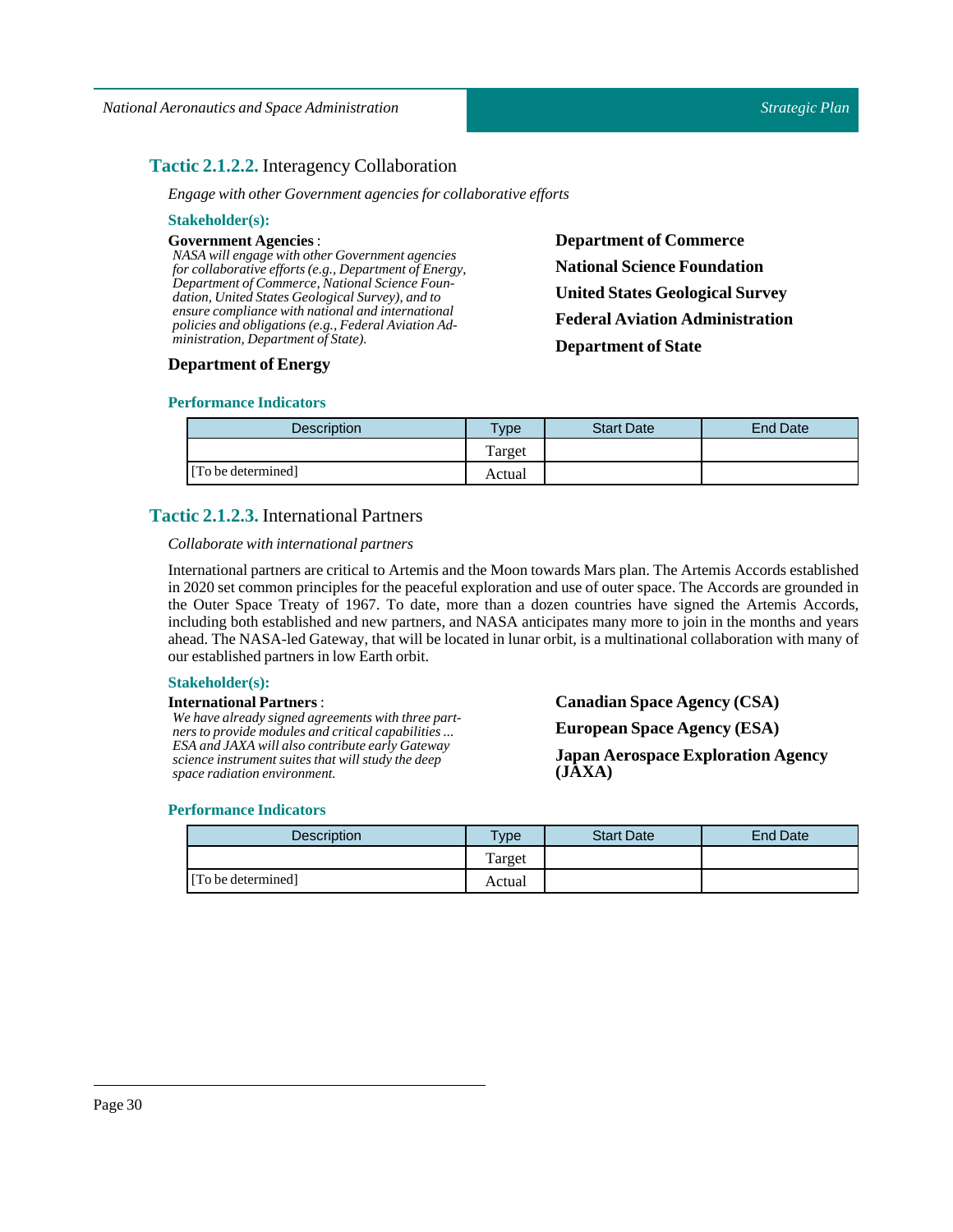## <span id="page-30-0"></span>**Tactic 2.1.2.4.** Commercial Services

*Acquire HLS,logistics deliveries to the Moon, and advanced spacesuits for ISS and Artemis as services*

Following success with NASA's Commercial Crew Program in low Earth orbit, NASA is acquiring HLS, logistics deliveries to the Moon, and advanced spacesuits for ISS and Artemis as services.

#### **Stakeholder(s):**

#### **NASA Service Providers**:

*A services approach allows companies to engage other customers in addition to NASA and introduce new revenue streams into their business models.*

#### **NASA Workforce** :

*Competition leads to innovation, and these partnerships will ease the financial burden on NASA so our highly skilled workforce can focus on advanced technology development and research while solving the future challenges of exploration.*

### **Performance Indicators**

| Description        | $T$ <sub>V</sub> pe | <b>Start Date</b> | End Date |
|--------------------|---------------------|-------------------|----------|
|                    | Target              |                   |          |
| [To be determined] | Actual              |                   |          |

## <span id="page-30-1"></span>**2.2.** Human Spaceflight

#### *Develop a human spaceflight economy enabled by a commercial market*

Expand the space economy by leveraging the ISS and stimulating the growth of human spaceflight commercial activities. | A robust human spaceflight economy ensures national interests for research and development in space are fulfilled while allowing NASA to focus Government resources on the challenges of deep space exploration through Artemis. NASA will maintain access to a human-rated platform in low Earth orbit (LEO) to continue U.S. human presence and expand the American foothold in space. The continuous operation of a research and technology demonstration platform in space is critical to achieving NASA's and the Nation's goals in science, technology, and human space flight. As such, we are investing resources to foster a robust human spaceflight economy. Since its inception, industry, academia, and our international partners have used the International Space Station (ISS) as a testbed for research and the development and maturation of state-of-the-art systems that increase access to space. NASA is supporting new space stations from which we and other customers can purchase services and stimulate the growth of commercial human spaceflight activities. As commercial LEO destinations become available, we intend to implement an orderly transition from current ISS operations to these new commercial destinations.

#### **Stakeholder(s):**

### **Space Operations Mission Directorate (SOMD)** : *Lead Office*

**Contributing Programs and/or Program Activities**

#### **Commercial LEO Development Program**

### **International Space Station** :

*The ISS is the prime example of American leadership in global space exploration, enabling a U.S.-led multinational partnership to advance shared goals in space.*

#### **Commercial Facilities**:

*The ISS supports a robust commercial marketplace, with more than 20 commercial facilities operating and generating revenue, including in-space manufacturing facilities and a commercial airlock.*

#### **Companies**:

*As NASA increases the opportunities for business on the ISS, the number and types of companies taking advantage of those opportunities will likely increase, which will in turn create more demand.*

### **Commercial Crew Program**

#### **Crew and Cargo Program**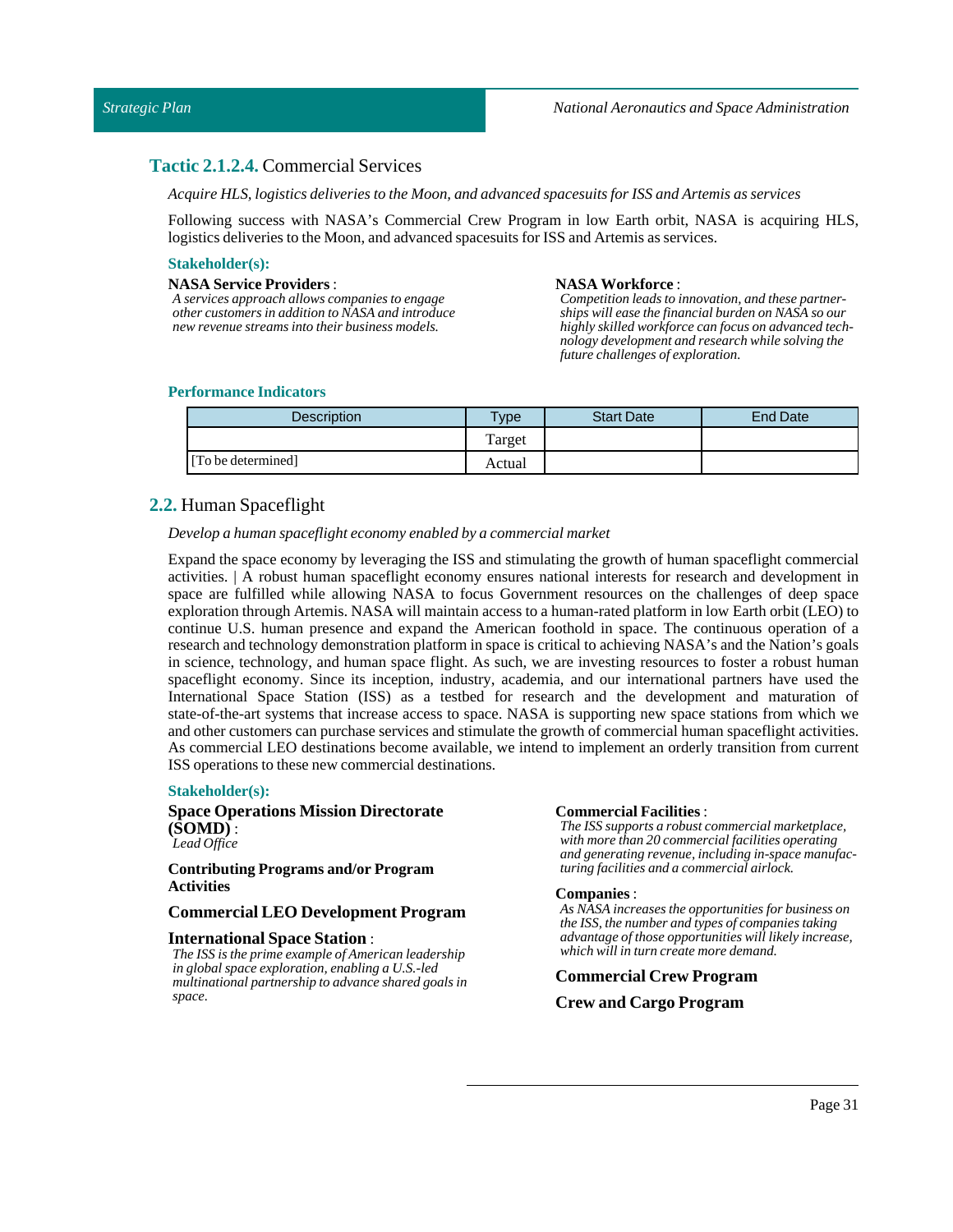| <b>Description</b> | $TV$ pe | <b>Start Date</b> | End Date |
|--------------------|---------|-------------------|----------|
|                    | Target  |                   |          |
| [To be determined] | Actual  |                   |          |

## <span id="page-31-0"></span>**Strategy 2.2.1.** Supply & Demand

*Develop both the supply side ofthe future human spaceflight economy and the demand side*

NASA is committed to the development of both the supply side of the future human spaceflight economy (i.e., future platforms providing services for a fee) and the demand side (i.e., need for on-orbit services for Government requirements or to produce products of commercial value).

## **Performance Indicators**

| <b>Description</b> | $T$ <sub>V</sub> pe | <b>Start Date</b> | End Date |
|--------------------|---------------------|-------------------|----------|
|                    | Target              |                   |          |
| [To be determined] | Actual              |                   |          |

## <span id="page-31-1"></span>**Tactic 2.2.1.** Supply

*Enable the supply side ofthe human spaceflight economy*

NASA pursues several avenues to enable the supply side of the human spaceflight economy. The ISS has entered an era of robust commercial use, taking advantage of our capacity to develop the technologies that industry needs to move from being dependent on NASA for access to space to providing the access we need to continue our mission in LEO after the lifetime of the ISS. These avenues include offering the use of an ISS port to a private company to deploy a new commercial element on the ISS; supporting the development and use of free-flying commercial LEO destinations; and offering the use of the ISS for private astronaut missions. NASA's expectation is that one or more of these development and demonstration efforts will prove commercially viable, allowing U.S. and international customers to purchase human spaceflight services in LEO while also providing us with the platforms and capabilities we require in LEO.

| Description        | <b>Type</b> | <b>Start Date</b> | <b>End Date</b> |
|--------------------|-------------|-------------------|-----------------|
|                    | Target      |                   |                 |
| [To be determined] | Actual      |                   |                 |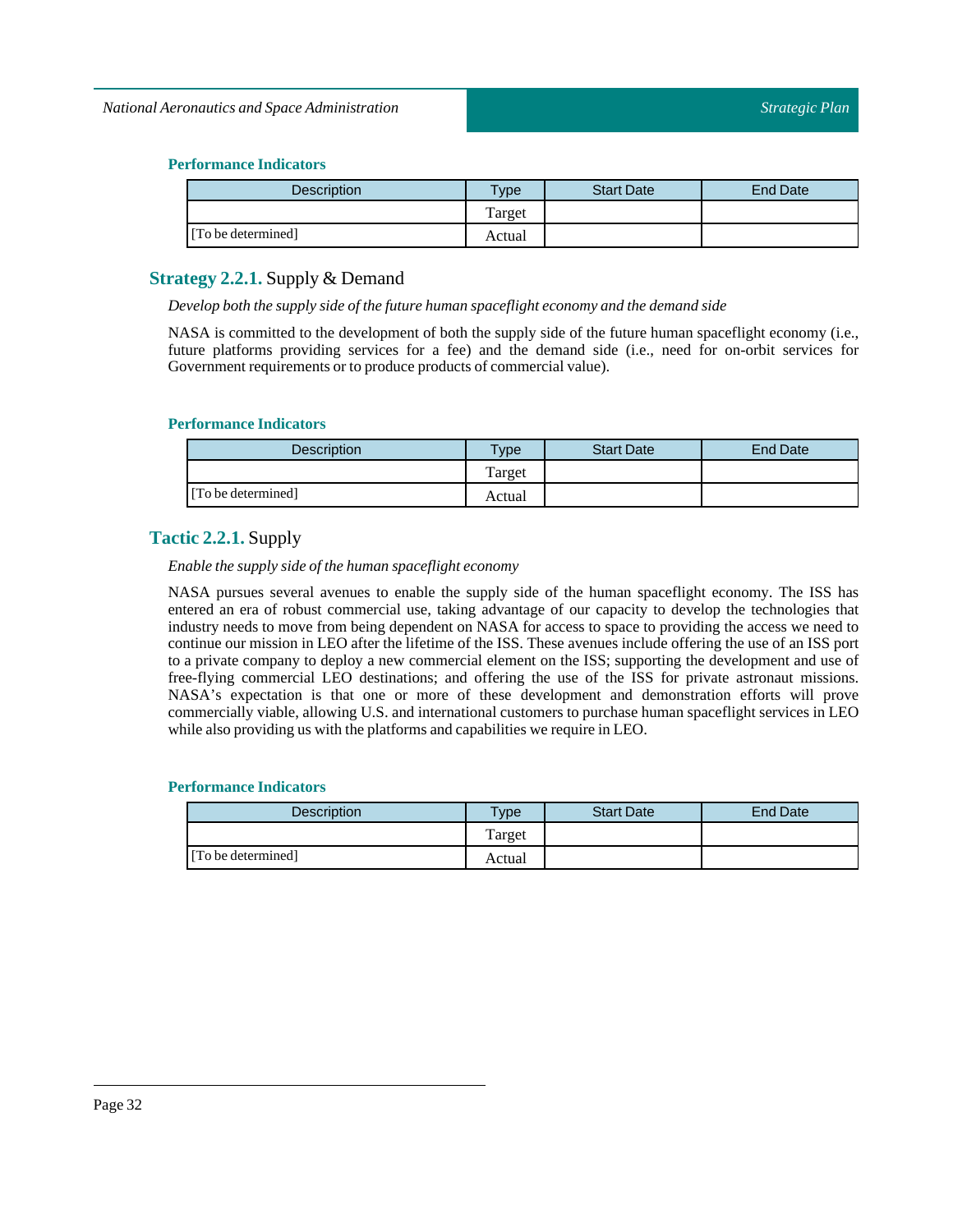## <span id="page-32-0"></span>**Tactic 2.2.2.** Demand Side

*Develop the demand for capabilities to bring businesses and people into space*

Creating a robust human spaceflight economy depends on bringing many new businesses and people into space and requires the development of not only the supply of services, but also the demand for those capabilities. NASA will soon see the first private astronaut mission to the ISS. Private astronaut missions are dedicated missions that are privately funded, fully commercial spaceflights on commercial launch vehicles for a variety of potential commercial purposes utilizing ISS.

### **Stakeholder(s):**

### **Commercial LEO Development and ISS Program** :

*Simultaneously, NASA's Commercial LEO Development and ISS programs are developing and maturing the demand side of the human spaceflight economy. NASA issued a preliminary "LEO Demand Forecast," which describes NASA's long-term needs for*

*microgravity services. NASA also provides support for sustained demand focus areas, such as industrial biomedicine and manufacturing.*

### **ISS Program**

### **Performance Indicators**

| <b>Description</b> | vpe    | <b>Start Date</b> | <b>End Date</b> |
|--------------------|--------|-------------------|-----------------|
|                    | Target |                   |                 |
| [To be determined] | Actual |                   |                 |

## <span id="page-32-1"></span>**Tactic 2.2.3.** Advertising & Marketing

*Offer marketing and advertising opportunities aboard ISS*

NASA also offers marketing and advertising opportunities aboard ISS on a fully reimbursable basis.

## **Performance Indicators**

| <b>Description</b> | <b>Type</b> | <b>Start Date</b> | <b>End Date</b> |
|--------------------|-------------|-------------------|-----------------|
|                    | Target      |                   |                 |
| [To be determined] | Actual      |                   |                 |

## <span id="page-32-2"></span>**Tactic 2.2.4.** Spacecraft & Launch Systems

*Demonstrates that companies can develop and operate the next generation of spacecraft and launch systems to serve the ISS*

### **Stakeholder(s):**

### **Commercial Resupply Services and Commercial Crew Program** :

*Through the successful implementation of similar commercialization strategies, such as the Commercial Resupply Services and Commercial Crew Program, NASA demonstrates that companies can develop and operate the next generation of spacecraft and launch systems to serve the ISS.*

#### **Commercial Launch Industry:**

*This success brought the commercial launch industry back to the United States, demonstrating that U.S. industry is more than capable of competing on the global stage. This commercial capability also fuels the growing U.S. share of the global launch market and provides expanded utility, additional research time, and broader opportunities for discovery and space exploration. An important goal of this commercialization strategy is to encourage the development of new industry capabilities, enabling these*

*— continued next page*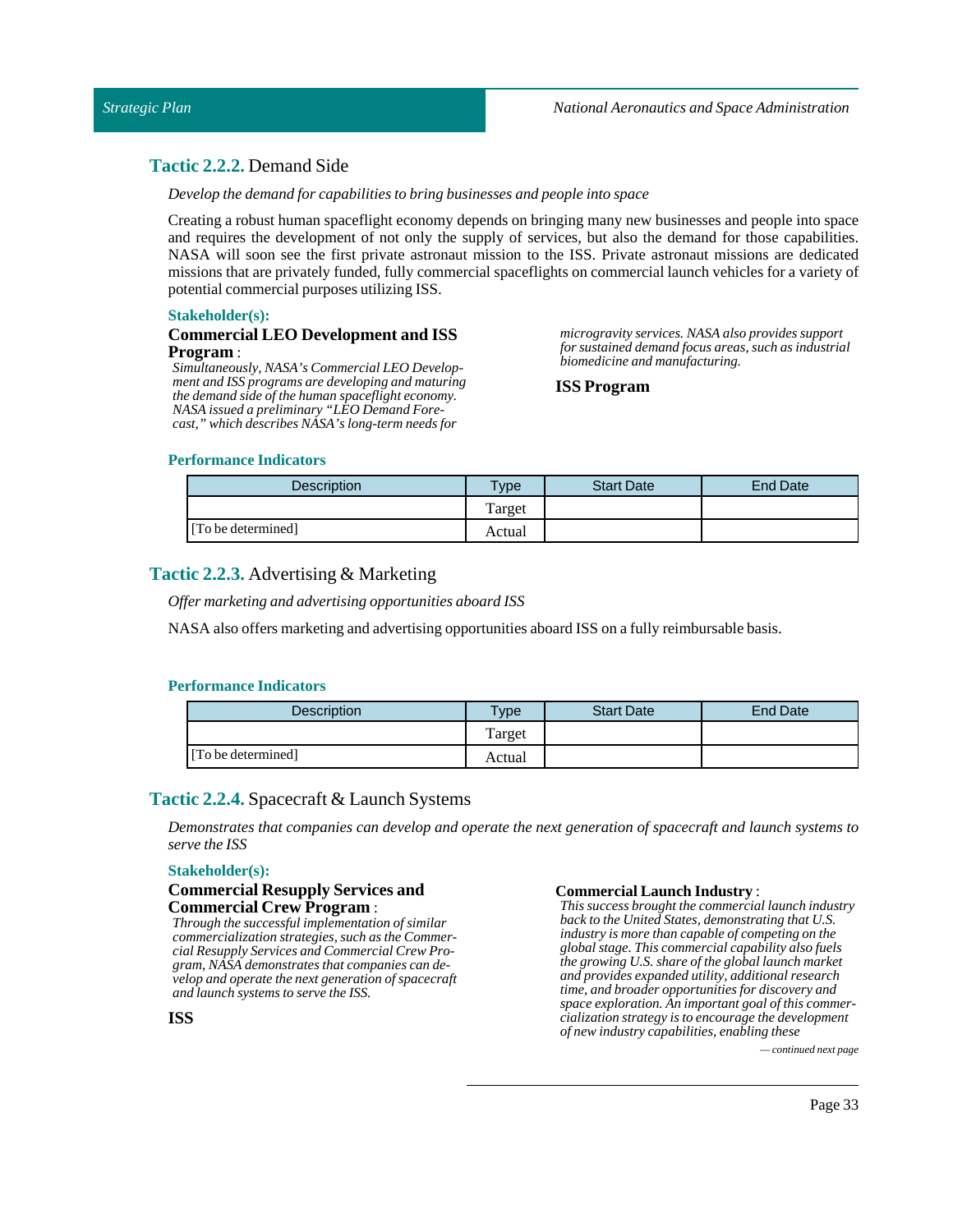*companies to sell future services to all customers, not just NASA.*

#### **Commercial Crew Services**:

*Today, commercial crew and cargo transportation services provide a vital lifeline from Earth to the ISS for technology demonstrations. There are 21 commercial facilities operating onboard ISS today, in-*

### **Performance Indicators**

*Strategic Plan*

*cluding a 3-D printer, a bioprinter, and an airlock, which are available for use by both NASA and other paying customers.*

**Cargo Transportation Services** 

| Description        | <b>Type</b> | <b>Start Date</b> | <b>End Date</b> |
|--------------------|-------------|-------------------|-----------------|
|                    | Target      |                   |                 |
| [To be determined] | Actual      |                   |                 |

## <span id="page-33-0"></span>**Tactic 2.2.5.** LEO

*Provide the necessary platforms and services inLEO*

NASA is committed to using the ISS and its capabilities to aid in the development of the U.S. industry's ability to provide the necessary platforms and services in LEO.

#### **Stakeholder(s):**

### **LEO** :

*NASA is also committed to continued Government utilization of LEO beyond the ISS for basic research and development, Earth and deep space observations, and astronaut training.*

#### **Private Industry** :

*Our commitment includes providing Government funding to private industry via contracts and partnerships to ensure that future capabilities fulfill Government requirements.*

## **Performance Indicators**

| <b>Description</b> | Type   | <b>Start Date</b> | End Date |
|--------------------|--------|-------------------|----------|
|                    | Target |                   |          |
| [To be determined] | Actual |                   |          |

## <span id="page-33-1"></span>**Tactic 2.2.6.** Economic Growth

### *Create new opportunities for economic growth through new markets and industries inLEO*

These partnerships will enable private industry to assume roles that have been traditionally Government-only by creating new opportunities for economic growth through new markets and industries in LEO. They will potentially yield long-term cost savings to the Government by leveraging industry innovation and commercial market incentives. These activities will create a market environment in which commercial LEO destination services are available to both Government and private-sector customers. Commercial LEO destinations, along with commercial launch services, will provide the backbone of that the human spaceflight economy after the life of ISS.

| <b>Description</b> | $T$ <sub>V</sub> $pe$ | <b>Start Date</b> | End Date |
|--------------------|-----------------------|-------------------|----------|
|                    | Target                |                   |          |
| [To be determined] | Actual                |                   |          |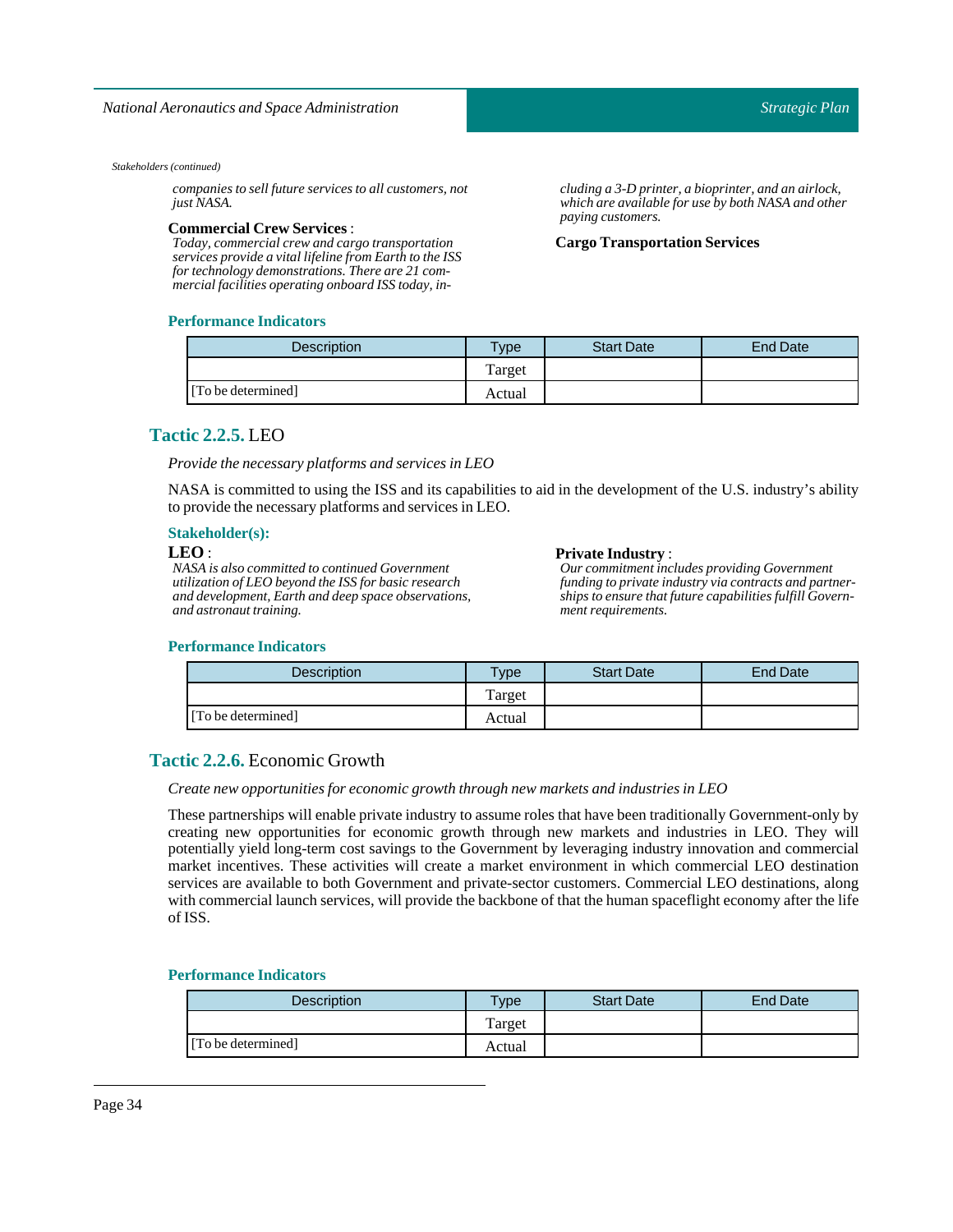## <span id="page-34-0"></span>**Strategy 2.2.2.** Partnerships

*Engage and works with partners*

How NASA Engages and Works with Partners

## **Performance Indicators**

| <b>Description</b> | $T$ ype | <b>Start Date</b> | <b>End Date</b> |
|--------------------|---------|-------------------|-----------------|
|                    | Target  |                   |                 |
| [To be determined] | Actual  |                   |                 |

## <span id="page-34-1"></span>**Tactic 2.2.2.1.** Moon

## *Return to the Moon*

When NASA returns to the Moon, we will go in a way that reflects the world today, with Government, industry, and international partners working together in a global effort to build and test the sustainable systems needed for successfully executing challenging missions on towards Mars . The advent of a robust commercial space economy has introduced new partners to the world of human space exploration and shifted the way we do business. To remain the world leader in human space exploration, we will continue to evolve.

## **Performance Indicators**

| <b>Description</b> | $T$ <sub>V</sub> $pe$ | <b>Start Date</b> | End Date |
|--------------------|-----------------------|-------------------|----------|
|                    | Target                |                   |          |
| [To be determined] | Actual                |                   |          |

## <span id="page-34-2"></span>**Tactic 2.2.2.2.** Definition & Creation

*Engage industry and academia early to build trusted relationships during the program definition and solution creation process*

The emphasis on public-private partnerships as the preferred program acquisition approach to extend human presence deeper into space will continue to change, with a new focus on embedded teams with mutually agreed upon support and outcomes. We continue to engage industry and academia early to build trusted relationships during the program definition and solution creation process, providing NASA competencies through people, processes, tools, and facilities to help in the management of risks encountered during the execution of our partner's proposed approach.

## **Stakeholder(s):**

## **Industry Academia**

| <b>Description</b> | <b>Type</b> | <b>Start Date</b> | <b>End Date</b> |
|--------------------|-------------|-------------------|-----------------|
|                    | Target      |                   |                 |
| [To be determined] | Actual      |                   |                 |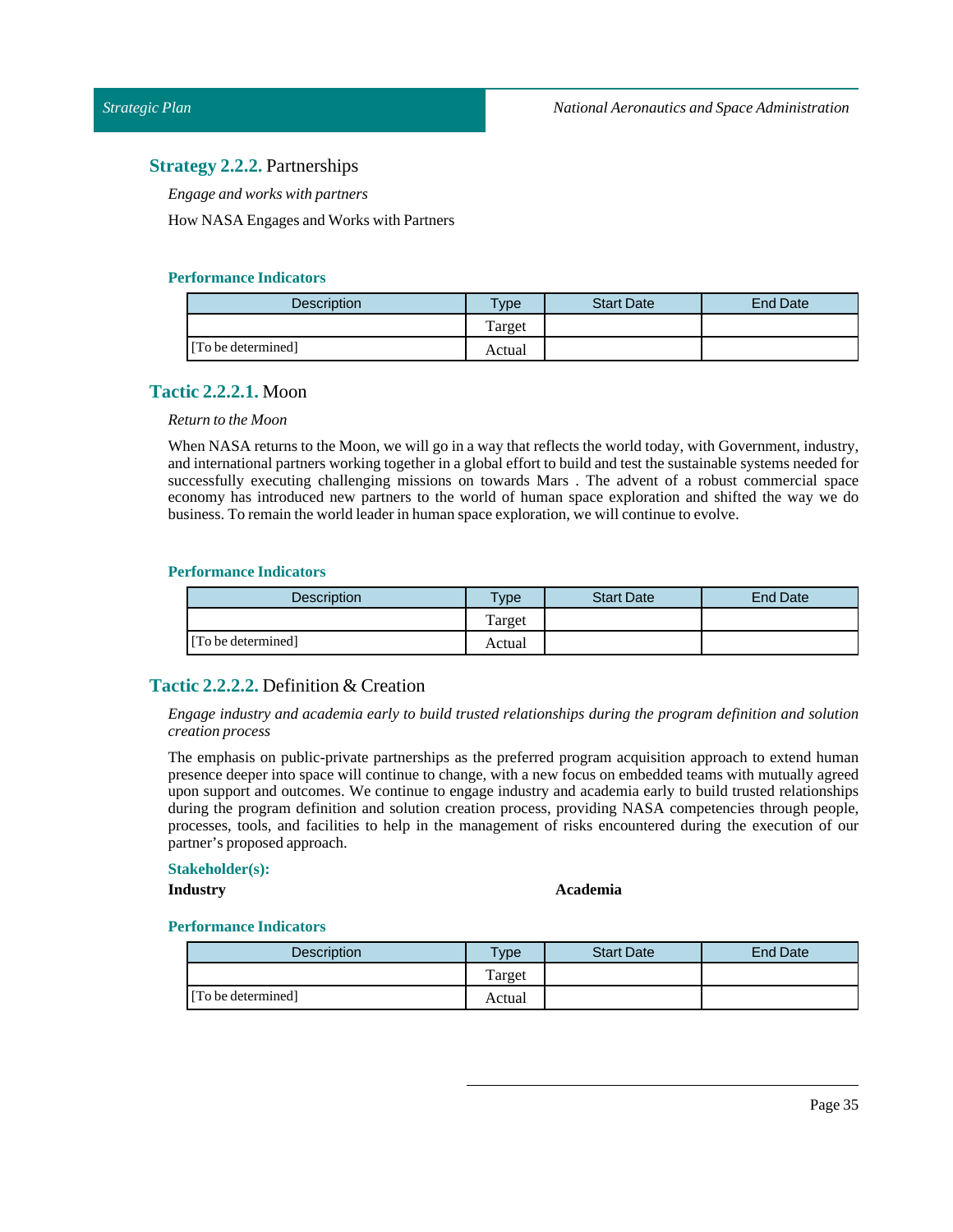## <span id="page-35-0"></span>**Tactic 2.2.2.3.** Well-Being

*Ensure the well-being offuture space explorers and support existing and future space operations*

NASA relies on partnerships with academia and industry where we are developing American-led space infrastructure enabled by a commercial market, enhancing space access for both Government and commercial entities. These activities are catalysts for economic development, including those related to space tourism. Together, NASA and our partners will help ensure the well-being of future space explorers and support existing and future space operations for both NASA and non-NASA missions.

## **Stakeholder(s):**

### **Space Explorers**

## **Performance Indicators**

| Description        | Type   | <b>Start Date</b> | End Date |
|--------------------|--------|-------------------|----------|
|                    | Target |                   |          |
| [To be determined] | Actual |                   |          |

## <span id="page-35-1"></span>**2.3.** Safety

## *Develop capabilities and perform research to safeguard explorers*

Provide enhanced capabilities, maintain crew health and performance, and conduct research to ensure safe space exploration. | Humans worked briefly on the Moon 50 years ago and have pioneered technological advances in low Earth orbit for the past 40 years. The activities that NASA leads that will return humans to the Moon, and from there on towards Mars, are focused on "buying down" risk through research and the development of tools and techniques to protect humans during deep space exploration. NASA is working to overcome radiation, crew isolation, and deep space communications delays, as well as food, medicines, and shelf-life constraints. Each of these challenges must be solved to ensure crew members are safe and healthy as we move beyond low Earth orbit. NASA is pursuing new technologies that will help manage the effects of extended stays in space on human health and performance. Each advance in our knowledge can provide basic human needs, including oxygen and water, along with the ability to maintain and repair critical systems. NASA will demonstrate the performance of emergent technologies in an environment where the risk to the safety of human or vehicle operations can validate the performance of the technology without risking the crew or mission, and prior to their use in an operational environment. NASA emphasizes partnering with industry and academia to develop new technologies that will enable future space travel that is less reliant on resupply and communications from Earth. The resultant reduction in logistics costs and increase in system capabilities and reliability are designed to safeguard humans on missions beyond low Earth orbit. The knowledge gained though research on the effects of reduced gravity on the systems in the body—including studying research areas that are unique to the Moon, Mars, and other destinations—will help quantify the best methods and technologies to support safe and productive human missions in deep space.

## **Stakeholder(s):**

**Space Operations Mission Directorate (SOMD)** : *Lead Office*

**Contributing Programs and/or Program Activities**

**Human Research Program Human Space Flight Operations**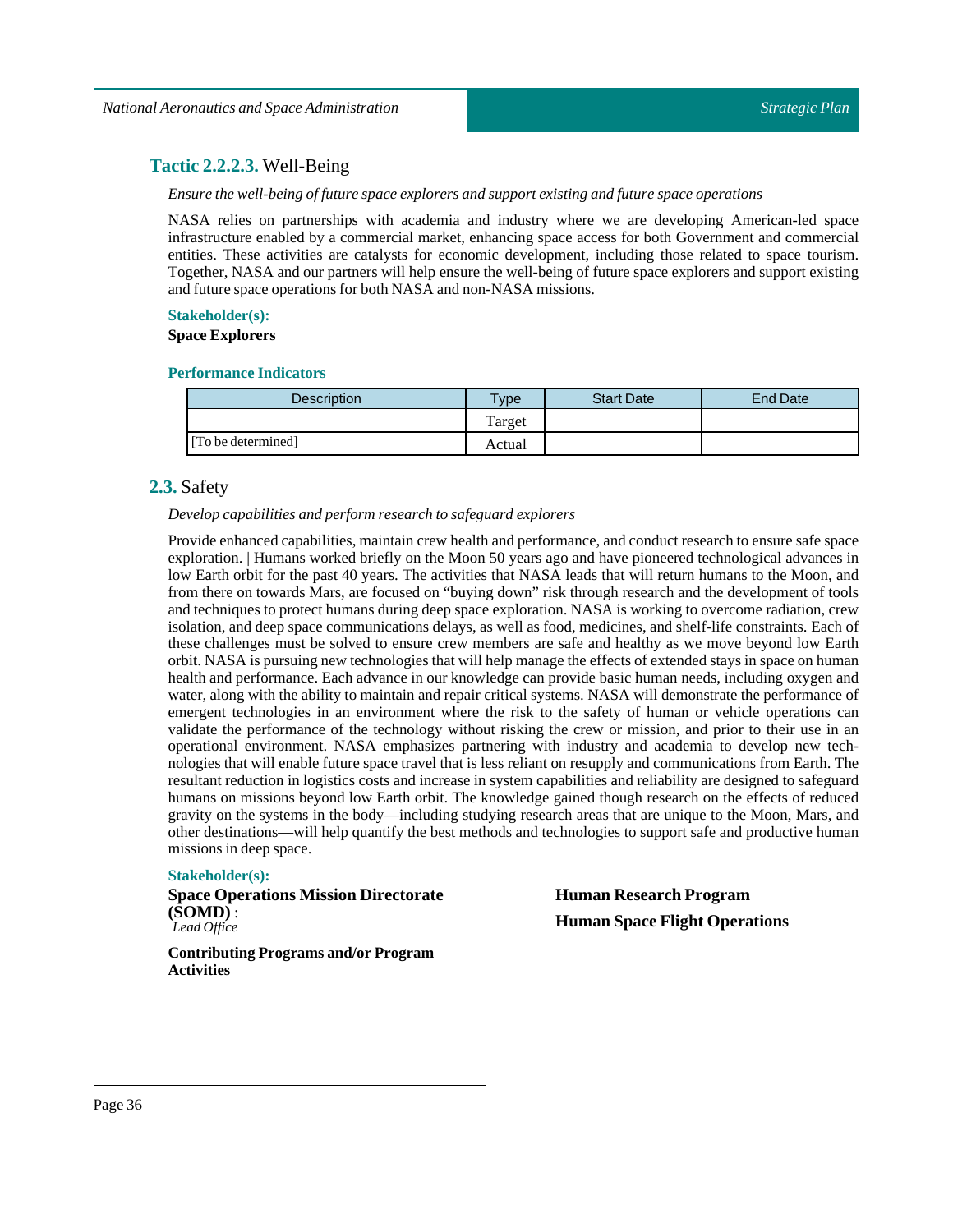#### **Performance Indicators**

| <b>Description</b> | Type   | <b>Start Date</b> | <b>End Date</b> |
|--------------------|--------|-------------------|-----------------|
|                    | Target |                   |                 |
| [To be determined] | Actual |                   |                 |

### **Strategy 2.3.1.** Capabilities, Countermeasures & Technologies

*Develop capabilities, countermeasures, and technologies in support of human space exploration*

NASA is developing capabilities, necessary countermeasures, and technologies in support of human space exploration, focusing on those capabilities that will mitigate the highest risks to crew health and performance. Some of these technologies will reduce medical and environmental risks and ensure effective human-system integration with the exploration mission systems necessary to safely explore in deep space.

#### **Performance Indicators**

| <b>Description</b> | $T$ <sub>ype</sub> | <b>Start Date</b> | End Date |
|--------------------|--------------------|-------------------|----------|
|                    | Target             |                   |          |
| [To be determined] | Actual             |                   |          |

### **Tactic 2.3.1.1.** R&D

#### *Investin exploration research and development and testing in both terrestrial and space environments*

New approaches are necessary to rapidly develop prototype systems, demonstrate key capabilities, and validate operational concepts to safeguard explorers during future human missions beyond low Earth orbit. NASA will continue to invest in exploration research and development and testing in both terrestrial and space environments. Most significantly, we will continue to use the ISS as a steppingstone to expand human presence farther into the solar system. The International Space Station (ISS) continues to expand our knowledge and experience in long-duration spacecraft operations and serves as an irreplaceable testbed for technology demonstrations of new capabilities and upgraded vehicle systems.

| <b>Description</b> | $T$ <sub>V</sub> $pe$ | <b>Start Date</b> | End Date |
|--------------------|-----------------------|-------------------|----------|
|                    | Target                |                   |          |
| [To be determined] | Actual                |                   |          |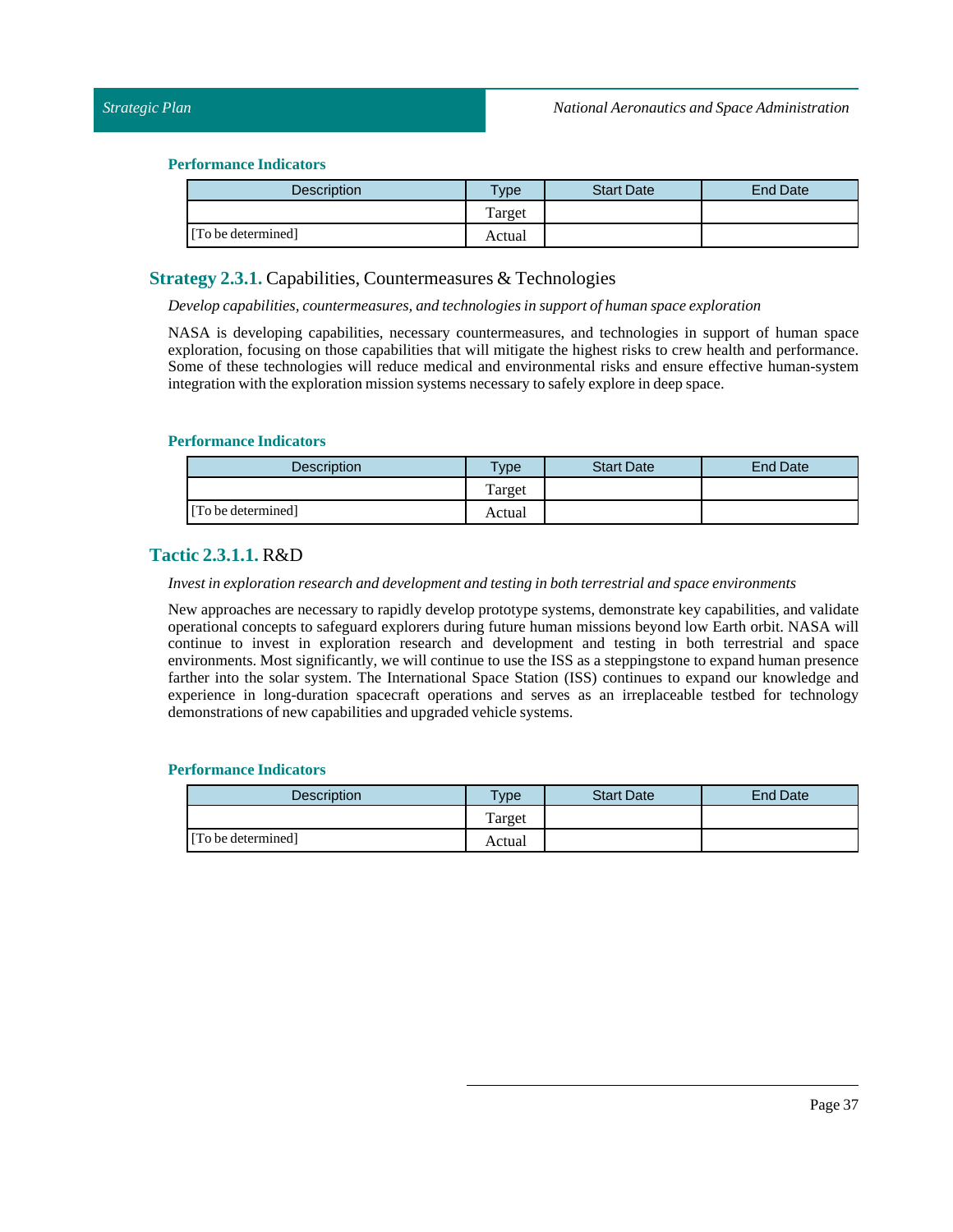### **Tactic 2.3.1.2.** Health & Performance

#### *Reduce the risks to astronaut health and performance*

NASA enables space exploration by reducing the risks to astronaut health and performance using ground research facilities, the ISS, and analog environments. The performance of research in this combination of settings facilitates the development of procedures and furthers research areas that are unique to the Moon, Mars, and other destinations. Our portfolio is built around an architecture that uses evidence to identify a risk to the human system, gaps in our knowledge about characterizing or mitigating the risk, and the activities necessary to produce the knowledge necessary to close the gaps and reduce the risk.

### **Stakeholder(s):**

### **Astronauts**

### **Performance Indicators**

| <b>Description</b> | Type   | <b>Start Date</b> | End Date |
|--------------------|--------|-------------------|----------|
|                    | Target |                   |          |
| [To be determined] | Actual |                   |          |

### **Tactic 2.3.1.3.** Astronaut Corps

### *Support the astronaut corps*

NASA supports the astronaut corps, space flight readiness training, and the health of crew members before, during, and after each spaceflight mission to the ISS. From Apollo through the Space Shuttle and to the ISS, crew members undergo rigorous preparation, which is critical to mission success. To pave the way to the Moon and onto Mars, NASA will partner with academia and commercial industry to prepare crewmembers for living and working for extended periods in space. Key activities include the identification of new training regimes to prepare crews for extended periods of space travel, including the identification of protocols for medical or technical problems that might arise when returning to Earth willtake days, not hours.

### **Stakeholder(s):**

### **Astronaut Corps**

### **Performance Indicators**

| <b>Description</b> | $T$ <sub>V</sub> pe | <b>Start Date</b> | <b>End Date</b> |
|--------------------|---------------------|-------------------|-----------------|
|                    | Target              |                   |                 |
| [To be determined] | Actual              |                   |                 |

### **Strategy 2.3.2.** Partnerships

*Engage and work with partners*

How NASA Engages and Works with Partners

| <b>Description</b> | Type   | <b>Start Date</b> | End Date |
|--------------------|--------|-------------------|----------|
|                    | Target |                   |          |
| [To be determined] | Actual |                   |          |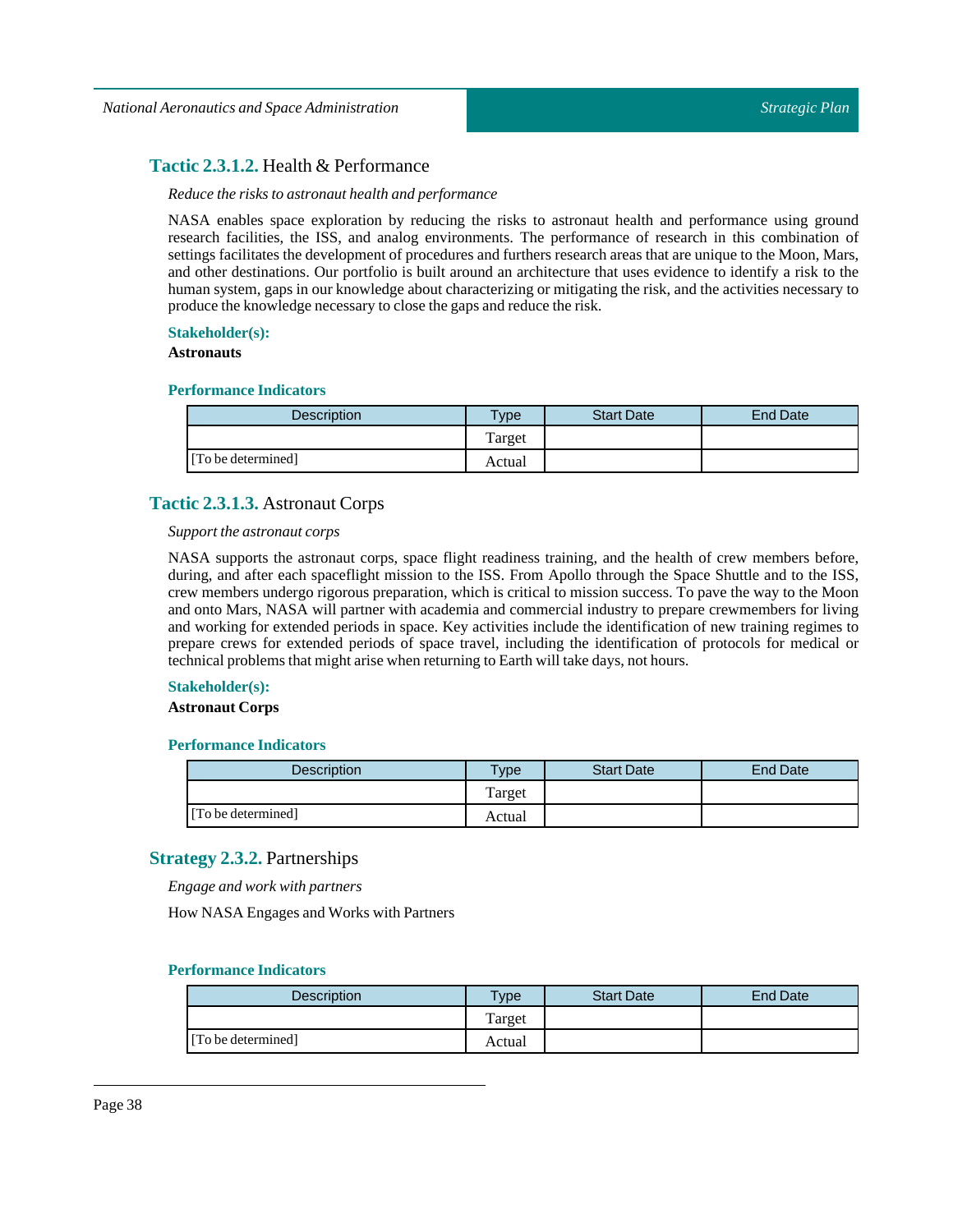### **Tactic 2.3.2.1.** Knowledge

*Develop knowledge that supports safe and healthy space travel*

For decades, NASA has demonstrated world-wide leadership across a broad spectrum of life sciences research communities, where we work with our international partners, other Federal agencies, and the academic and private sector to develop the knowledge that supports safe and healthy space travel. Formal agreements between NASA, other Federal agencies, academia, and our international partners form the basis of decades-long joint research activities on quantifying and mitigating the effects of space travel on humans. The knowledge gained with our partners will continue to inform our design for safer deep-space exploration systems.

#### **Performance Indicators**

| Description        | Type   | <b>Start Date</b> | <b>End Date</b> |
|--------------------|--------|-------------------|-----------------|
|                    | Target |                   |                 |
| [To be determined] | Actual |                   |                 |

### **Tactic 2.3.2.2.** Preparation

#### Prepare humans for the stresses of living and working for extended periods in the hostile environment of space

NASA will continue to focus on preparing humans for the stresses of living and working for extended periods in the hostile environment of space. As humans explore further from Earth, many different issues will arise and require investigation. NASA will continue to study multiple human system challenges, including bone and muscle loss, vision, health, and wellness monitoring, and physical and mental function maintenance. These activities have led us to develop an exploration biomedical program focused on several goals: informing human health, performance, and habitability standards; developing countermeasures and risk-mitigation solutions; and advancing habitability and medical-support technologies.

#### **Stakeholder(s):**

#### **National Academies of Science, Engineering, and Medicine** :

*The 2021 report by the National Academies of Science, Engineering, and Medicine for managing can-* *cer risks associated with radiation exposure during crewed space missions will help inform future crew health and safety.*

#### **Performance Indicators**

| Description        | <b>Type</b> | <b>Start Date</b> | <b>End Date</b> |
|--------------------|-------------|-------------------|-----------------|
|                    | Target      |                   |                 |
| [To be determined] | Actual      |                   |                 |

### **2.4.** Space Access & Services

#### *Enhance space access and services*

Meet the communication, launch service, and strategic capabilities needs of NASA's programs. | The ability to provide cost-effective, mission-essential services provides a stable foundation for America's human and robotic missions. These capabilities range from acquiring launch vehicles for U.S. Government civil sector and robotic missions, to communicating with both crewed missions such as the International Space Station (ISS) in low Earth orbit, the Artemis lunar missions, and uncrewed, scientific missions such as planetary rovers on the surface of Mars. NASA provides safe, reliable, and cost-effective launch services for NASA and NASA-sponsored payloads seeking access to space on U.S. commercial launch vehicles. As the launch agent of the U.S civil space sector, NASA relies on the Launch Services Program (LSP) to certify new commercial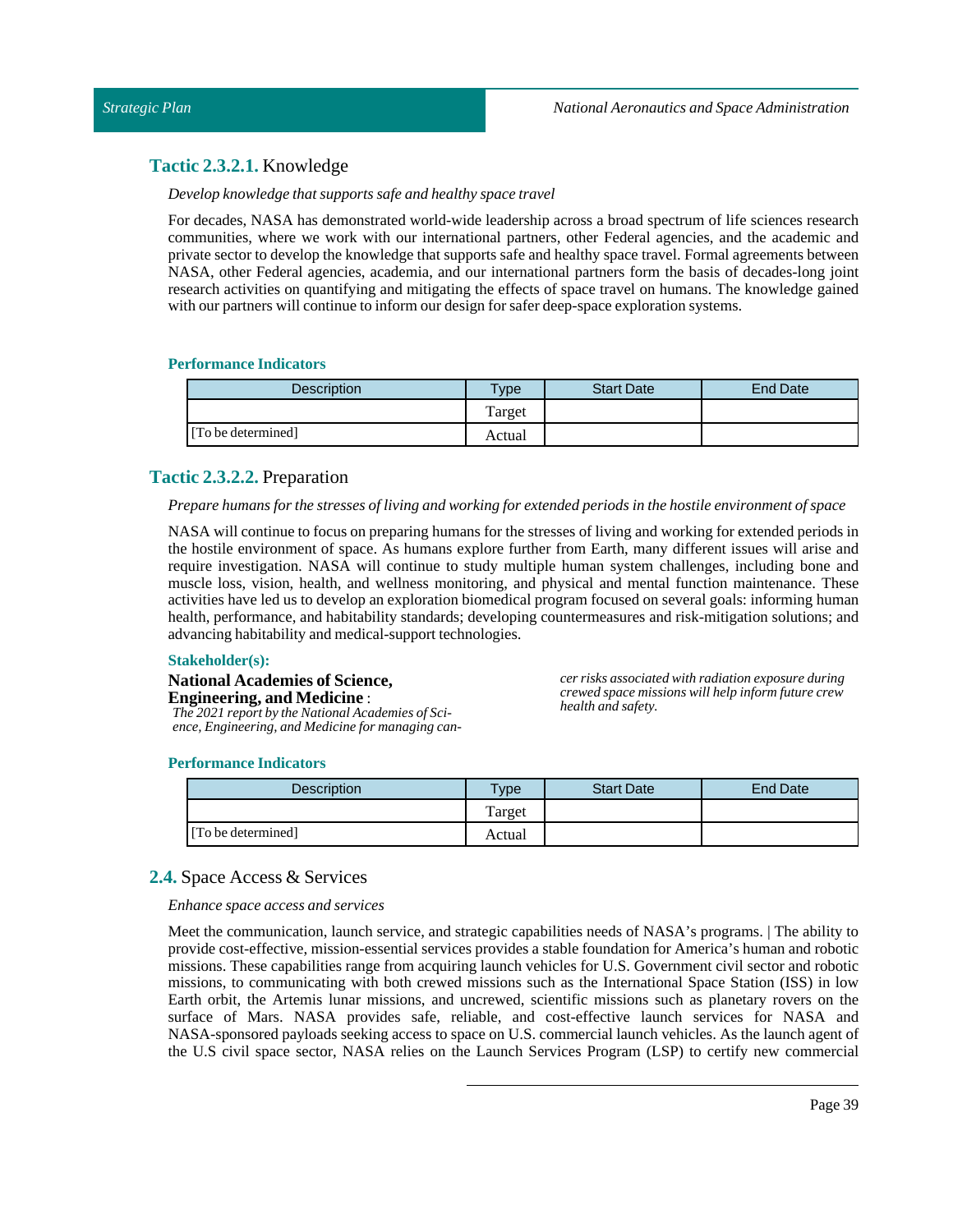launch vehicles for readiness to fly high-value spacecraft, and direct vital launch mission assurance efforts to ensure the greatest probability of launch mission success. LSP's primary responsibility is to meet the needs of a diverse customer base spanning our Mission Directorates, a wide range of educational organizations, and other customers. LSP is the Agency's recognized expert in all aspects of commercial launch services, including acquisition, certification, and mission management. NASA provides the critical communications and navigation services to our operational missions, and we will continue to invest in critical technologies that will increase reliable communications capabilities. NASA engages with the satellite communications industry to develop communications capabilities that supports U.S. needs, are globally competitive, and advance U.S. leadership in the generation of new markets. Today, commercially provided satellite communications continues to mature, and NASA envisions a commercial communications market where near-Earth customers will have access to suitable commercial services and where NASA is one of many customers. Developing and testing rocket propulsion systems is foundational to spaceflight. Whether the payload is a robotic science experiment or a crewed mission, the propulsion system used to launch it must be safe and reliable. Utilizing unique test facilities, NASA ensures the safe and effective execution of a rigorous engine test program, critical to any rocket propulsion development activity.

#### **Stakeholder(s):**

| <b>Space Operations Mission Directorate</b>                      |  |
|------------------------------------------------------------------|--|
| $(SOMD)$ :                                                       |  |
| Lead Office                                                      |  |
| <b>Contributing Programs and/or Program</b><br><b>Activities</b> |  |

**Communications Services Program Launch Services Rocket Propulsion Test Space Communications and Navigation**

### **Performance Indicators**

| <b>Description</b> | $T$ <sub>V</sub> $pe$ | <b>Start Date</b> | End Date |
|--------------------|-----------------------|-------------------|----------|
|                    | Target                |                   |          |
| [To be determined] | Actual                |                   |          |

### **Strategy 2.4.1.** Advice & Partnerships

#### *Advise and partner with the U.S. commerciallaunch industry*

NASA has an important role as a valued partner and advisor to the U.S. commercial launch industry. To ensure the U.S. launch industry continues to grow and maintain a completive posture, NASA certifies new commercial launch vehicles for readiness to fly high value spacecraft, performs key mission design and launch integration activities, and directs launch mission assurance efforts to ensure the greatest probability of launch mission success.

#### **Stakeholder(s):**

#### **U.S. Commercial Launch Industry**

| <b>Description</b> | vpe    | <b>Start Date</b> | <b>End Date</b> |
|--------------------|--------|-------------------|-----------------|
|                    | Target |                   |                 |
| [To be determined] | Actual |                   |                 |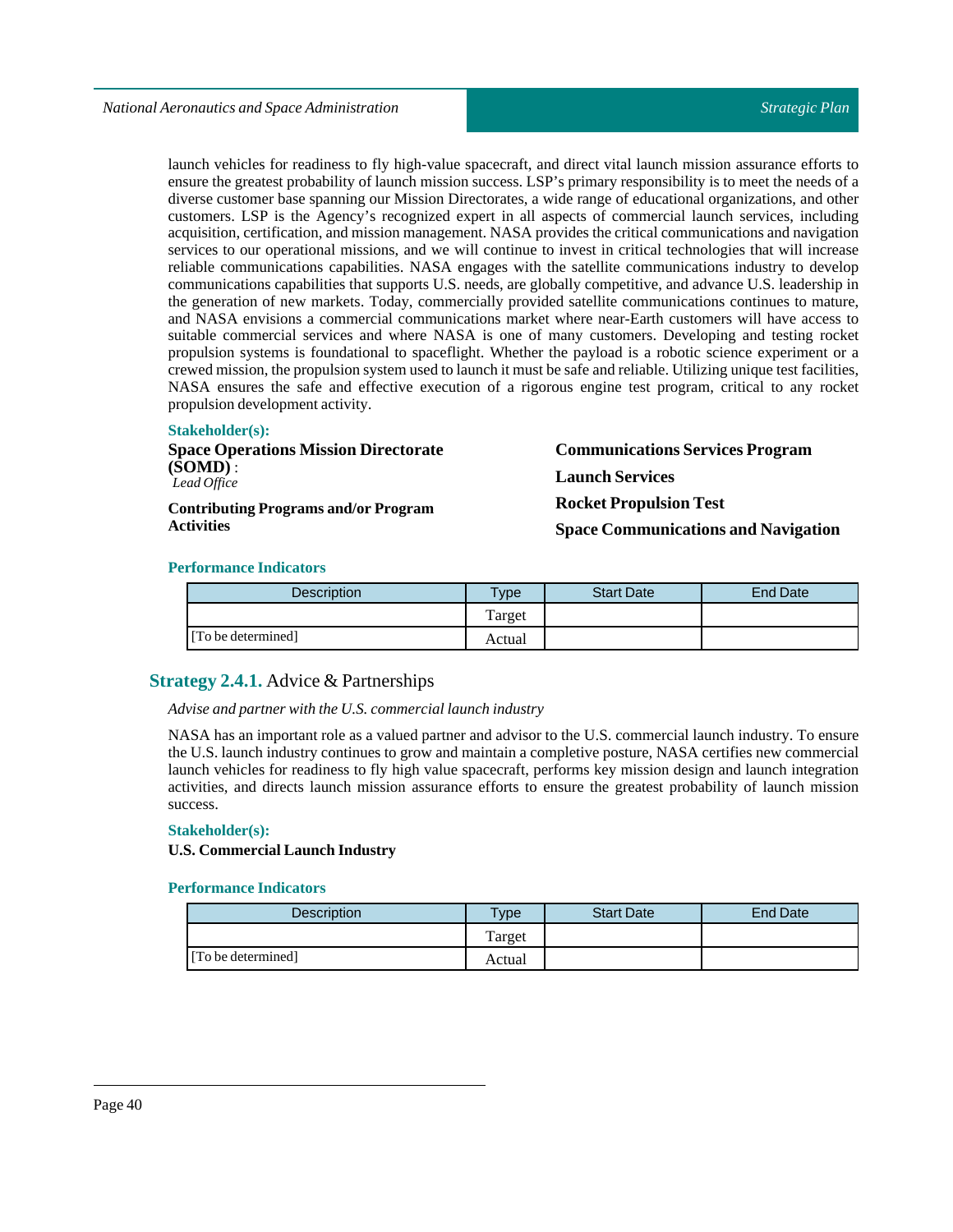### **Tactic 2.4.1.1.** Commercial Services

#### *Use commercially provided services*

The National Space Policy directs that we make use of, rather than duplicate, commercially provided services. NASA has a diverse set of users and communications needs against which commercial capabilities will be evaluated, such as launch vehicle support, visiting vehicles to ISS, human space flight, and science missions in Earth orbit, which range from flagship observatories to SmallSats and CubeSats. NASA will systematically migrate nearEarth missions from communications and navigation services provided by Government-owned networks to commercial networks. NASA will continue to provide support to our users and envisions transitioning future space-relay users to commercial providers over the next decade.

#### **Performance Indicators**

| <b>Description</b> | $T$ <sub>ype</sub> | <b>Start Date</b> | <b>End Date</b> |
|--------------------|--------------------|-------------------|-----------------|
|                    | Target             |                   |                 |
| [To be determined] | Actual             |                   |                 |

### **Tactic 2.4.1.2.** Communications & Mission Technology

*Investing in technologies that will increase reliable communications capabilities and transform NASA mission technology*

NASA is investing in critical technologies that will increase reliable communications capabilities and transform NASA mission technology. Our strategy is guided by the ability to acquire and utilize advanced space capabilities to the maximum extent possible. NASA's efforts in the continued development of communications technologies will enable, improve, and mature available communication and navigation technologies for both ground and space-based use. NASA will continue to leverage investments, experience, and accomplishments in many areas, including optical communications, building the initial technologies and capabilities required for future space-based communications networks.

#### **Performance Indicators**

| <b>Description</b> | $T$ ype | <b>Start Date</b> | End Date |
|--------------------|---------|-------------------|----------|
|                    | Target  |                   |          |
| [To be determined] | Actual  |                   |          |

### **Tactic 2.4.1.3.** Testing Facilities

#### *Manage testing facilities*

NASA manages testing facilities across the Nation, where both our programs and U.S. industry conduct rocket engine and component tests under controlled conditions. Our decades of experience in rocket propulsion testing ensures the delivery of desired outcomes while minimizing test time and costs. NASA has a keen focus on streamlining facility usage and eliminating redundant capabilities that keep this national asset available, as required, by multiple customers and users.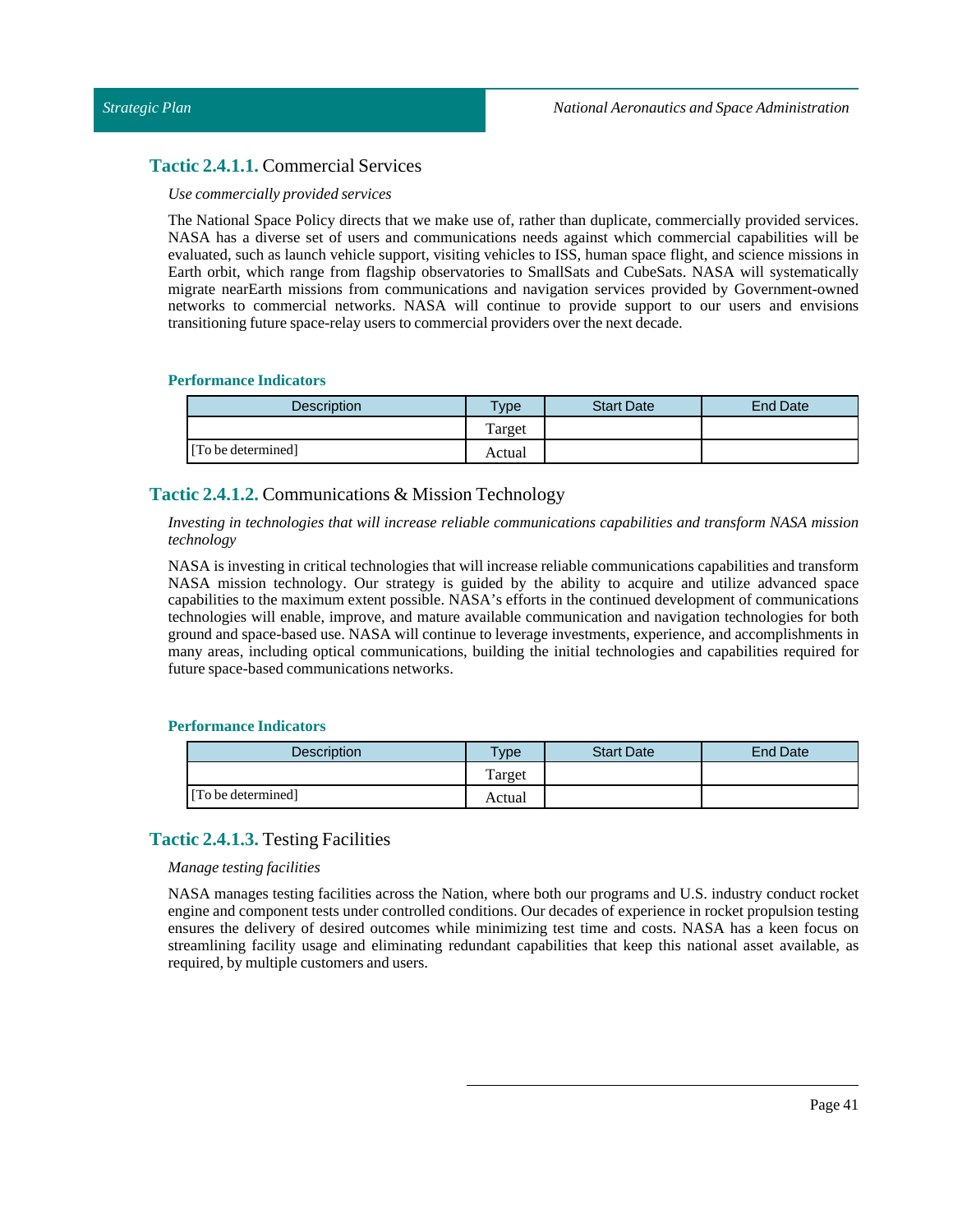### **Performance Indicators**

| Description        | $T$ ype | <b>Start Date</b> | <b>End Date</b> |
|--------------------|---------|-------------------|-----------------|
|                    | Target  |                   |                 |
| [To be determined] | Actual  |                   |                 |

### **Strategy 2.4.2.** Partnerships

*Engage and work with partners*

How NASA Engages and Works with Partners

#### **Performance Indicators**

| Description        | <b>Type</b> | <b>Start Date</b> | <b>End Date</b> |
|--------------------|-------------|-------------------|-----------------|
|                    | Target      |                   |                 |
| [To be determined] | Actual      |                   |                 |

### **Tactic 2.4.2.1.** Industry & Academia

*Work with industry and academia*

NASA continues to work with industry and academia through a variety of partnerships, including numerous Space Act Agreements, focusing on rocket propulsion testing, space-based communications, launch system risk reduction, and other strategic capabilities.

#### **Stakeholder(s):**

#### **Industry** :

*For example, executing a robust and proven strategy, NASA achieves assured access to space through a competitive "mixed fleet" approach that utilizes the breadth of U.S. industry's capabilities.*

#### **LSP** :

*LSP provides expertise to NASA payload missions who are using launch services through other Government agencies, the launch industry, or contributed by a foreign partner.*

### *NASA collaborates extensively with the U.S. Space*

**U.S. Space Force** :

*Force and other agencies in the areas of mission assurance, fleet surveillance, and acquisition strategy, and is an invaluable source of technical expertise and insights across the U.S. commercial space industry.*

#### **Commercial Space Industry**

**Academia**

#### **Performance Indicators**

### Description Type Start Date End Date Target [To be determined] Actual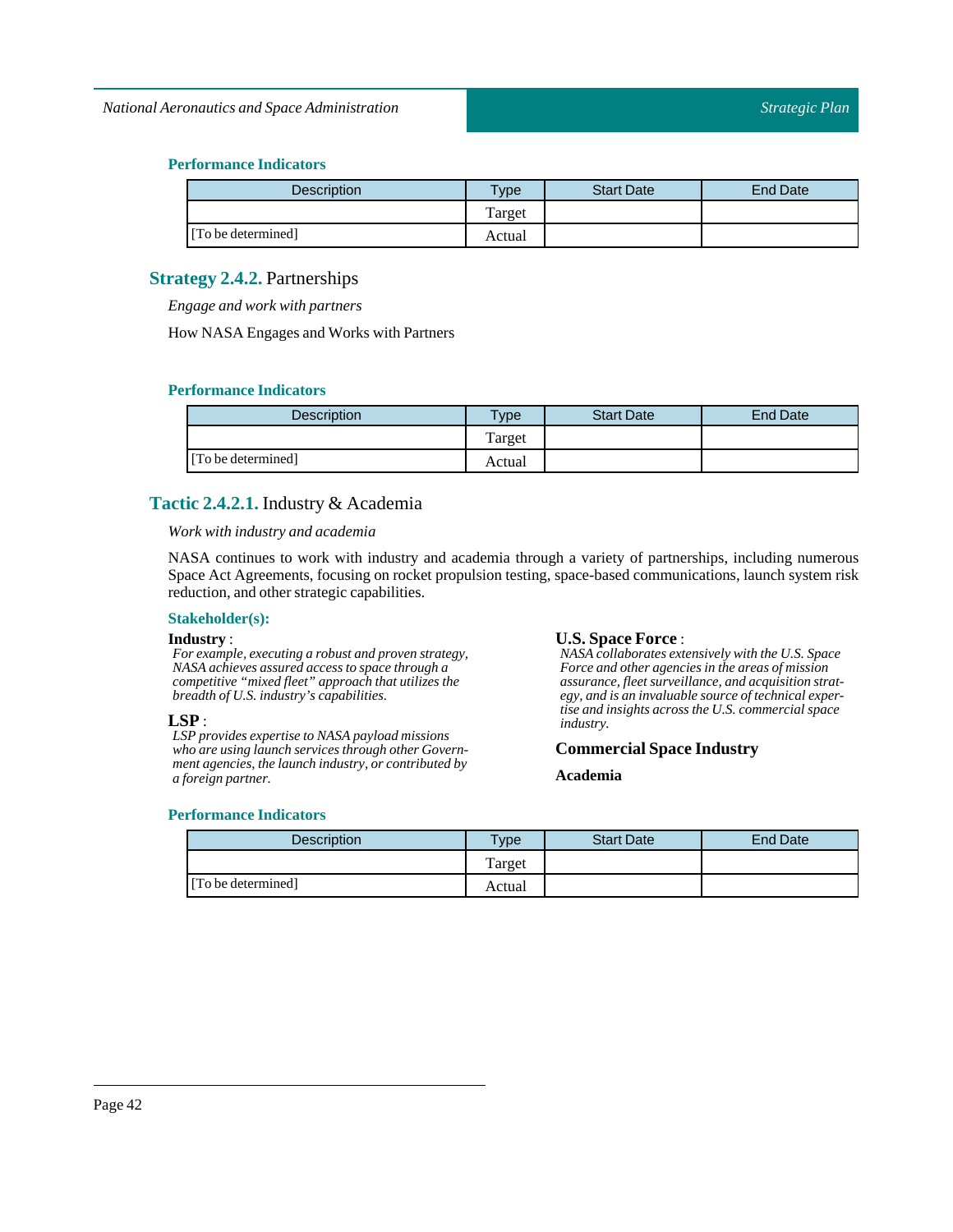### **Tactic 2.4.2.2.** Rocket Engine Testing

*Manage and sustain expertise and facilities for ground testing of rocket engines*

#### **Stakeholder(s):**

### **NASA's Rocket and Propulsion Test (RPT)** :

*NASA's Rocket and Propulsion Test (RPT) program is responsible for managing and sustaining the Agency's expertise and facilities for ground testing of rocket engines. RPT provides vital propulsion data to*

*validate initial designs, increase confidence in technical performance, reduce risks, and ensure launch readiness in preparation for Artemis I and Artemis II, as well as supporting the Commercial Crew Program's milestones.*

| <b>Description</b> | $T$ <sub>V</sub> $pe$ | <b>Start Date</b> | End Date |
|--------------------|-----------------------|-------------------|----------|
|                    | Target                |                   |          |
| [To be determined] | Actual                |                   |          |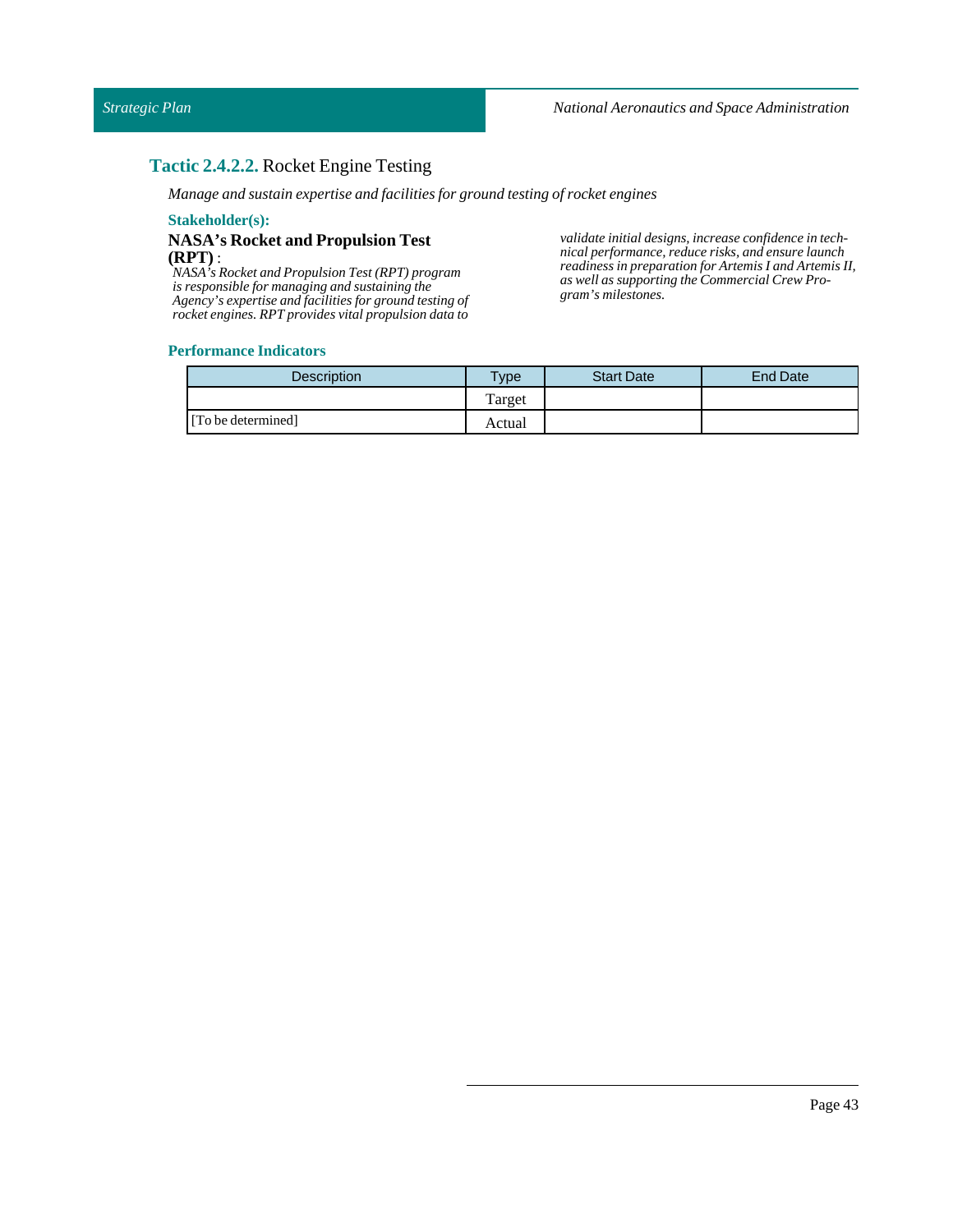### **3. Innovation**

*Catalyze economic growth and drive innovation to address national challenges*

#### **Stakeholder(s)**

### **Armstrong Flight Research Center (AFRC)**

**Role:** Commercial Spaceflight

AFRC hosts the program management office for Flight Opportunities, which supports commercial spaceflight industry maturation and validation of capabilities needed for NASA missions and commercial applications. The program awards flights and agreements to researchers from industry, academia, non-profit research institutes, and Government organizations. These investments advance technologies of interest to NASA, support commercial flight providers, and expand space-based applications and commerce.

#### *Role:* Innovation

AFRC also participates in NASA's Center Innovation Fund, which support emerging technologies and creative initiatives, led by NASA scientists and engineers, but often in partnership with other Centers, other agencies, research laboratories, academia, and private industry.

#### *Role:* Atmospheric Flight

AFRC is a leader in atmospheric flight research, bringing decades of experience, complex systems integration expertise, unique infrastructure, flight test techniques, and flight test systems to support the demands of a various aeronautics initiatives that leverage flight to perform basic research and validate the results of analysis and ground-based testing.

#### *Role:* Efficiency & Sustainability

AFRC enables efficient and sustainable aviation by developing electric aircraft, informing certification standards for advanced air mobility systems, participating in the development and flight tests of the world's first quiet supersonic aircraft to enable a new aviation market, and a new commercial subsonic configuration that will reduce the environmental impact of aviation.

#### *Role:* Flight Activities

AFRC's unique Dryden Aeronautical Test Range supports diverse missions with comprehensive resources for the control and monitoring of flight activities, including a flight test data portal to ensure retention and availability of critical data.

#### *Role:* Airworthiness & Flight Safety

The Center's world-class airworthiness and flight safety review process enables NASA and partners to conduct high-risk flight activities safely and effectively across subsonic, supersonic, and hypersonic speed regimes.

#### *Role:* Technology Transfer

Additionally, the AFRC Technology Transfer Office ensures that innovations developed for aeronautics and space are made more broadly available to the public boosting the U.S. economy and maximizing return on the Nation's investment in NASA.

#### **Ames Research Center (ARC)**

*Role:*Program Management *— continued next page*

ARC hosts the program management offices for both Small Spacecraft Technology (SST) and Small Business Innovative Research & Small Business Technology Transfer (SBIR/STTR).

#### *Role:*SmallSpacecraft

SST develops and demonstrates new small spacecraft technologies and capabilities for NASA's missions in science, exploration, and space operations.

#### *Role:* Innovative Technologies

SBIR/STTR funds the research, development, and demonstration of innovative technologies that fulfill NASA needs and have significant potential for successful commercialization.

#### *Role:* Innovation & Maturation

In addition, ARC supports space technology maturation projects within NASA's Game Changing Development (GCD); participates in the Center Innovation Fund (CIF), supporting emerging technologies and creative initiatives, led by NASA scientists and engineers; and hosts the ARC Technology Transfer Office, ensuring that innovations developed for aeronautics and space are broadly available to the public.

#### *Role:* Air Traffic Management

ARC's 30 years of experience in advanced air traffic management systems improves the efficiency and safety of commercial aviation, reducing delays, fuel burn, and greenhouse gas emissions.

#### *Role:* Vehicles

ARC leverages expertise in system-wide safety, autonomy, artificial intelligence, and transforms the National Airspace Systems to accommodate all vehicle types and complex operations from low altitude to upper atmosphere flight regimes.

#### *Role:* Wildfire Suppression

ARC develops airspace tools to support aerial wildfire suppression.

#### *Role:*Simulations

The Center also conducts research and development of large-scale simulations for sustained atmospheric flight, including aerodynamic performance prediction, vehicle design and shape optimization, noise prediction, fluid-structure interaction, propulsion-airframe integration, and safety analysis.

#### *Role:* Vertical Flight Research

Though the Sustainable Flight National Partnership, ARC serves in a critical vertical flight research role for Advanced Air Mobility systems analysis and testing capabilities.

#### *Role:* Transonic Wind Tunnels

ARC operates the Transonic Wind Tunnels, used for evaluating new aircraft configurations for commercial and military applications as well as the launch abort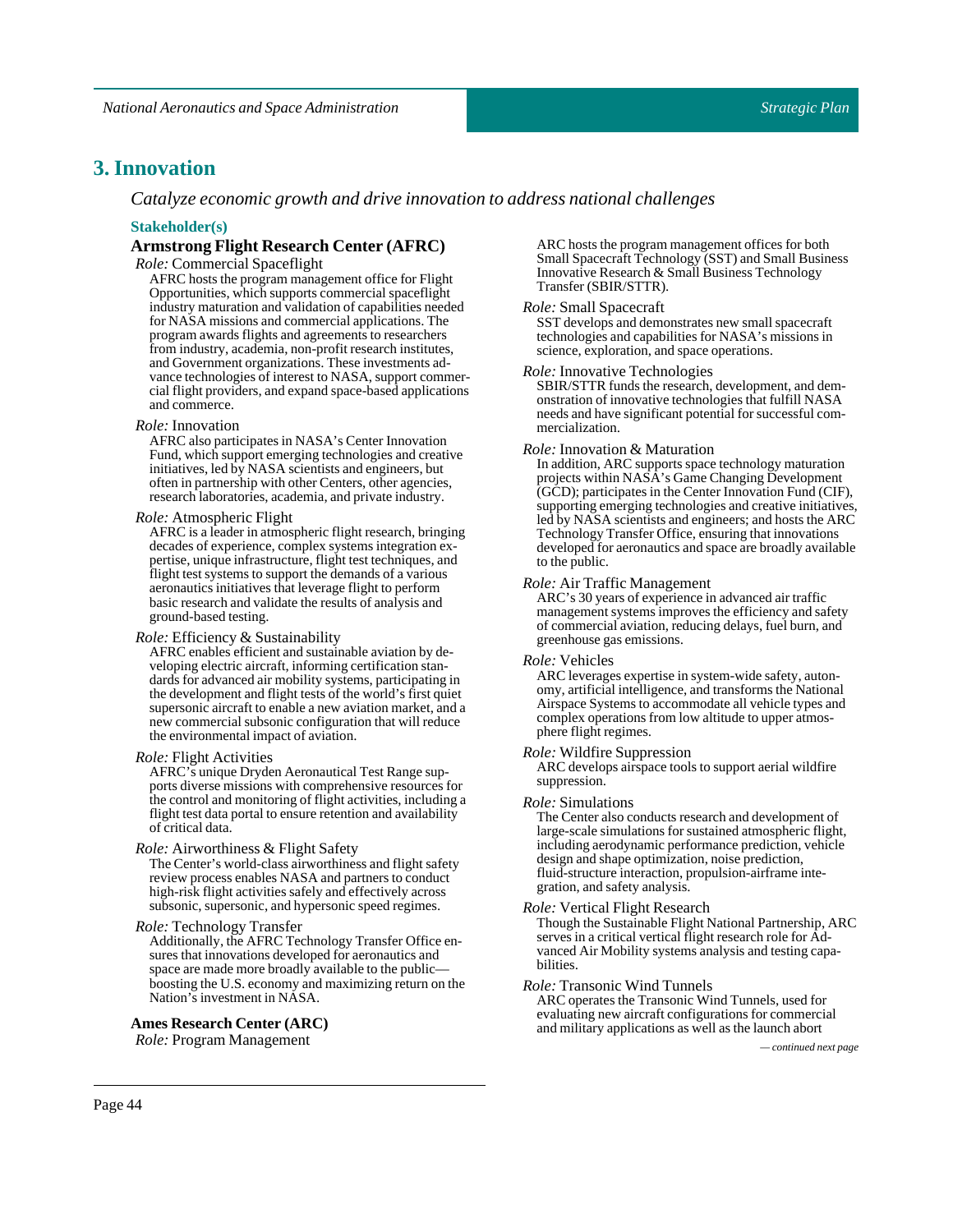#### *National Aeronautics and Space Administration*

#### *Strategic Plan*

*Stakeholders (continued)*

systems for the Artemis program, and the Unitary Plan Wind Tunnel.

*Role:* Air Traffic & Airspace Management

Additionally, ARC operates the Vertical Motion Simulator, Air Traffic Control Laboratory, Airspace Operation Laboratory, and Future Flight Central to provide realistic environments for air traffic and airspace management research and to study human systems performance, human and machine interactions, and future aviation safety challenges.

*Role:* Aeronautics Research Institute

ARC hosts the NASA Aeronautics Research Institute (NARI) that was established by NASA ARMD in 2012 to promote innovation in aeronautics to address challenges in the Nation's air transportation system, facilitate partnerships with the Federal Aviation Administration, other agencies, academia, and the commercial and emerging aviation industry, and inspire cross-Center activities. NARI advances the future of aeronautics by listening to stakeholders and recommending opportunities for game-changing technologies.

#### **Glenn Research Center (GRC)**

- *Role:* Power, Propulsion & Communications GRC conducts research and technology development for aerospace power, propulsion, and communications technologies from the conceptual stage through flight demonstration in collaboration with industry, academia, and other partners.
- *Role:* In-Situ Resources

GRC is developing in-situ resource utilization concepts and technologies that will enable the use of natural resources in space for sustainable human exploration.

#### *Role:* Cryogenic Fluid Management

GRC leads the demonstration of cryogenic fluid management technologies that will enable future deep space exploration architectures.

#### *Role:* Maturation Projects

With an emphasis on these technology areas, GRC supports maturation projects within NASA's GCD.

*Role:* Solar Electric Propulsion & Fission Surface Power

In addition, GRC leads the Solar Electric Propulsion Project and the Fission Surface Power Project for NASA's Technology Demonstration Missions (TDM).

*Role:* Emerging Technologies & Creative Initiatives GRC also participates in NASA's CIF, which supports emerging technologies and creative initiatives led by NASA scientists and engineers.

#### *Role:* Commercial Aviation

GRC collaborates with industry to address the challenges of next-generation commercial aviation, including the next single-aisle aircraft and emerging Advanced Air Mobility markets. This work includes hybrid-electric power and propulsion systems, components, and technologies, to meet sustainable aviation goals and develop electrified propulsion systems. GRC provides expertise and capabilities to demonstrate these technologies

through extensive ground testing and flight demonstrations.

*Role:* Airbreathing Propulsion Systems GRC leads research and technology development for advanced airbreathing propulsion systems of supersonic and hypersonic aircraft.

*Role:* Communications Technologies The Center is also developing communications technologies to integrate future advanced vehicles into the airspace to transform the aviation industry.

#### *Role:* Innovative Technologies

GRC continues its long history of delivering innovative technologies and concepts to enable a pathway towards zero-emission aircraft, including materials and structures, sustainable fuels, advanced manufacturing, and power generation and storage.

#### *Role:* Technology Transfer

Additionally, the GRC Technology Transfer Office ensures that innovations developed for aeronautics and space are made more broadly available to the public.

#### **GoddardSpace Flight Center (GSFC)**

#### *Role:* Economic Growth

GSFC's science and innovation enable economic growth on a national scale, and GSFC's missions drive technologies that affect people every day.

*Role:* Climate Models The Center's climate models inform senior Government and industry policy makers.

*Role:* Weather Reports Worldwide weather reports are possible because of GSFC satellites and weather models.

#### *Role:*Search & Rescue Technology

GSFC's search and rescue technology saves lives on Earth while GSFC's space weather detection models help protect astronauts and satellites in orbit and communications and power infrastructure on the ground.

#### *Role:* Commercial Applications

Further, GSFC transfers innovations to industry for commercial applications such as advanced laser and X-ray systems for communications, medical imaging systems, and robotics for safer mining and drilling.

#### *Role:* Consumer & Industrial Systems

The Center's cryogenic systems, component miniaturization, new sensors and instruments, and robotics systems are influencing the next generation of consumer and industrial systems and creating new capabilities for the space industry.

#### *Role:* Laser Communications

GSFC developed the Laser Communications Relay Demonstration, for NASA's TDM, which successfully launched in December 2021.

*Role:* Maturation Projects

*— continued next page*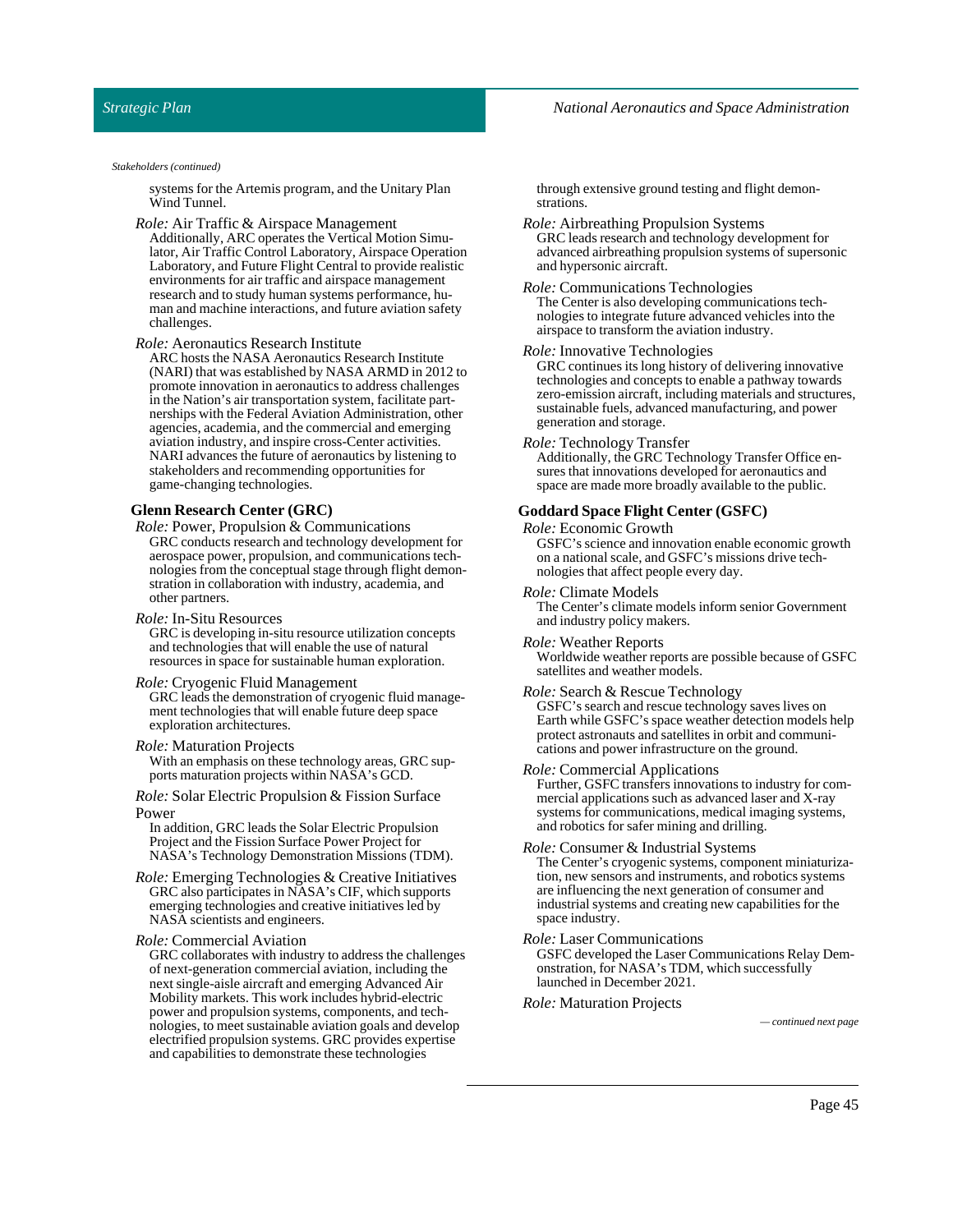#### *Stakeholders (continued)*

GSFC also supports maturation projects within NASA's GCD.

*Role:* Emerging Technologies & Creative Initiatives In addition, GSFC participates in NASA's CIF, which supports emerging technologies and creative initiatives led by NASA scientists and engineers.

### *Role:* Technology Transfer

Additionally, the GSFC Technology Transfer Office ensures that innovations developed for aeronautics and space are made more broadly available to the public.

#### **Jet Propulsion Laboratory (JPL)**

*Role:* Technology Challenges

To advance future NASA missions, JPL will address challenges across a range of technology fields, including communications, autonomy, artificial intelligence, machine learning, robotics, data science, nanotechnology, quantum sensing, and advanced manufacturing, design, and materials.

#### *Role:* Transformation

Leveraging these technologies in space vehicle systems will enable transformational missions, whether they are small spacecraft or complex landing, in-situ systems, and sample return.

#### *Role:* National Needs

JPL advances cutting edge technologies that support national needs in climate, quantum information systems, commercial space, transportation, and cybersecurity.

#### *Role:* New Discoveries & Exploration

JPL will execute technology demonstrations of capabilities that enable new discoveries and exploration. These include flying an optical communications system that increases the data volume from deep space missions, an atomic clock that enables robotic spacecraft to operate without near-continuous connection to Earth, landing systems that enable pinpoint landings on extreme terrain, and a coronagraph instrument that will pave the way toward finding life outside of our solar system.

#### *Role:* Technology Maturation & Demonstration With an emphasis on these technology areas, JPL supports maturation and demonstration projects through NASA's GCD and Technology Demonstration Missions, respectively.

*Role:* Emerging Technologies & Creative Initiatives JPL also participates in NASA's CIF, which supports emerging technologies and creative initiatives led by NASA scientists and engineers.

*Role:* National Problems & Economic Growth JPL collaborates with other Government agencies and private-sector partners to address problems of national significance and catalyze economic growth.

#### *Role:* Communication, Data & Encryption

JPL also develops and transfers technologies that enable reliable high-speed communication, data transfer, processing, visualization, access, and encryption capabilities within the national sphere of influence around Earth and out to the Moon.

*Role:* Aeronautics & Space Innovations *— continued next page*

The JPL Technology Transfer Office ensures that innovations developed for aeronautics and space are made more broadly available to the public.

#### **JohnsonSpace Center (JSC)**

#### *Role:* Development

Programs such as ISS, Orion, Gateway, Human Research Program, Commercial Low Earth Orbit (COMMLEO), Commercial Lunar Payload Services, Extravehicular Activities and Human Surface Mobility, along with the Center's support of Commercial Crew and Human Landing System activities, provide billions of dollars of development activity across the country.

#### *Role:* Cislunar Outpost

NASA is working with both commercial and international partners to establish the Gateway as a cislunar outpost for human explorers.

#### *Role:* Commercial Solutions

JSC incorporates new technologies and available commercial solutions to develop alternative components and broaden the supplier base.

#### *Role:* High-Tech Industrial Base

Additionally, the COMM-LEO program, which supports Strategic Goal 2, strengthens the high-tech industrial base and supports further development of a commercial marketplace in low Earth orbit through commercial and academic partnerships and technology transfer.

#### *Role:* Technology Maturation

JSC supports technology maturation projects within NASA's GCD.

*Role:* Emerging Technologies & Creative Initiatives JSC also participates in NASA's CIF, which supports emerging technologies and creative initiatives led by NASA scientists and engineers.

#### *Role:* Technology Transfer

Additionally, the JSC Technology Transfer Office ensures that innovations developed for aeronautics and space are made more broadly available to the public.

#### **KennedySpace Center (KSC)**

*Role:* Flight & Surface Systems

KSC supports research, development, testing, and demonstration of advanced flight and surface systems and transformational technologies to advance exploration systems, human and cargo landers, and deep space systems.

*Role:* Environmental Control & Life Support KSC also supports environmental control and life support systems technology development, habitation space systems development, and operations and in-situ resource utilization.

#### *Role:* Commercial Investment

KSC works with commercial industry to encourage new opportunities and develop partnership agreements that further commercial investment to enhance the multi-user spaceport, enable innovation, and increase diverse access to space.

#### *Role:* Technology Maturation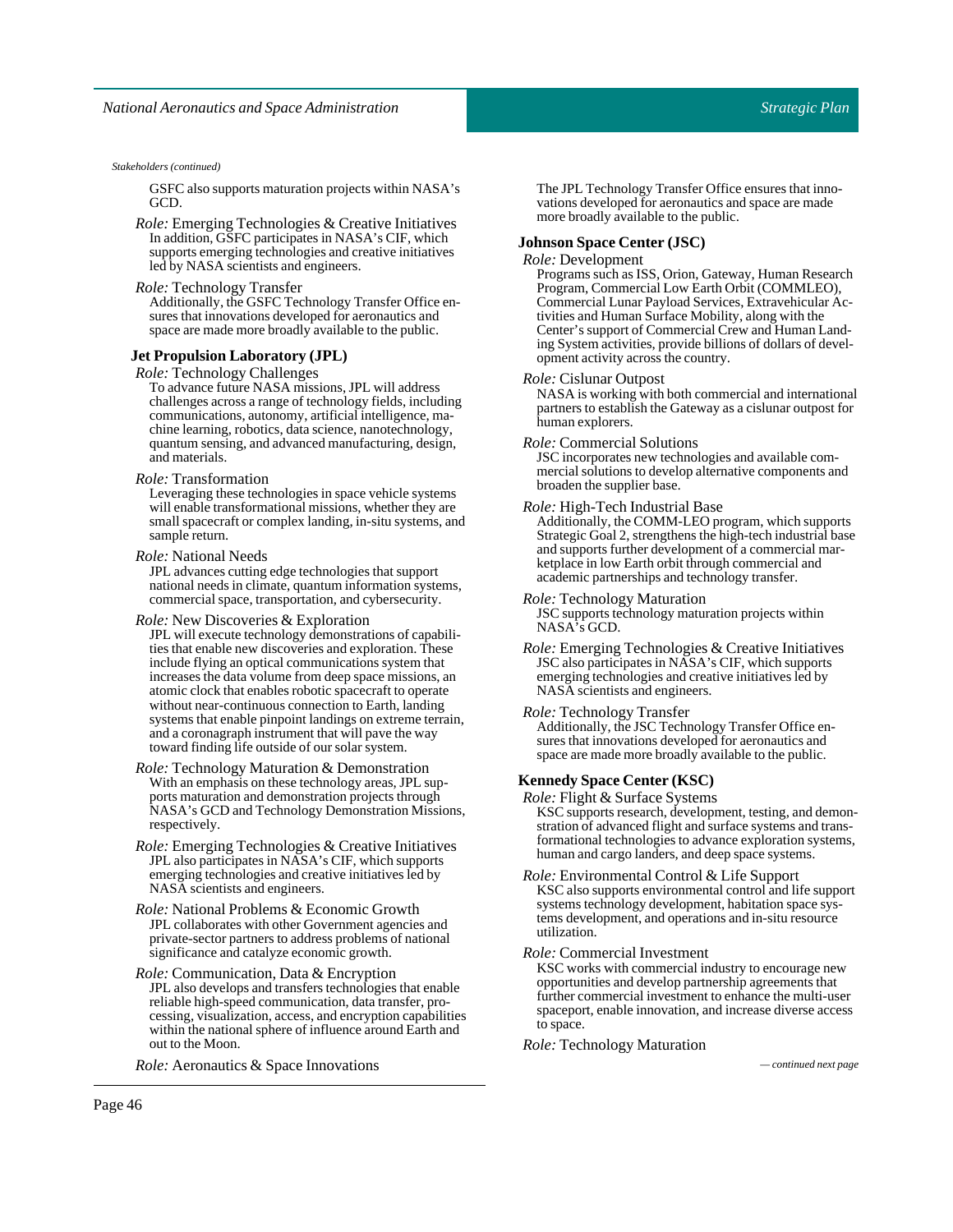#### *National Aeronautics and Space Administration*

#### *Strategic Plan*

#### *Stakeholders (continued)*

KSC supports technology maturation projects within NASA's GCD Program.

*Role:* Emerging Technologies & Creative Initiatives KSC also participates in NASA's CIF, which supports emerging technologies and creative initiatives led by NASA scientists and engineers.

#### *Role:* Technology Transfer

Additionally, the KSC Technology Transfer Office ensures that innovations developed for aeronautics and space are made more broadly available to the public.

#### **Langley Research Center (LaRC)**

*Role:* Aviation & Space Exploration LaRC research helps the Nation meet fundamental challenges that arise from the rapid evolution of aviation and space exploration.

#### *Role:* Economic Growth

The Center's work fuels economic growth in traditional commercial aviation and space technologies and emerging markets.

#### *Role:* X-Planes

LaRC is a major contributor to the Agency's current experimental flight demonstrators (also known as X-planes), including the X-59 Low Boom Flight Demonstrator, to enable overland supersonic flight, and to future flight efforts as part of the Sustainable Flight National Partnership.

#### *Role:* High-Speed Commercial Flight

LaRC continues to push the boundaries for high-speed (supersonic and hypersonic) commercial flight and contributes vehicle and airspace technologies to enhance the emerging Advanced Air Mobility market.

#### *Role:* Composite Structures & Materials

LaRC also leads and supports activities including manufacturing initiatives in composite structures and materials.

#### *Role:* Public-Private Partnerships

The Center promotes public-private partnerships with in-space manufacturing and assembly and supports industry partners developing commercial space transportation systems for access to low Earth orbit and beyond.

#### *Role:* Autonomy Technology

LaRC ensures that NASA leverages the burgeoning autonomy technology area to benefit a variety of NASA missions.

#### *Role:* GCD Program Management

LaRC hosts the program management office for NASA's GCD.

#### *Role:* Future Space Missions

GCD advances space technologies that may lead to entirely new approaches for the Agency's future space missions and provide solutions to significant national needs.

*Role:* Inflatable Decelerator *— continued next page*

LaRC also leads the Low-Earth Orbit Flight Test of an Inflatable Decelerator (LOFTID) project for NASA's TDM.

*Role:* Emerging Technologies & Creative Initiatives LaRC also participates in NASA's CIF, which supports emerging technologies and creative initiatives, led by NASA scientists and engineers.

#### *Role:* Technology Transfer

Additionally, the LaRC Technology Transfer Office ensures that innovations developed for aeronautics and space are made more broadly available to the public.

#### **MarshallSpace Flight Center (MSFC)**

*Role:* Economic Growth

MSFC's leadership in human space exploration ignites economic growth opportunities while inspiring, educating, and improving life on Earth.

*Role:* Advanced Manufacturing Technologies MSFC partnerships with industry and academia advance and incorporate Advanced Manufacturing Technologies (e.g., additive, welding, composites) for use on Earth and in space, while establishing standards and qualifications for use in space flight. Additive manufacturing technology developments are paving the way for future lunar and Mars in-situ surface construction.

#### *Role:* Chemical Propulsion

MSFC's chemical propulsion expertise is at the forefront of innovation and development of advanced ascent, in-space, and lander propulsion systems. The development of these systems and related technologies, including the development of long-term cryogenic fluid management for nuclear propulsion systems, are essential to deep space human exploration.

- *Role:* Environmental Control & Life Support Systems MSFC sustains current human presence in space through the environmental control and life support systems aboard the space station and is advancing those systems for long term and deep space exploration.
- *Role:* Ground & Flight-Testing Technologies MSFC hosts the program management office for NASA's TDM. TDM focuses on ground and flight-testing crosscutting technologies with strong customer interest that meet the needs of NASA and industry by enabling new missions or greatly enhancing existing ones.
- *Role:* Nuclear Propulsion MSFC also leads the Space Nuclear Propulsion Project for TDM as well as several maturation projects for NASA's GCD.
- *Role:* Emerging Technologies & Creative Initiatives In addition, MSFC participates in NASA's CIF, which supports emerging technologies and creative initiatives led by NASA scientists and engineers.

*Role:* Technological Innovation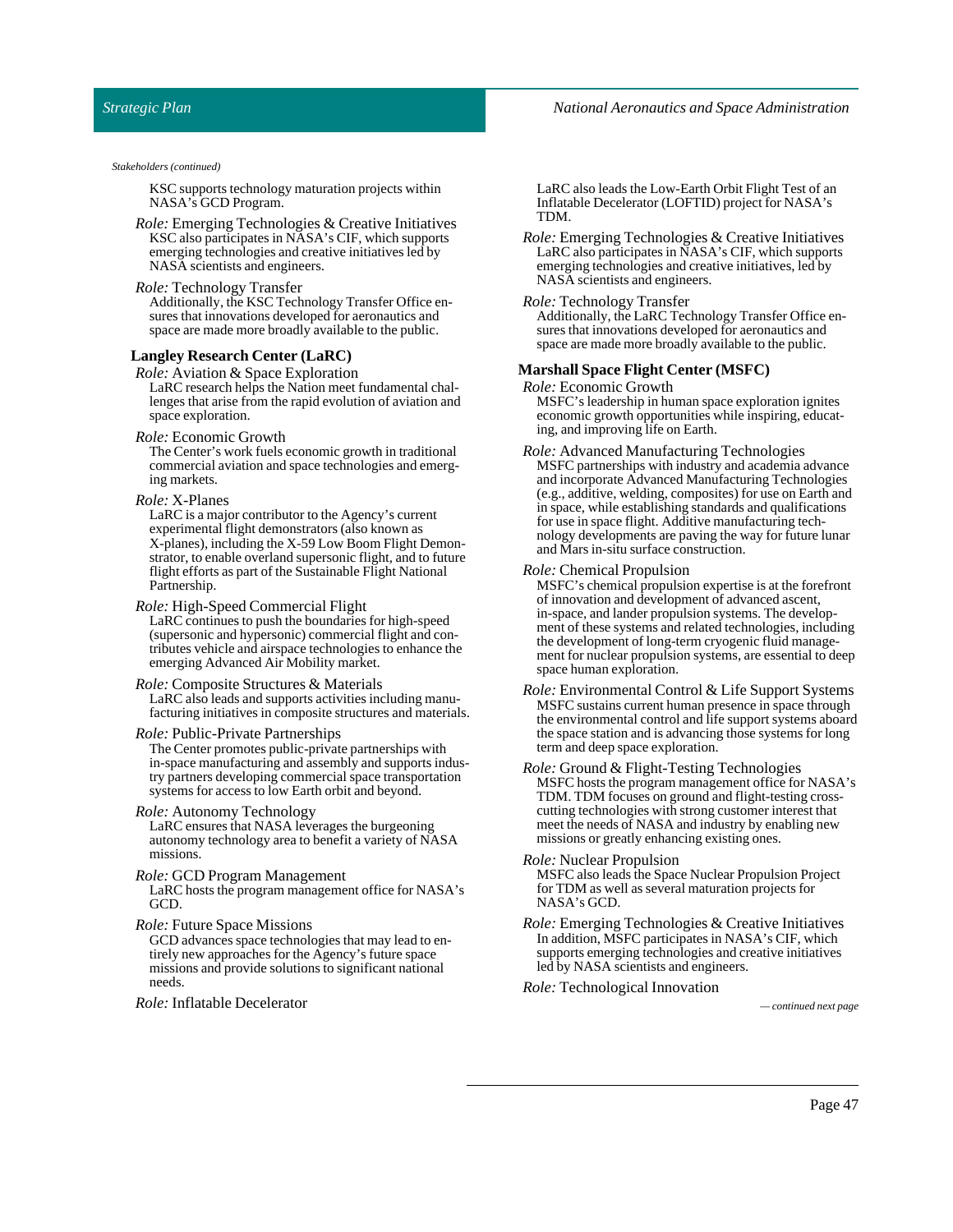MSFC also stimulates technological innovation through technology transfer and innovative Centennial Challenge competitions.

*Role:* Business Opportunities

Collectively, these activities provide business opportunities for industry and academia, while also improving life on Earth.

#### **StennisSpace Center (SSC)**

*Role:* Propulsion Industry

SSC is a catalyst for growth of the propulsion industry and the commercialization of space.

*Role:* U.S. Launch Industry

SSC supports development of the U.S. launch industry by testing the latest designs and transferring generations of experience to emerging companies. SSC accelerates development of the industry by leasing existing, underutilized facilities or greenspaces for industry propulsion development, reducing development time and costs.

#### *Role:* Technology Development

The SSC technology development program creates innovative, mission-ready solutions.

*Role:* U.S. Industrial Base

Through public-private and academic partnerships, SSC strengthens the U.S. industrial base in fields such as

autonomous systems, digital twins, integrated systems health management, predictive and condition-based maintenance, artificial intelligence and machine learning, embedded systems, and computational fluid dynamics.

**Role:** Autonomous Space Systems

The Autonomous Systems Lab (ASL) continually enhances the NASA Platform for Autonomous Systems , the first platform for the development of Class A autonomous systems. The ASL provides best-in-class tools and expertise to help NASA and industry develop robust, safety-critical, human-rated autonomous systems for space missions and ground operations. The ASL works with NASA and other agencies to establish requirements for trusted autonomous space systems.

*Role:* Emerging Technologies & Creative Initiatives SSC participates in NASA's CIF, which supports emerging technologies and creative initiatives, led by NASA scientists and engineers.

#### *Role:* Technology Transfer

SSC also enhances access to NASA technology by maintaining multiple technology transfer processes for the Agency to drastically reduce licensing time while increasing process security.

NASA drives economic development and growth through technological innovation. The National Aeronautics and Space Act of 1958 specifically calls out this important theme, and since its inception NASA's investments have driven innovation, benefitting the U.S. economy and the American people. It was Apollo and other U.S. space programs, with their need for large quantities of integrated circuit components, that led to lower-cost production and provided a critical early boost to the growth of the American semiconductor industry. Similarly, NASA's early role in the development of satellite communications and remote sensing eventually led to the emergence of the robust space-based market, spanning a broad range of commercial communication and data services.

### **3.1.** Space Technologies

#### *Innovate and advance transformational space technologies*

Develop revolutionary, high-payoff space technologies driven by diverse ideas to transform NASA missions and ensure American leadership in the space economy. | Technological leadership remains vital to our national security, economic prosperity, and global competitiveness. The Nation's continued economic leadership is due in part to the technological investments made over time that enabled our country to emerge as a global technological leader. That commitment accelerated the economy with the creation of new industries, products, and services that yielded lasting benefits. Moving forward, a technology-driven NASA will continue to help fuel our Nation's economic engine and support the creation of jobs for decades to come, while also providing valuable breakthroughs for NASA's missions and the commercial space industry. In short, technology drives the space economy. As NASA embarks on its next era of discovery and exploration, the advancement of transformational space technologies help guide the journey ahead. We invest in crosscutting and transformational technologies that have high potential for offsetting mission risk, reducing cost, and advancing existing or creating new capabilities. Our technology investments enable NASA's science and human exploration missions and foster growth and job creation in domestic industries. We harness innovation and entrepreneurship through partnerships with universities, small businesses, and other Government agencies, while also engaging the broader public. Through leadership in space technology, NASA will contribute to growing the U.S. industrial and academic base by transferring space technology into the space economy, continuing the Nation's global economic leadership, and strengthening our national security.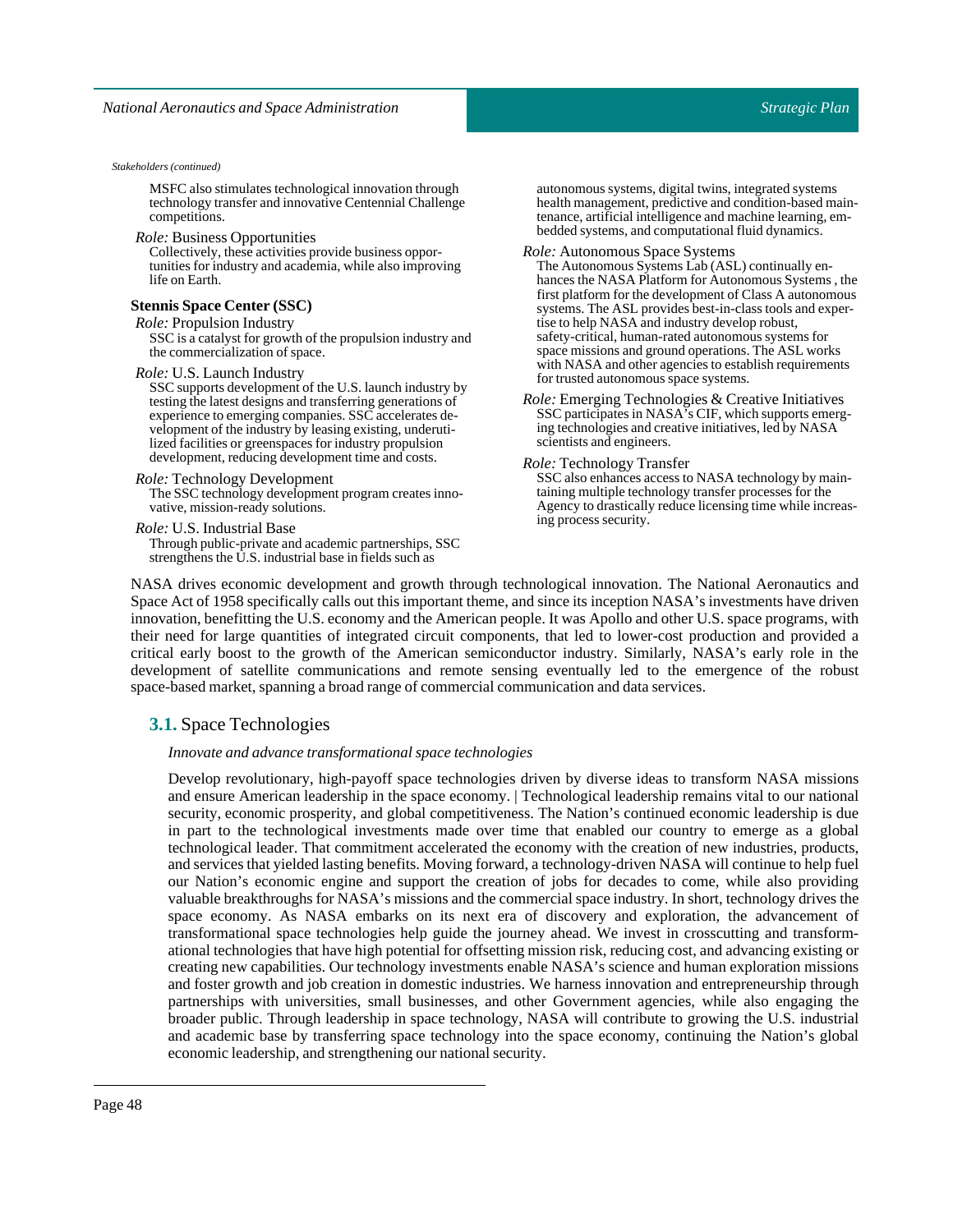*Strategic Plan*

*National Aeronautics and Space Administration*

#### Stakeholder(s):

**Space Technology Mission Directorate (STMD)** : *Lead Office*

**Contributing Programs and/or Program Activities**

**Early-Stage Innovation and Partnerships**

**Small Business Innovation Research (SBIR)**

**Small Business Technology Transfer (STTR) Program**

**Technology Demonstration**

**Technology Maturation**

### **Performance Indicators**

| <b>Description</b> | Type <sub>1</sub> | <b>Start Date</b> | <b>End Date</b> |
|--------------------|-------------------|-------------------|-----------------|
|                    | Target            |                   |                 |
| [To be determined] | Actual            |                   |                 |

### **Strategy 3.1.1.** Stakeholders

*Work closely with stakeholders*

Working closely with stakeholders, enlisting partnerships, utilizing evidence-based decision making, and promoting diversity, equity, inclusion, and accessibility are all key to our strategy.

#### **Performance Indicators**

| Description        | $v$ pe | <b>Start Date</b> | <b>End Date</b> |
|--------------------|--------|-------------------|-----------------|
|                    | Target |                   |                 |
| [To be determined] | Actual |                   |                 |

### **Tactic 3.1.1.1.** Merit-Based Competition

#### *Employ a merit-based competition model*

To balance near-, mid-, and long-term technology requirements we employ a merit-based competition model, with a portfolio approach spanning a range of discipline areas and technology readiness levels. Integration across programs is key to identifying and successfully transitioning and transferring new capabilities. By working with potential stakeholders up front and continuously engaging through conception, maturation, and demonstration, we are more effective in transferring new transformative technologies and capabilities within NASA, the U.S. Government, and throughout industry and academia.

| <b>Description</b> | <b>Type</b> | <b>Start Date</b> | <b>End Date</b> |
|--------------------|-------------|-------------------|-----------------|
|                    | Target      |                   |                 |
| [To be determined] | Actual      |                   |                 |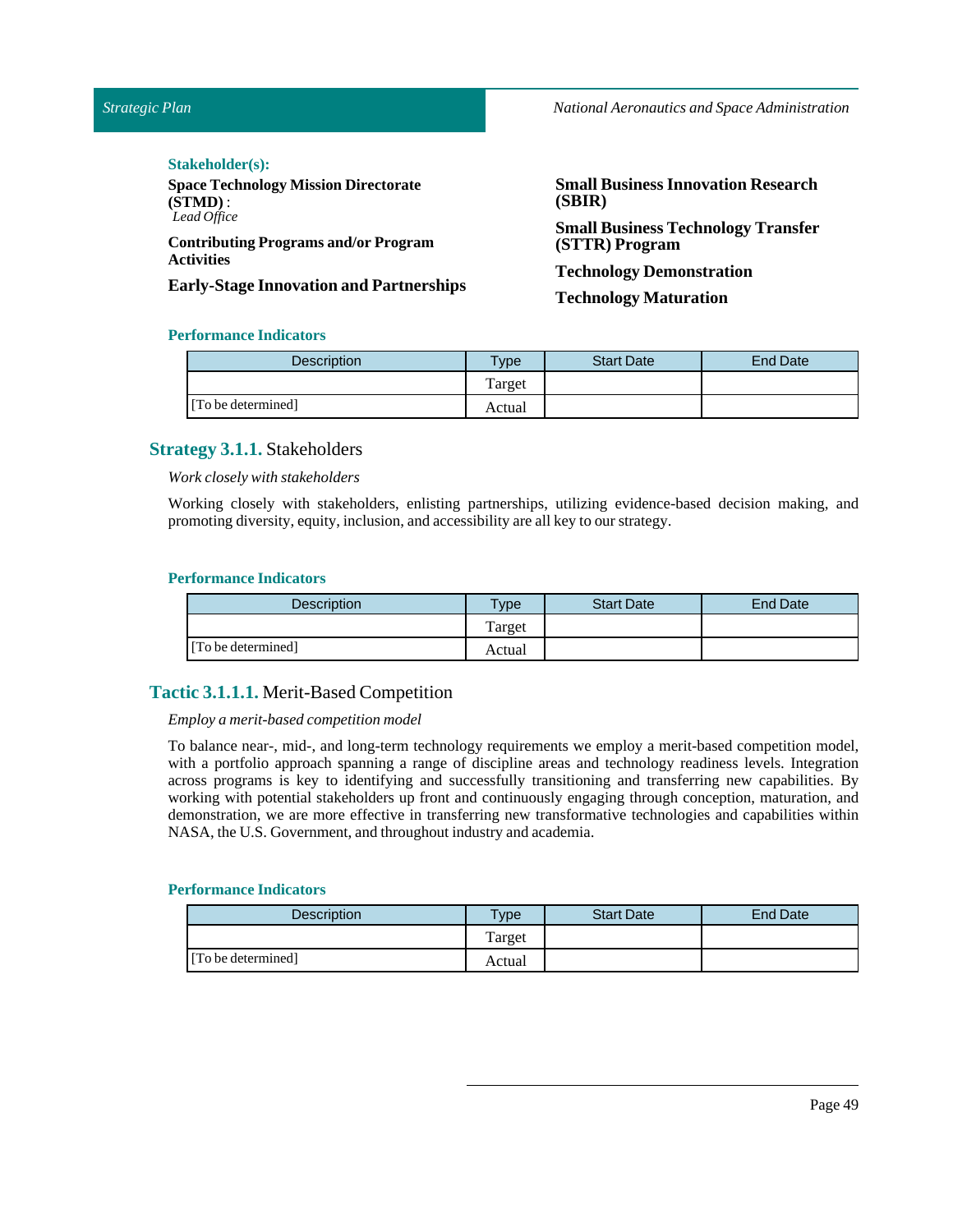### **Tactic 3.1.1.2.** Evidence-Based Decision Making

#### *Focus on evidence-based decision making*

NASA's technology portfolio has grown significantly in recent years, and enhancements in portfolio management processes and functions are required to continue effective and efficient operations. We focus on evidence-based decision making as part of our success strategy.

### **Performance Indicators**

| <b>Description</b> | $v_{\rm p}$ | <b>Start Date</b> | End Date |
|--------------------|-------------|-------------------|----------|
|                    | Target      |                   |          |
| [To be determined] | Actual      |                   |          |

### **Tactic 3.1.1.3.** Data Management

#### *Continuously improve our management of data*

Continuous improvement of data management enables us to have a more complete understanding of the vast array of projects within our portfolio, allowing for the investigation of technology development history to inform future investment decisions.

### **Performance Indicators**

| <b>Description</b> | $v$ pe | <b>Start Date</b> | <b>End Date</b> |
|--------------------|--------|-------------------|-----------------|
|                    | Target |                   |                 |
| [To be determined] | Actual |                   |                 |

### **Tactic 3.1.1.4.** Investment Analysis & Outcomes

*Apply outcome-based requirements and documentation to inform quantitative analysis of technology gaps and provide guidance for future investments*

Strategic implementation planning remains an integral component of meeting our objectives. Moving forward, focused, outcome-based requirements and documentation will inform quantitative analysis of technology gaps and provide guidance for future investments.

| <b>Description</b> | $T$ vpe | <b>Start Date</b> | End Date |
|--------------------|---------|-------------------|----------|
|                    | Target  |                   |          |
| [To be determined] | Actual  |                   |          |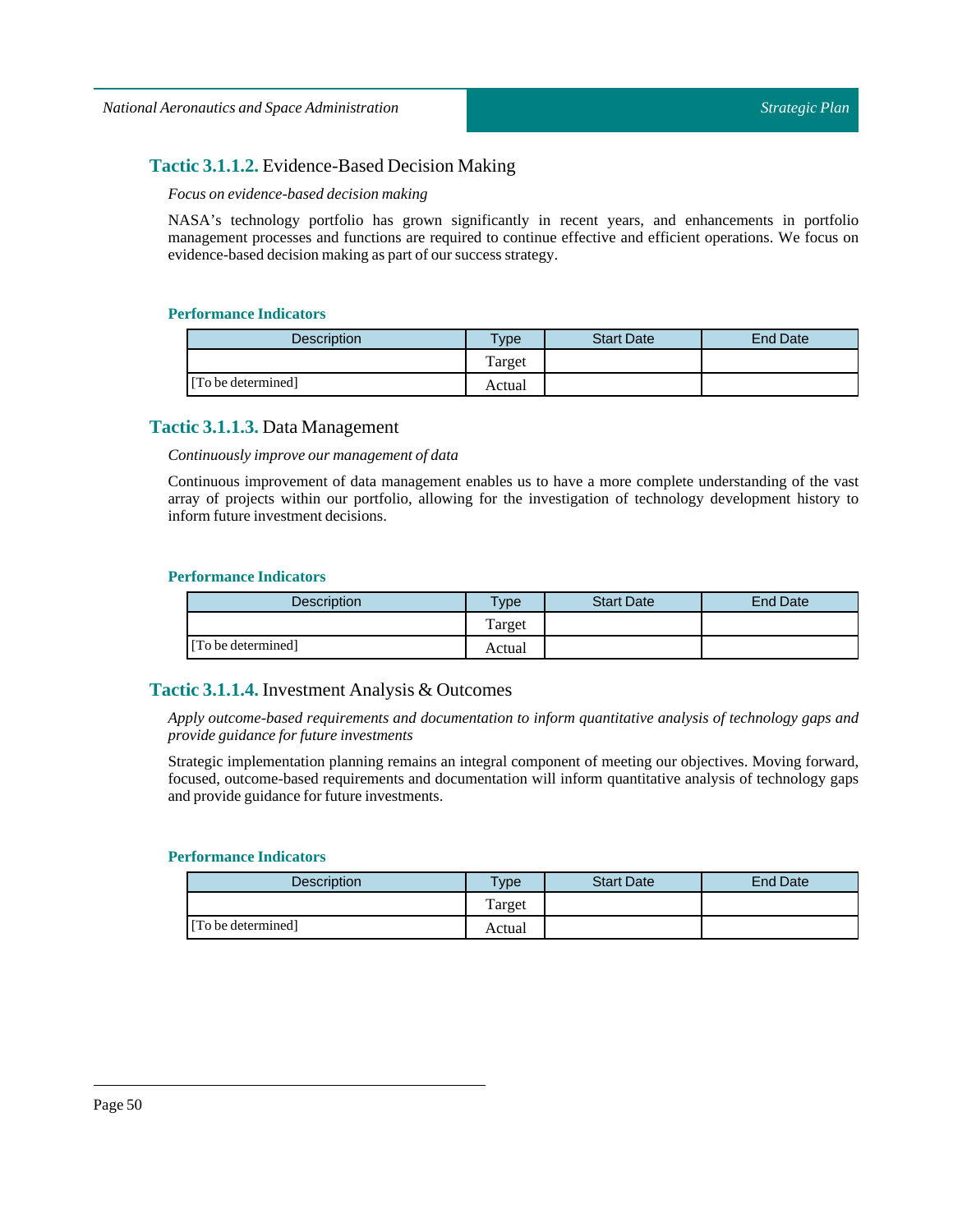### **Tactic 3.1.1.5.** DEIA

*Promote diversity, equity,inclusion, and accessibility*

NASA promotes diversity, equity, inclusion, and accessibility, guided by Executive Orders 13985 and 14041, through supporting participation by underserved communities in its technology programs. A key element of our strategy is inspiring and developing a diverse and powerful U.S. aerospace technology workforce. We remain focused on increasing the diversity of our innovation community.

#### **Stakeholder(s):**

#### **Space Technology Programs**:

*Accordingly, our space technology programs participate in the NASA Science, Technology, Engineering, and Mathematics (STEM) Engagement Minority University Research and Education Project (MUREP) to engage and support Minority Serving Institutions (MSIs), including Historically Black Colleges and Universities (HBCUs).*

#### **HBCUs**

#### **MUREP** :

*Through MUREP, NASA reaches scientists, engineers, and students from underserved and underrepresented communities.*

#### **MSIs**:

*For example, in 2021, NASA awarded grants, up to \$50,000 each, to 11 MSIs to foster partnerships between those institutions and U.S. small businesses while also potentially lowering the barriers of entry to participation in NASA's Small Business Technology Transfer program.*

#### **Performance Indicators**

### **NASA's Small Business Technology Transfer Program**

#### **MSI STEM Research and Development Consortium** :

*We also recently launched a pilot initiative with the MSI STEM Research and Development Consortium aimed at increasing MSI participation in Federal research. Additionally, our annual "Technology Infusion Road Tour" reached representatives from MSIs to share insight and strategies on how to pursue procurement and technical opportunities with the Agency.*

#### **Underserved Communities** :

*Moving forward, our Early-Stage Innovation and Partnerships, Technology Maturation, and Technology Demonstration portfolios will continue to explore new approaches to increase participation by underserved communities.*

| Description        | <b>Type</b> | <b>Start Date</b> | End Date |
|--------------------|-------------|-------------------|----------|
|                    | Target      |                   |          |
| [To be determined] | Actual      |                   |          |

### **Strategy 3.1.2.** Leadership

*Ensure American leadership in the space economy*

How NASA Engages and Works with Partners

#### **Performance Indicators**

| <b>Description</b> | Type   | <b>Start Date</b> | <b>End Date</b> |
|--------------------|--------|-------------------|-----------------|
|                    | Target |                   |                 |
| [To be determined] | Actual |                   |                 |

### **Tactic 3.1.2.1.** Gaps & Leadership

*To ensure American leadership in the space economy, NASA aggressively pursues critical technology gaps and global space technology leadership.*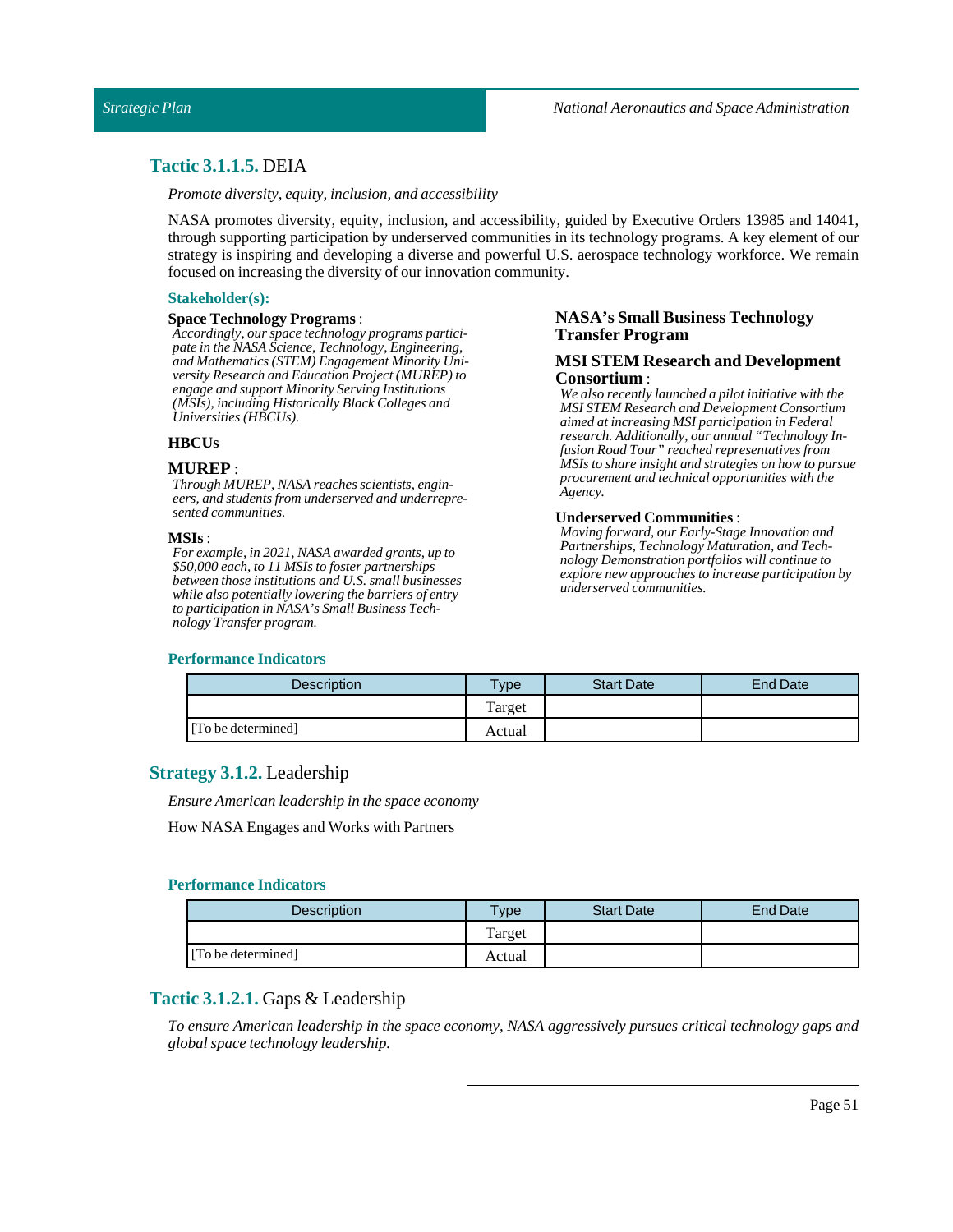### **Performance Indicators**

| <b>Description</b> | $T$ ype | <b>Start Date</b> | <b>End Date</b> |
|--------------------|---------|-------------------|-----------------|
|                    | Target  |                   |                 |
| [To be determined] | Actual  |                   |                 |

### **Tactic 3.1.2.2.** Competition & Partnerships

*We embrace competition and external partnerships that spur innovation and entrepreneurship.*

### **Performance Indicators**

| <b>Description</b> | $T$ ype | <b>Start Date</b> | <b>End Date</b> |
|--------------------|---------|-------------------|-----------------|
|                    | Target  |                   |                 |
| [To be determined] | Actual  |                   |                 |

### **Tactic 3.1.2.3.** Partnerships

*We create partnerships with universities, small businesses, industry, emerging commercial entities, individual innovators, and other Government agencies to meet NASA mission needs and support commercial expansion in space.*

| <b>Stakeholder(s):</b>  |                                     |
|-------------------------|-------------------------------------|
| <b>Universities</b>     | <b>Emerging Commercial Entities</b> |
| <b>Small Businesses</b> | <b>Innovators</b>                   |
| Industry                | <b>Government Agencies</b>          |

### **Performance Indicators**

| <b>Description</b> | $\tau_{\text{ype}}$ | <b>Start Date</b> | End Date |
|--------------------|---------------------|-------------------|----------|
|                    | Target              |                   |          |
| [To be determined] | Actual              |                   |          |

### **Tactic 3.1.2.4.** International Partners

*We also welcome opportunities to work with our international partners on shared priorities.*

### **Stakeholder(s):**

**International Partners**

| <b>Description</b> | <b>Type</b> | <b>Start Date</b> | End Date |
|--------------------|-------------|-------------------|----------|
|                    | Target      |                   |          |
| [To be determined] | Actual      |                   |          |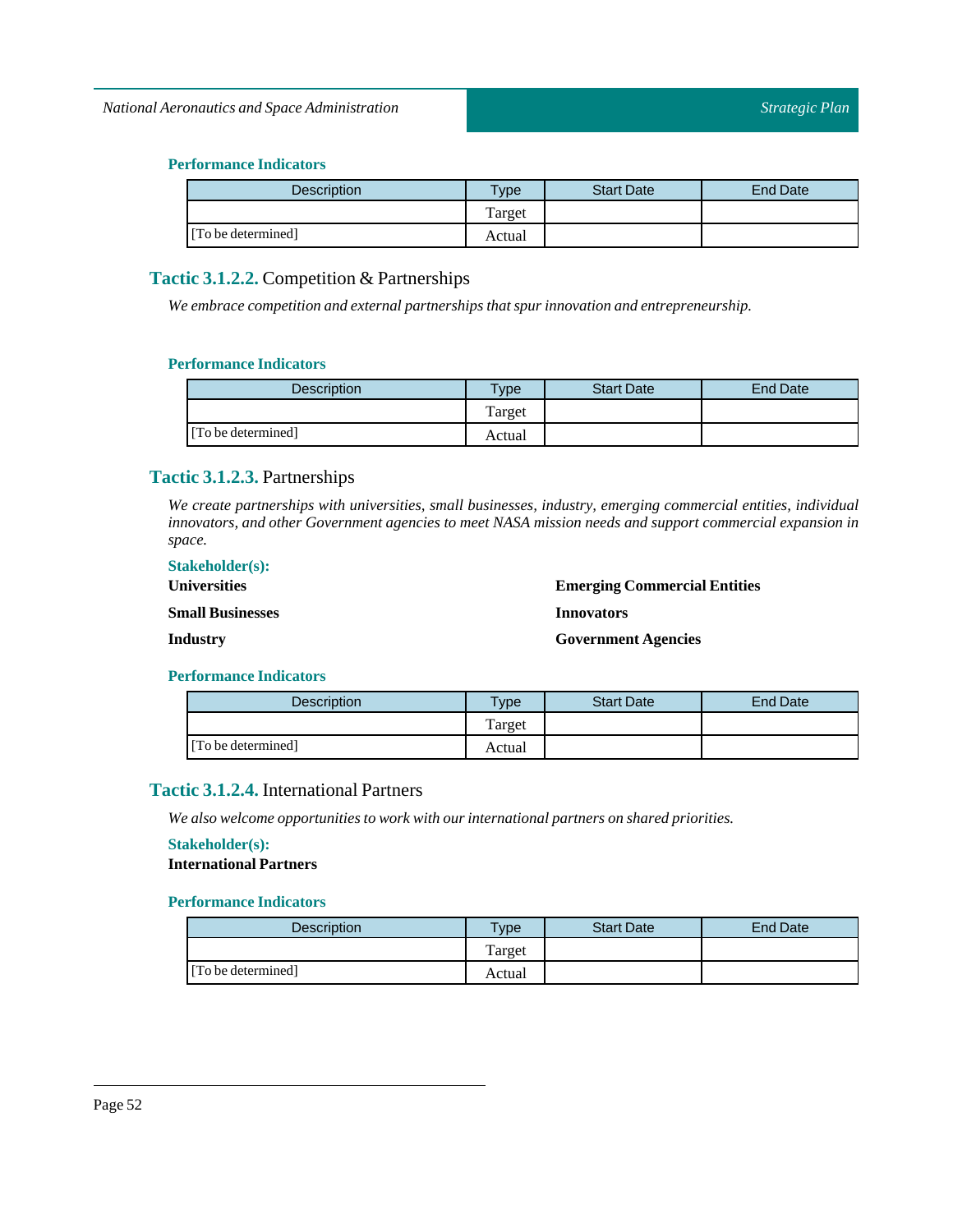### **Tactic 3.1.2.5.** Investment & Commercialization

*With a focus on infusing NASA technologies into commercial products and services, we actively engage our stakeholders to help define investment content and identify opportunities where technological advances can enable a commercially viable product or service.*

### **Performance Indicators**

| <b>Description</b> | <b>Type</b> | <b>Start Date</b> | End Date |
|--------------------|-------------|-------------------|----------|
|                    | Target      |                   |          |
| [To be determined] | Actual      |                   |          |

### **Tactic 3.1.2.6.** Contracts & Agreements

*We utilize multiple mechanisms to partner with industry, including public-private partnerships through contracts and Space Act Agreements.*

#### **Performance Indicators**

| <b>Description</b> | <b>Type</b> | <b>Start Date</b> | <b>End Date</b> |
|--------------------|-------------|-------------------|-----------------|
|                    | Target      |                   |                 |
| [To be determined] | Actual      |                   |                 |

### **Tactic 3.1.2.7.** Risk & Financial Stakes

*By sharing the risk and financial stakes with the private sector, other Government agencies and internal stakeholders, NASA encourages future commercial markets in the process of developing new capabilities.*

### **Stakeholder(s):**

### **Private Sector Government Agencies**

### **Performance Indicators**

| <b>Description</b> | $v$ pe | <b>Start Date</b> | End Date |
|--------------------|--------|-------------------|----------|
|                    | Target |                   |          |
| [To be determined] | Actual |                   |          |

### **Tactic 3.1.2.8.** High-Risk, High-Reward Activities

*NASA invests in high-risk, high-reward activities across the technology development spectrum through our partnerships.*

| <b>Description</b> | $v_{\rm p}$ | <b>Start Date</b> | End Date |
|--------------------|-------------|-------------------|----------|
|                    | Target      |                   |          |
| [To be determined] | Actual      |                   |          |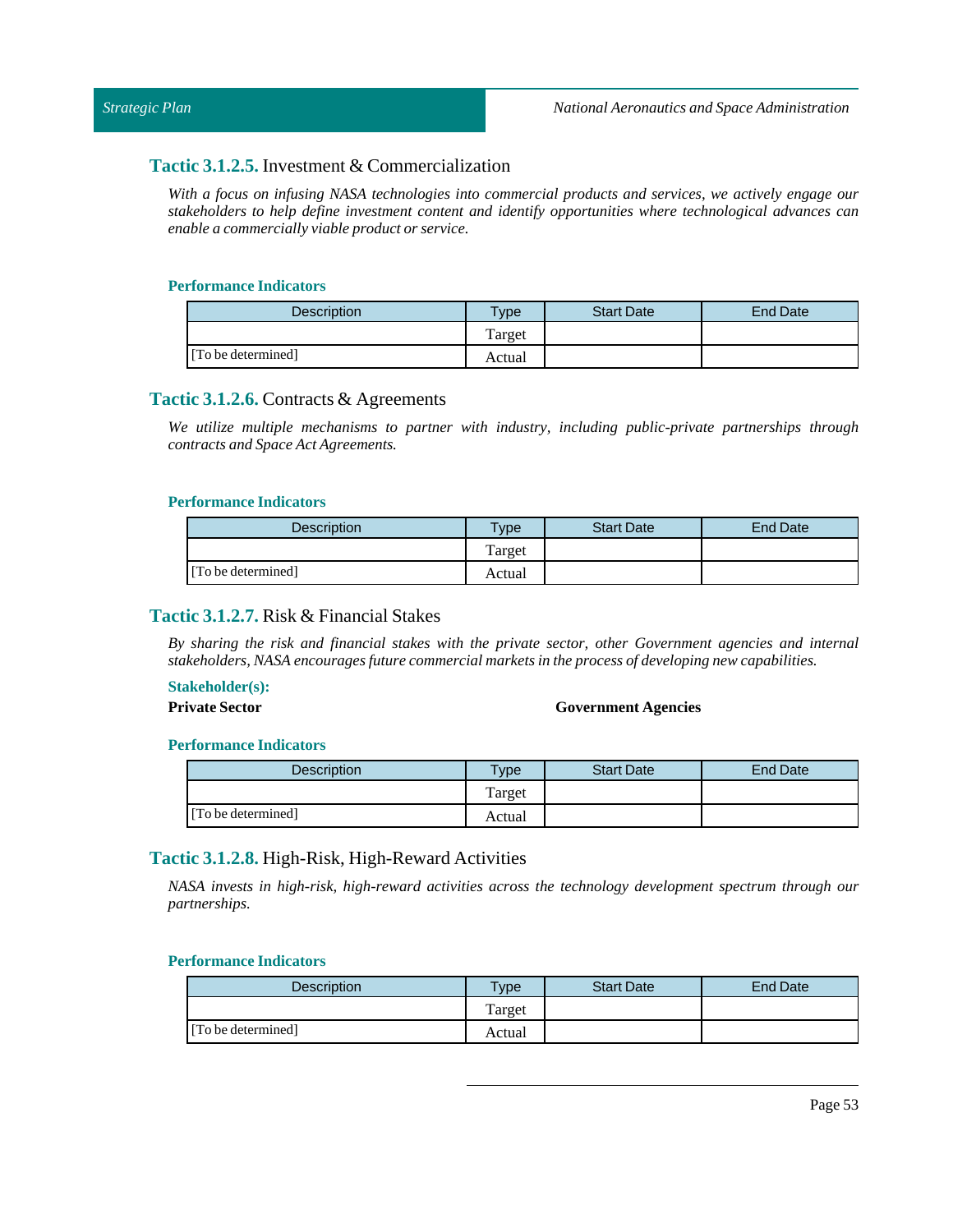### **Tactic 3.1.2.9.** Underserved & Underrepresented Communities

*Build better bridges to underserved and underrepresented communities*

#### **Stakeholder(s):**

**National Aerospace Technology Workforce** :

*NASA understands the future of American leadership in space depends on a national aerospace technology workforce comprised of inventors and innovators across a wide spectrum of disciplines in addition to technologists and engineers that tackle the hard problems that space presents, and our partnerships spur growth in these disciplines.*

#### **InventorsInnovators**

**Technologists**

## **Underserved Communities** :

**Engineers**

*We also recognize that diversity of thought and background, and cross-disciplinary perspectives are critical to the Nation's success and that working to attain equity must include building better bridges to underserved and underrepresented communities, so no talent is missed in achieving our national space technology objectives.*

#### **Underrepresented Communities**

#### **Performance Indicators**

| <b>Description</b> | $T$ ype | <b>Start Date</b> | End Date |
|--------------------|---------|-------------------|----------|
|                    | Target  |                   |          |
| [To be determined] | Actual  |                   |          |

### **3.2.** Aviation

#### *Drive efficient and sustainable aviation*

Lead aviation innovation to enable safe and sustainable air transportation through revolutionary vehicle advances and efficient flight operations. | Air transportation is an integral part of modern life, providing safe, affordable, and convenient travel to the public. Consequently, it has become an integral part of the U.S. and global economy. In a 2020 economic impact report1 published by the Federal Aviation Administration, air transportation2 provided \$78 billion of positive trade balance for the U.S. manufacturing sector, 10.9 million direct and indirect jobs and 21.3 billion tons of freight by the U.S. airlines culminating in \$1.8 trillion of total U. S. economic activity (8.6 percent of the 2018 U.S. Gross Domestic Product). Of the 10.9 million jobs, over one million were high-quality manufacturing jobs. Nearly every product created and purchased today (from toys to groceries) is touched by aviation in some way. Speed, convenience, and economic benefits from air transportation are the primary factors in its rapid growth; benefits that have been even more important during the COVID-19 pandemic. NASA's research contributes significantly to the aviation sector in improving its safety, efficiency, and resulting economic well-being of the Nation. Our role is to reduce the risk inherent in innovative concepts. We explore early-stage concepts and ideas, develop new aviation technologies and air traffic operational procedures, and demonstrate their potential in a relevant environment. The Agency is steadfast in its commitment to cutting-edge research and technology development and demonstration to assure U.S. competitiveness in the aviation sector.

#### **Stakeholder(s):**

**Aeronautics Research Mission Directorate (ARMD)** : *Lead Office*

**NASA Contributing Programs and/or Program Activities**

**Advanced Air Vehicles Program**

**Transformative Aero Concepts Program Integrated Aviation Systems Program Airspace Operations and Safety Program Aerosciences Evaluation and Test Capabilities**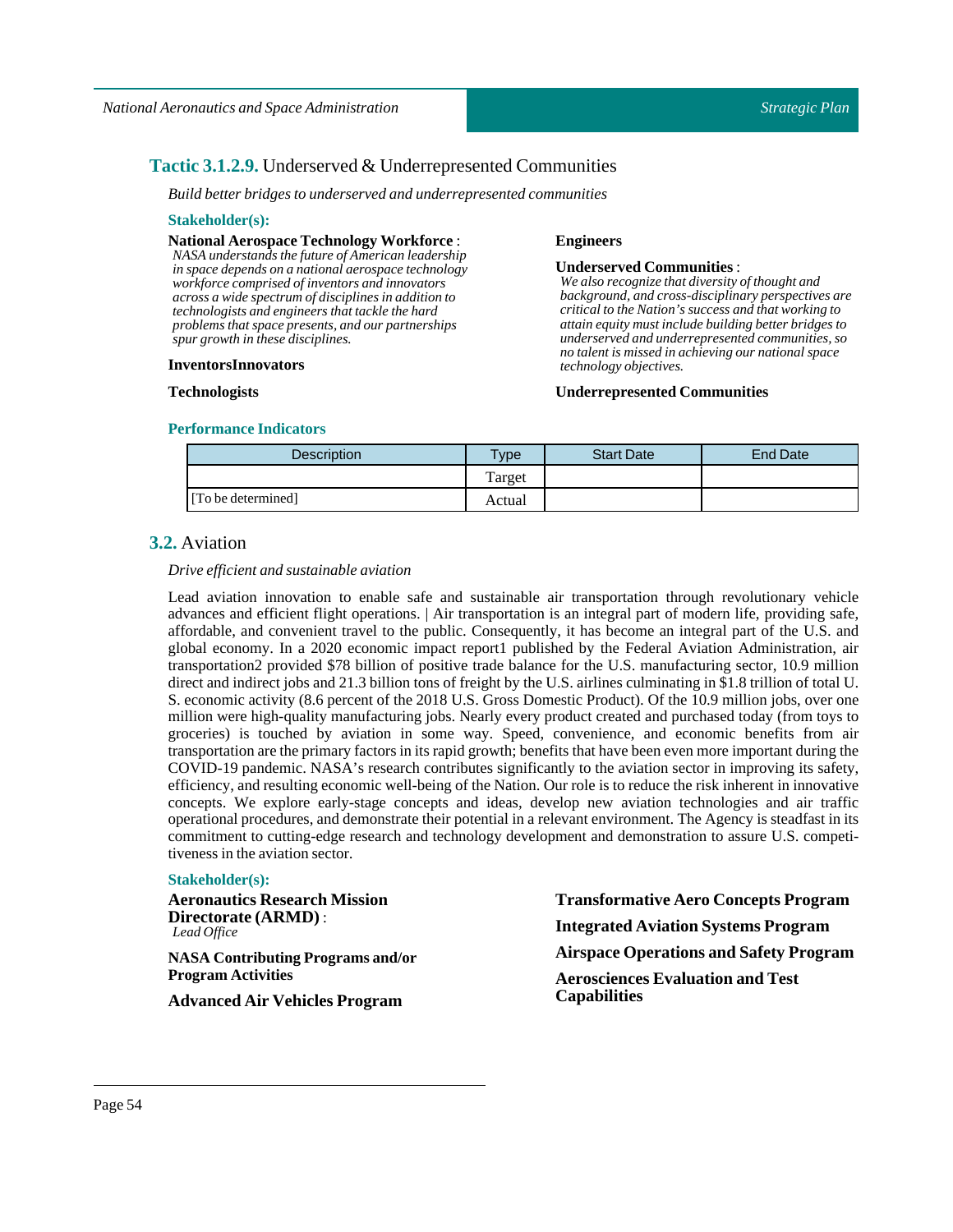#### **Performance Indicators**

| <b>Description</b> | Type <sub>o</sub> | <b>Start Date</b> | <b>End Date</b> |
|--------------------|-------------------|-------------------|-----------------|
|                    | Target            |                   |                 |
| [To be determined] | Actual            |                   |                 |

### **Strategy 3.2.1.** Thrusts

#### *Engage in high-risk, high-reward research and technology development*

To continue NASA's leadership in aviation innovation and enable a revolutionary transformation of the aviation system, NASA is focused on six major research areas, or Thrusts, for the long-term future of aviation. These research Thrusts utilize the full capability of our in-house aeronautics expertise. Through high-risk, high-reward research and technology development, NASA seeks to enable [six research thrusts] Each Thrust is designed to address an important area of research and technology development that will further U.S. leadership in the aviation industry and enhance global mobility. This research is performed with an emphasis on multi-disciplinary collaboration focused on the critical, integrated challenges aligned to the six research Thrusts—what NASA refers to as convergent research. Together, these research Thrusts combine to enable safe, sustainable growth in the overall global aviation system, while pioneering transformative capabilities that will create revolutionary opportunities. NASA works with partners in other Government agencies, industry, and academia to support innovative concepts and technologies, and with international counterparts to leverage complementary investments.

#### **Performance Indicators**

| Description        | $T$ <sub>VDe</sub> | <b>Start Date</b> | End Date |
|--------------------|--------------------|-------------------|----------|
|                    | Target             |                   |          |
| [To be determined] | Actual             |                   |          |

### **Tactic 3.2.1.1.** Safety & Efficiency

*Enable safe and efficient growth in global operations*

#### **Performance Indicators**

| <b>Description</b> | Type   | <b>Start Date</b> | <b>End Date</b> |
|--------------------|--------|-------------------|-----------------|
|                    | Target |                   |                 |
| [To be determined] | Actual |                   |                 |

### **Tactic 3.2.1.2.** Supersonic Aircraft

*Enable innovation in commercial supersonic aircraft*

| <b>Description</b> | Type   | <b>Start Date</b> | <b>End Date</b> |
|--------------------|--------|-------------------|-----------------|
|                    | Target |                   |                 |
| [To be determined] | Actual |                   |                 |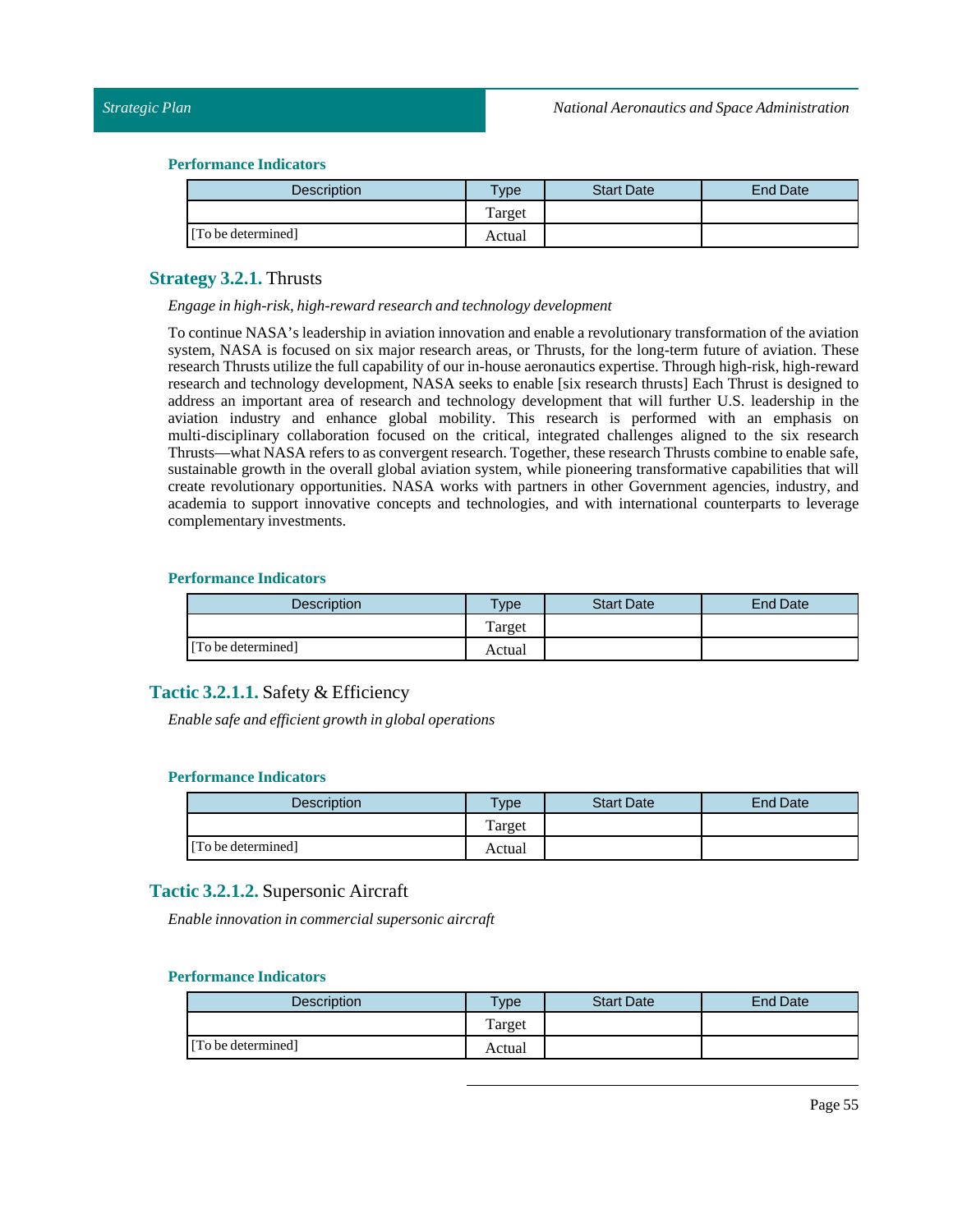### **Tactic 3.2.1.3.** Subsonic Transports

*Enable ultra-efficient subsonic transports*

### **Performance Indicators**

| <b>Description</b> | $T$ <sub>V</sub> $pe$ | <b>Start Date</b> | <b>End Date</b> |
|--------------------|-----------------------|-------------------|-----------------|
|                    | Target                |                   |                 |
| [To be determined] | Actual                |                   |                 |

### **Tactic 3.2.1.4.** Vertical Lift Air Vehicles

*Enable safe, quiet, and affordable verticallift air vehicles*

### **Performance Indicators**

| Description        | $T$ <sub>V</sub> $pe$ | <b>Start Date</b> | End Date |
|--------------------|-----------------------|-------------------|----------|
|                    | Target                |                   |          |
| [To be determined] | Actual                |                   |          |

### **Tactic 3.2.1.5.** Safety Assurance

*Enable in-time system-wide safety assurance*

### **Performance Indicators**

| <b>Description</b> | <b>Type</b> | <b>Start Date</b> | <b>End Date</b> |
|--------------------|-------------|-------------------|-----------------|
|                    | Target      |                   |                 |
| [To be determined] | Actual      |                   |                 |

### **Tactic 3.2.1.6.** Autonomy

*Enable assured autonomy for aviation transformation*

| Description        | $v_{\rm p}$ | <b>Start Date</b> | <b>End Date</b> |
|--------------------|-------------|-------------------|-----------------|
|                    | Target      |                   |                 |
| [To be determined] | Actual      |                   |                 |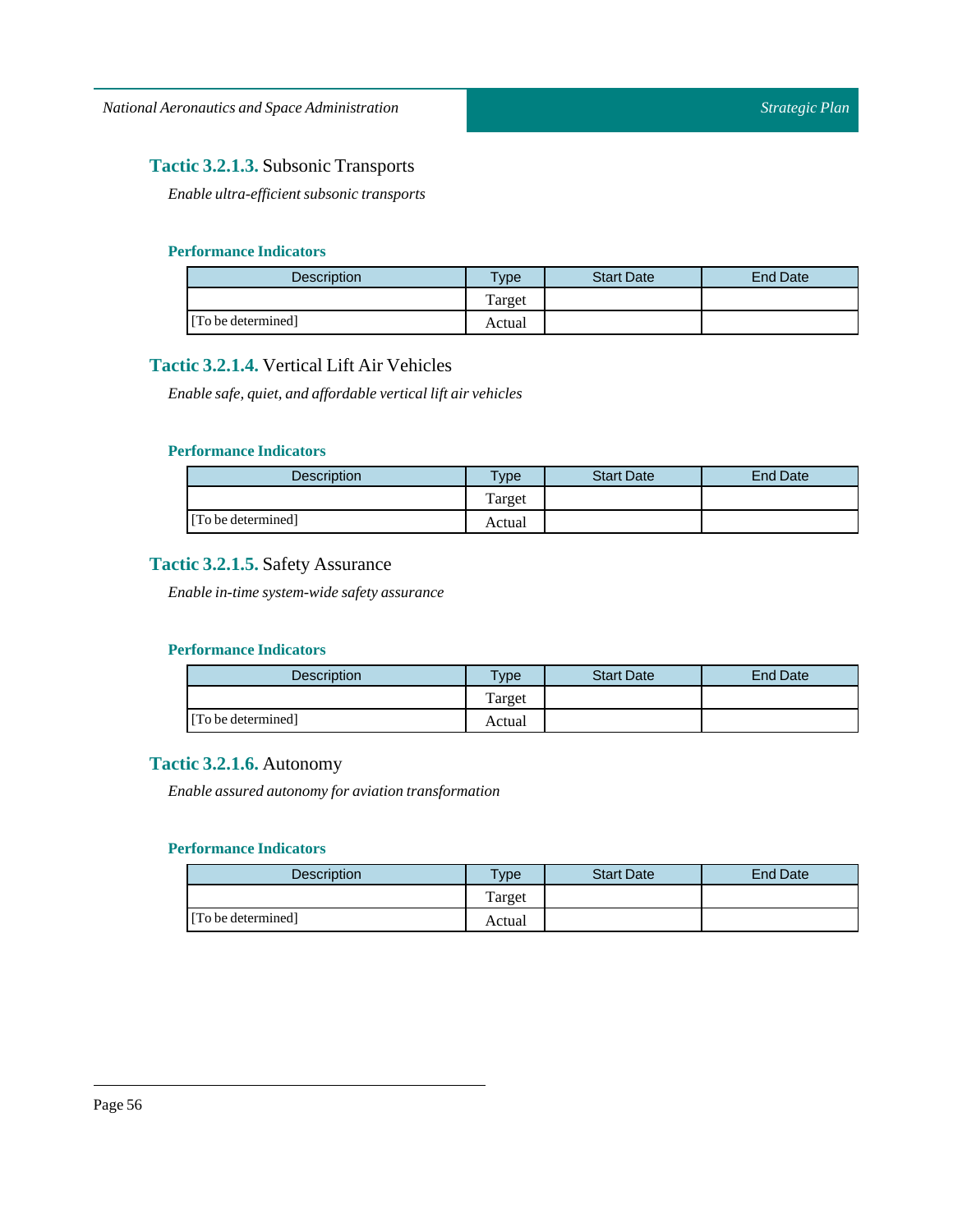### **Tactic 3.2.2.1.** Diversity & Representation

*Increase diversity and broadening representation in the Nation's aeronautics research and development enterprise*

How NASA Engages and Works with Partners  $\sim$  NASA is committed to increasing diversity and broadening representation in the Nation's aeronautics research and development enterprise, both internal and external to NASA.

#### **Stakeholder(s):**

#### **Private Sector**:

*We engage with the private sector and academia in research activities through solicitations such as the NASA Research Announcements.*

#### **Academia** :

*We encourage participation by academic institutions that serve underrepresented and minority groups through active outreach to professional organizations for women and to Minority Serving Institutions (MSIs) and Historically Black Colleges and Universities (HBCUs) informing them about NASA's portfolio and upcoming opportunities.*

#### **MinorityServing Institutions (MSIs)**

**Historically Black Colleges and Universities (HBCUs)**

#### **University Leadership Initiative** :

*ARMD's University Leadership Initiative (ULI) is one notable example of our efforts in this regard. ULI represents a new type of interaction with the university community, where universities take the lead, build their own teams, and set their own research path. Under this initiative, we explicitly require proposing university teams to include MSIs and HBCUs and continue to encourage women faculty members to apply.*

#### **Women Faculty Members**

#### **Minority University Research and Education Project** :

*We also leverage Minority University Research and Education Project (MUREP) funded by NASA Office of Science, Technology, Engineering and Mathematics.*

#### **Performance Indicators**

| <b>Description</b> | <b>Type</b> | <b>Start Date</b> | <b>End Date</b> |
|--------------------|-------------|-------------------|-----------------|
|                    | Target      |                   |                 |
| [To be determined] | Actual      |                   |                 |

### **Tactic 3.2.2.2.** Partnerships

*Leverage ARMD's investments through joint efforts that complement NASA's internal capabilities, provide access to a wide range of technologies beyond the traditional aeronautics portfolio, and facilitate technology transfer to more mature states of development and eventualimplementation*

#### **Stakeholder(s):**

#### **ARMD** :

*Partnerships with other Government, industry, academia, and foreign aeronautics agencies leverage ARMD's investments through joint efforts that complement NASA's internal capabilities, provide access to a wide range of technologies beyond the traditional aeronautics portfolio, and facilitate technology transfer to more mature states of development and eventual implementation.*

#### **Industry**

**Academia**

**Foreign Aeronautics Agencies**

#### **Government Partners**:

*Integrated technology demonstrations typically include selected industry or Government partners who contribute their own funding or knowledge.*

#### **Aviation Community** :

*These partnerships also give ARMD deep insight into the goals and needs of the aviation community, as well as providing user feedback and facilitating industry engagement early in the technology development cycle.*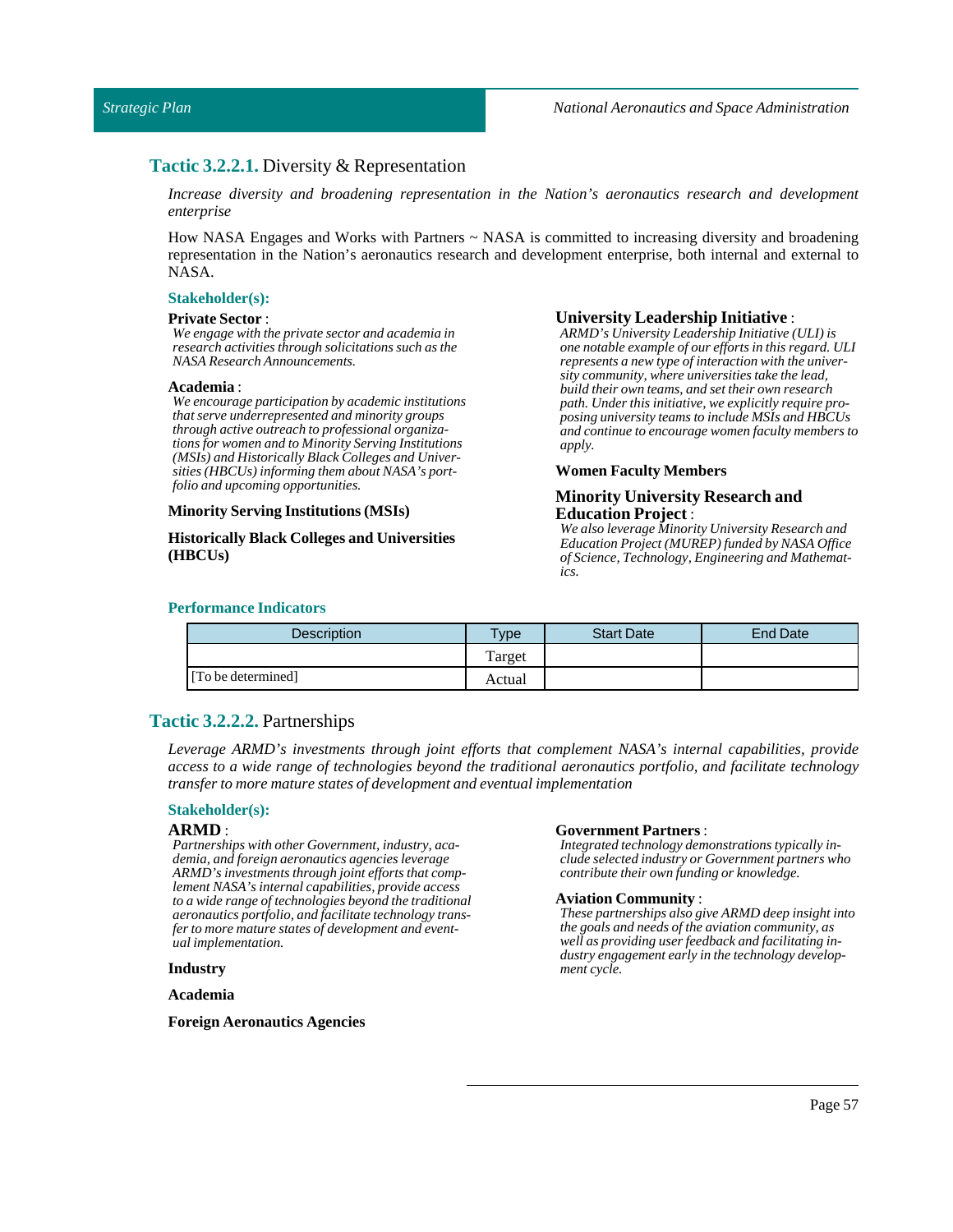### **Performance Indicators**

| Description        | Type   | <b>Start Date</b> | <b>End Date</b> |
|--------------------|--------|-------------------|-----------------|
|                    | Target |                   |                 |
| [To be determined] | Actual |                   |                 |

### **Tactic 3.2.2.3.** NAS & Technology

*Leverage technology investments to improve the performance ofthe National Airspace System (NAS)*

### **Stakeholder(s):**

#### **ARMD** :

*ARMD collaborates closely with the Federal Aviation Administration to support their decision making and to improve the performance of the National Airspace System (NAS), as well as with the Department of Defense and other Government agencies to leverage technology investments.*

### **National Airspace System (NAS)**

#### **Federal Aviation Administration**

#### **Department of Defense**

#### **Government Agencies**

#### **Industry** :

*Industry partnerships allow rapid insertion of NASA aeronautics research results into air vehicles and*

#### **Performance Indicators**

*subsystems, and NAS operations, tools, and processes.*

#### **Academic Institutions** :

*Partnerships with domestic academic institutions support cutting-edge research on emerging aviation technologies and on the education of new researchers in various fields of study.*

#### **International Government Entities** :

*To help address the global nature of air transportation, ARMD also forges partnerships with a wide range of international Government entities, such as the International Forum for Aviation Research.*

### **International Forum for Aviation Research**

| <b>Description</b> | vpe    | <b>Start Date</b> | <b>End Date</b> |
|--------------------|--------|-------------------|-----------------|
|                    | Target |                   |                 |
| [To be determined] | Actual |                   |                 |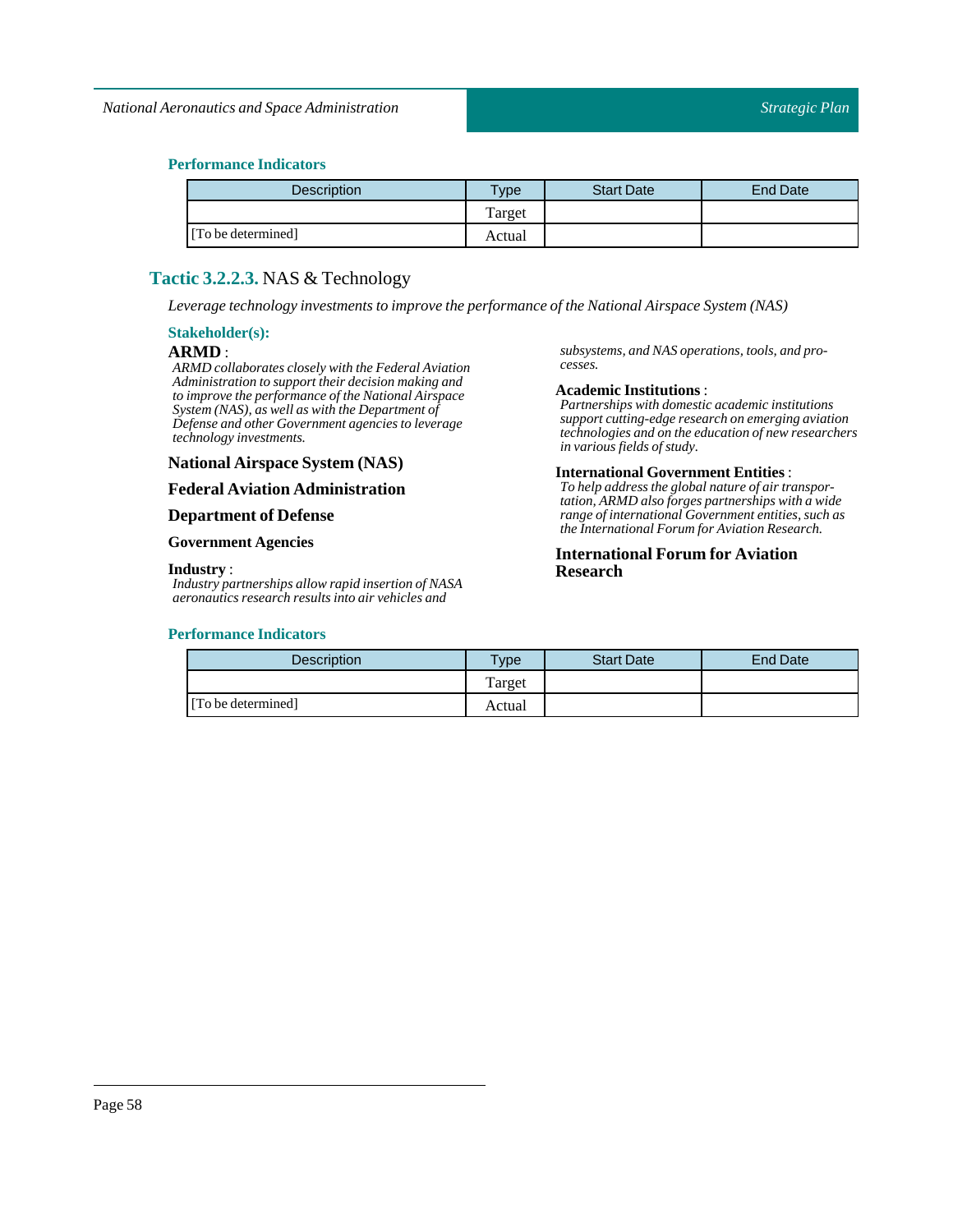### **4. Advancement**

*Enhance capabilities and operations to catalyze current and future mission success*

#### **Stakeholder(s)**

#### **Armstrong Flight Research Center (AFRC)**

#### *Role:* Requirements & Processes

AFRC analyzes potential future Mission Directorate, program, and mission requirements and optimizes Agency capabilities through rigorous flight safety processes.

#### *Role:* Diversity

The Center continues to expand recruitment and workforce strategies to reach diverse candidates and build a workforce representative of all segments of society.

#### *Role:* Training, Awards & Recognition

AFRC's Office of the Chief Human Capital Officer, in collaboration with the Office of Diversity and Equal Opportunity, Office of Science, Technology, Engineering, and Math (STEM) Engagement, and employee resource groups, develops and promotes training, academic programs, and rewards and recognition approaches that enhance the employee experience, while also building and retaining capabilities for mission success.

#### *Role:* Mission Support

AFRC works with the Mission Support Directorate (MSD) to maintain the operating environment, support the locally assigned MSD workforce, and transform mission support operations by leveraging the skills and capacity of the enterprise workforce.

#### *Role:*STEM

AFRC's work in STEM engagement is focused on serving students. NASA invests in STEM engagement for students of all levels.

#### *Role:* Workforce

AFRC will leverage its community of talented and dedicated education professionals and its technical workforce to inspire and engage youth and build the next generation of explorers.

#### **Ames Research Center (ARC)** :

#### *Role:* Research & Testing

ARC manages and operates several unique research and testing facilities, including the Arc Jet Complex for simulating hypervelocity flight conditions and the NASA Advanced Supercomputing Facility, which hosts several eco-friendly, multi-petaflop supercomputers to meet NASA's high-performance computing needs.

#### *Role:* IT Infrastructure

ARC serves as the nerve Center for securing NASA's information technology infrastructure.

#### *Role:* Security Operations

It co-hosts the NASA Security Operations Center with Johnson Space Center to protect more than 100,000 devices and users.

#### *Role:* Education

ARC provides support and resources to educators and institutions to effectively engage students. ARC leverages its community of talented and dedicated education professionals and its technical workforce to inspire and *— continued next page*

engage students in STEM and build the next generation of explorers.

#### *Role:* Workplace

ARC strives to ensure mission success by enabling a positive environment that values diversity, equity, inclusion, and accessibility.

#### *Role:* Workforce

ARC aims to attract, fully utilize, and retain the best talent to achieve its mission. ARC must be viewed as an employer of choice with a diverse workforce.

#### *Role:* NASA Research Park

ARC hosts the NASA Research Park, which includes tenants from other Government agencies, academia, and innovative private-sector entities, enabling a research and development ecosystem and partnership for current and future NASA missions.

#### **Glenn Research Center (GRC)** :

#### *Role:* Capabilities

GRC develops and sustains integrated unique capabilities (expertise, laboratories, test facilities, and digital platforms) in propulsion, power, communications, materials and structures, cryogenic fluids, physical and biological sciences to support current and future science missions, human exploration space technology development, and aeronautics research. These capabilities support a broad portfolio of work including early-stage research, technology development, demonstrations, and aerospace flight system development.

#### *Role:* Digital Capabilities & Platforms

The GRC capabilities will increasingly integrate and leverage new digital capabilities and platforms to transform the way that NASA designs, develops, tests, and evaluates new technologies and flight systems.

#### *Role:* Workforce

GRC takes action to attract, develop, and retain a diverse workforce that reflects societal demographics and emphasizes equity, inclusion, and accessibility.

#### *Role:* Workplace

The Center will continue to evolve with increased workforce flexibility and agility, including enhanced capabilities to work across different office, laboratory, and remote work environments to meet current and future NASA mission needs.

#### *Role:* Mission Support

GRC leverages NASA mission support capabilities to ensure integration of efficient operations, communications, financial management, procurement, infrastructure management, legal services, occupational safety and health programs, information technology, and other services to deliver on current and future commitments.

#### **GoddardSpace Flight Center (GSFC)**

*Role:* Diversity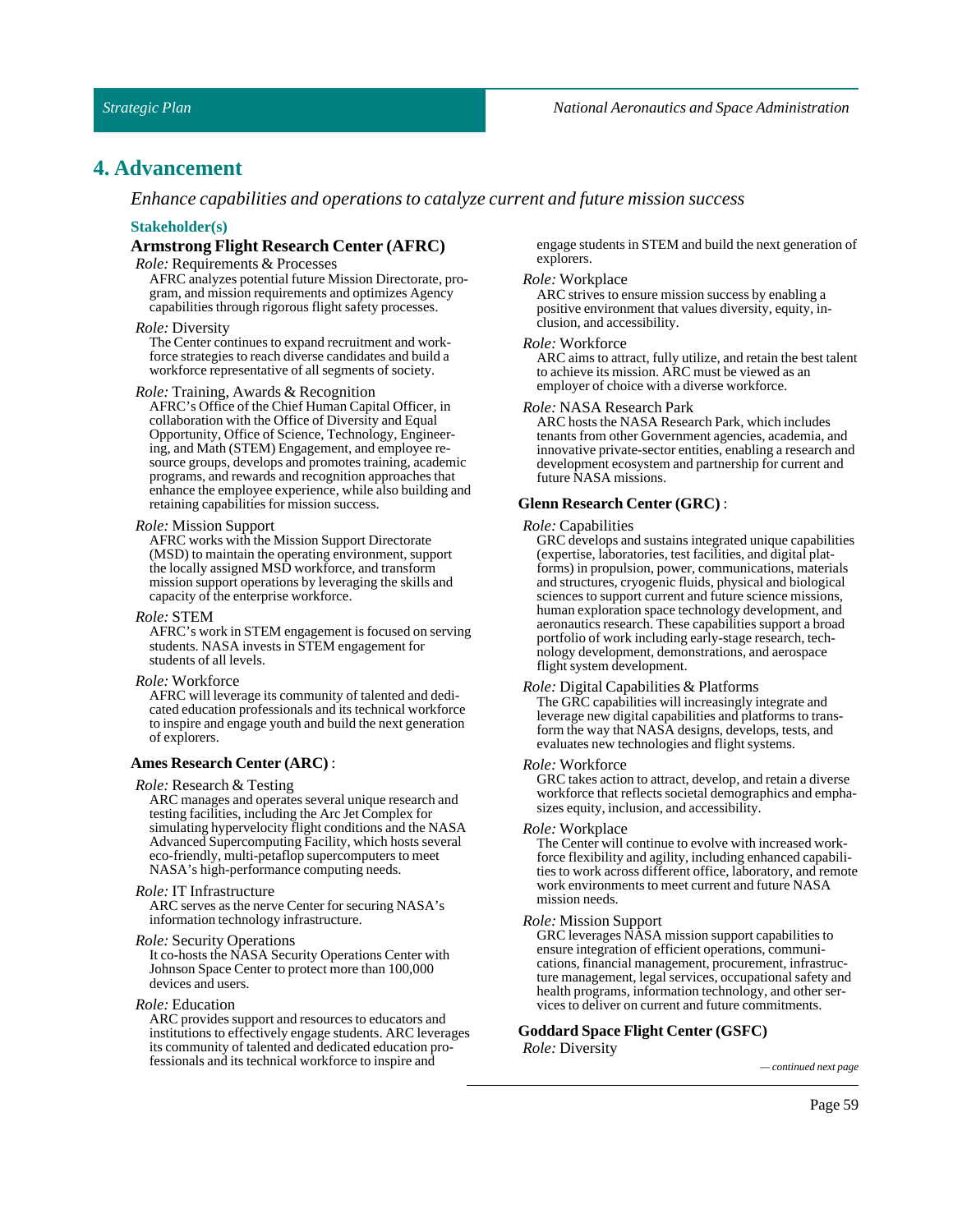#### *Stakeholders (continued)*

GSFC relies on, recognizes, and nourishes the diversity of its workforce, and commits to diversity, equity, inclusion, and accessibility throughout the organization and among its suppliers and partners.

#### *Role:* Accessibility

Physical and digital accessibility is integrated into missions, products, and the Center's infrastructure plans.

#### *Role:* IV&V

The GSFC-managed Independent Verification and Validation (IV&V) facility in West Virginia provides software assurance services Agency-wide. The Center manages electrical, electronic, and electromechanical parts services for NASA. Students apply each year for internships and other work opportunities at the Center, and GSFC involves university faculty, students, and researchers as principal partners in all phases of its work.

#### *Role:*STEM

GSFC's STEM learning activities, internships, fellowships, and post-doctoral opportunities are used to translate core missions into experiences that motivate and inspire students and educators at all levels.

#### *Role:*Partnerships

GSFC consistently reaches across Federal agency, commercial, and academic boundaries to execute NASA's Mission, creating innovative partnership arrangements for nearly every project.

#### *Role:* Agreements

As a result, the Center manages one of the Agency's largest portfolios of cooperative and reimbursable agreements with industry, academia, other Government agencies, and international partners. These include relationships with the U.S. Space Force and longstanding agreements to provide weather and terrestrial observing satellites to the National Oceanic and Atmospheric Association (NOAA) and the U.S. Geological Survey.

#### **Jet Propulsion Laboratory (JPL)**

#### *Role:* Talent

JPL maintains a diverse talent pipeline that attracts and engages the brightest minds across the STEM community.

#### *Role:* Diversity

To further diversify this pipeline and increase retention and promotion rates among underrepresented groups, JPL is focusing on increasing engagement with Historically Black Colleges and Universities, fostering career opportunities for underrepresented groups, and launching an accessibility taskforce.

#### *Role:* Workplace

JPL strives to create an environment where employees feel included, represented, and valued while providing flexibility around where, when, and how they work best.

#### *Role:*Systems

JPL transforms the enterprise to better support flight projects by thinking about the enterprise as a system comprised of people, processes, tools, data, facilities, and other resources that work together to accomplish NASA's Mission.

*Role:*Space Access *— continued next page*

JPL and the Infrared Processing and Analysis Center are innovating in mission and science operations to match future concepts and smaller missions enabled by easier access to space.

#### *Role:* Robotic Missions

JPL is also pursuing and infusing advanced capabilities in communication, navigation, and mission operations to enable the next generation of robotic missions.

#### *Role:* Investigators

JPL develops future principal investigators through various experiential workshops that increase participants' capabilities to ideate, collaborate, and communicate compelling science-driven missions.

*Role:* Engagement, Connections & Learning To bring space down to Earth for all, JPL is also leading engagement activities and will continue making connec-

tions with the public through engaging learning activities to inspire the next generation of explorers.

#### **JohnsonSpace Center (JSC)**

#### *Role:* Astronauts

JSC collaborates with the Commercial Crew Program on development and certification process for getting U.S. astronauts to and from the ISS.

#### *Role:* Costs & Capabilities

The ISS program and JSC's Flight Operations Directorate are reducing operational costs and developing new capabilities, while increasing science utilization and commercial access to low Earth orbit.

*Role:* Technical & Professional Support JSC promotes mission success by delivering reliable, adaptable, and streamlined technical and professional support infrastructure and capabilities.

#### *Role:* Public Engagement

The Center engages the public in NASA projects through robust public outreach and social media programs, including opportunities for interaction with astronauts.

#### *Role:* Collaboration

JSC also focuses on lowering barriers to collaboration with both existing and emerging partners. The Center does this by developing critical expertise, serving as champions for innovation, and proactively recruiting as well as developing a diverse pool of highly motivated employees that propel the frontiers of space exploration.

#### *Role:* DEIA

JSC actively promotes diversity, equity, inclusion and equal opportunities via our Inclusion and Innovation Council, ten Employee Resource Groups, and the Inclusive Leadership Cadre.

#### *Role:* Academia

Lastly, JSC is intentional about partnering with academia to promote STEM activities with a broad and diverse community of students.

#### **KennedySpace Center (KSC)**

*Role:* Collaboration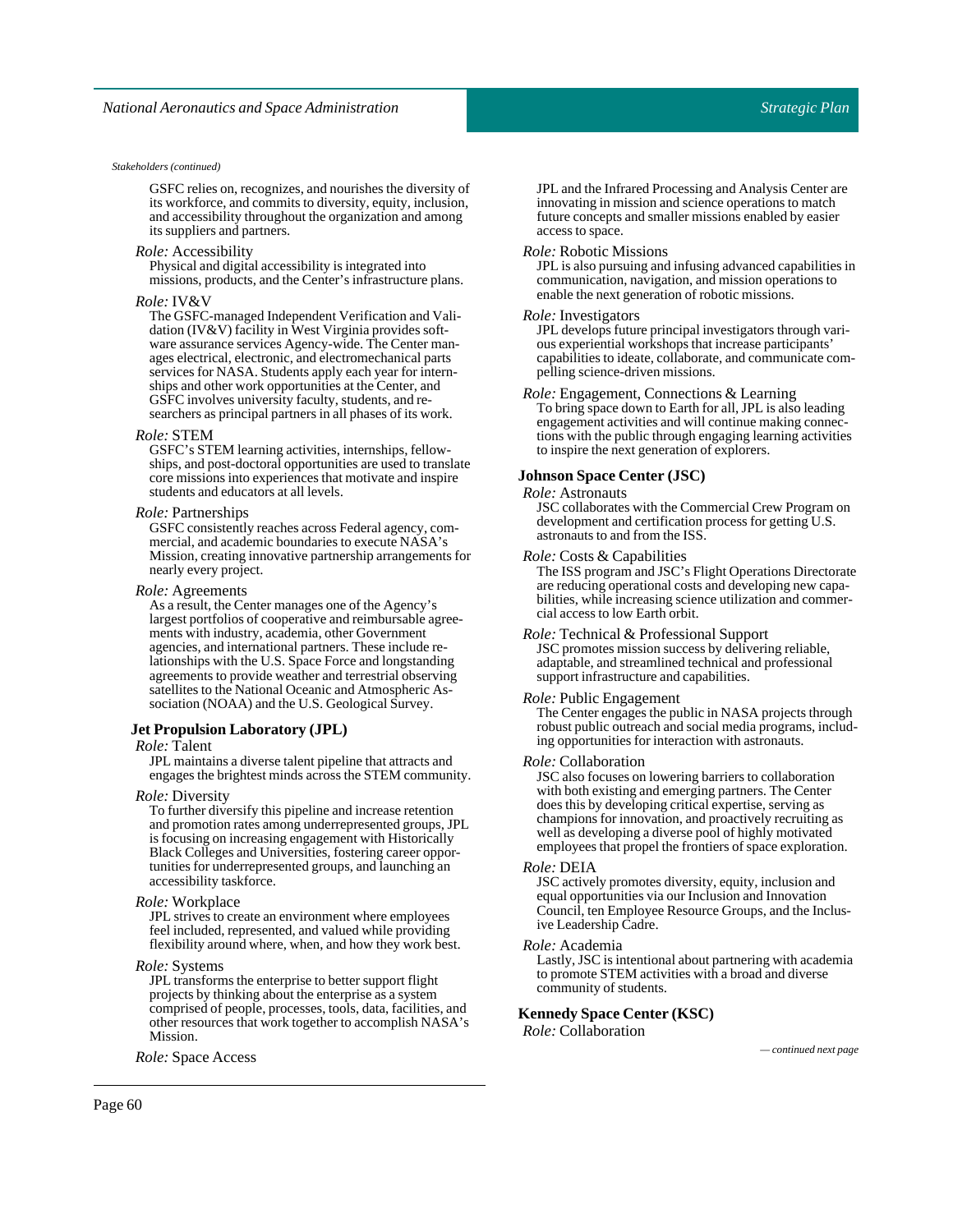#### *Stakeholders (continued)*

KSC collaborates with partners, including other Centers and external entities, to advance and share technology, promote STEM learning, and engage with the public regarding NASA's Mission.

#### *Role:* Workforce & Services

KSC safely and strategically optimizes its diverse workforce and provides innovative, cost-effective, and efficient Center services to support the Agency's Mission.

#### *Role:* Evaluation & Alignment

KSC continually evaluates and aligns its highly-valued people and programmatic and institutional capabilities to implement rigorous and innovative safety, facility and systems engineering and integration, IT, and other services to ensure reliable and quality products.

#### **Langley Research Center (LaRC)**

*Role:* Transformation

LaRC continues to transform the way it provides capabilities and conducts operations.

#### *Role:* Infrastructure

Following the new Agency-wide enterprise support model, LaRC works with the Office of Strategic Infrastructure and mission directorate infrastructure groups, such as Aerosciences Evaluation and Test Capability, to fund and support capabilities required by the Agency and the Nation to conduct NASA missions.

#### *Role:* Diversity

LaRC is committed to a diverse workforce, actively engaging and recruiting from underrepresented and underserved groups and universities to find the best and brightest talents to solve NASA's challenges.

#### *Role:*STEM

Additionally, LaRC supports the Agency's STEM efforts by providing leadership and contributions to STEM engagement opportunities and activities.

#### **MarshallSpace Flight Center (MSFC)**

#### *Role:*STEM

MSFC inspires the next generation of explorers through STEM activities and other outreach events such as the Human Exploration Rover Challenge and Student Launch Initiative.

#### *Role:* Outreach

MSFC's outreach extends to secondary and post-secondary education institutions alike, with a specific focus on inclusion of traditionally underserved and underrepresented populations and institutions of learning. MSFC engages in education outreach campaigns and routinely hosts interns each academic semester. These inclusionary activities serve as a pipeline for recruitment of a talented and representatively diverse population that allows the Center to shape the workforce to meet the demands of the evolving space industry.

*Role:* Workforce

Just as MSFC seeks to inspire today's next generation, it also continually seeks to develop its current workforce through technical, programmatic, and personal training in an effort to prepare tomorrow's leaders to address the challenges they will face as they inspire future generations.

#### *Role:* IT

By leading and providing key enterprise information technology systems, services, and infrastructure, MSFC is enabling NASA's transformation to a new work paradigm that supports the needs of the Agency and the employee alike. In this mission support role, MSFC enables the Agency's future while providing cybersecurity, network and application services, and secure data communications.

#### **StennisSpace Center (SSC)**

*Role:* Support Services

SSC works diligently with the MSD to transform local delivery of support services through the new enterprise models.

#### *Role:* Base Operations

SSC provides significant cost savings to NASA through the consolidated contract for base operations at both SSC and the Michoud Assembly Facility, as well as administering the Multiple Award Construction Contract (MACC)-II regional construction contract.

#### *Role:*Facilities

Similarly, SSC's unique facility operations cost-sharing model with its Federal City tenants provides additional efficiency.

#### *Role:*STEM

SSC supports a STEM portfolio with a diverse set of activities, education products, internships, challenges and competitions, informal and formal education and out-of-school student learning activities, and educator support. Robust face-to-face and virtual opportunities attract and retain students on STEM pathways with significant attention on underserved and underrepresented students.

#### *Role:* Talent

SSC's talent recruitment plan leverages the Office of the Chief Human Capital Officer's talent strategy by utilizing LinkedIn and Talent Marketplace to reach new and diverse candidates.

#### *Role:* Relationships

SSC builds constructive relationships with schools and universities, community-based organizations, small businesses, and professional associations to expand outreach to underrepresented communities and to create and maintain an inclusive workplace culture.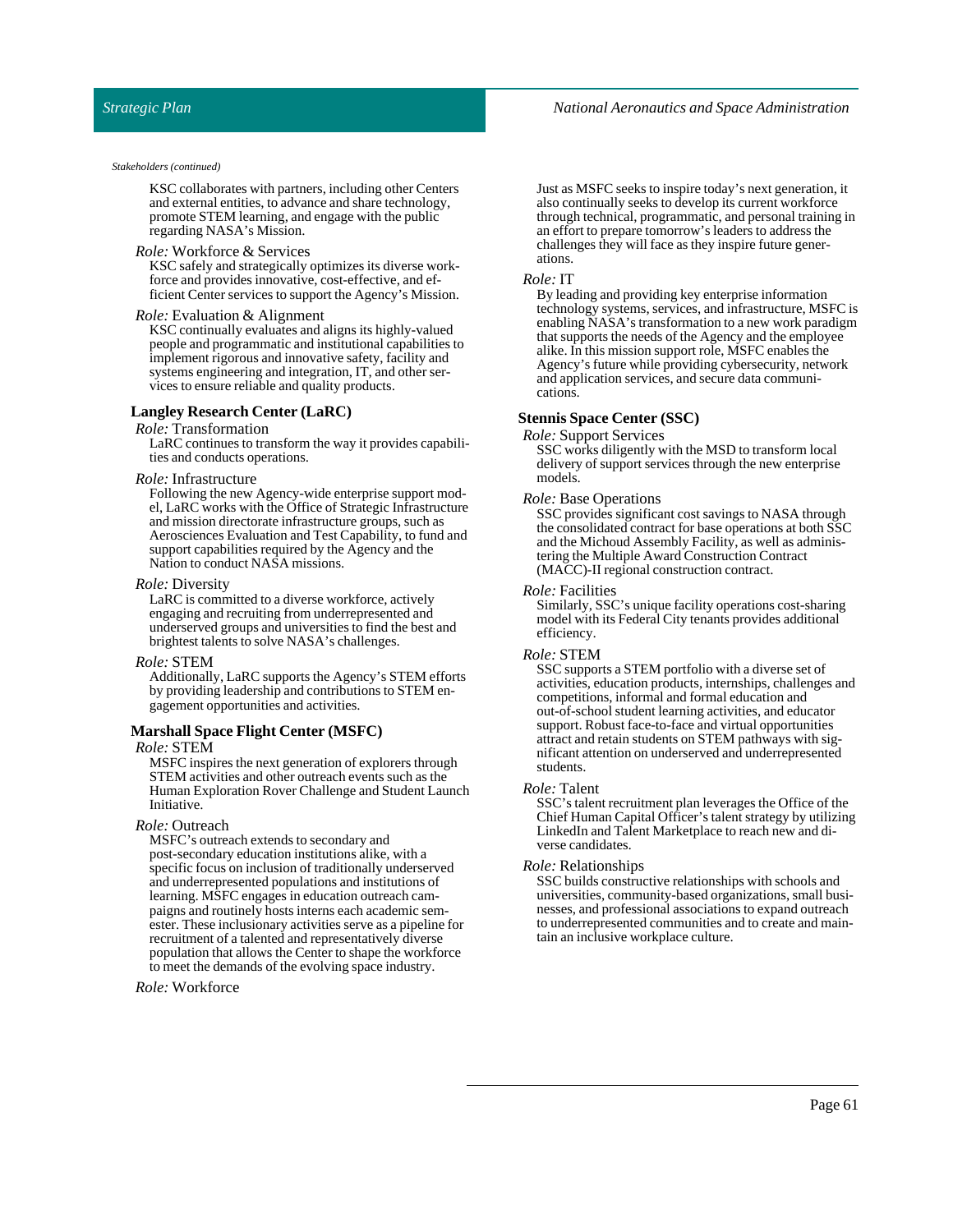NASA's complex and bold missions require modern, adaptable technical and professional support capabilities to enable mission readiness, resilience, and our continued leadership in science, exploration, discovery, and innovation. The pace of change and innovation in aerospace is increasing, and NASA must deliver critical support capabilities for mission success. We will pursue the goal of enhancing capabilities and operations to ensure that NASA has the right people, infrastructure, technology, and technical excellence and oversight needed to advance the Agency into the Artemis era and beyond.

### **4.1.** Workforce

#### *Attract and develop a talented and diverse workforce*

Cultivate a diverse, motivated, and highly qualified workforce through modernizing our Human Capital processes and systems, increasing our workforce agility and flexibilities, and implementing a robust Diversity, Equity, Inclusion, and Accessibility (DEIA) approach to ensure systematic and sustainable fairness, impartiality, and equity in our business practices. | NASA will modernize how we attract, hire, support, lead, and retain the quality, diversity, and depth of talent necessary for mission success. Recent experiences and lessons from the pandemic, as well as nationwide workforce and workplace trends, will inform and help NASA institutionalize and improve our hybrid work practices. NASA's modernization strategy will also address other factors such as an increasing number of retirement-eligible civil servants over the next five years and increasing competition for highly qualified science, technology, engineering, and mathematics (STEM) talent, especially as more commercial entities enter the field. While NASA has long enjoyed a reputation of attracting top talent; we recognize the value of recruiting and employing a diverse workforce cannot be understated. The Agency is better positioned to fulfill its current and future missions when we intentionally invite people with different backgrounds, who show promise and potential, into spaces to inspire and challenge us to think and work differently. In 2020, NASA added Inclusion to our Core Values, recognizing that inclusion is intrinsic to our work, our relationships, and our achievements. Inclusion increases collaboration and productivity. Additionally, it encourages employees to go above-and-beyond to achieve our goals. Also, all people want to feel a sense of inclusion and belonging. Inclusion happens when people can have psychological safety in being their authentic selves, sharing their ideas, knowledge, creativity, and innovation. The combination of all our values and the emphasis on Inclusion lets NASA strive to have a healthy culture and be an employer of choice.

#### **Stakeholder(s):**

**Mission Support Directorate (MSD)** : *Lead Office*

**NASA Contributing Programs and/or Program Activities** : *Mission Enabling Services*

**Office of Diversity and Equal Opportunity** : *Lead Office*

### **Performance Indicators**

| Description        | $v_{\rm p}$ | <b>Start Date</b> | <b>End Date</b> |
|--------------------|-------------|-------------------|-----------------|
|                    | Target      |                   |                 |
| [To be determined] | Actual      |                   |                 |

### **Strategy 4.1.1.** DEIA & Human Capital

Continue to instill DEIA and other human capital best practices to modernize how we hire, retain, and develop *our distributed and digitally enabled workforce*

NASA will continue to instill DEIA and other human capital best practices to modernize how we hire, retain, and develop our distributed and digitally enabled workforce. NASA will continuously improve our hiring and onboarding processes to enable our managers and human capital professionals to employ the right people, when and where they are needed to meet mission needs today and in the future. We will develop our people to meet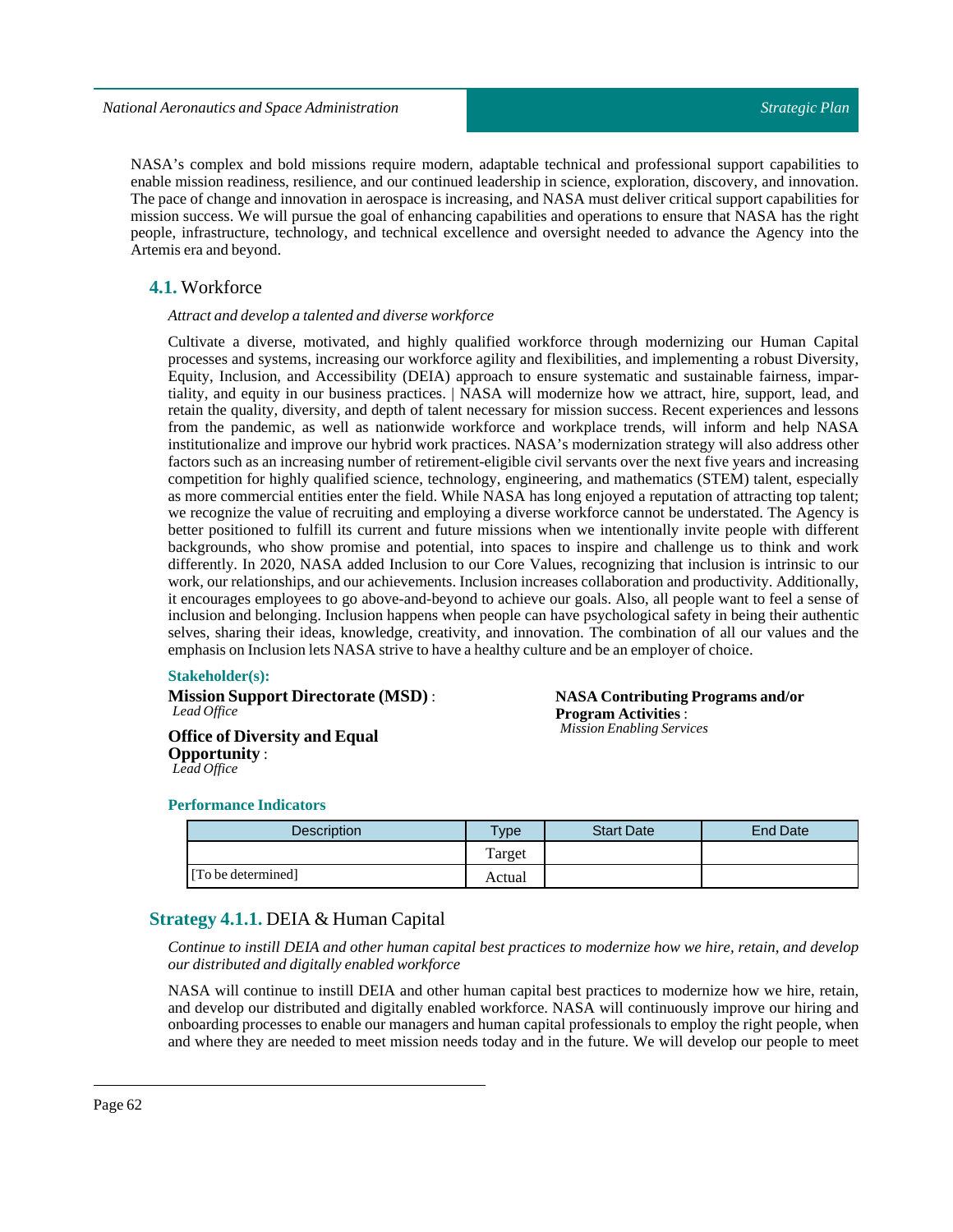evolving mission needs through increasing partnership opportunities with academia, and others, as well as through experiential rotations and meaningfulleadership development assignments.

#### **Performance Indicators**

| <b>Description</b> | <b>Type</b> | <b>Start Date</b> | <b>End Date</b> |
|--------------------|-------------|-------------------|-----------------|
|                    | Target      |                   |                 |
| [To be determined] | Actual      |                   |                 |

### **Tactic 4.1.1.1.** Agility & Responsiveness

#### *Cultivate a workforce thatis more agile and responsive to changing skill demands and requirements*

NASA will cultivate a workforce that is more agile and responsive to changing skill demands and requirements. Through effective and strategic workforce planning we will align workforce requirements directly to the Agency's Strategic Plan. In addition, we will identify gaps between competencies the workforce currently possesses and future requirements. Lastly, we will identify and implement gap reduction strategies such as: continuing to use contractors and term-limited appointments, leveraging NASA Excepted Employment appointments or temporary workers to meet current specific mission requirements, and ensuring we maintain a stable workforce to meet future demands. We will use Agency-specific direct hiring and term appointment authorities for the civil servant workforce to provide us the flexibility to optimally align competency and skill requirements to future mission needs.

### **Performance Indicators**

| <b>Description</b> | $\tau_{\text{ype}}$ | <b>Start Date</b> | <b>End Date</b> |
|--------------------|---------------------|-------------------|-----------------|
|                    | Target              |                   |                 |
| [To be determined] | Actual              |                   |                 |

### **Tactic 4.1.1.2.** Culture, Policies & Tools

*Transform our culture, policies, and tools to foster productive hybrid work environments that help NASA attract and retain a diverse, motivated, and highly qualified workforce*

We will transform our culture, policies, and tools to foster productive hybrid work environments that help NASA attract and retain a diverse, motivated, and highly qualified workforce. Informed by lessons learned from the pandemic and nationwide workforce and workplace trends, our remote work and telework options will be balanced now and in the future, to promote inclusive teams that incorporate multiple gender and racial identities, include diverse professional and education experiences, and lead to a greater diversity of thought which enables our workforce to provide premier support to our aerospace, science, technology, and exploration missions.

| <b>Description</b> | <b>Type</b> | <b>Start Date</b> | <b>End Date</b> |
|--------------------|-------------|-------------------|-----------------|
|                    | Target      |                   |                 |
| [To be determined] | Actual      |                   |                 |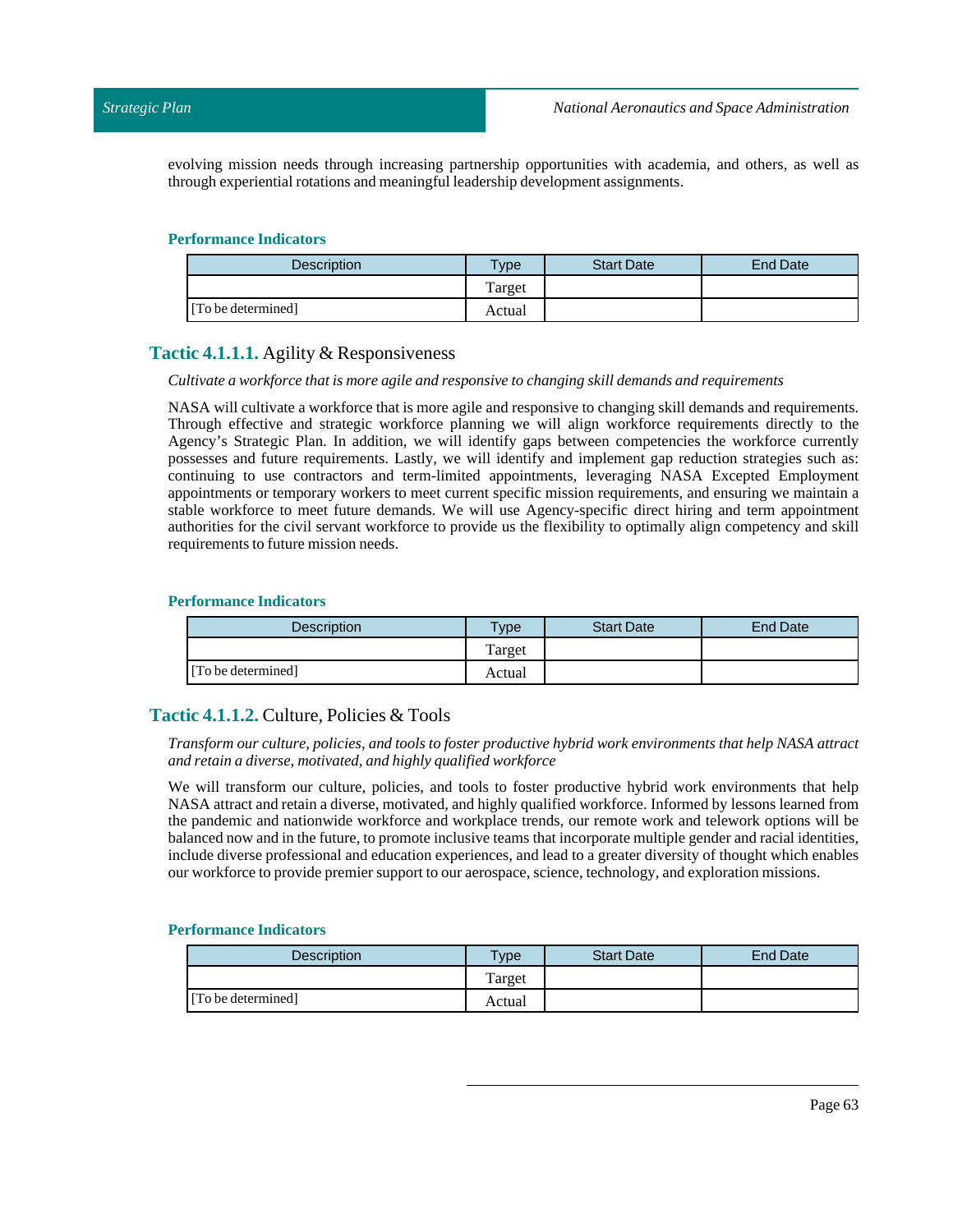### **Tactic 4.1.1.3.** Social & Political Issues

#### *Address social and politicalissues that need national and local attention and solutions*

NASA enthusiastically supports the Administration's emphasis on DEIA to address social and political issues that need national and local attention and solutions. NASA is committed to inspiring and facilitating an environment in which DEIA standards are expected in our operations. To that end, our multiprong strategy includes:

### **Performance Indicators**

| Description        | $v_{\rm p}$ | <b>Start Date</b> | <b>End Date</b> |
|--------------------|-------------|-------------------|-----------------|
|                    | Target      |                   |                 |
| [To be determined] | Actual      |                   |                 |

### **Tactic 4.1.1.3.1.** Commitment & Action

*Commit the Agency to action that fulfills Presidential directives (e.g., Executive Orders (see Appendix E), memoranda, etc.) and other Federal guidance and/or policies*

#### **Performance Indicators**

| <b>Description</b> | $T$ vpe | <b>Start Date</b> | <b>End Date</b> |
|--------------------|---------|-------------------|-----------------|
|                    | Target  |                   |                 |
| [To be determined] | Actual  |                   |                 |

### **Tactic 4.1.1.3.2.** Culture & Business Practices

*Sustain creative engagement to inspire and promote incorporation and transformation of DEIA in our culture and customary business practices atthe Agency, Center, organization, and individuallevels*

| <b>Description</b> | $T$ vpe | <b>Start Date</b> | End Date |
|--------------------|---------|-------------------|----------|
|                    | Target  |                   |          |
| [To be determined] | Actual  |                   |          |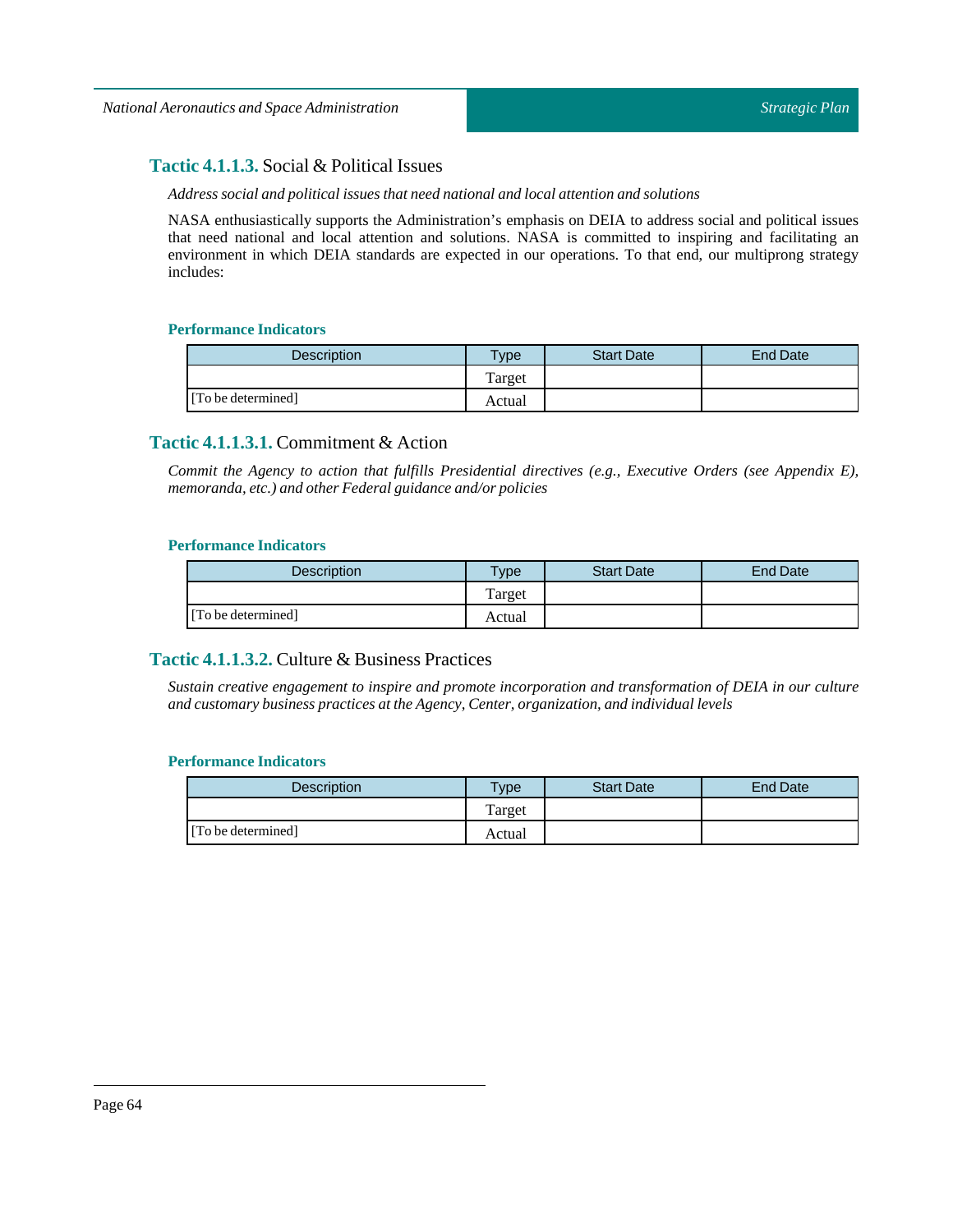#### *Strategic Plan*

### **Tactic 4.1.1.3.3.** Collaboration & Benchmarking

*Continue our cross-collaborations with other agencies, such as the Equal Employment Opportunity Commission, Department of Justice, and the Office of Personnel Management for DEIA policy guidance, and reaching out to the Department of Homeland Security and the Department of Defense to benchmark best practices in DEIA*

#### **Stakeholder(s):**

**Equal Employment Opportunity Commission**

**Office of Personnel Management Department of Homeland Security Department of Defense**

## **Department of Justice Performance Indicators**

| <b>Description</b> | <b>Type</b> | <b>Start Date</b> | <b>End Date</b> |
|--------------------|-------------|-------------------|-----------------|
|                    | Target      |                   |                 |
| [To be determined] | Actual      |                   |                 |

### **Tactic 4.1.1.3.4.** Performance Goals

*Update performance goals beginning in FY2022 to align with this Strategic Objective*

### **Performance Indicators**

| <b>Description</b> | $v$ pe | <b>Start Date</b> | <b>End Date</b> |
|--------------------|--------|-------------------|-----------------|
|                    | Target |                   |                 |
| [To be determined] | Actual |                   |                 |

### **Strategy 4.1.2.** Human Capital Practices

*Align human capital practices to support the strategies outlined in the President's Management Agenda, place DEIA as a central norm ofthe workplace, and support Executive Orders concerning DEIA*

Alignment with Federal Workforce and DEIA Priorities, and Related Executive Orders ~ NASA will align human capital practices to support the strategies outlined in the President's Management Agenda, place DEIA as a central norm of the workplace, and support Executive Orders concerning DEIA. Our programs seek to address under-representation based on race, ethnicity, gender identity, sexual orientation, tribal affiliation, and socioeconomics. The Agency has already begun revising and updating its internal policies and guidelines, including a NASA Policy Statement on DEIA will enable NASA to achieve several objectives, including:

#### **Performance Indicators**

| <b>Description</b> | vpe    | <b>Start Date</b> | End Date |
|--------------------|--------|-------------------|----------|
|                    | Target |                   |          |
| [To be determined] | Actual |                   |          |

### **Tactic 4.1.2.1.** DEIA

 $Reinforce NASA's historical commitment to improve DEIA$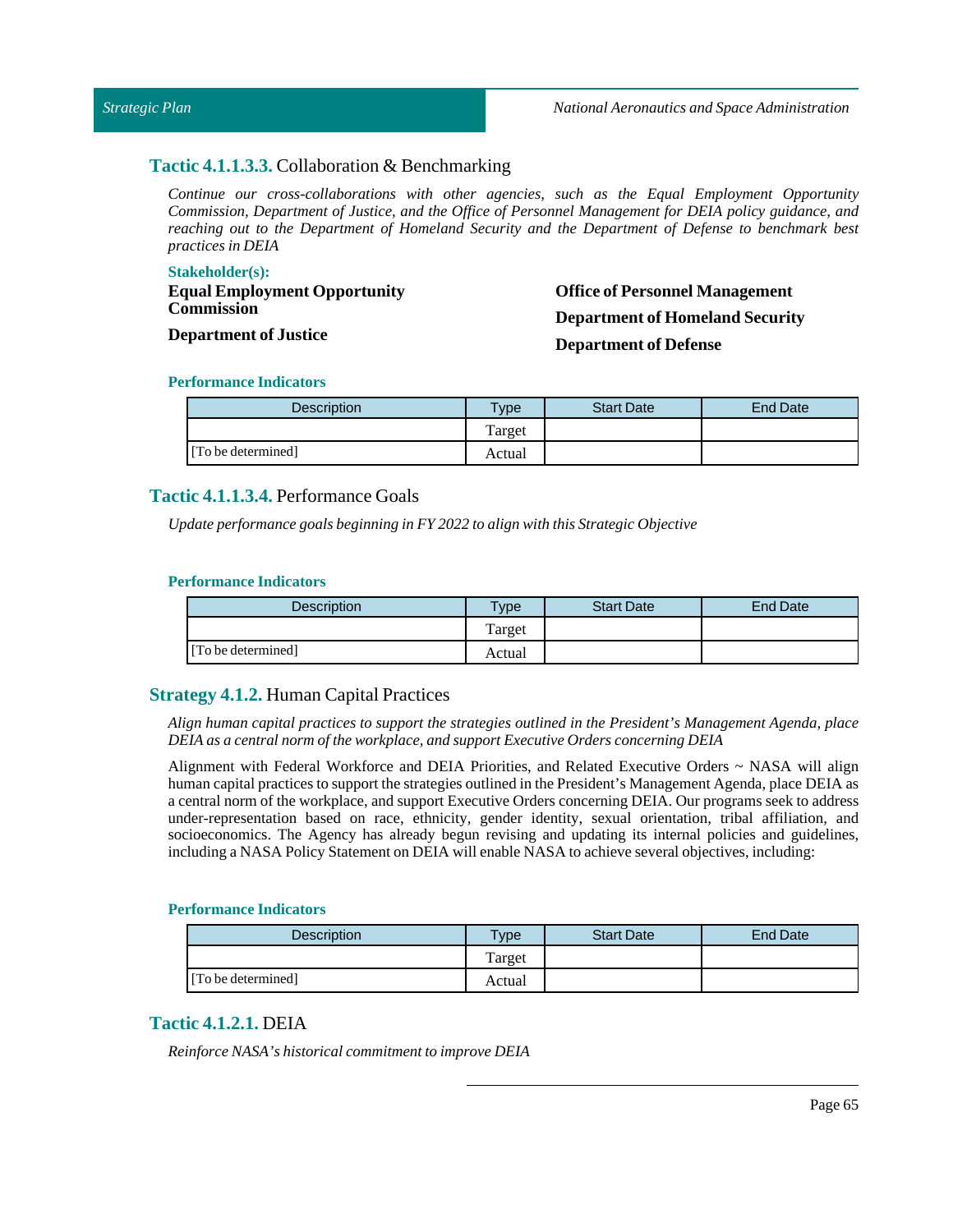### **Performance Indicators**

| <b>Description</b> | $T$ ype | <b>Start Date</b> | End Date |
|--------------------|---------|-------------------|----------|
|                    | Target  |                   |          |
| [To be determined] | Actual  |                   |          |

### **Tactic 4.1.2.2.** Rights & Responsibilities

*Provide notification to NASA employees oftheir DEIA rights and responsibilities*

### **Performance Indicators**

| <b>Description</b> | Type   | <b>Start Date</b> | <b>End Date</b> |
|--------------------|--------|-------------------|-----------------|
|                    | Target |                   |                 |
| [To be determined] | Actual |                   |                 |

### **Tactic 4.1.2.3.** Discrimination, Retaliation & Harassment

*Take proactive steps to prevent discrimination, retaliation, and harassment in order to avoid and mitigate legal liability*

### **Performance Indicators**

| Description        | $T$ ype | <b>Start Date</b> | End Date |
|--------------------|---------|-------------------|----------|
|                    | Target  |                   |          |
| [To be determined] | Actual  |                   |          |

### **Tactic 4.1.2.4.** Policy Statements

*Comply with the U.S. Equal Employment Opportunity Commission's Management Directive 715 requirement for the annualissuance of an equal employment opportunity policy statement by the head of each agency*

#### **Stakeholder(s):**

### **U.S. Equal Employment Opportunity Commission**

### **Performance Indicators**

| <b>Description</b> | $T$ <sub>V</sub> $pe$ | <b>Start Date</b> | End Date |
|--------------------|-----------------------|-------------------|----------|
|                    | Target                |                   |          |
| [To be determined] | Actual                |                   |          |

### **4.2.** Mission Support

*Transform mission support capabilities for the next era of aerospace*

Re-build, modernize, and right-size NASA's mission enabling capabilities to ensure mission readiness and cultivate a reliable foundation for the future innovations in aerospace and science. | As NASA's missions evolve and increasingly integrate with industry, and hybrid workforces and workplaces become the norm, mission support requirements will change. In alignment with NASA's Core Values, mission support's top priority is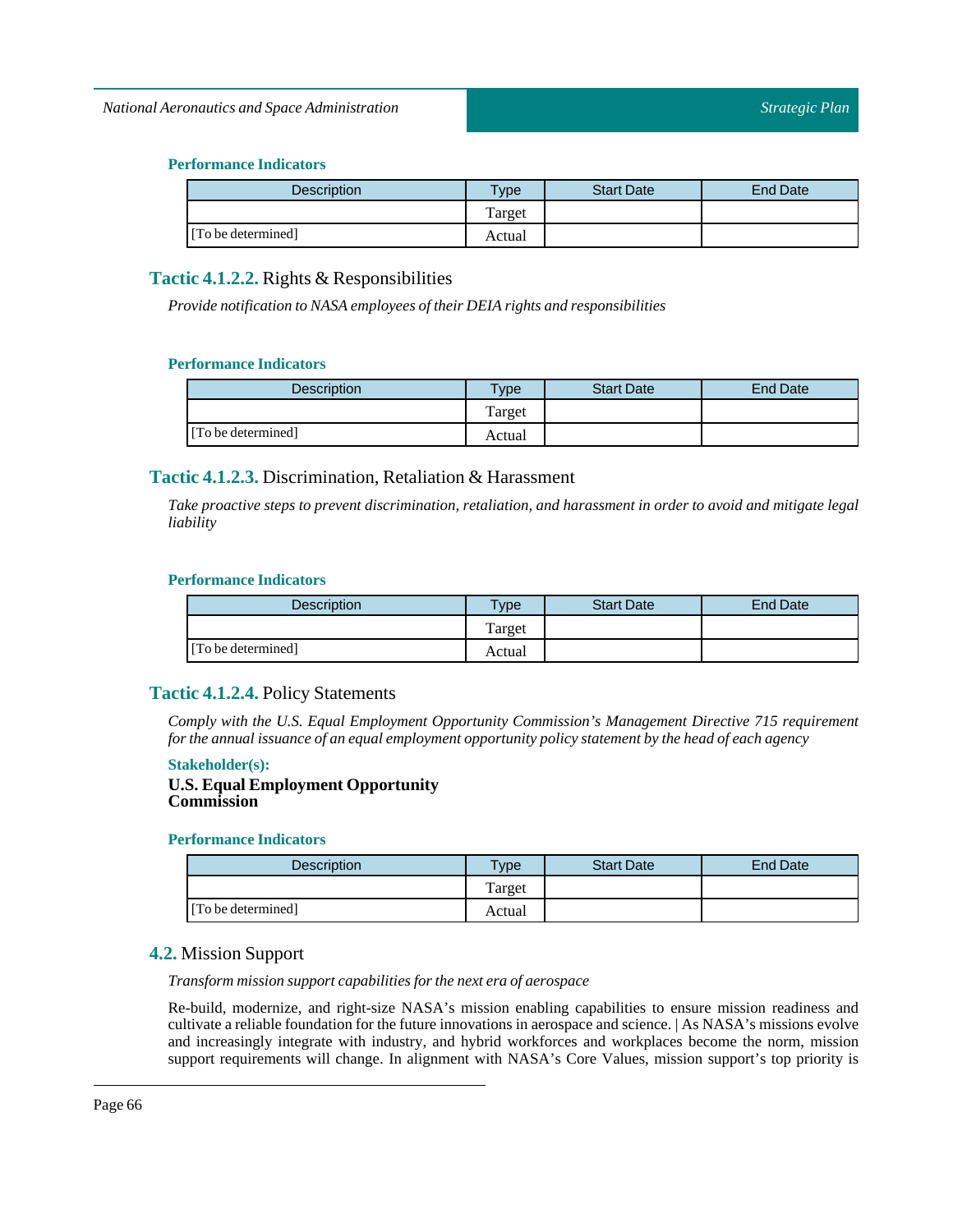ensuring mission success—safely and securely. This is increasingly challenging with the growing complexity of our missions. Much of NASA's infrastructure is from the Apollo-era. It is time to re-build, modernize, and right-size NASA's mission-enabling capabilities. To advance an environment of inclusion, integrity, teamwork, and excellence required for the Artemis era, we must strengthen our technical authorities and modernize our physical and information technology (IT) infrastructure. NASA will focus on the following three priority areas:

#### **Stakeholder(s):**

**Mission Support Directorate (MSD)** : *Lead Office*

#### **Performance Indicators**

| <b>Description</b> | $T$ <sub>ype</sub> | <b>Start Date</b> | End Date |
|--------------------|--------------------|-------------------|----------|
|                    | Target             |                   |          |
| [To be determined] | Actual             |                   |          |

### **Strategy 4.2.1.** Technical Authorities

#### *Strengthen NASA's AgencyTechnical Authorities*

Protect the Agency, public, and orbital and planetary environments from potential harm, while reaching mission success through innovative technical excellence. | With increasing mission complexity and a rapidly changing aerospace industry, NASA must evolve policies and practices that continue to protect the health and safety of our workforce and the public. NASA must also mitigate the technical risk to our missions and the space environment. NASA's Agency Technical Authorities advise Agency leaders and partners on programmatic and technical readiness and risk to ensure mission success. They must have the tools to ensure safety, security, and technical excellence objectives are met. The Agency Technical Authority role remains crucial and will play an important role in NASA's future missions, partnerships, and status as a leader in aerospace. NASA is evolving mission enabling and oversight capabilities to successfully implement our missions in human exploration, climate research, and other objectives. Specifically, NASA will:

#### **Stakeholder(s):**

### **NASA Contributing Programs and/or Program Activities**

**Center Engineering, Safety, & Operations**

**Agency Technical Authority**

#### **Performance Indicators**

| <b>Description</b> | Type   | <b>Start Date</b> | <b>End Date</b> |
|--------------------|--------|-------------------|-----------------|
|                    | Target |                   |                 |
| [To be determined] | Actual |                   |                 |

### **Tactic 4.2.1.1.** Risk

Advance our ability to identify and mitigate new risks to personnel, both on the ground and in flight, as we *continue to provide innovative support capabilities in aerospace, science, technology, and exploration to both protect and enhance performance across our entire workforce and our partners*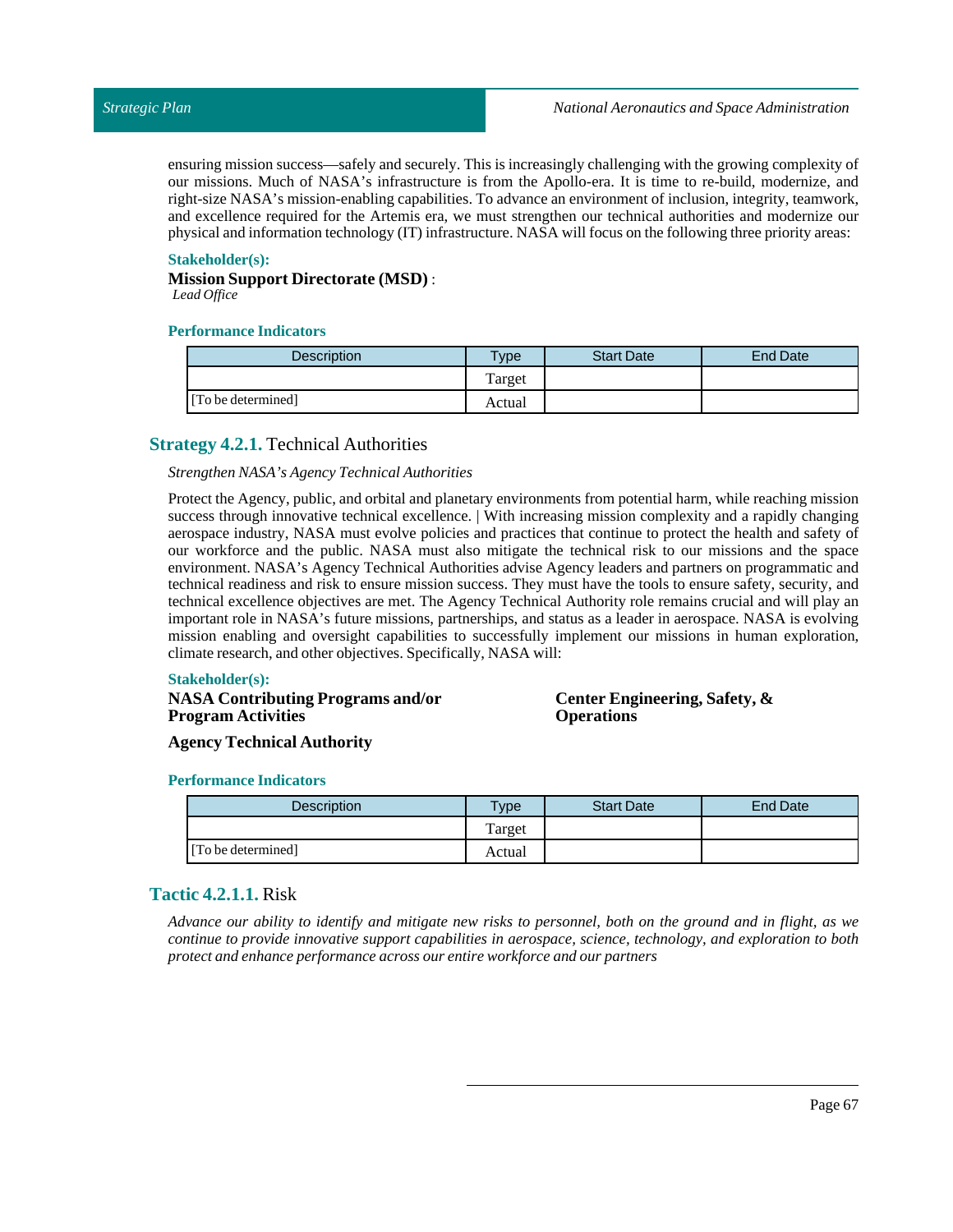### *National Aeronautics and Space Administration*

### **Performance Indicators**

| <b>Description</b> | $T$ ype | <b>Start Date</b> | End Date |
|--------------------|---------|-------------------|----------|
|                    | Target  |                   |          |
| [To be determined] | Actual  |                   |          |

### **Tactic 4.2.1.2.** Policies, Standards, Tools & Expertise

*Modernize our policies, standards, tools, and expertise to ensure that health and safety, security, and mission assurance practices are adaptable and woven into the design and development of increasingly complex missions and operations by NASA and its partners*

#### **Performance Indicators**

| <b>Description</b> | Type   | <b>Start Date</b> | <b>End Date</b> |
|--------------------|--------|-------------------|-----------------|
|                    | Target |                   |                 |
| [To be determined] | Actual |                   |                 |

### **Tactic 4.2.1.3.** Assessments & Evaluations

*Increase organizational resilience by assuring success through independent assessments and evaluations of mission threats through the development and dissemination of mitigation strategies*

### **Performance Indicators**

| <b>Description</b> | <b>Type</b> | <b>Start Date</b> | End Date |
|--------------------|-------------|-------------------|----------|
|                    | Target      |                   |          |
| [To be determined] | Actual      |                   |          |

### **Tactic 4.2.1.4.** Relationships

*Continue to foster relationships with other Government agencies, such as the Federal Aviation Administration and Space Force, industry leaders, and international partners through interagency, Government-industry, and international working groups and committees aimed at the advancement of space industry practices, reduction of risk by implementing medical policy related to spaceflight, and state-of-the-art advances in aviation and spaceflight health and performance*

#### **Stakeholder(s):**

**Government Agencies**

### **Industry Leaders International Partners**

**Federal Aviation Administration**

**Space Force**

| Description        | Type   | <b>Start Date</b> | <b>End Date</b> |
|--------------------|--------|-------------------|-----------------|
|                    | Target |                   |                 |
| [To be determined] | Actual |                   |                 |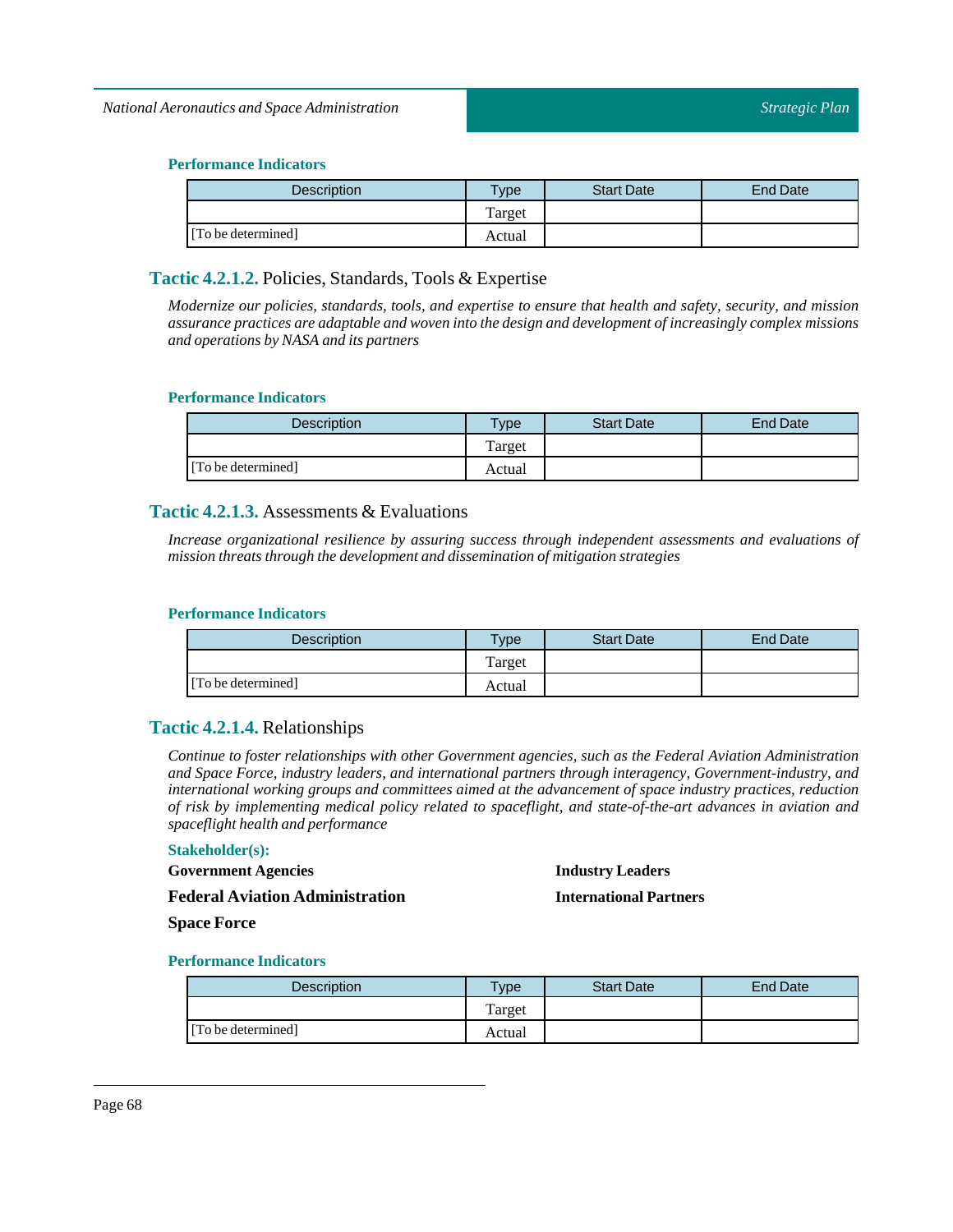### **Strategy 4.2.2.** Infrastructure & Capabilities

*Modernize infrastructure and technical capabilities*

Rebuild and right-size NASA's infrastructure and technical capabilities to advance the Nation's science and aerospace leadership, while supporting environmental stewardship, sustainability, and enhancing resource conservation efforts.

| <b>Stakeholder(s):</b>                                 |                                                                                |
|--------------------------------------------------------|--------------------------------------------------------------------------------|
| <b>NASA Contributing Programs and/or</b>               | <b>Institutional CoF</b>                                                       |
| <b>Program Activities</b>                              | <b>Science CoF</b>                                                             |
| <b>Infrastructure &amp; Technical Capabilities</b>     | <b>Space Operations CoF</b>                                                    |
| <b>Exploration Construction of Facilities</b><br>(CoF) | <b>Environmental Compliance and</b><br>$\mathbf{r}$ is the set of $\mathbf{r}$ |

# **Restoration**

### **Performance Indicators**

| <b>Description</b> | $T$ <sub>ype</sub> | <b>Start Date</b> | End Date |
|--------------------|--------------------|-------------------|----------|
|                    | Target             |                   |          |
| [To be determined] | Actual             |                   |          |

### **Tactic 4.2.2.1.** Infrastructure & Facilities

### *Ensure that our mission criticalinfrastructure and facilities are available and reliable*

Resilient and ready infrastructure is critical for mission success. Much of NASA's current infrastructure dates back to Apollo-era space exploration, with 83 percent of facilities beyond design life. The demands on the NASA infrastructure continue to increase as our commercial partnerships increase and our missions become more complex. NASA will prioritize and transform our asset management to ensure that our mission critical infrastructure and facilities are available and reliable in the Artemis era and beyond.

### **Performance Indicators**

| <b>Description</b> | $T$ <sub>ype</sub> | <b>Start Date</b> | <b>End Date</b> |
|--------------------|--------------------|-------------------|-----------------|
|                    | Target             |                   |                 |
| [To be determined] | Actual             |                   |                 |

### **Tactic 4.2.2.2.** Capabilities & Assets

#### *Ensure critical capabilities and assets are mission-ready, reliable, and affordable*

Guided by our Agency Master Planning process, we are taking an Agency-wide and mission-driven approach to ensure critical capabilities and assets are mission-ready, reliable, and affordable. At the same time, we are investing in the long-term asset health, sustainability, and physical footprint reductions that ensure NASA's future mission success. This mission-driven approach, utilizing data-driven and risk-informed methodologies, will ensure that NASA prioritizes sustainment and investment in mission critical infrastructure, divestment of unneeded infrastructure, and the leasing of assets to commercial partners where practical. We will continue our right-sizing efforts by demolishing and eliminating obsolete facilities to reduce our overall physical footprint, resource consumption, maintenance costs, and aging infrastructure risk, as well as enable our ability to re-new and rebuild modern and sustainable infrastructure to support future mission success.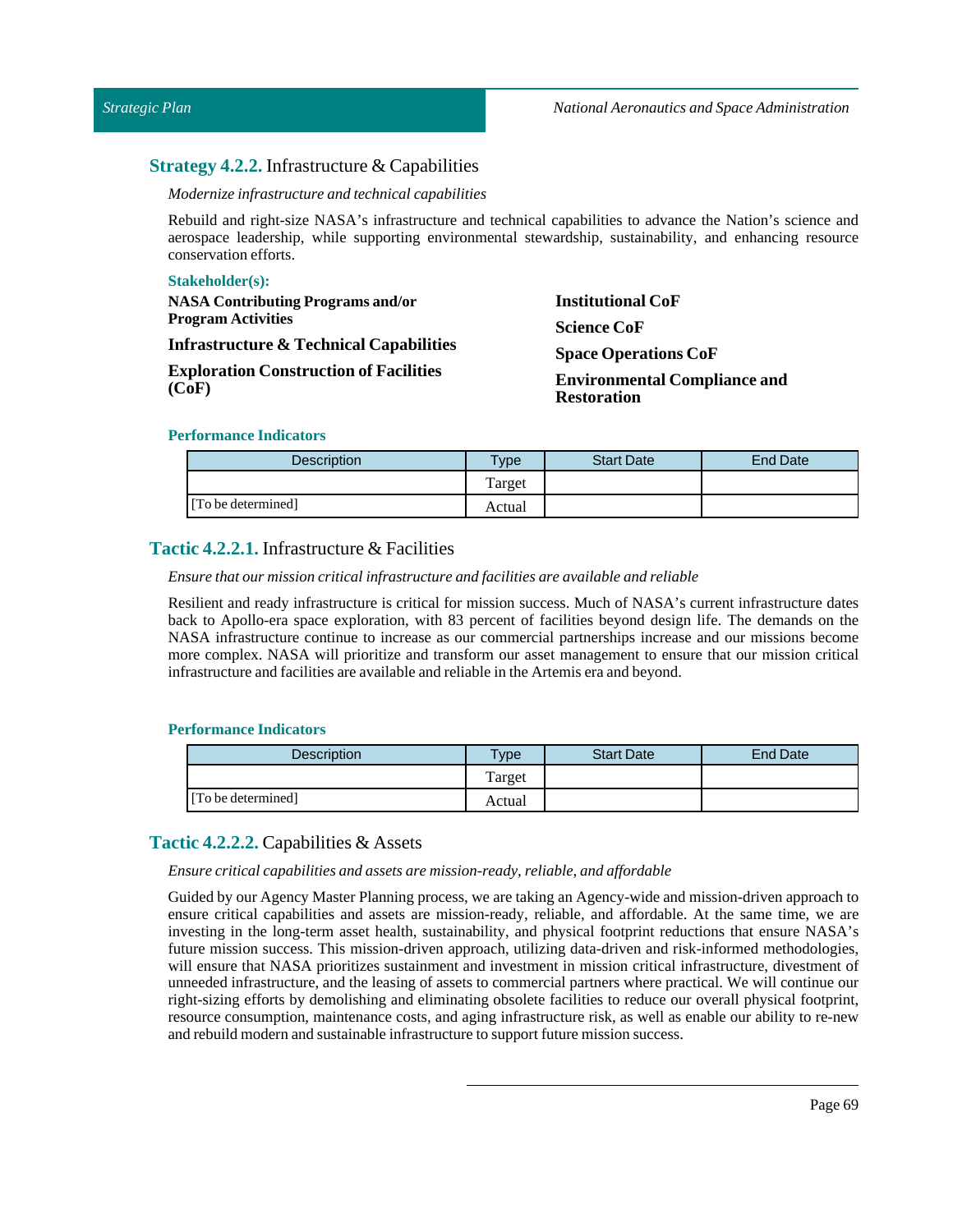### **Performance Indicators**

| Description        | <b>Type</b> | <b>Start Date</b> | End Date |
|--------------------|-------------|-------------------|----------|
|                    | Target      |                   |          |
| [To be determined] | Actual      |                   |          |

### **Tactic 4.2.2.3.** Sustainability

Apply sustainable best practices in the management of our facilities, fleet, and cross-cutting operations, as well *as our compliance with environmentallaws*

We will also continue to implement and improve sustainable best practices and outcomes in the management of our facilities, fleet, and cross-cutting operations, as well as our compliance with environmental laws. NASA is committed to sustained (year-over-year) reduction of our overall energy and water consumption. By identifying and quantifying facilities which are significant energy users and developing initiatives to reduce energy and water consumption in these facilities, eliminating unneeded and redundant facilities, and reducing our carbon footprint as we transform to increasingly hybrid work environments and fully transition to a zero-emission vehicle Federal fleet.

### **Performance Indicators**

| <b>Description</b> | <b>Type</b> | <b>Start Date</b> | <b>End Date</b> |
|--------------------|-------------|-------------------|-----------------|
|                    | Target      |                   |                 |
| [To be determined] | Actual      |                   |                 |

### **Tactic 4.2.2.4.** Aircraft

#### *Better align aircraft operational capabilities with NASA mission requirements*

NASA will establish, implement, and manage an Agency-level plan to better align aircraft operational capabilities with NASA mission requirements across the Agency, strategically manage our aircraft capabilities to meet long-term Agency needs, and support NASA's leadership in aerospace and science. The domain of this plan includes NASA aircraft, associated infrastructure, support equipment, Unmanned Aircraft Systems, and the acquisition of Commercial Aircraft Services. This more robust, responsive, and agile approach to aircraft capability management and development will enable the Agency to optimally deploy aircraft capabilities and resources when and where needed, prioritize sustainment of current NASA aircraft capabilities, and support investment and divestment decisions. It will also empower the Agency to better leverage commercial and other Government aircraft capabilities to support achievement of NASA strategic goals and objectives.

| <b>Description</b> | Type   | <b>Start Date</b> | End Date |
|--------------------|--------|-------------------|----------|
|                    | Target |                   |          |
| [To be determined] | Actual |                   |          |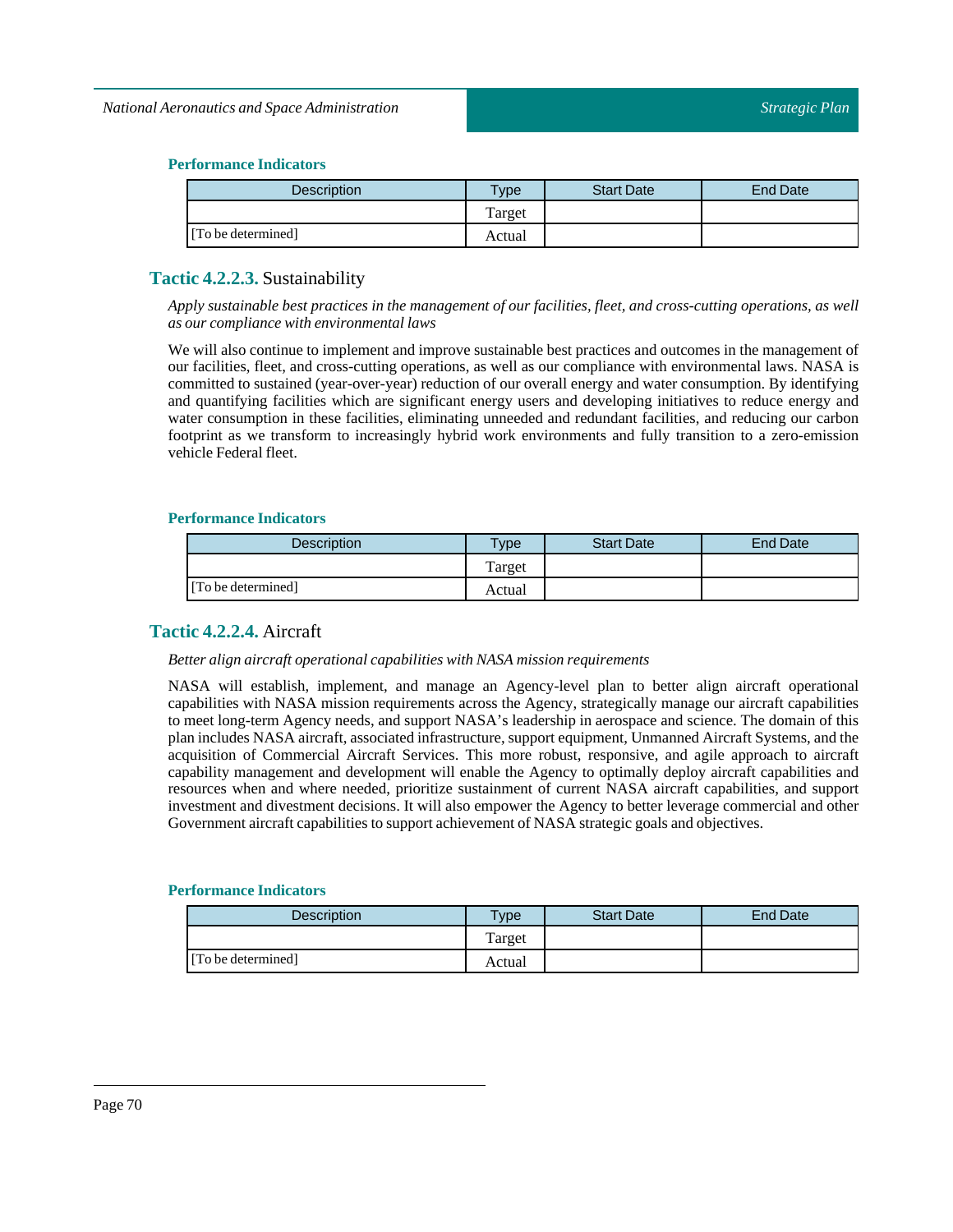### **Strategy 4.2.3.** Technology

*Support our workforce and programs with secure,innovative technology*

Address rapidly changing IT, expanding data collections, and increasing cybersecurity threats

### **Stakeholder(s):**

#### **Mission Enabling Services**:

*Priority Area 3: Information Technology Contributing Support Program*

#### **Performance Indicators**

| <b>Description</b> | <b>Type</b> | <b>Start Date</b> | End Date |
|--------------------|-------------|-------------------|----------|
|                    | Target      |                   |          |
| [To be determined] | Actual      |                   |          |

### **Tactic 4.2.3.1.** Processes, IT & Data

#### *Transform business processes, IT, and data managementto effectively meet our mission needs*

NASA depends heavily on secure digital processes, technology, and accessible data to achieve mission success. The Agency will transform business processes, IT, and data management to effectively meet our mission needs, while keeping pace with evolving technologies and threats. Strengthened engagement between our IT organization and our customers will lead to a shared understanding of IT needs, and evaluation of customer satisfaction will determine if those needs were met. NASA will focus on consistent IT service delivery, reliable operations, expanded digital capabilities, and proactive and resilient cybersecurity, all supported by engaged, customer-focused IT teams.

#### **Performance Indicators**

| <b>Description</b> | $T$ <sub>V</sub> $pe$ | <b>Start Date</b> | <b>End Date</b> |
|--------------------|-----------------------|-------------------|-----------------|
|                    | Target                |                   |                 |
| [To be determined] | Actual                |                   |                 |

### **Tactic 4.2.3.2.** Business Practices

#### *Harmonize business practices across NASA's centers*

This transformation will depend on the harmonization of business practices across NASA's centers to reach effectiveness and efficiency goals. Timely, secure data sharing and support for the Agency's partnerships with industry remain critical to the success of NASA's missions. Modernization of the Agency's IT infrastructure will enable seamless, reliable, and secure collaboration across NASA's workforce and partners and will foster innovation in our expanding digital environment.

| <b>Description</b> | $T$ ype | <b>Start Date</b> | <b>End Date</b> |
|--------------------|---------|-------------------|-----------------|
|                    | Target  |                   |                 |
| [To be determined] | Actual  |                   |                 |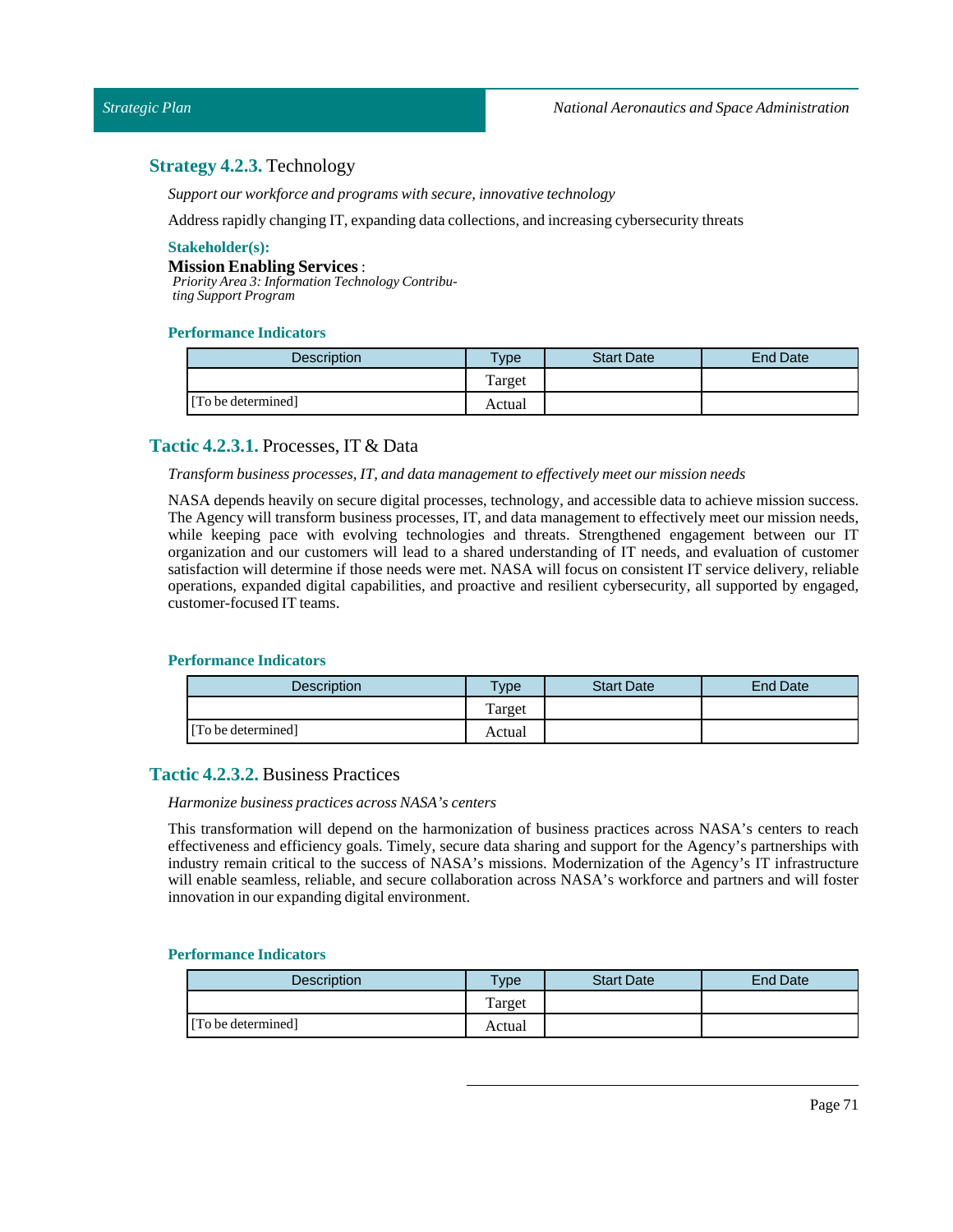### **Tactic 4.2.3.3.** Risk Management & IT Modernization

*Reinforce our operational resilience through strategic cybersecurity risk management and by modernizing IT capabilities*

As IT evolves globally, cybersecurity threats are increasing in frequency and sophistication. This trend has the potential to exploit the complexity and interconnectedness of NASA's systems and data, placing the Agency's missions at risk. We will reinforce our operational resilience through strategic cybersecurity risk management and by modernizing IT capabilities. We will support our geographically hybrid workforce seamlessly and securely while strengthening the security and privacy of our data. NASA's transition to an enterprise operating model for IT will amplify these outcomes by strengthening customer engagement, service planning and delivery, and cost-effective management.

#### **Performance Indicators**

| Description        | $T$ <sub>V</sub> pe | <b>Start Date</b> | <b>End Date</b> |
|--------------------|---------------------|-------------------|-----------------|
|                    | Target              |                   |                 |
| [To be determined] | Actual              |                   |                 |

### **4.3.** Explorers

#### *Build the next generation of explorers*

Engage students to build a diverse future STEM workforce. ~ NASA makes vital investments toward building a diverse STEM workforce. The scope of our STEM engagement comprises all endeavors to attract, engage, and educate students and to support educators and educational institutions.

#### **Stakeholder(s):**

**Office of Science, Technology, Engineering, and Mathematics (STEM) Engagement (OSTEM)** : *Lead Office*

#### **NASA Contributing Programs and/or Program Activities**

#### **STEM Engagement Program** :

*NASA Space Grant; EPSCoR; MUREP; Next Gen STEM*

#### **Mission Enabling Services**: *Center STEM Engagement*

### **STEM Workforce** :

*Given the Nation's need for a skilled STEM workforce and projected demand, NASA clearly has a vested interest in attracting, engaging, and preparing its future STEM professionals. The national STEM ecosystem will benefit from NASA contributions to attract and retain students on STEM pathways, with increased attention on underserved and underrepre-* *sented students. Recent national and international tests show that in the last decade, U.S. students have demonstrated little or no growth in mathematics and remain ranked in the middle of advanced economies on international science and mathematics assessments.*

#### **Students** :

*NASA will implement strategies to broaden student participation to increase diversity, equity, inclusion, and accessibility (DEIA) in STEM through NASA opportunities and activities. While the number of women and underrepresented minorities earning STEM degrees has grown in broad science and engineering occupations over the last decade, significant underrepresentation remains in areas critical to NASA like engineering and computer and mathematical sciences. NASA is committed to building a diverse, skilled future STEM workforce—our next generation of explorers with the technical skills needed to carry forward our Nation's vital mission and work in aeronautics and space into the future.*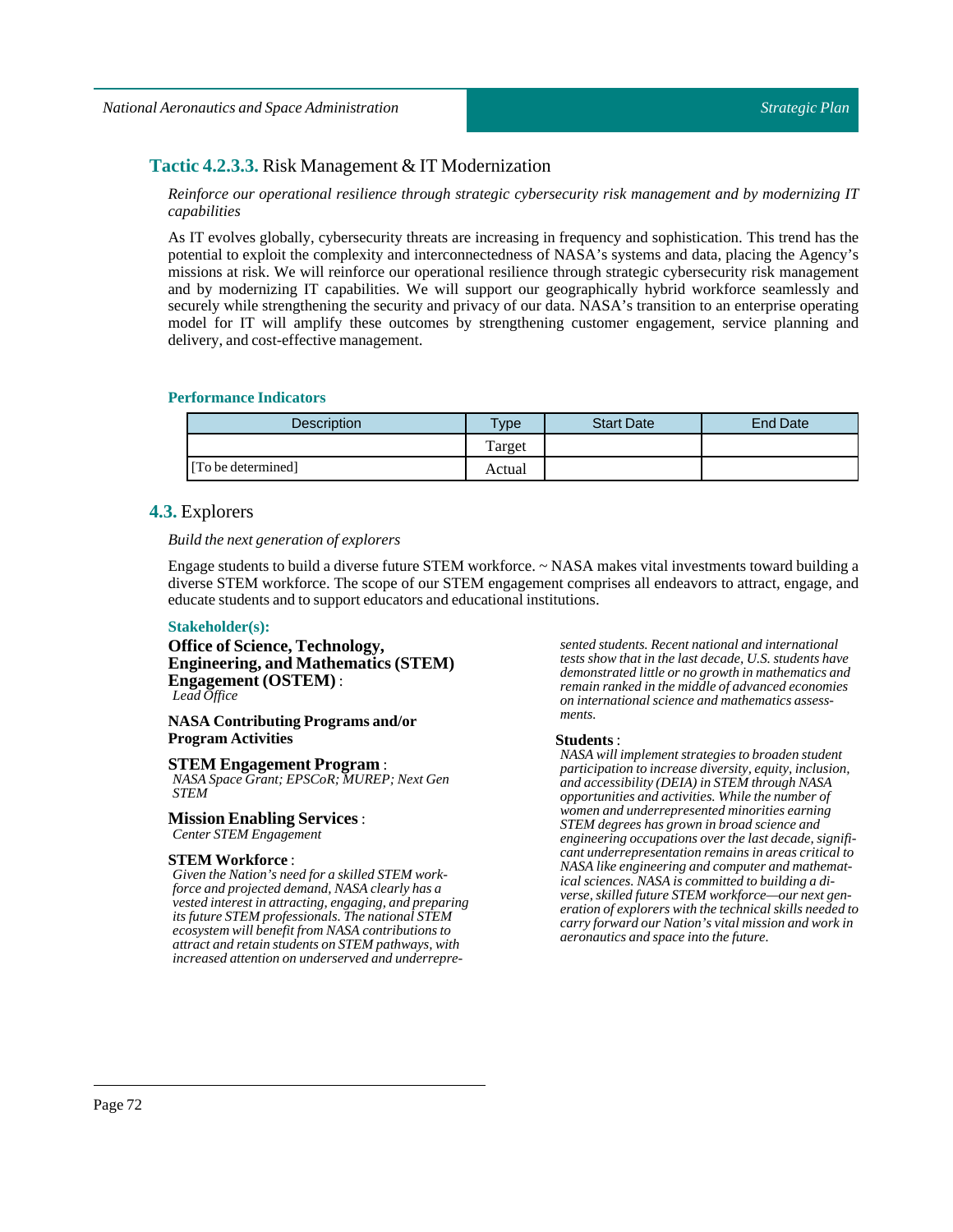#### **Performance Indicators**

| Description        | $T$ ype | <b>Start Date</b> | <b>End Date</b> |
|--------------------|---------|-------------------|-----------------|
|                    | Target  |                   |                 |
| [To be determined] | Actual  |                   |                 |

# **Strategy 4.3.1.** Immersion & Inspiration

*Immerse students in NASA's work and inspire the next generation to explore*

NASA is committed to engaging students in its mission, with the aim to immerse students in NASA's work and inspire the next generation to explore. To that end, NASA will continue to make vital contributions in STEM engagement. NASA's work in STEM Engagement is a collaborative endeavor which encompasses efforts across the OSTEM, the Mission Directorates, and the Field Centers. We will sustain our track record of inspiring, attracting, and engaging students through a strategy that will support Federal STEM education priorities and drive Agency efforts to:

### **Performance Indicators**

| <b>Description</b> | <b>Type</b> | <b>Start Date</b> | End Date |
|--------------------|-------------|-------------------|----------|
|                    | Target      |                   |          |
| [To be determined] | Actual      |                   |          |

# **Tactic 4.3.1.1.** Diversity

*Attract diverse groups of students to STEM through learning opportunities that spark interest and provide connections to NASA's mission and work*

### **Performance Indicators**

| <b>Description</b> | <b>Type</b> | <b>Start Date</b> | End Date |
|--------------------|-------------|-------------------|----------|
|                    | Target      |                   |          |
| [To be determined] | Actual      |                   |          |

# **Tactic 4.3.1.2.** Opportunities

*Create unique opportunities for a diverse set of students to contribute to NASA's work in exploration and discovery*

| <b>Description</b> | $T$ ype | <b>Start Date</b> | <b>End Date</b> |
|--------------------|---------|-------------------|-----------------|
|                    | Target  |                   |                 |
| [To be determined] | Actual  |                   |                 |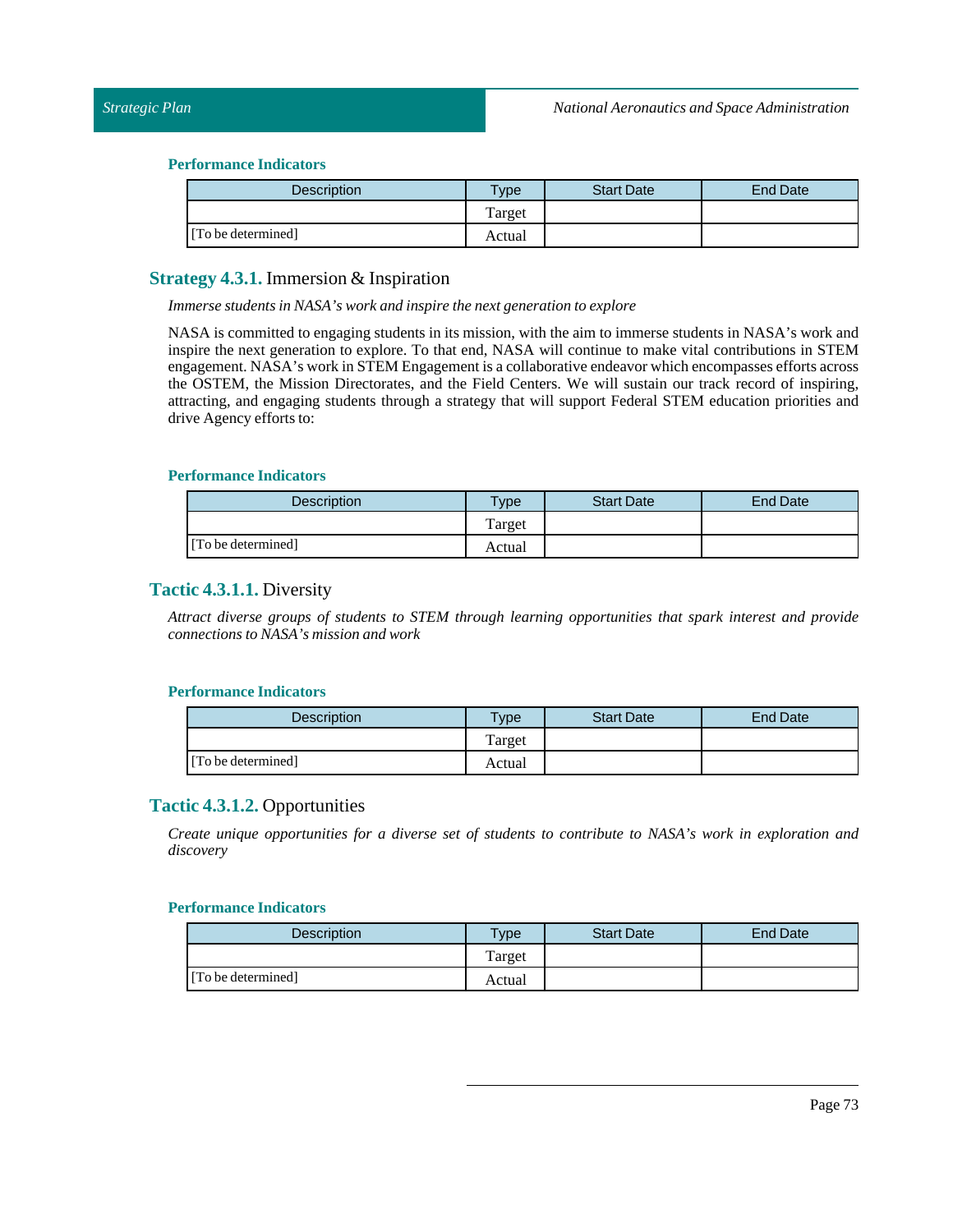# **Tactic 4.3.1.4.** Experiences

*Build a diverse future STEM workforce by engaging students in authentic learning experiences with NASA's people, content, and facilities*

# **Performance Indicators**

| <b>Description</b> | Type   | <b>Start Date</b> | <b>End Date</b> |
|--------------------|--------|-------------------|-----------------|
|                    | Target |                   |                 |
| [To be determined] | Actual |                   |                 |

# **Tactic 4.3.2.** Evidence Building

*Engage in evidence-building activities specifically focused on underserved and underrepresented students and communities*

NASA is committed to an evidence-driven model and will continue to engage in evidence-building activities specifically focused on underserved and underrepresented students and communities using a comprehensive performance assessment and evaluation framework. The framework includes a learning agenda and an evidence-based decision-making process that engages both internal and external stakeholder audiences.

# **Stakeholder(s):**

**Underserved Students** 

### **Underserved Communities**

#### **Underrepresented Students**

# **Underrepresented Communities**

### **Performance Indicators**

| <b>Description</b> | Type   | <b>Start Date</b> | <b>End Date</b> |
|--------------------|--------|-------------------|-----------------|
|                    | Target |                   |                 |
| [To be determined] | Actual |                   |                 |

# **Tactic 4.3.3.** Collaboration

*Collaborate with other Federal agencies, state and local Government, industry, institutions, and the non-profit sector to contribute to a shared goal of a globally competitive workforce*

NASA is well positioned within the Nation's STEM ecosystem to collaborate with other Federal agencies, state and local Government, industry, institutions, and the non-profit sector to contribute to a shared goal of a globally competitive workforce. Our unique contributions are vital to attract and build a vibrant and diverse next generation STEM workforce that will continue the Nation's legacy of exploration and discovery. To execute our STEM engagement efforts, we will leverage our community of talented and dedicated education professionals and its technical workforce, who together can inspire and engage youth and students inSTEM.

#### **Stakeholder(s):**

| <b>Federal Agencies</b>  | Industry                 |
|--------------------------|--------------------------|
| <b>State Governments</b> | <b>Institutions</b>      |
| <b>Local Governments</b> | <b>Non-Profit Sector</b> |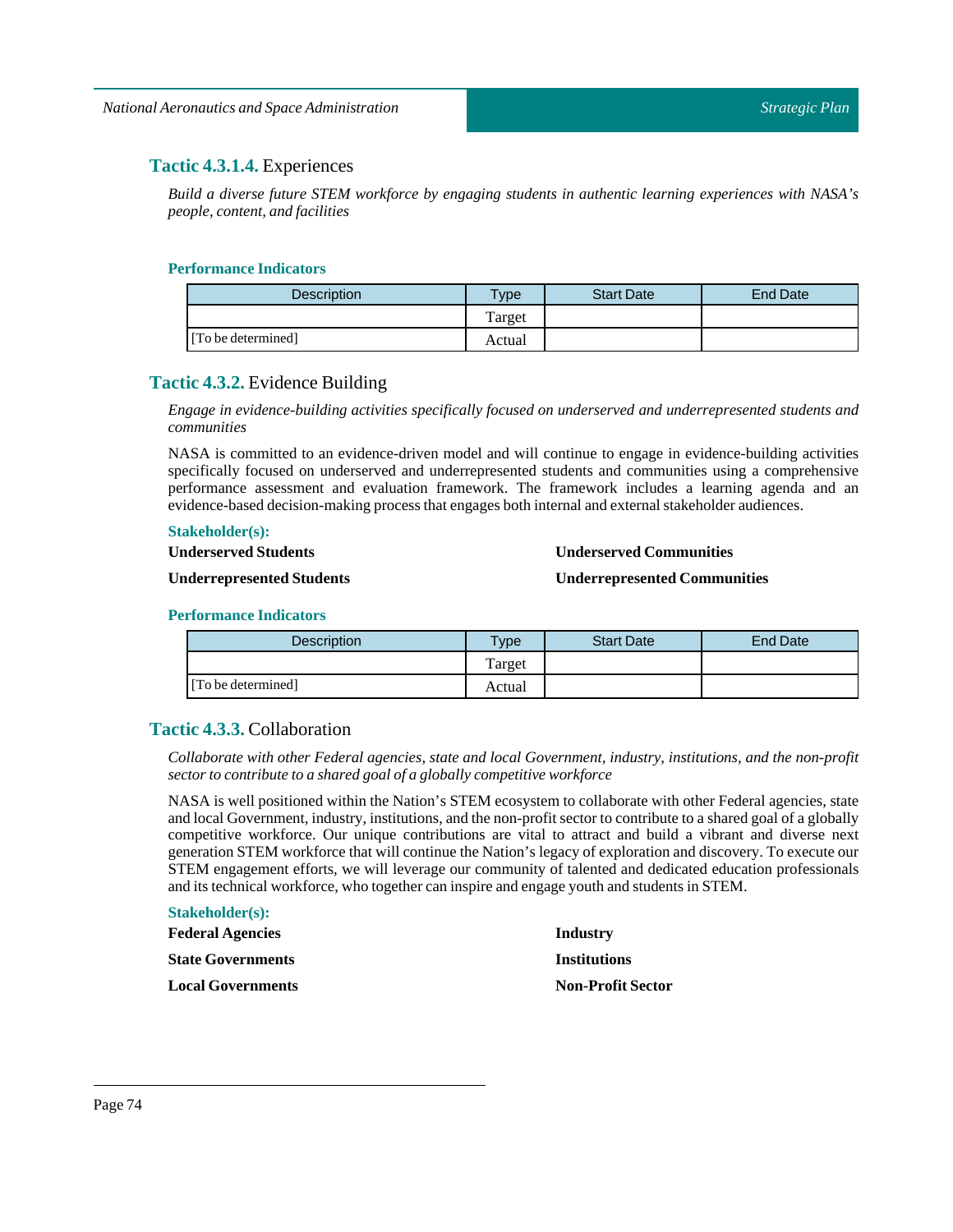### **Performance Indicators**

| Description        | <b>Type</b> | <b>Start Date</b> | <b>End Date</b> |
|--------------------|-------------|-------------------|-----------------|
|                    | Target      |                   |                 |
| [To be determined] | Actual      |                   |                 |

# **Tactic 4.3.4.** Engagement

### *Conduct STEM engagement efforts*

NASA conductsSTEM engagement efforts through a diverse portfolio of opportunities, activities, products, and resources for students, educators, and educational institutions. OSTEM is responsible for the strategic direction, operational integration, and assessment and evaluation of STEM engagement. OSTEM implements the STEM Engagement Program, consisting of four projects: the National Space Grant College and Fellowship Project (Space Grant); Minority University Research and Education Project (MUREP); Established Program to Stimulate Competitive Research (EPSCoR); and Next Generation STEM project (Next Gen STEM). NASA Mission Directorates create opportunities for students to actively engage in NASA's work. These include mission-driven learning opportunities, challenges and competitions, work experiences, and competitive student research opportunities.

# **Performance Indicators**

| <b>Description</b> | $T$ <sub>V</sub> $pe$ | <b>Start Date</b> | End Date |
|--------------------|-----------------------|-------------------|----------|
|                    | Target                |                   |          |
| [To be determined] | Actual                |                   |          |

# **Tactic 4.3.5.** Investments

#### *Make strategic investments in STEM engagement*

NASA will continue to make strategic investments in STEM engagement. NASA implements Space Grant, a national network of colleges and universities with over 1,000 affiliate institutions and organizations working to expand opportunities for students to participate in NASA's aeronautics and space projects.

### **Stakeholder(s):**

#### **Space Grant** :

*Space Grant is made up of 52 consortia located in all 50 states, the District of Columbia, and Puerto Rico. Moving forward, Space Grant will continue to provide valuable learning experiences for undergraduate and graduate students and build delivery of experiential opportunities for middle and high school students.*

**UndergraduateStudents GraduateStudents Middle School Students High School Students** 

| <b>Description</b> | <b>Vpe</b> | <b>Start Date</b> | <b>End Date</b> |
|--------------------|------------|-------------------|-----------------|
|                    | Target     |                   |                 |
| [To be determined] | Actual     |                   |                 |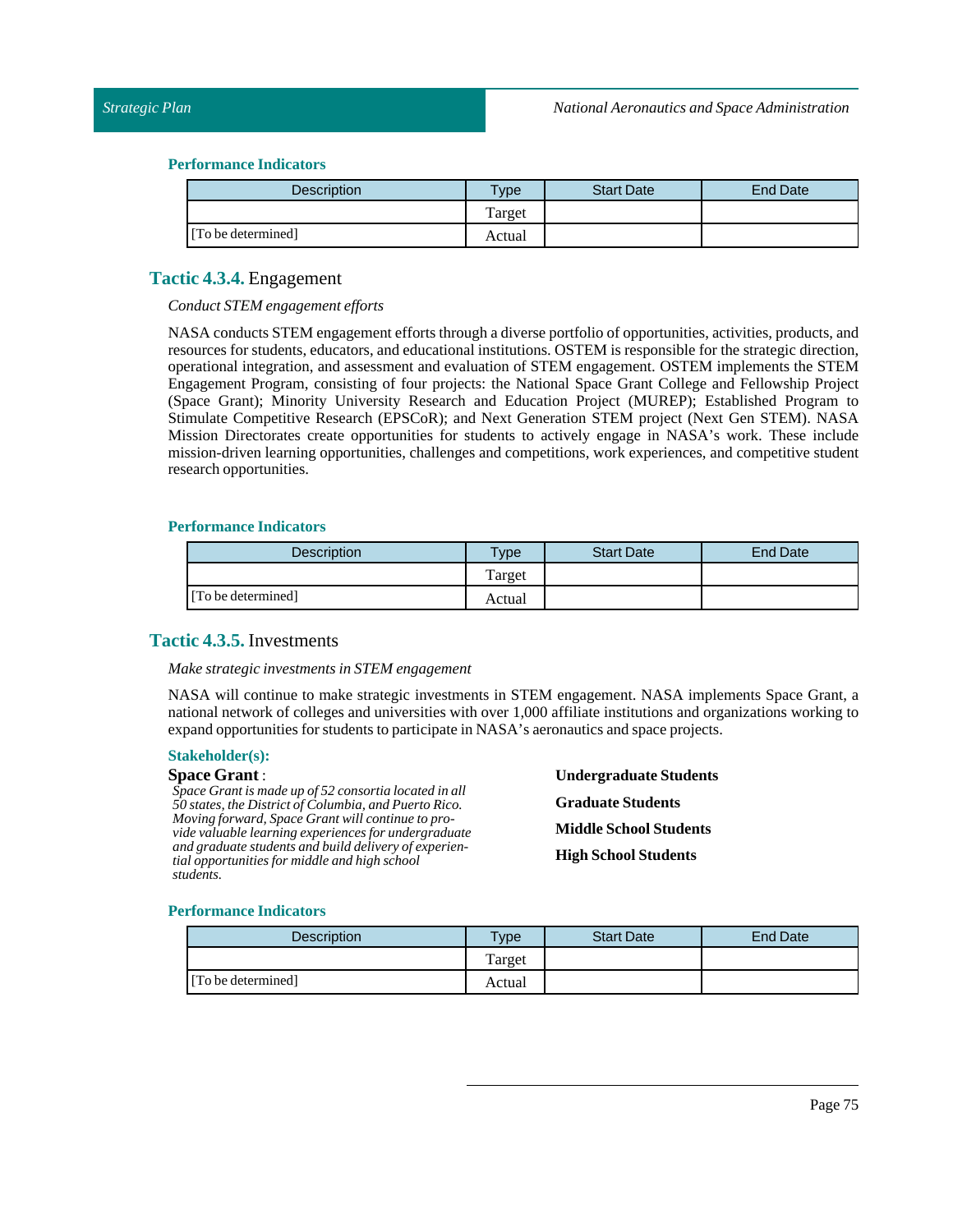# **Tactic 4.3.6.** Partnerships

*Establish partnerships with Government, higher education, and industry that are designed to drive sustainable improvements in research and development capacity and competitiveness*

NASA EPSCoR establishes partnerships with Government, higher education, and industry that are designed to drive sustainable improvements in research and development capacity and competitiveness in eligible jurisdictions.

#### **Stakeholder(s): NASA EPSCoR**

**Government**

# **Higher Education Industry**

#### **Performance Indicators**

| <b>Description</b> | Type   | <b>Start Date</b> | <b>End Date</b> |
|--------------------|--------|-------------------|-----------------|
|                    | Target |                   |                 |
| [To be determined] | Actual |                   |                 |

# **Tactic 4.3.7.** Competitive Opportunities

*Expand competitive opportunities to address specific gaps needs while building capacity atinstitutions*

### **Stakeholder(s):**

# **MUREP** :

*MUREP provides support via competitive opportunities and awards to MSIs. MUREP investments enhance the research, academic, and technology capabilities of MSIs through multiyear cooperative agreements, bolstering their capacity in educating and preparing students for STEM careers. MUREP* *will continue to expand competitive opportunities to address specific gaps needs while building capacity at institutions.*

**MSIs**

### **Performance Indicators**

| Description        | $T$ ype | <b>Start Date</b> | <b>End Date</b> |
|--------------------|---------|-------------------|-----------------|
|                    | Target  |                   |                 |
| [To be determined] | Actual  |                   |                 |

# **Tactic 4.3.8.** Learning Opportunities

*Develop and deploy evidence-based STEM learning opportunities*

#### **Stakeholder(s):**

### **Next Gen STEM** :

*Next Gen STEM develops and deploys evidence-based STEM learning opportunities that provide a platform for students to learn via NASA's endeavors in exploration and discovery.*

#### **K-12 Educators** :

*Through Next Gen STEM, NASA makes vital investments in K-12 and informal education.*

#### **Informal Educators**

#### **Museum and Informal Education Alliance** :

*This includes competitive awards to the Museum and Informal Education Alliance, comprised of more than 2,000 member organizations, including museums, science centers, parks, libraries, planetariums, nature centers, and after-school groups.*

**Museums**

#### **Science Centers**

**Parks**

*— continued next page*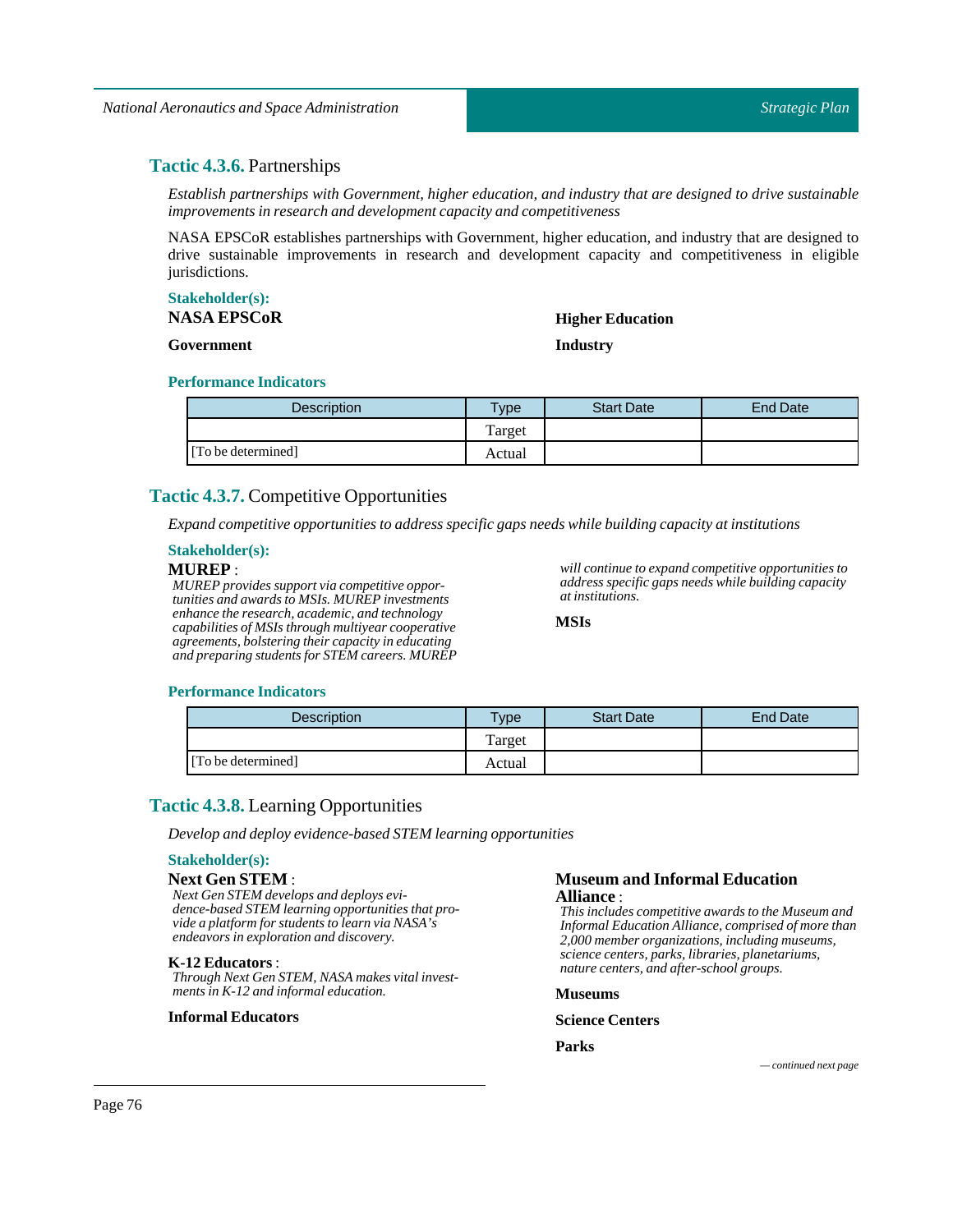*National Aeronautics and Space Administration*

*Strategic Plan*

*Stakeholders (continued)*

| <b>Libraries</b>      | $K-12$ Students :                                                                                                                    |
|-----------------------|--------------------------------------------------------------------------------------------------------------------------------------|
| Planetariums          | Looking ahead, Next Gen STEM will strengthen ef-<br>forts to engage K-12 students, build networks within                             |
| <b>Nature Centers</b> | the formal education ecosystem, engage educators<br>through the NASA CONNECT community of practice,                                  |
| After-School Groups   | train NASA STEM experts to expand work with<br>students, and expand challenges and competitions to<br>broaden student participation. |

### **Performance Indicators**

| <b>Description</b> | <b>Vpe</b> | <b>Start Date</b> | <b>End Date</b> |
|--------------------|------------|-------------------|-----------------|
|                    | Target     |                   |                 |
| [To be determined] | Actual     |                   |                 |

# **Tactic 4.3.9.** Collaboration & Connections

*Continue to build collaborative efforts and facilitate connections to better serve students and educators*

### **Stakeholder(s):**

#### **Students** :

*NASA will continue to build collaborative efforts and facilitate connections to better serve students and educators.*

#### **Educators**

#### **NASA Mission Directorates** :

*The Mission Directorates will continue to create mission-centered learning opportunities and drive student contributions to NASA's work.*

#### **Aeronautics Research Mission Directorate** :

*The Aeronautics Research Mission Directorate in collaboration with MUREP, will offer unique research opportunities in critical challenges facing aviation, while efforts with Space Grant will increase award opportunities to university students proposing entrepreneurial solutions to make aviation more sustainable.*

#### **Earth Sciences Division** :

*Partnership efforts between the Earth Sciences Division and MUREP will foster MSI contributions and build capacity in climate change research.*

#### **Underserved Communities** :

*NASA will cultivate broadened participation from underserved communities through connections between existing networks to programs such as Science Mission Directorate's Science Activation, which supports a cooperative network of competitively selected teams that work together to connect NASA science experts, unique content, and authentic experiences with diverse communities across the Nation.*

# **Global Learning and Observations to Benefit the Environment Program** :

*In addition, efforts to build connections between the Global Learning and Observations to Benefit the Environment Program and NASA STEM engagement networks will broaden student contributions to understanding the Earth system and climate change.*

#### **NASA STEM Engagement Networks**

#### **OSTEM** :

*Finally, OSTEM and the Mission Directorates will expand collaborations to enable student contributions to NASA's missions, building upon Artemis Student Challenges, the Breakthrough, Innovative and Game-Changing Idea Challenge, and the University Student Research Challenge.*

| <b>Description</b> | $T$ <sub>V</sub> pe | <b>Start Date</b> | End Date |
|--------------------|---------------------|-------------------|----------|
|                    | Target              |                   |          |
| [To be determined] | Actual              |                   |          |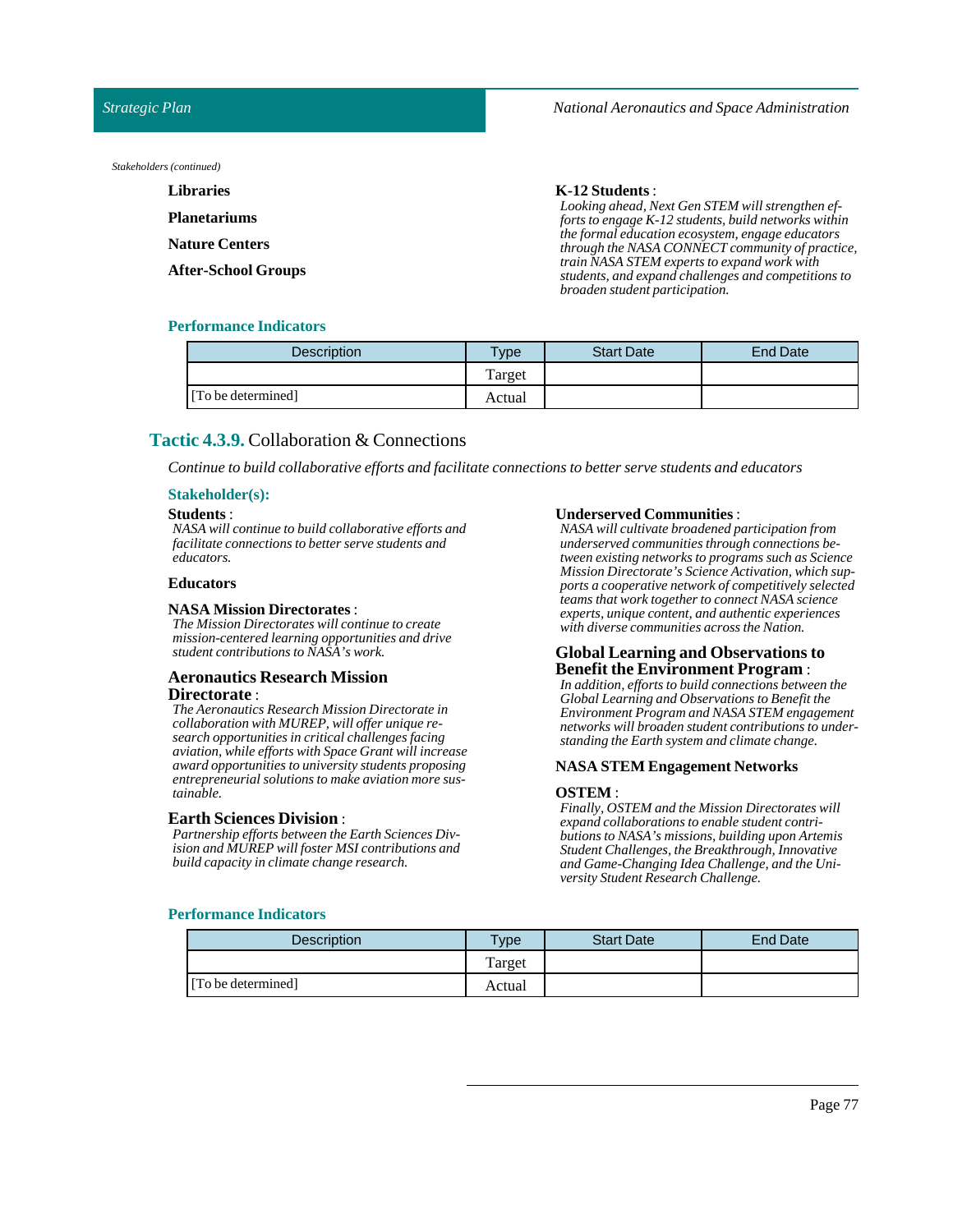# **Tactic 4.3.10.** Access & Expertise

*Provide student opportunities and access to NASA's STEM professionals and their expertise*

#### **Stakeholder(s):**

#### **NASA STEM Workforce** :

*NASA's STEM workforce demonstrates a unique level of dedication to building the next generation of explorers.*

#### **OSTEM** :

*In addition to OSTEM, NASA Mission Directorates and their programs, as well as the STEM disciplinary organizations, provide exciting student opportunities and access to NASA's STEM professionals and their expertise.*

### **Performance Indicators**

# Description **Type Start Date** Find Date Target [To be determined] Actual

# **Tactic 4.3.11.** Partnerships

#### *Collaborate with partners*

How NASA Engages and Works with Partners ~ NASA has a rich history of collaborating across the Nation's STEM ecosystem to foster innovative student learning experiences that leverage our unique mission, people, and facilities. NASA collaborates with partners to:

#### **Stakeholder(s):**

#### **NASA Partners** :

*We conduct strategic partnerships with a wide range of external STEM engagement stakeholder organizations through formal Space Act Agreements. Generally, these provide unfunded collaborators with access to NASA mission data and imagery, subject matter expertise in scientific and technical disciplines connected to our Mission, and support with curation of NASA education resources, products, and materials. Through these efforts, we coordinate with industry, educational institutions, and non-profit organizations to support development of high-quality opportunities for both youth outside of the classroom and students in pre-kindergarten through graduate school.*

#### **Federal Agencies** :

**NASA Mission Directorates NASA STEM Professionals**

*generation of explorers.*

*NASA's compelling and exciting STEM engagement opportunities and efforts will inspire students to reach for the stars and build our Nation's next*

**Students** :

*NASA also works in partnership with other Federal agencies to coordinate efforts and to collaborate on specific initiatives.*

#### **U.S. Department of Education** :

*For example, NASA works with the U.S. Department of Education to provide students with access to scientific and technical mentors and equip educators with STEM resources that can be used both inside and outside of the classroom.*

#### **National Science Foundation** :

*We also collaborate with the National Science Foundation to advance diversity and inclusion goals through coordination of fellowship programming and undergraduate student engagements.*

| <b>Description</b> | $TV$ pe | <b>Start Date</b> | <b>End Date</b> |
|--------------------|---------|-------------------|-----------------|
|                    | Target  |                   |                 |
| [To be determined] | Actual  |                   |                 |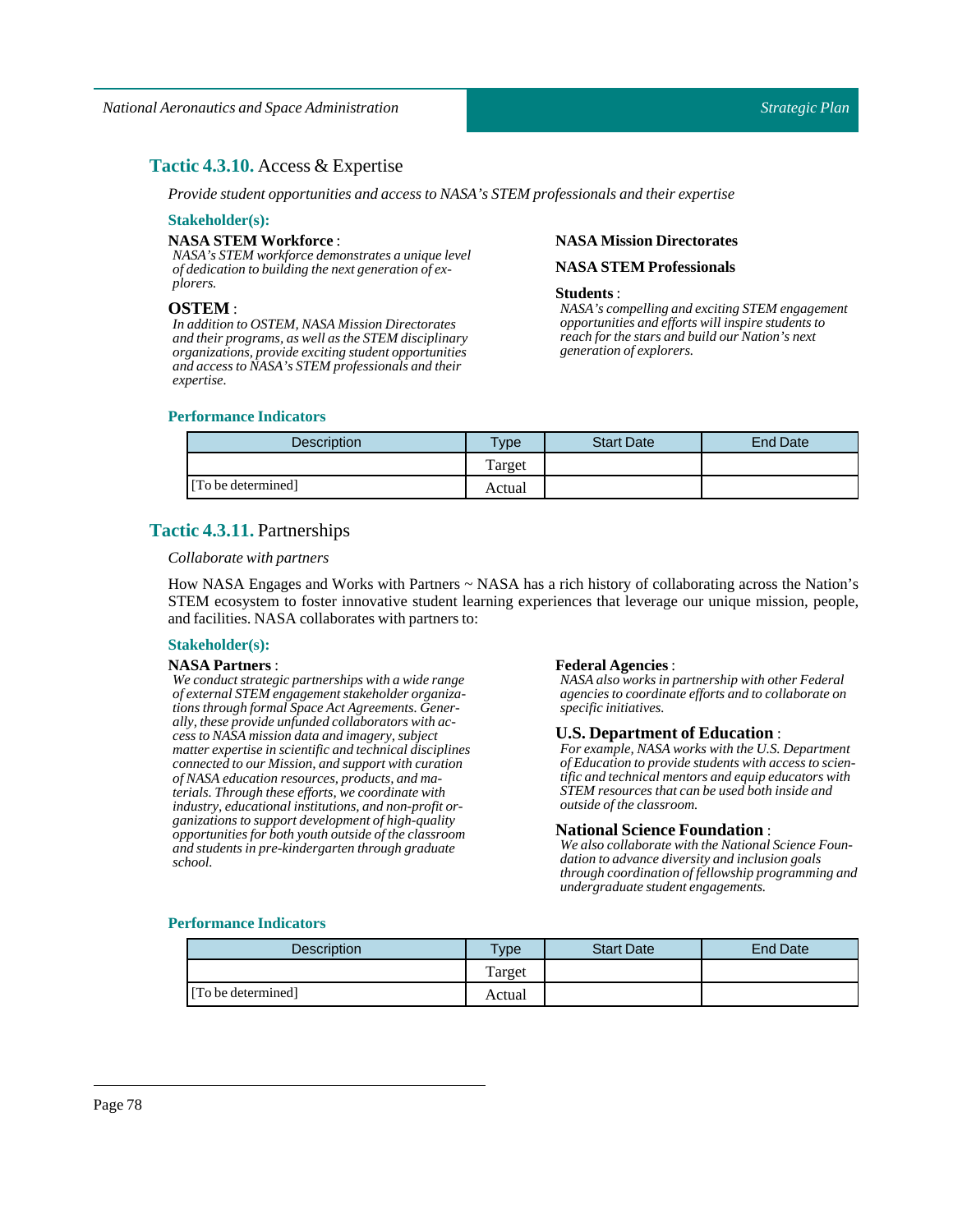# **Tactic 4.3.11.1.** Engagement

*Engage students across the United States in opportunities connected to our missions, themes and STEM engagement efforts*

### **Stakeholder(s):**

# **Students**

# **Performance Indicators**

| <b>Description</b> | vpe    | <b>Start Date</b> | <b>End Date</b> |
|--------------------|--------|-------------------|-----------------|
|                    | Target |                   |                 |
| [To be determined] | Actual |                   |                 |

# **Tactic 4.3.11.2.** Innovations

*Foster innovative models, methods, or approaches tied to national and Agency STEM education goals*

### **Performance Indicators**

| <b>Description</b> | <b>Type</b> | <b>Start Date</b> | End Date |
|--------------------|-------------|-------------------|----------|
|                    | Target      |                   |          |
| [To be determined] | Actual      |                   |          |

# **Tactic 4.3.11.3.** Underrepresented Groups

*Broaden participation of students from groups traditionally underrepresented in STEM*

### **Stakeholder(s):**

# **Underrepresented Groups**

| Description        | $T$ <sub>ype</sub> | <b>Start Date</b> | End Date |
|--------------------|--------------------|-------------------|----------|
|                    | Target             |                   |          |
| [To be determined] | Actual             |                   |          |